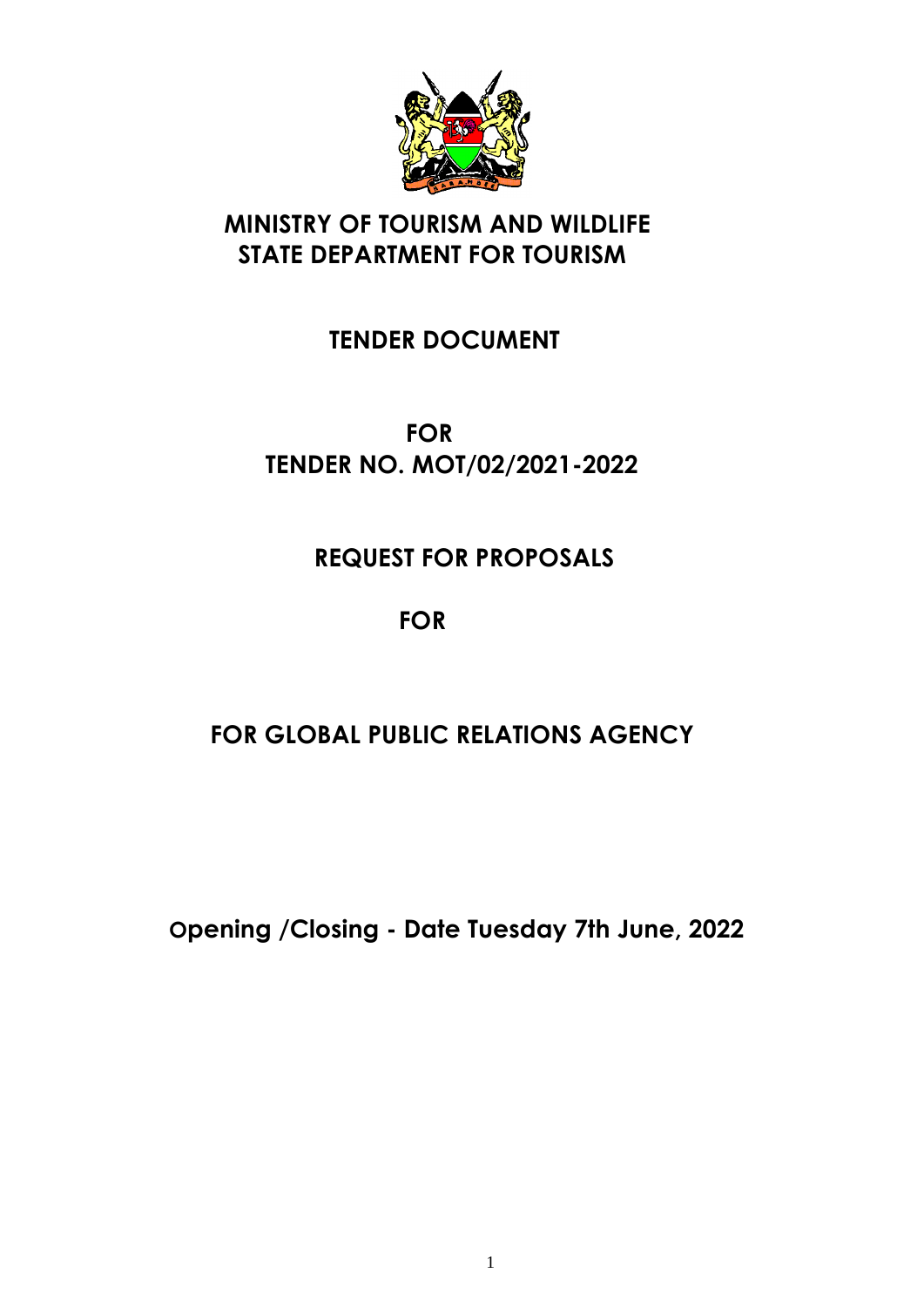#### **INVITATION TO TENDER**



# **REPUBLIC OF KENYA MINISTRY OF TOURISM AND WILDLIFE STATE DEPARTMENT FO WILDLIFE**

TENDER NOTICE: PROPOSALS FOR GLOBAL PUBLIC RELATIONS AGENCY

Bids are invited from eligible and qualified firms for **Global Public Relations** Agency**.**

Interested bidders must meet all the conditions as indicated in the tender documents and can view or download the documents in the Ministry's website (www.tourism.go.ke) and the link (supplier.treasury.go.ke) free of charge.

Duly completed tender documents in plain sealed envelopes with tender number MOT/02/2021-2022 clearly marked at the right hand corner and bearing no indication of the identity of the tenderers should be addressed to: -

> Principal Secretary State Department for Tourism P.O Box 30027-00100 NAIROBI.

And be placed in the tender Box located on the 6<sup>th</sup> Floor of Utalii House – so as to reach on or before 11.00 am on 7<sup>th</sup> June, 2022 marked Tender for Global Public Relations Agency

Submitted Tender document shall be opened publicly soon after the above stated closing date and time in the 7th Floor Boardroom. In the presence of all Tenderers or their representatives who choose to attend. Late Bids shall not be accepted or opened.

Principal Secretary Ministry of Tourism and Wildlife P.O. Box 30027 Nairobi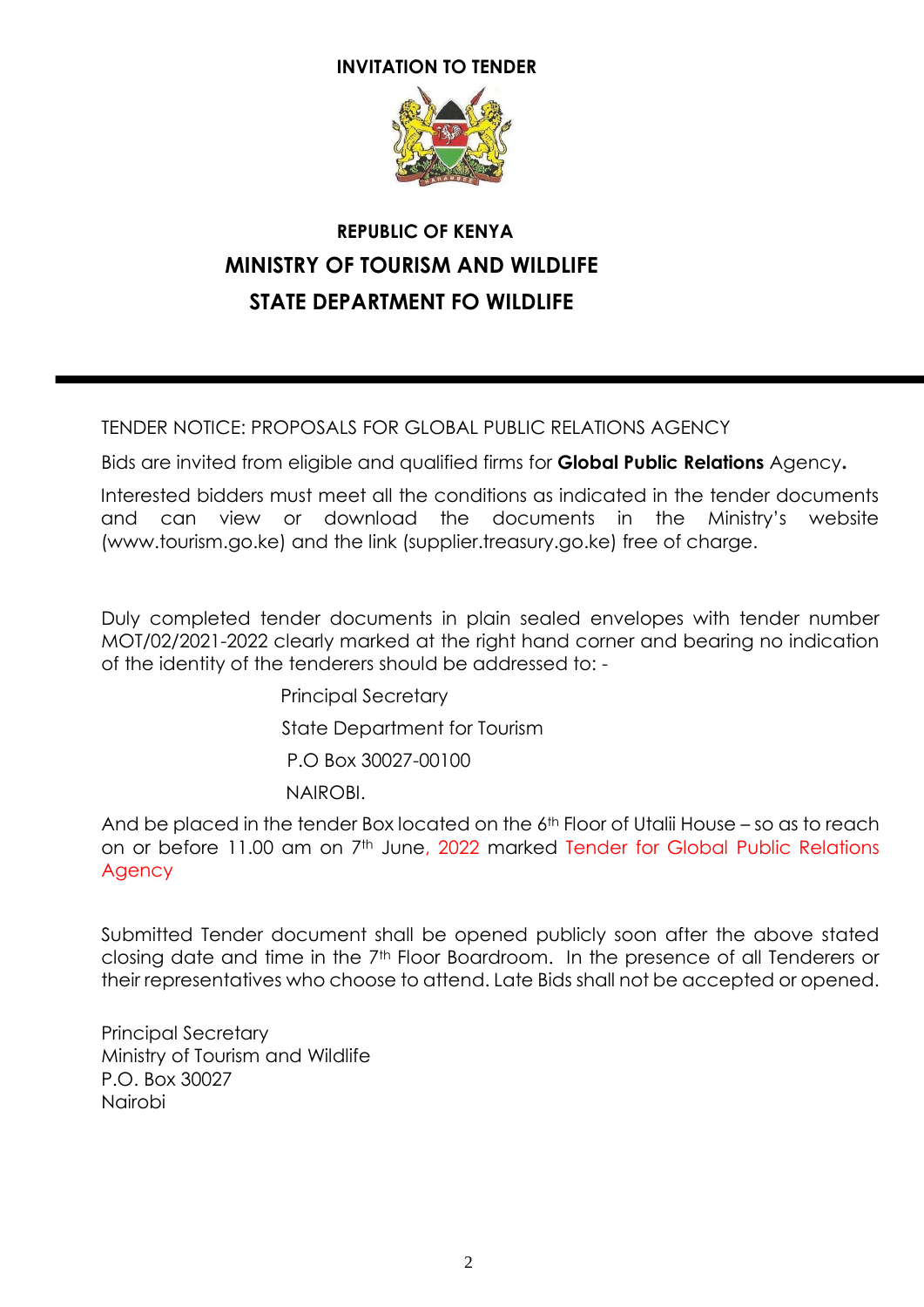# **Table of Contents**

| 1. |                                                                              |  |  |
|----|------------------------------------------------------------------------------|--|--|
| 3. | FORM TECH-2: CONSULTANT'S ORGANIZATION AND EXPERIENCE 42                     |  |  |
| 5. | FORM TECH-5: WORK SCHEDULE AND PLANNING FOR DELIVERABLES 45                  |  |  |
| 6. | FORM TECH- 6A: TEAM COMPOSITION, ASSIGNMENT, AND KEY EXPERTS' INPUTS 46      |  |  |
| 7. |                                                                              |  |  |
| 8. |                                                                              |  |  |
|    |                                                                              |  |  |
|    |                                                                              |  |  |
|    |                                                                              |  |  |
|    |                                                                              |  |  |
|    | FORM TECH - 9: TENDER-SECURING DECLARATION FORM {r 46 and 155(2)}  54        |  |  |
|    |                                                                              |  |  |
|    |                                                                              |  |  |
|    |                                                                              |  |  |
|    |                                                                              |  |  |
|    |                                                                              |  |  |
|    | FORM FIN 3B: CONSULTANT'S REPRESENTATIONS REGARDING COSTS AND CHARGES59      |  |  |
|    | SECTION 5 - GENERAL CONDITIONS OF CONTRACTError! Bookmark not defined.       |  |  |
|    |                                                                              |  |  |
|    | Commencement, Completion, Modification and Termination of Contract  Error!   |  |  |
|    | Bookmark not defined.                                                        |  |  |
|    |                                                                              |  |  |
|    |                                                                              |  |  |
|    | Obligations of the State Department of Tourism  Error! Bookmark not defined. |  |  |
|    |                                                                              |  |  |
|    |                                                                              |  |  |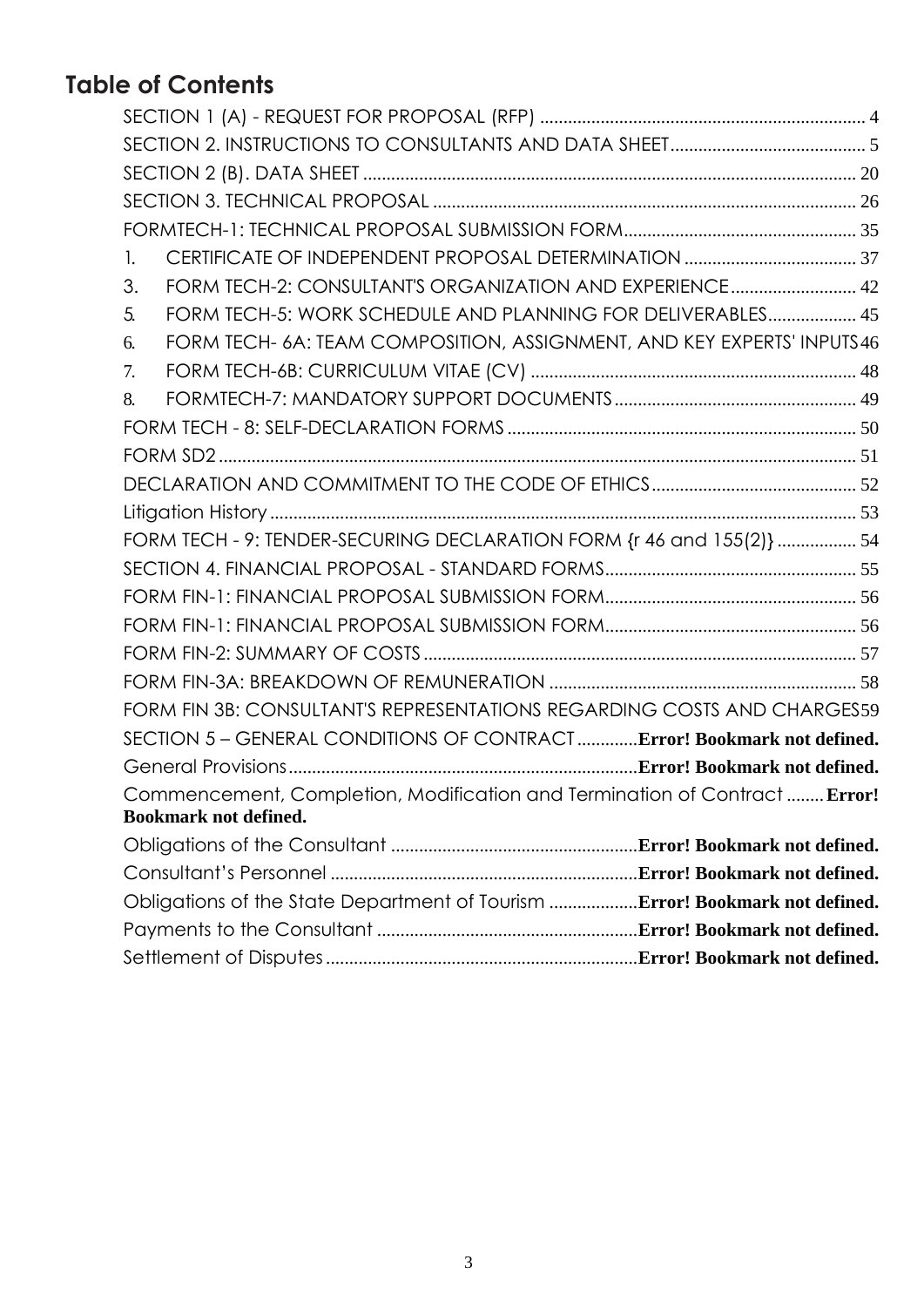## <span id="page-3-0"></span>**SECTION 1 (A) - REQUEST FOR PROPOSAL (RFP)**

**Date**:7th June 2022

**Reference No**.: MOT/02/2021 2022

**Name of Assignment**: Tender for Global Public

Relations Agency

TO:

Dear Messrs.

- 1. The *State Department for Tourism* has set aside funds in its budget or has received financing from Tourism Promotion Fund toward the cost of the subject consulting services.
- *2.* State Department for Tourism now invites proposals to provide the following consulting services (here in after called "the services"): ……global public relations agency*: name of consulting services*

*assignment]*. More details on the Services are provided in Section 8 Terms of Reference.

- 3. If a Consultant is a Joint Venture (JV), the full name of the JV shall be used and all members, starting with the name of the lead member. Where sub-consultants have been proposed, they shall be named. The maximum number of JV members shall be specified in the DS.
- 4. It is not permissible to transfer this RFP to any other firm.
- 5. A firm will be selected under [insert: Selection Method] method and in a format as described in this RFP, in accordance with the Public Procurement and Asset Disposal Act 2015, a copy of which is found at the following website: [www.ppra.go.ke.](http://www.ppra.go.ke/)
- 6. The: Section 1: Letter of Request for Proposals Section2: Instructions to Consultants and Data Sheet Section 3: Technical Proposal Standard Forms Section 4: Financial Proposal Standard Forms Section 5: Terms of Reference Section 6: Standard Forms of Contract ([Select: Time-Based or Lump-Sum])
- *7.* Please inform us by [insert date], in writing at the address below or by E-mail *[insert e-mail address]:*
	- a) That you have received this Request for Proposals; and
	- b) Whether you intend to submit a proposal alone or intend to enhance your experience by requesting permission to associate with other firm(s) (if permissible under Section 2, Instructions to Consultants (ITC), Data Sheet14.1.1).
- 8. Details on the proposal's submission date, time and address are provided in the ITC 17.7 and ITC 17.9 of the Data Sheet.

Yours sincerely,

Principal Secretary, State Department for Tourism P.O BOX 30027-00100 NAIROBI NSSF BUILDING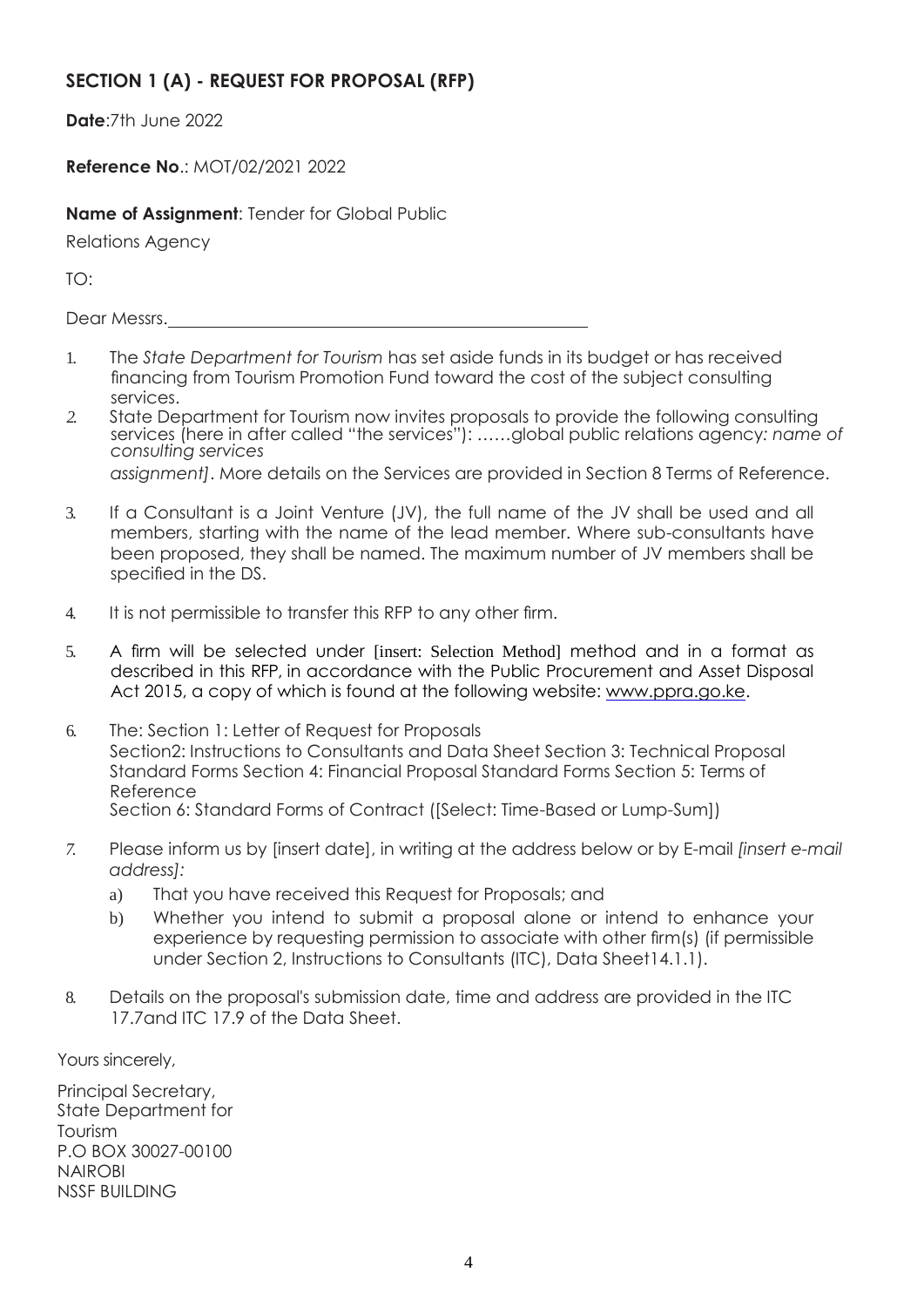### <span id="page-4-0"></span>**SECTION 2. INSTRUCTIONS TO CONSULTANTS AND DATA SHEET**

Section 2(a). Instructions to Consultants (ITC)

#### A. GENERAL PROVISIONS

#### **1. Meanings/Definitions**

- a) "Affiliate(s)" means an individual or an entity that directly or indirectly controls, is controlled by, or is under common control with the Consultant.
- b) "Applicable Law" means the laws and any other instruments having the force of law in Kenya.
- c) "State Department for Tourism" means the entity that is carrying out the consultant selection process and signs the Contract for the Services with the selected Consultant.
- d) "Consultant" means a legally-established professional consulting firm or an entity that may provide or provides the Services to State Department for Tourism under the Contract.
- e) "Contract" means a legally binding written agreement signed between State Department for Tourism and the Consultant and includes all the attached documents listed in its Clause 1 (the General Conditions of Contract (GCC), the Special Conditions of Contract (SCC), and the Appendices).
- f) "Data Sheet" means an integral part of the Instructions to Consultants (ITC) Section2thatisusedtoreflect specific assignment conditions to supplement, but not to over-write, the provisions of the ITC.
- g) "Day" means a calendar day unless otherwise specified as "Business Day". A Business Day is any day that is an official working day in Kenya and excludes official public holidays.
- h) "Experts" means, collectively, Key Experts, Non-Key Experts, or any other personnel of the Consultant, Sub-consultant or Joint Venture member(s).
- i) "Government" means the Government of the Republic of Kenya.
- j) "In writing "means communicated in written form such as by mail, e-mail, fax, including, if specified in the Data Sheet, distributed or received through the electronicprocurement system used by State Department for Tourism with proof of receipt.
- k) "Joint Venture (JV)" means an association with or without a legal personality distinct from that of its members, of more than one Consultant where one member has the authority to conduct all business for and on behalf of any and all the members of the JV, and where the members of the JV are jointly and severally liable to State Department for Tourism for the performance of the Contract.
- l) "Key Expert(s)" means an individual professional whose skills, qualifications, knowledge and experience are critical to the performance of the Services under the Contract and whose CV is considered in the technical evaluation of the Consultant's proposal.
- m) "ITC" (this Section2 of the RFP) means the Instructions to Consultants that provides the Consultants with all information needed to prepare their Proposals.
- n) "Letter of RFP" means the letter of invitation being sent by State Department for Tourism to the Consultants.
- o) "Non-Key Expert(s)" means an individual professional provided by the Consultant or its Sub-consultant andwhoisassignedtoperformtheServicesoranypartthereofundertheContractandwhos eCVsarenot evaluated individually.
- p) "Proposal" means the Technical Proposal and the Financial Proposal of the Consultant.
- q) "Public Procurement Regulatory Authority (PPRA)" means the statutory authority of the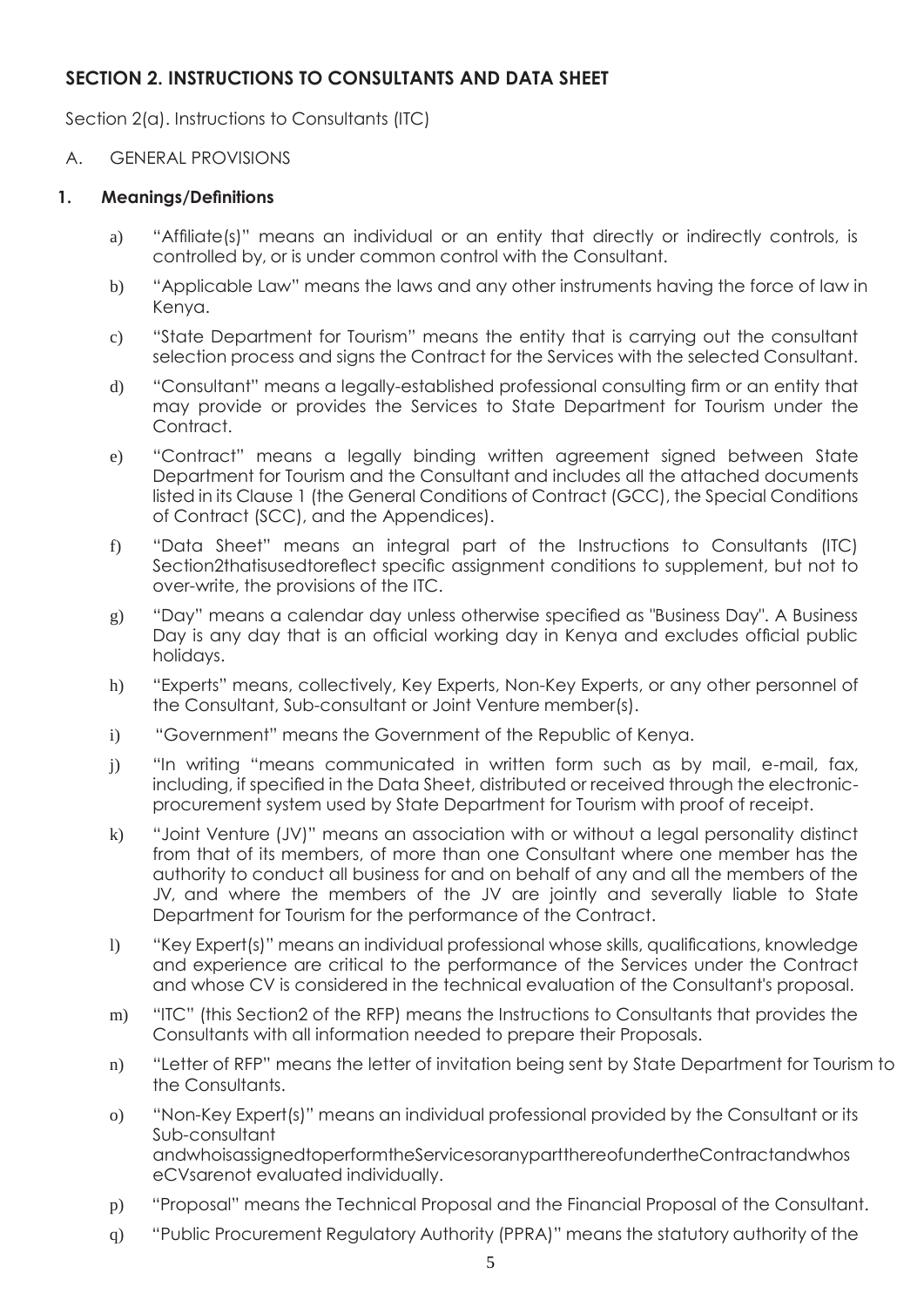Government of Kenya that mandated with the role of regulating and monitoring compliance with the public procurement law and regulations.

- r) "RFP" means the Request for Proposals to be prepared by State Department for Tourism for the selection of Consultants.
- s) "Services" means the work to be performed by the Consultant pursuant to the Contract.
- t) "Sub-consultant" means an entity to whom the Consultant intends to subcontract any part of the Services while the Consultant remains responsible to State Department for Tourism during the whole performance of the Contract.
- v) "Terms of Reference (TORs)" means the Terms of Reference that explains the objectives, scope of work, activities, and tasks to be performed, respective responsibilities of State Department for Tourism and the Consultant, and expected results and deliverables of the assignment.

#### **2. Introduction**

- 2.1 State Department for Tourism named in the Data Sheet intends to select a Consultant from those listed in the Request for Proposals (RFP), in accordance with the method of selection specified in the Data Sheet.
- 2.2 The Consultant are invited to submit a Technical Proposal and a Financial Proposal, for consulting services required for the assignment named in the Data Sheet. The Proposal will be the basis for negotiating and ultimately signing the Contract with the selected Consultant.
- 2.3 The Consultants should familiarize themselves with the local conditions and take them into account in preparing their Proposals, including attending a pre-proposal conference if one is specified in the Data Sheet. Attending any such pre-proposal conference is optional and is at the Consultants' expense.
- 2.4 State Department for Tourism will timely provide, at no cost to the Consultants, the inputs, relevant project data, and reports required for the preparation of the Consultant's Proposal as specified in the Data Sheet.

#### **3. Conflict of Interest**

- 3.1 The Consultant is required to provide professional, objective, and impartial advice, always holding State Department for Tourism 's interest's paramount, strictly avoiding conflicts with other assignments or its own corporate interests and acting without any consideration for future work.
- 3.2 The Consultant has an obligation to disclose to State Department for Tourism any situation of actual or potential conflict that impacts its capacity to serve the best interest of State Department for Tourism . Failure to disclose such situations may lead to the disqualification of the Consultant or the termination of its Contract.
- 3.3 Without limitation on the generality of the foregoing, and unless stated otherwise in the Data Sheet, the Consultants hall not be hired under the circumstances set forth below:
	- *i) Conflicting Activities* Conflict between consulting activities and procurement of goods, works or nonconsulting services: a firm that has been engaged by State Department for Tourism to provide goods, works, or non-consulting services for a project, or any of its Affiliates, shall be disqualified from providing consulting services resulting from or directly related to those goods, works, or non-consulting services. Conversely, a firm hired to provide consulting services for the preparation or implementation of a project, or any of its Affiliates, shall be disqualified from subsequently providing goods or works or nonconsulting services resulting from or directly related to the consulting services for such preparation or implementation.
	- *ii) Conflicting Assignments*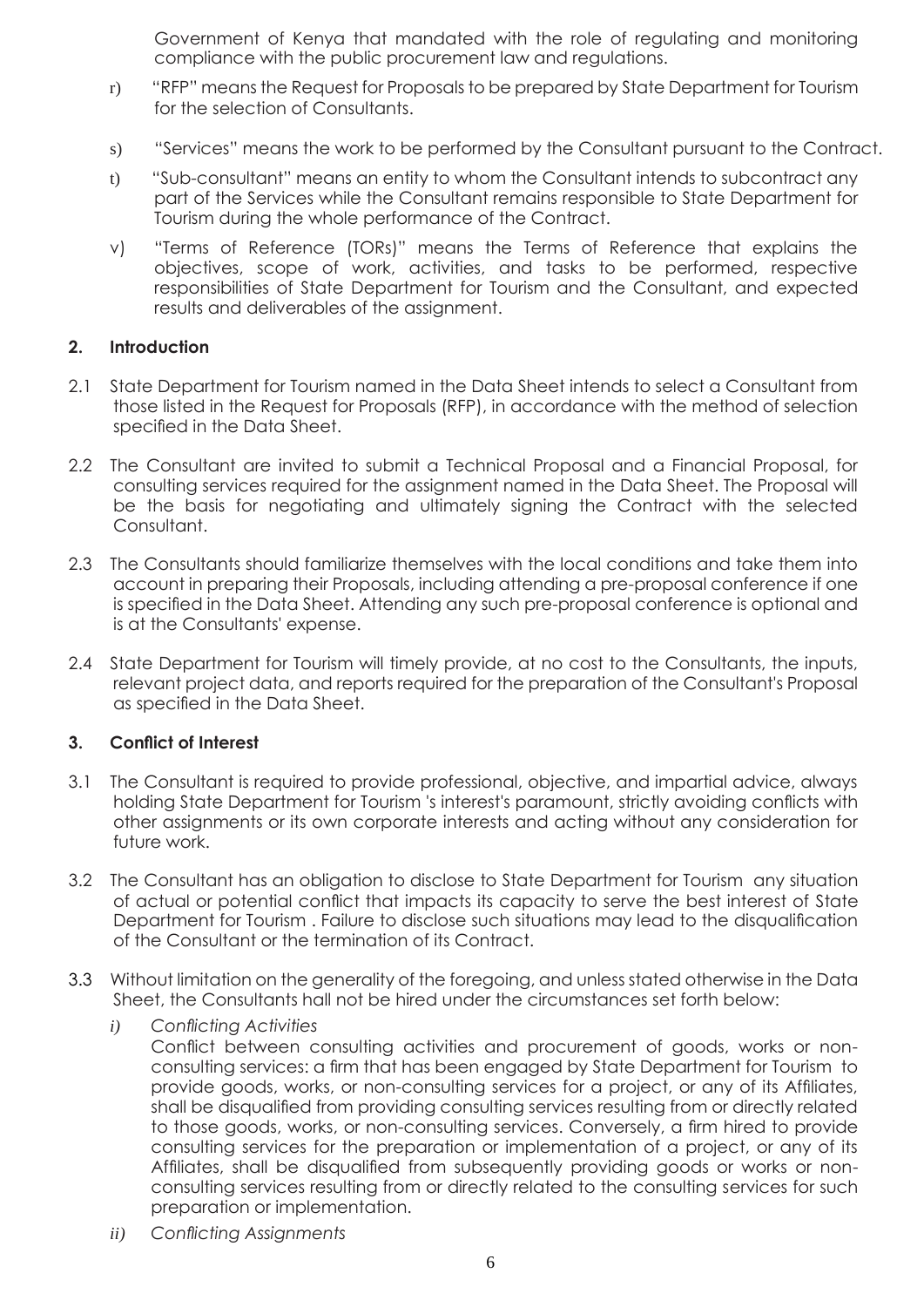Conflict among consulting assignments: A Consultant (including its Experts and Subconsultants) or any of its Affiliates shall not be hired for any assignment that, by its nature, may conflict with another assignment of the Consultant for the same or for another State Department for Tourism

(iii) *Conflicting Relationships*

Relationship with State Department for Tourism 's staff: a Consultant (including its Experts and Sub-consultants) that has a close business or personal relationship with senior management or professional staff of State Department for Tourism who has the ability to influence the bidding process and: (i) are directly or indirectly involved in the preparation of the Terms of Reference for the assignment,(ii) the selection process for the Contract, or (iii) the supervision of the Contract, may not be awarded a Contract, unless the conflict stemming from such relationship has been resolved in a manner that determines there is no conflict to affect this selection process.

iv) *Others*

Any other types of conflicting relationships as indicated in the Data Sheet

#### **4. Unfair Competitive Advantage**

4.1 Fairness and transparency in the selection process require that the Consultants or their Affiliates competing for a specific assignment do not derive a competitive advantage from having provided consulting services related to the assignment in question. To that end, State Department for Tourism shall indicate in the Data Sheet and make available to all Consultants together with this RFP all information that would in that respect give such Consultant any unfair competitive advantage over competing Consultants.

#### **5. Corrupt and Fraudulent Practices**

5.1 Consultant firms or any of its members shall not be involved in corrupt, coercive, obstructive, collusive or fraudulent practice. Consultant firms or any of its members that are proven to have been involved in any of these practices shall be automatically disqualified and would not be awarded a contract.

#### **5.2 Collusive practices**

- 5.2 State Department for Tourism requires compliance with the provisions of the Competition Act 2010, regarding collusive practices in contracting. Any Consultant found to have engaged in collusive conduct shall be disqualified and criminal and/or civil sanctions may be imposed. To this effect, Consultants shall be required to complete and sign the "Certificate of Independent Proposal Determination" annexed to the Proposal Form.
- 5.3 In further pursuance of this policy, Consultants shall permit and shall cause their agents (where declared or not), subcontractors, sub-consultants, service providers, suppliers, and their personnel, to permit the Government and its agencies to inspect all accounts, records and other documents relating to any short-listing process, Proposal submission, and contract performance (in the case of award), and to have them audited by auditors, investigators or compliance officers.

#### **6. Eligibility**

- 6.1 In selection of Consultants, short-listing shall be composed of firms or individuals who belong to the same line of professional business and who are almost of the same capability.
- 6.2 Unless otherwise specified in the Data Sheet, State Department for Tourism permits Consultants including proposed experts, joint ventures and individual members from all countries and categories to offer consulting services. The maximum number of members so far JV shall be specified in the TDS.
- 6.3 The Competition Act of Kenya requires that firms wishing to tender as Joint Venture undertakings which may prevent, distort or lessen competition in provision of services are prohibited unless they are exempt in accordance with the provisions of Section 25 of the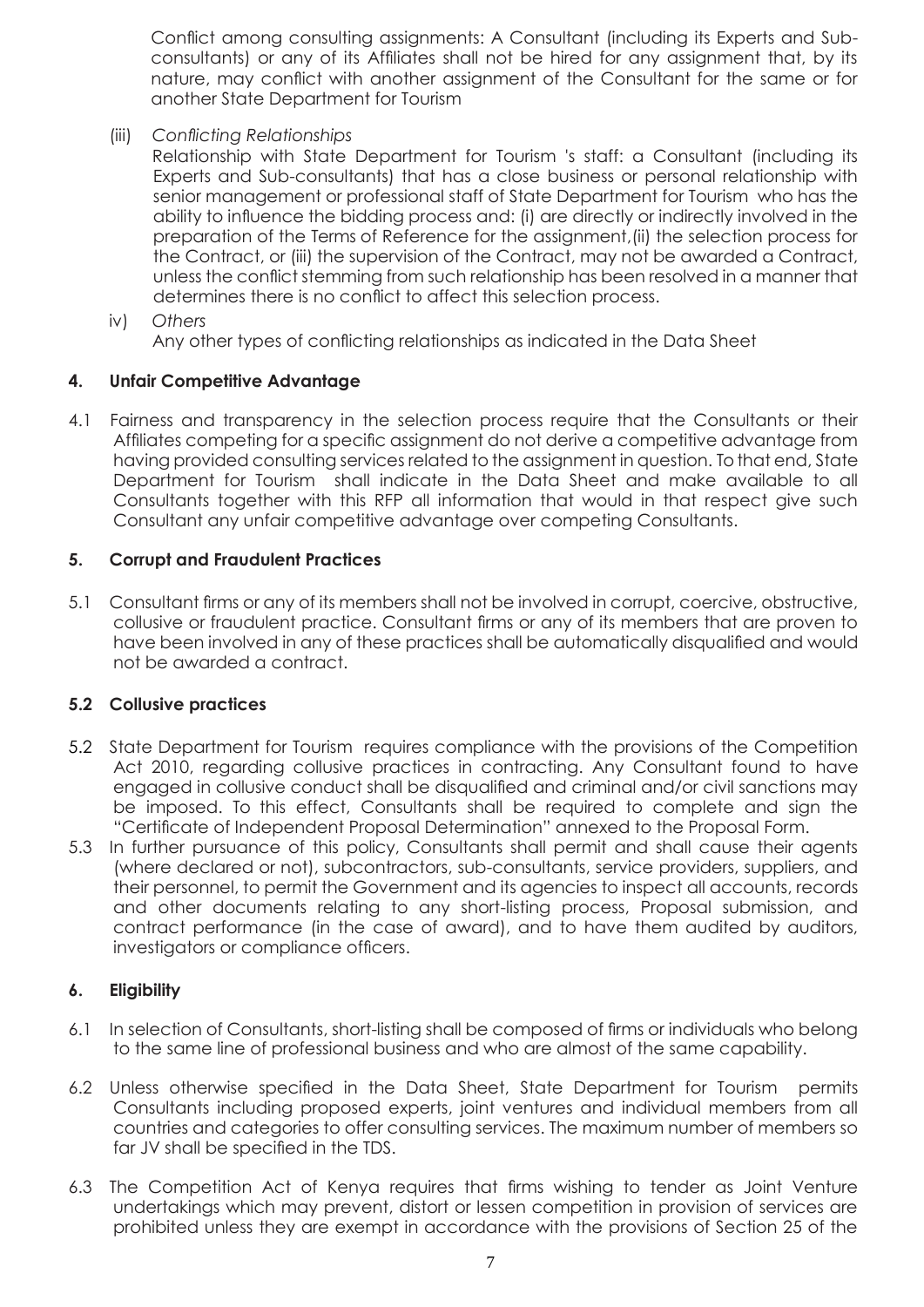Competition Act, 2010. JVs will be required to seek for exemption from the Competition Authority. Exemption shall not be a condition for submission of proposals, but it shall be a condition of contract award and signature. AJV tenderer shall be given opportunity to seek such exemption as a condition of award and signature of contract. Application for exemption from the Competition Authority of Kenya may be accessed from the websit[ewww.cak.go.ke](http://www.cak.go.ke/)

- 6.4 Public Officers of State Department for Tourism , their Spouses, Child, Parent, Brothers or Sister. Child, Parent, Brother or Sister of a Spouse, their business associates or agents and firms/organizations in which they have a substantial or controlling interest shall not be eligible to tender or be awarded a contract. Public Officers are also not allowed to participate in any procurement proceedings.
- 6.5 It is the Consultant's responsibility to ensure that it's Experts, joint venture members, Subconsultants, agents (declared or not), sub-contractors, service providers, suppliers and/or their employees meet the eligibility requirements.
- 6.6 As an exception to the foregoing ITC 6.1 and 6.2 above:
	- a) Sanctions-A firm or an individual that has been debarred from participating in public procurement shall be ineligible to be awarded a contract, or to benefit from the contract, financially or otherwise, during the debarment period. The list of debarred firms and individuals is available from the website of PPRA [www.ppra.go.ke.](http://www.ppra.go.ke/)
	- b) Prohibitions-Firms and individuals of a country or goods in a country maybe ineligible if:
		- i) As a matter of law or official regulations, Kenya prohibits commercial relations with that country; or
		- ii) By an act of compliance with a decision of the United Nations Security Council taken under Chapter VII of the Charter of the United Nations, Kenya prohibits any import of goods or services from that country or any payments to any country, person, or entity in that country.
	- c) Restrictions for Government-ownedEnterprises-GovernmentownedenterprisesorinstitutionsinKenya shall be eligible only if they can establish that they
		- i) Are legally and financially autonomous,
		- ii) Operate under commercial law, and
		- iii) That they are not dependent agencies of State Department for Tourism.
	- d) Restrictions for public employees Government officials and civil servants and employees of public institutions shall not be hired for consulting contracts.
- 6.7 Margin of Preference and Reservations-no margin of preference shall be allowed in the selection of consultants. Reservations may however be allowed to a specific group of businesses (these groups are Small and Medium Enterprises, Women Enterprises, Youth Enterprises and Enterprises of persons living with disability, as the case may be), and who are appropriately registered as such by the authority to be specified in the Data Sheets. A procuring entity shall ensure that the invitation to submit proposals specifically includes only businesses or firms belonging to one group.

#### **B. Preparation of Proposals**

#### **7. General Considerations**

7.1 In preparing the Proposal, the Consultant is expected to examine the RFP in detail. Material deficiencies in providing thein formation requested In the RFP may result in rejection of the Proposal.

#### **8. Cost of Preparation of Proposal**

8.1 The Consultant shall bear all costs associated with the preparation and submission of its Proposal, and State Department for Tourism shall not be responsible or liable for those costs,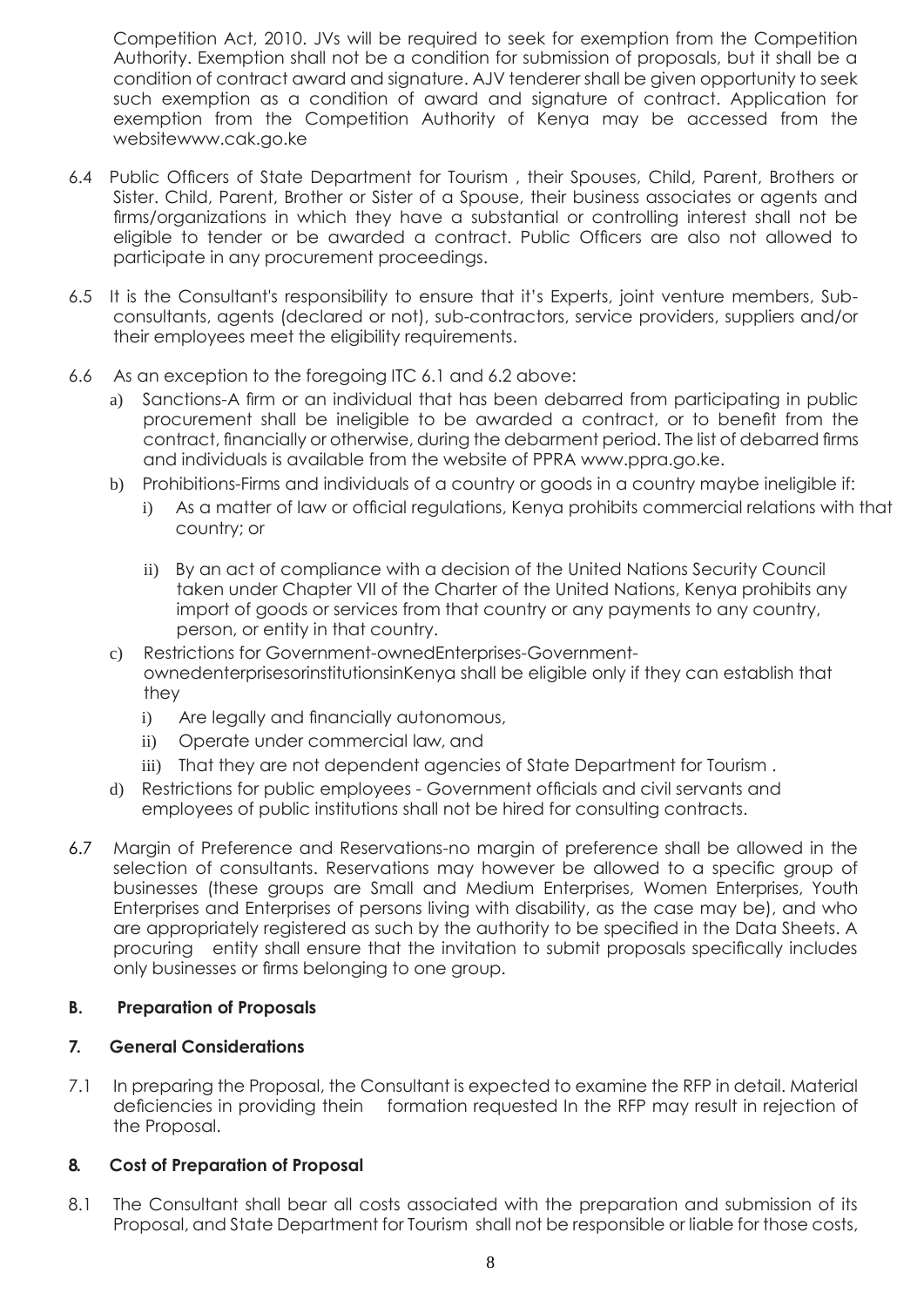regardless of the conduct or outcome of the selection process. State Department for Tourism is not bound to accept any proposal and reserves the right to annul the selection process at any time prior to Contract award, without there by incurring any liability to the Consultant.

#### **9. Language**

9.1 The Proposal, as well as all correspondence and documents relating to the Proposal exchanged between the Consultant and State Department for Tourism shall be written in the English language.

#### **10. Documents Comprising the Proposal**

- 10.1 The Proposal shall comprise the documents and forms listed in the Data Sheet.
- 10.2 The Consultant shall declare in the Financial Proposal Submission Form, that in competing for and executing a contract, it shall undertake to observe the laws of Kenya against fraud and corruption including bribery, as well as against anti-competitive practices including bid rigging.
- 10.3 The Consultant shall furnish information on commissions, gratuities and fees, if any, paid or to be paid to agents or any other party relating to this Proposal and, if awarded, Contract execution, as requested in the Financial Proposal Submission Form.

#### **11. Only One Proposal**

- 11.1 The Consultant (including the individual members of any Joint Venture) shall submit only one Proposal, either in its own name or as part of a Joint Venture in another Proposal. If a Consultant, including any Joint Venture member, submits s or participates in more than one proposal, all such proposals shall be disqualified and rejected. This does not, however, preclude Sub-consultant, or the Consultant's staff from participating as Key Experts and Non-Key Experts in more than one Proposal when circumstances justify and if stated in the Data Sheet.
- 11.2 Members of a joint venture may not also make an individual Proposal, be a subcontractor in a separate proposal or be part of another joint venture for the purposes of the same Contract.
- 11.3 Should a Joint Venture subsequently win the Contract, it shall consider whether an application for exemption from the Competition Authority of Kenya is merited pursuant to Section 25 of the Competition Act 2010.

#### **12. Proposal Validity**

#### **a. Proposal Validity Period**

- 12.1 The Data Sheet indicates the period during which the Consultant's Proposal must remain valid after the Proposal submission deadline.
- 12.2 During this period, the Consultant shall maintain its original Proposal without any change, including the availability of the Key Experts, the proposed rates and the total price.
- 12.3 If it is established that any Key Expert nominated in the Consultant's Proposal was not available at the time of Proposal submission or was included in the Proposal without his/her confirmation, such Proposal shall be disqualified and rejected for further evaluation and may be subject to sanctions in accordance with IT C5.

#### **b. Extension of Validity Period**

12.4 State Department for Tourism will make its best effort to complete the negotiations within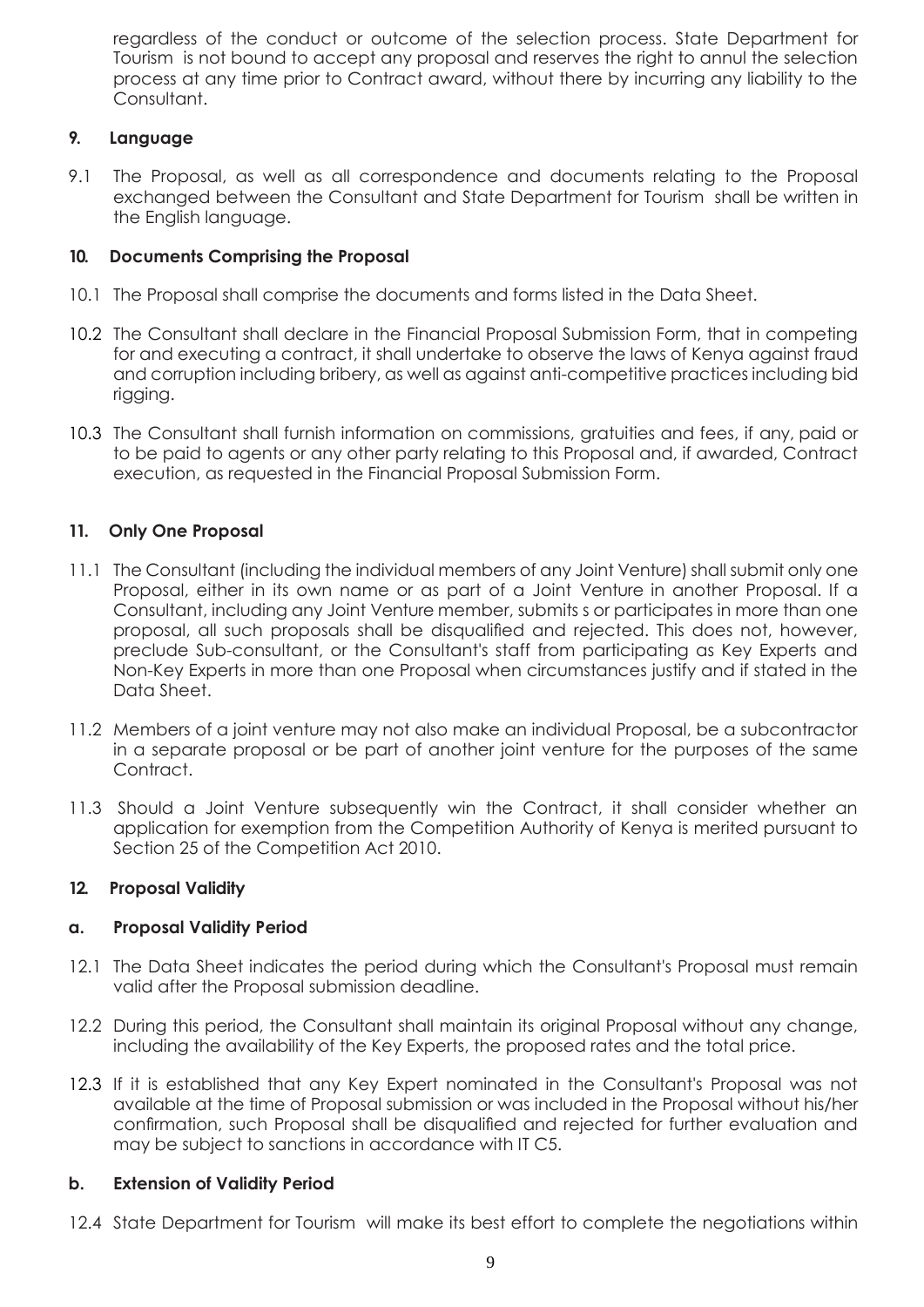the proposal's validity period. However, should the need arise, State Department for Tourism may request, in writing, all Consultants who submitted Proposals prior to the submission deadline to extend the Proposals' validity.

- 12.5 If the Consultant agrees to extend the validity of its Proposal, it shall be done without any change in the original Proposal and with the confirmation of the availability of the Key Experts, except asprovidedinITC12.7.
- 12.6 The Consultant has the right to refuse to extend the validity of its Proposal in which case such Proposal will not be further evaluated.

#### **b. Substitution of Key Experts at Validity Extension**

- 12.7 If any of the Key Experts become unavailable for the extended validity period, the Consultant shall provide a written adequate justification and evidence satisfactory to State Department for Tourism together with the substitution request. In such case, a replacement Key Expert shall have equal or better qualifications and experience than those of the originally proposed Key Expert. The technical evaluations core, however, will remain to be based on the evaluation of the CV of the original Key Expert.
- 12.8 If the Consultant fails to provide a substitute Key Expert with equal or better qualifications, or if the provided reasons for the replacement or justification are unacceptable to State Department for Tourism , such Proposal will be rejected.

#### **c. Sub-Contracting**

12.9 The Consultant shall not subcontract the whole or part of the Services without reasonable justification and written approval of State Department for Tourism.

#### **13. Clarification and Amendment of RFP**

- 13.1 The Consultant may request a clarification of any part of the RFP during the period indicated in the Data Sheet before the Proposals' submission deadline. Any request for clarification must be sent in writing, or by standard electronic means, to State Department for Tourism 's address indicated in the Data Sheet. State Department for Tourism will respond in writing, or by standard electronic means, and will send written copies of the response (including an explanation of the query but without identifying its source) to all Consultants. Should State Department for Tourism deem it necessary to amend the RFP as a result of a clarification, it shall do so following the procedure described below:
- 13.2 At any time before the proposal submission deadline, State Department for Tourism may amend the RFP by issuing an amendment in writing or by standard electronic means. The amendment shall be sent to all invited Consultants and will be binding on them. The Consultants shall acknowledge receipt fall amendments in writing.
- 13.3 If the amendment is substantial, State Department for Tourism may extend the proposal submission deadline to give the Consultants reasonable time to take an amendment in to account in their Proposals.
- 13.4 The Consultant may submit a modified Proposal or a modification to any part of it at any time prior to the proposal submission deadline. No modifications to the Technical or Financial Proposal shall be accepted after the deadline.

#### **14. Preparation of Proposals–Specific Considerations**

- 14.1 While preparing the Proposal, the Consultant must give particular attention to the following:
	- (a) If a Consultant considers that it may enhance its expertise for the assignment by associating with other consultants in the form of a Joint Venture or as Sub-consultants,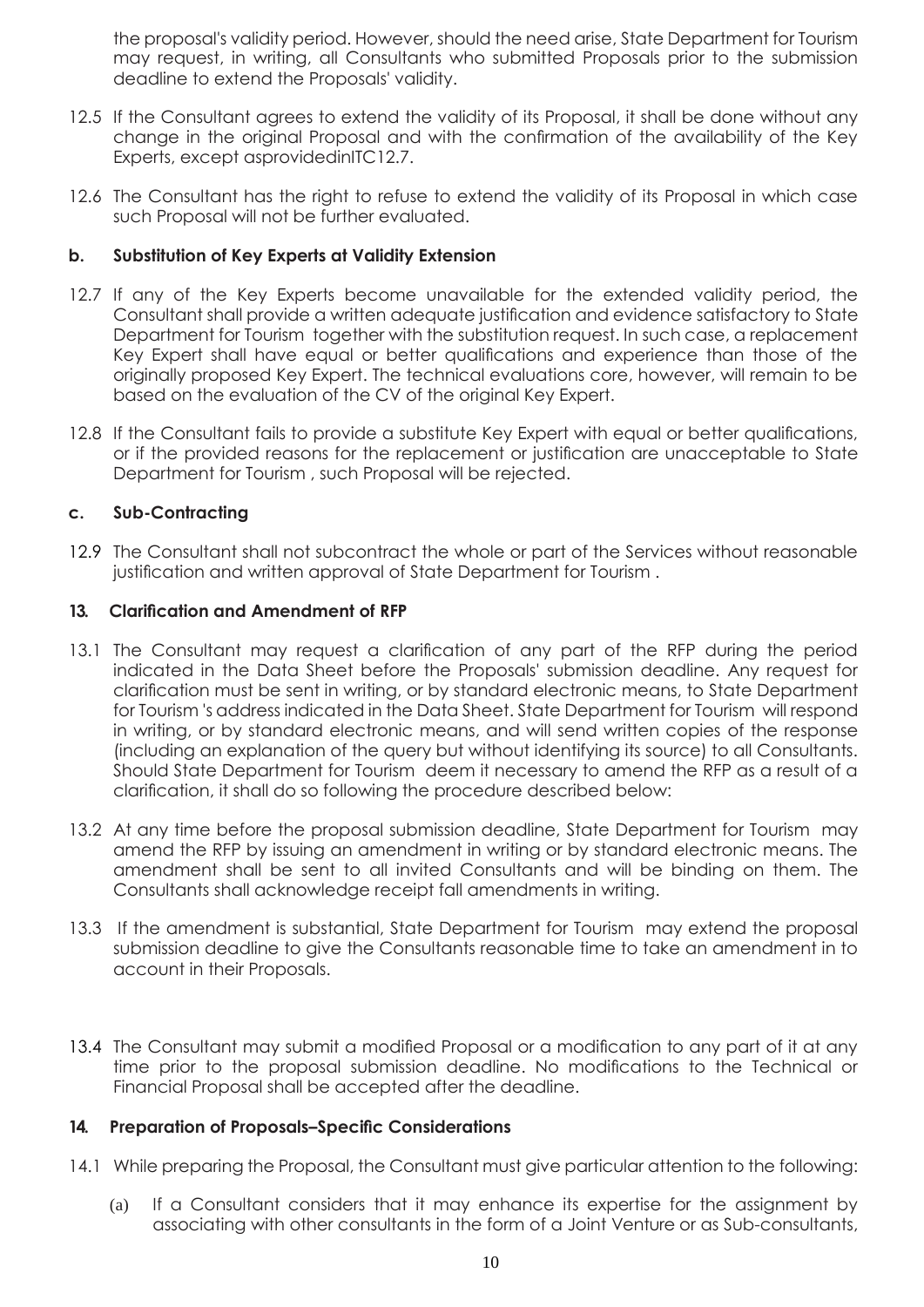it may do solon gas only one Proposal is submitted, in accordance with ITC 11. Above. A Consultant cannot associate with shortlisted Consultant(s). When associating with non-shortlisted/non-invited firms in the form of a joint venture or a sub-consultancy, the shortlisted/invited Consultant shall be a lead member. If shortlisted/invited Consultant associates with each other, any of them can be a lead member.

- (b) State Department for Tourism may indicate in the Data Sheet the estimated amount or Key Experts' time input (expressed in person-month), or State Department for Tourism 's estimated total cost of the assignment, but not both. This estimate is indicative and the Proposal shall be based on the Consultant's own estimates for the same. This clause shall not apply when using Fixed Budget selection method.
- (c) For assignments under the Fixed-Budget selection method, the estimated Key Experts' time input shall not be disclosed. Total available budget, with an indication whether it is inclusive or exclusive of taxes, is given in the Data Sheet, and the Financial Proposal shall not exceed this budget.
- d) Key Experts shall not appear in more than one proposal unless so allowed in the Data Sheet. Invited firms must confirm and ensure their Key experts do not appear in proposal of other invited firms, otherwise proposals with Key experts appearing in other proposals will be rejected.

#### **15. Technical Proposal Format and Content**

- 15.1 The Technical Proposal shall be prepared using the Standard Forms provided in Section 3 of the RFP and shall comprise the documents listed in the Data Sheet under ITC 10.1. The Technical Proposal shall not include any financial information. A Technical Proposal containing material financial information shall be declared non- responsive.
- 15.2 Consultant shall not propose alternative Key Experts. Only one CV shall be submitted for each Key Expert position. Failure to comply with this requirement will make the Proposal non-responsive.

#### **16. Financial Proposal**

16.1 The Financial Proposal shall be prepared using the Standard Forms provided in Section 4 of the RFP. It shall list all costs associated with the assignment, including (a) remuneration for Key Experts and Non-Key Experts, (b) reimbursable expenses indicated in the Data Sheet. Irrespective of the consultant selection method, any Consultant that does not submit itemized and priced financial proposal, or merely refers State Department for Tourism to other legal instruments for the applicable minimum remuneration fees shall be considered non-responsive.

#### **a. Price Adjustment**

16.2 For assignments with a duration exceeding 18 months, a price adjustment provision for foreign and/or local inflation for remuneration rates apply if so, stated in the Data Sheet.

#### **b. Taxes**

16.3 The Consultant and its Sub-consultants and Experts are responsible for meeting all tax liabilities arising out of the Contract unless stated otherwise in the Data Sheet. Information on taxes in Kenya is provided in the Data Sheet.

#### **c. Currency of Proposal**

16.4 The Consultant may express the price for its Services in the currency or currencies as stated in the Data Sheet. If indicated in the Data Sheet, the portion of the price representing local cost shall be stated in Kenya Shillings.

#### **d. Currency of Payment**

16.5 Payment under the Contract shall be made in the currency or currencies in which the payment is requested in the Proposal.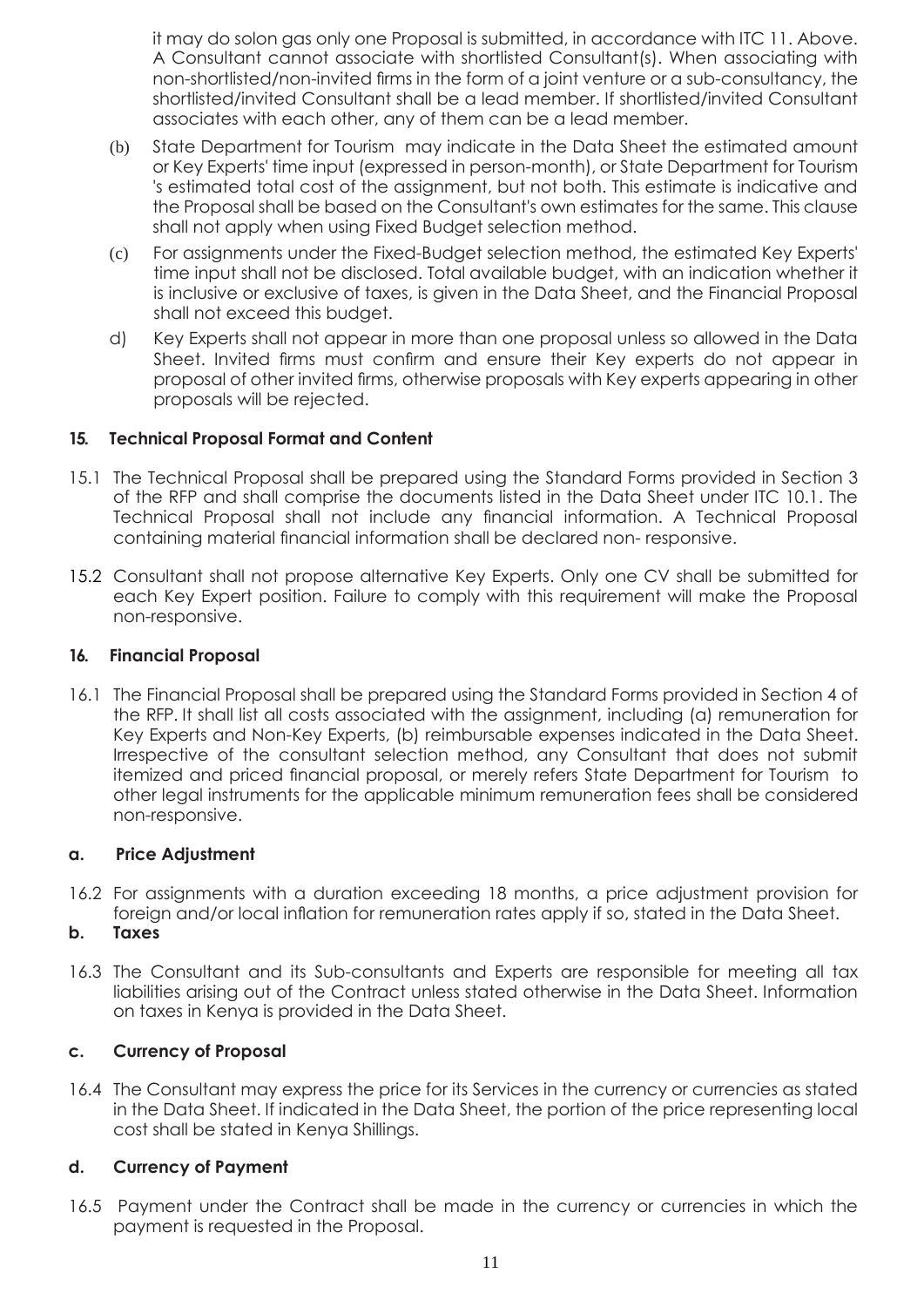#### **C. SUBMISSION, OPENING AND EVALUATION**

#### **17. Submission, Sealing, and Marking of Proposals**

- 17.1 The Consultant shall submit a signed and complete Proposal comprising the documents and forms in accordance with ITC 10 (Documents Comprising Proposal). Consultants shall mark as "CONFIDENTIAL" information in their Proposals which is confidential to their business. This may include proprietary information, trade secrets or commercial or financially sensitive information. The submission can be done by mail or by hand. If specified in the Data Sheet, the Consultant has the option of submitting its Proposals electronically.
- 17.2 An authorized representative of the Consultant shall sign the original submission letters in the required format for both the Technical Proposal and the Financial Proposals and shall initial all pages of both. The authorization shall be in the form of a written power of attorney attached to the Technical Proposal.
- 17.3 A Proposal submitted by a Joint Venture shall be signed by all members so as to be legally binding on all members, or by an authorized representative who has a written power of attorney signed by each member's authorized representative.
- 17.4 Any modifications, revisions, interlineations, erasures, or overwriting shall be valid only if they are signed or initialed by the person signing the Proposal.
- 17.5 The signed Proposal shall be marked "ORIGINAL", and its copies marked "COPY" as appropriate. The number of copies is indicated in the Data Sheet. All copies shall be made from the signed original. If there are discrepancies between the original and the copies, the original shall prevail.

#### **18. Sealing and Marking of Proposals**

- 18.1 The firm shall deliver the Proposals in a single sealed envelope, or in a single sealed package, or in a single sealed container bearing the name and Reference number of the assignment, addressed to State Department for Tourism and a warning "DO NOT OPEN BEFORE…………. (The time and date for proposal opening date". Within the single envelope, package or container, the Firm shall place the following separate, sealed envelopes:
- 18.2 In the single sealed envelope, or in a single sealed package, or in a single sealed container the following documents shall been closed and shall be addressed as follows:
	- i) in an envelope or package or container marked "ORIGINAL", all documents comprising the Technical Proposal, as described in ITC11;
	- ii) in an envelope or package or container marked "COPIES", all required copies of the Technical Proposal;
	- iii) in an envelope or package or container marked "ORIGINAL", all required copies of the Financial Proposal; and
- 18.3 The inner envelopes or packages or containers shall:
	- i) Bear the name and address of State Department for Tourism .
	- ii) Bear the name and address of the Firm; and
	- iii) Bear the name and Reference number of the Assignment.
- 18.4 If an envelope or package or container is not sealed and marked as required, State Department for Tourism will assume no responsibility for the misplacement or premature opening of the proposal. Proposals that are misplaced or opened prematurely will not be accepted.
- 18.5 The Proposal or its modifications must be sent to the address indicated in the Data Sheet and received by State Department for Tourism no later than the deadline indicated in the Data Sheet, or any extension to this deadline. Any Proposal or its modification received by State Department for Tourism after the deadline shall be declared late and rejected, and promptly returned unopened.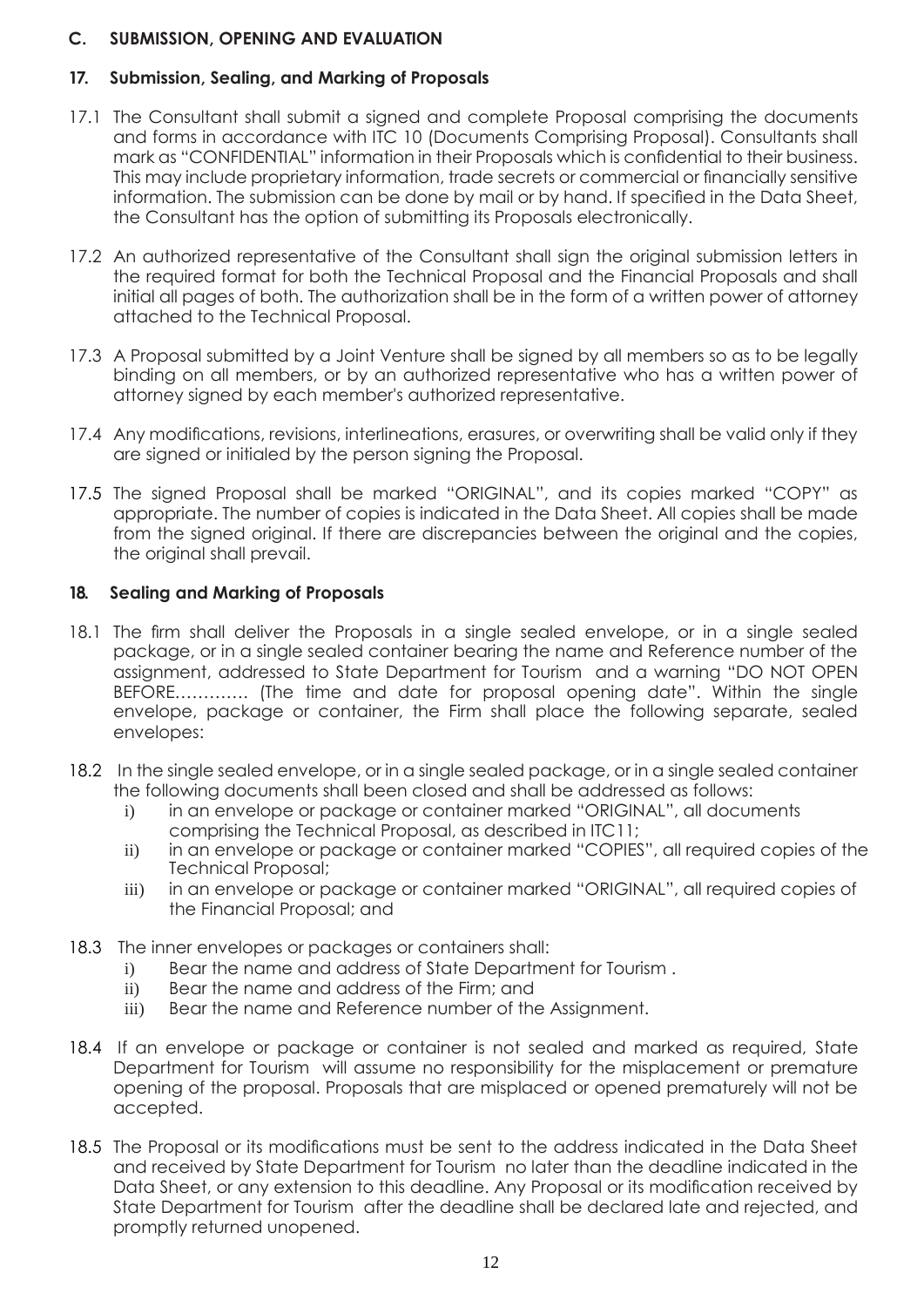#### **19. Confidentiality/Canvassing**

- 19.1 From the time the Proposals are opened to the time the Contract is awarded, the Consultant should not contact State Department for Tourism on any matter related to its Technical and/or Financial Proposal. Information relating to the evaluation of Proposals and award recommendations shall not be disclosed to the Consultants who submitted the Proposals or to any other party not officially concerned with the process, until the publication of the Contract award information.
- 19.2 Any attempt by Consultants or any one on behalf of the Consultant to influence improperly State Department for Tourism in the evaluation of the Proposals or Contract award decisions may result in the rejection of its Proposal and may be subject to the application of prevailing PPRA's debarment procedures.
- 19.3 Notwithstanding the above provisions, from the time of the Proposals' opening to the time of Contract award publication, if a Consultant wishes to contact State Department for Tourism on any matter related to the selection process, it should do so only in writing.

#### **20. Opening of Technical Proposals**

- 20.1 State Department for Tourism 's opening committee shall conduct the opening of the Technical Proposals in the presence of the Consultants' authorized representatives who choose to attend (in person, or online if this option is offered in the Data Sheet). The opening date, time and the address are stated in the Data Sheet. The envelopes with the Financial Proposal shall remain sealed and shall be securely stored by State Department for Tourism or with a reputable public auditor or independent authority until they are opened in accordance with ITC 22.
- 20.2 At the opening of the Technical Proposals the following shall be read out: (i) the name and the country of the Consultant or, in case of a Joint Venture, the name of the Joint Venture, the name of the lead member and the names and the countries of all members; (ii) the presence or absence of a duly sealed envelope with the Financial Proposal; (iii) any modifications to the Proposal submitted prior to proposal submission deadline; and (iv) any other information deemed appropriate or as indicated in the Data Sheet.

#### **21. Proposals Evaluation**

- 21.1 Subject to provision of ITC 15.1, the valuators of the Technical Proposals shall have no access to the Financial Proposals until the technical evaluation is concluded and after State Department for Tourism notifies all the Consultants in accordance with ITC 22.1.
- 21.2 The Consultant is not permitted to alter or modify its Proposal in anyway after the proposal submission deadline except as permitted under ITC12.7. While evaluating the Proposals, the Evaluation Committee will conduct the evaluation solely on the basis of the submitted Technical and Financial Proposals.

#### **22. Evaluation of Technical Proposals**

- 22.1 State Department for Tourism 's evaluation committee shall evaluate the Technical Proposals that have passed the eligibility and mandatory criteria, on the basis of their responsiveness to the Terms of Reference and the RFP. The eligibility and mandatory criteria shall include the following and any other that may include in the Data sheet.
	- a) Firm has submitted the required number of copies of the Technical Proposals.
	- b) Firm has submitted a sealed financial proposal.
	- c) The Proposal is valid for the required number of days.
	- d) The Technical Proposal is signed by the person with power of attorney, without material deviation, reservation, or omission.
	- e) The Technical Proposal is complete with all the forms and required documentary evidence submitted.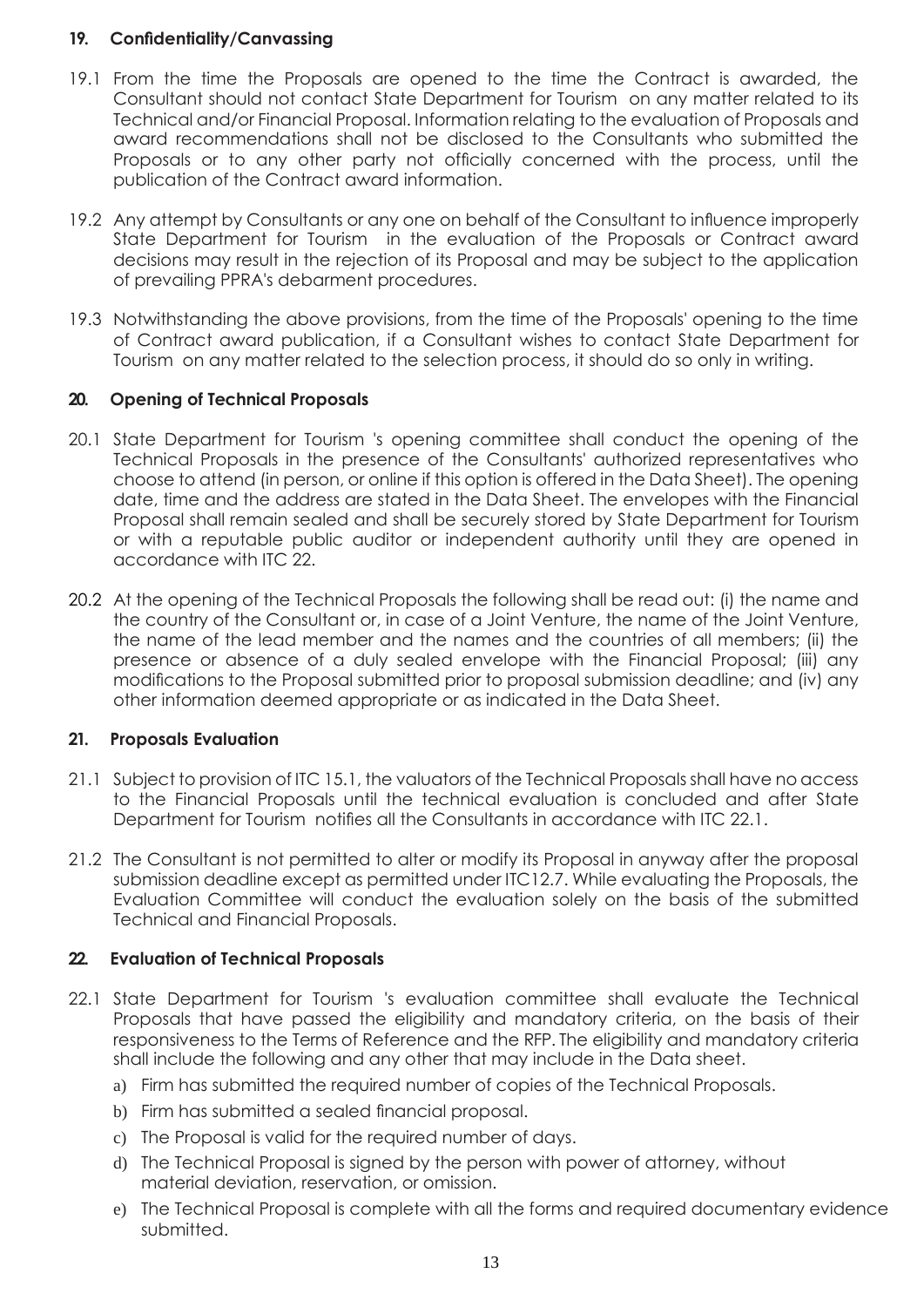- f) A valid tax compliance certificate or tax exemption certificate issued by the Kenya Revenue Authority in accordance with ITT 3.14 for Kenyan firms.
- g) Key Experts are from eligible countries.
- h) Key Experts do not appear in more than one proposal, if so required.
- i) A short-listed firm has not participated in more than one proposal, if so required.
- j) The Consultant is not insolvent, in receivership, bankrupt or in the process of being wound up.
- k) The Consultant, its sub-consultants and experts have not engaged in or been convicted of corrupt or fraudulent practices.
- l) The Consultant is neither precluded from entering into a Contract nor debarred by PPRA.
- m) The firm has not proposed employing public officials, civil servants and employees of public institutions.
- n) The Consultant, its sub-consultants and experts have no conflicts of interest.
- 22.2 Each responsive Proposal will be given a technical score. A Proposal shall be rejected at this stage if it does not respond to important aspects of the RFP or if it fails to achieve the minimum technical score indicated in the Data Sheet.

#### **23. Public Opening of Financial Proposals**

#### **23.1 Unsuccessful Proposals**

After the technical evaluation is completed, State Department for Tourism shall notify those Consultants whose Proposals were considered non-responsive to the RFP and TOR or did not meet the minimum qualifying technical score, advising them the following: (i) their Proposal was not responsive to the RFP and TOR or did not meet the minimum qualifying technical score;(ii)provide information relating to the Consultant's overall technical score, as well as scores obtained for each criterion and sub-criterion; (iii) their Financial Proposals will be returned unopened after completing the selection process and Contract signing; and (iv ) notify them of the date, time and location of the public opening of the Financial Proposals and invite them to attend.

23.2 Financial Proposals for QBS, CQS and SSS

Following the ranking of the Technical Proposals, when the selection is based on QBS or CQS, the top-ranked Consultant is invited to negotiate the Contract. Only the Financial Proposal of the technically top-ranked Consultant is opened by the opening committee. All other Financial Proposals shall be returned unopened after the Contract negotiations are successfully concluded and the Contract is signed with the successful Consultant.

When the selection is based on the SSS method and if the invited Consultant meets the minimum technical score required passing, the financial proposal shall be opened and the Consultant invited to negotiate the contract.

23.3 Financial Proposals for QCBS, FBS, LCS

Following the ranking of the Technical Proposals, and after internal approvals, State Department for Tourism shall simultaneously notify in writing those Consultants whose Proposals were considered responsive to the RFP and TOR, and that have achieved the minimum qualifying technical score, advising them the following: (i) their Proposal was responsive to the RFP and TOR and met the minimum qualifying technical score; (ii) provide information relating to the Consultant's overall technical score, as well as scores obtained for each criterion and sub-criterion;(iii) their Financial Proposal will be opened at the public opening of Financial Proposals; and (iv) notify them of the date, time and location of the public opening and invite them for the opening of the Financial Proposals.

#### **23.4 Opening of Financial Proposals**

The opening date should allow the Consultants sufficient time to decide for attending the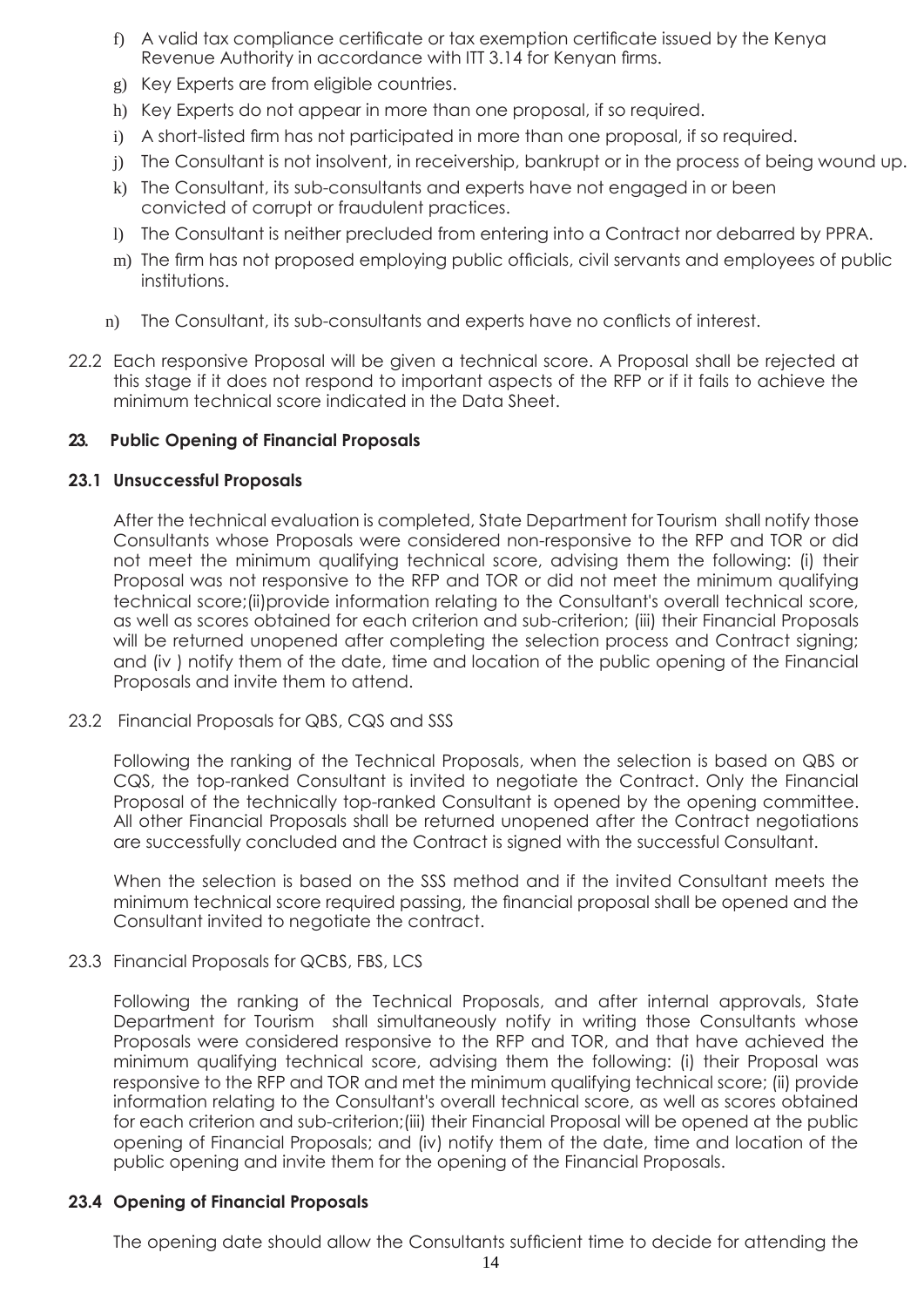opening and shall be no less than five (5) Business Days from the date of notification of the result s of the technical evaluation, described in ITC 22.1 and 22.2.

The Consultant's attendance at the opening of the Financial Proposals (in person, or online if such option is indicated in the Data Sheet) is optional and is at the Consultant's choice.

The Financial Proposals shall be opened publicly by State Department for Tourism 's opening committee in the presence of the representatives of the Consultants and anyone else who chooses to attend. Any interested party who wishes to attend this public opening should contact State Department for Tourism as indicated in the Data Sheet. At the opening, the names of the Consultants, and the overall technical scores, including the break-down by criterion, shall be read aloud. The Financial Proposals will then be inspected to confirm that they have remained sealed and unopened. These Financial Proposals shall be then opened, and the total prices read aloud and recorded. Copies of the record shall be sent to all Consultants who submitted Proposals.

#### **24. Correction of Errors**

- 24.1 Activities and items described in the Technical Proposal but not priced in the Financial Proposal, shall be assumed to be included in the prices of other activities or items, and no corrections are made to the Financial Proposal.
- 24.2 Time-Based Contracts-If a Time-Based contract form is included in the RFP, in case of discrepancy between (i) a partial amount(sub-total) and the total amount, or (ii)between the amount derived by multiplication of unit price with quantity and the total price, or (iii) between figures and words, the later will prevail. In case of discrepancy between the Technical and Financial Proposals in indicating quantities of input, the Technical Proposal prevails and State Department for Tourism 's evaluation committee shall correct the quantification indicated in the Financial Proposal so as to make it consistent with that indicated in the Technical Proposal, apply the relevant unit price included in the Financial Proposal to the corrected quantity, and correct the total Proposal cost.
- 24.3 Lump-Sum Contracts If a Lump-Sum contract form is included in the RFP, the Consultant is deemed to have included all prices in the Financial Proposal, so neither arithmetical correction nor price adjustments shall be made. The total price, net of taxes understood as per ITC 24 below, specified in the Financial Proposal (Form FIN-1) shall be considered as the offered price.

#### **25. Taxes**

- 25.1 Subject to ITC 24.2, all taxes are deemed to be included in the Consultant's financial proposal as separate items, and, therefore, considered in the evaluation.
- 25.2 All local identifiable taxes levied on the contract in voices (such as sales tax, VAT, excise tax, or any similar taxes or levies) and in come and withholding tax payable to Kenya on the remuneration of non-resident Experts for the services rendered in Kenya are dealt with in accordance with the instructions in the Data Sheet.

#### **26. Conversion to Single Currency**

26.1 For the evaluation purposes, prices shall be converted to a single currency using the selling rates of exchange, source and date indicated in the Data Sheet.

#### **27. Abnormally Low Prices**

- 27.1 An Abnormally Low Price is one where the financial price, in combination with other constituent elements of the proposal, appears unreasonably low to the extent that the price raises material concerns with State Department for Tourism as to the capability of the Consulting firm to perform the Contract for the offered price.
- 27.2 In the event of identification of a potentially Abnormally Low Price by the evaluation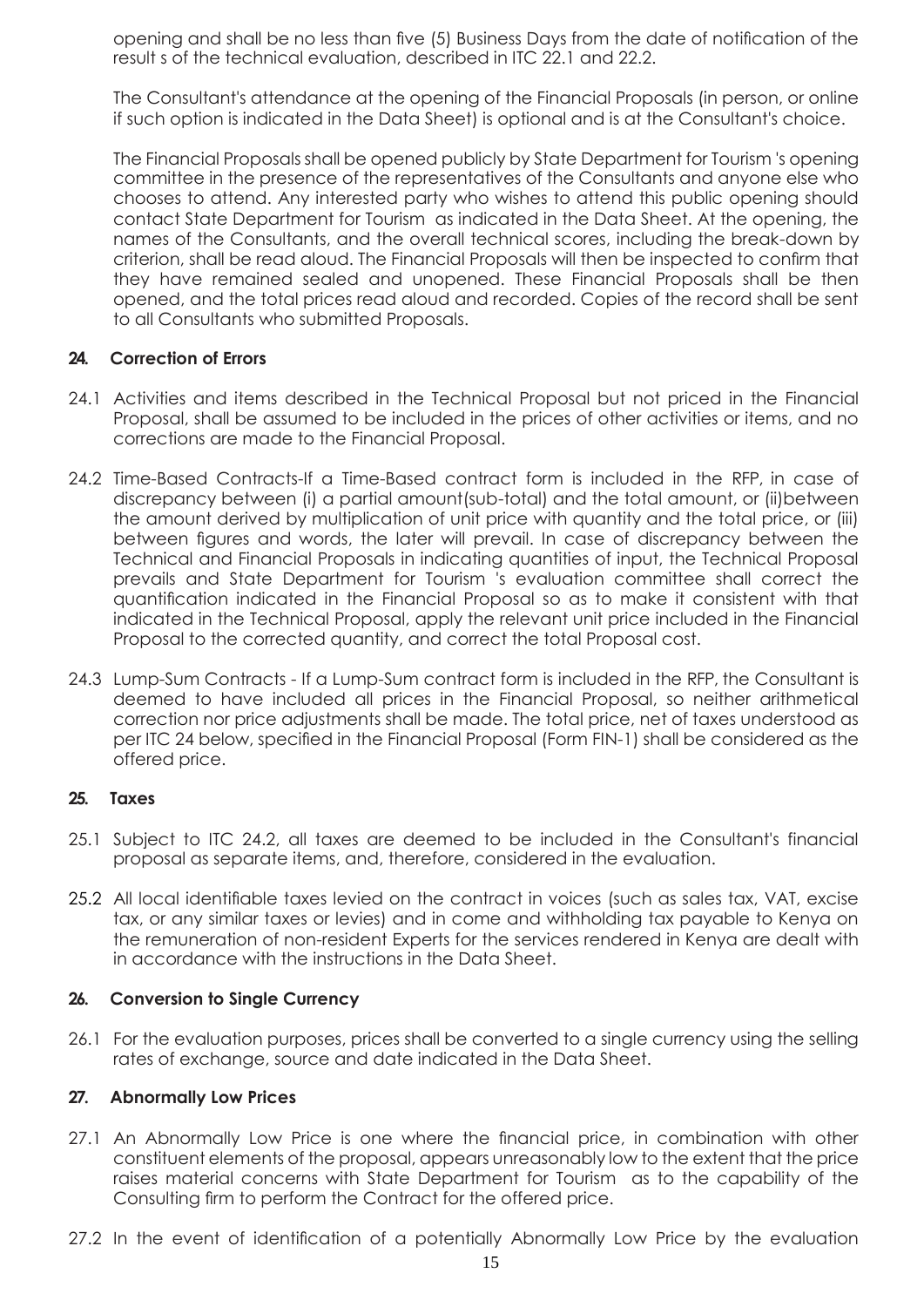committee, State Department for Tourism shall seek written clarification from the firm, including a detailed price analyses of its price in relation to the subject matter of the contract, scope, delivery schedule, allocation of risk sand responsibilities and any other requirements of the RFP document.

27.3 After evaluation of the price analyses, if State Department for Tourism determines that the firm has failed to demonstrate its capability to perform the contract for the offered price, State Department for Tourism shall reject the firm's proposal.

#### **28. Abnormally High Prices**

- 28.1 An abnormally high price is one where the proposal price, in combination with other constituent elements of the proposal, appears unreasonably too high to the extent that State Department for Tourism is concerned that it (State Department for Tourism ) may not be getting value for money or it may be paying too high a price for the contract compared with market prices or that genuine competition between Consultants is compromised.
- 28.2 In case of an abnormally high tender price, State Department for Tourism shall make a survey of the market prices, check if the estimated cost of the contract is correct, and review the RFP to check if the specifications, TOR, scope of work and conditions of contract are contributory to the abnormally high proposals. State Department for Tourism may also seek written clarification from the Consultants on the reason or the high proposal price. State Department for Tourism shall proceed as follows:
	- i) If the proposal price is abnormally high based on wrong estimated cost of the contract, State Department for Tourism may accept or not accept the proposal depending on State Department for Tourism 's budget considerations.
	- ii) If specifications, TOR, scope of work and/or conditions of contract are contributory to the abnormally high proposal prices, State Department for Tourism shall reject all proposals and may re-invite for proposals for the contract based on revised estimates, specifications, TOR, scope of work and conditions of contract.
- 28.3 If State Department for Tourism determines that the Proposal Price is abnormally too high because genuine competition between Consultants is compromised (*often due to collusion, corruption or other manipulations*), State Department for Tourism shall reject all Proposals and shall institute or cause competent Government Agencies to institute an investigation on the cause of the compromise, before re-inviting for proposals.

#### **29. Combined Quality and Cost Evaluation**

#### **a. Quality and Cost Based Selection (QCBS) Method**

29.1 In the case of Quality and Cost Based Selection (QCBS), the total score is calculated by weighting the technical and financial scores and adding them as per the formula and instructions in the Data Sheet. The Consultant that achieves the highest combined technical and financial score will be notified and invited for negotiations.

#### **b. Fixed Budget Selection (FBS) Method**

29.2 In the case of FBS, those Proposals that exceed the budget indicated in ITC 14.1.4 of the Data Sheet shall be rejected. State Department for Tourism 's evaluation committee will select the Consultant with the highest-ranked Technical Proposal that does not exceed the budget indicated in the RFP, notify and invite such Consultant to negotiate the Contract.

#### **c. Least Cost Selection (LCS) Method**

29.3 In the case of Least-Cost Selection (LCS), State Department for Tourism 's evaluation committee will select the Consultant whose Proposal is the lowest evaluated total price among those Proposals that achieve the minimum technical score required to pass, notify the Consultant and invite the Consultant to negotiate the Contract.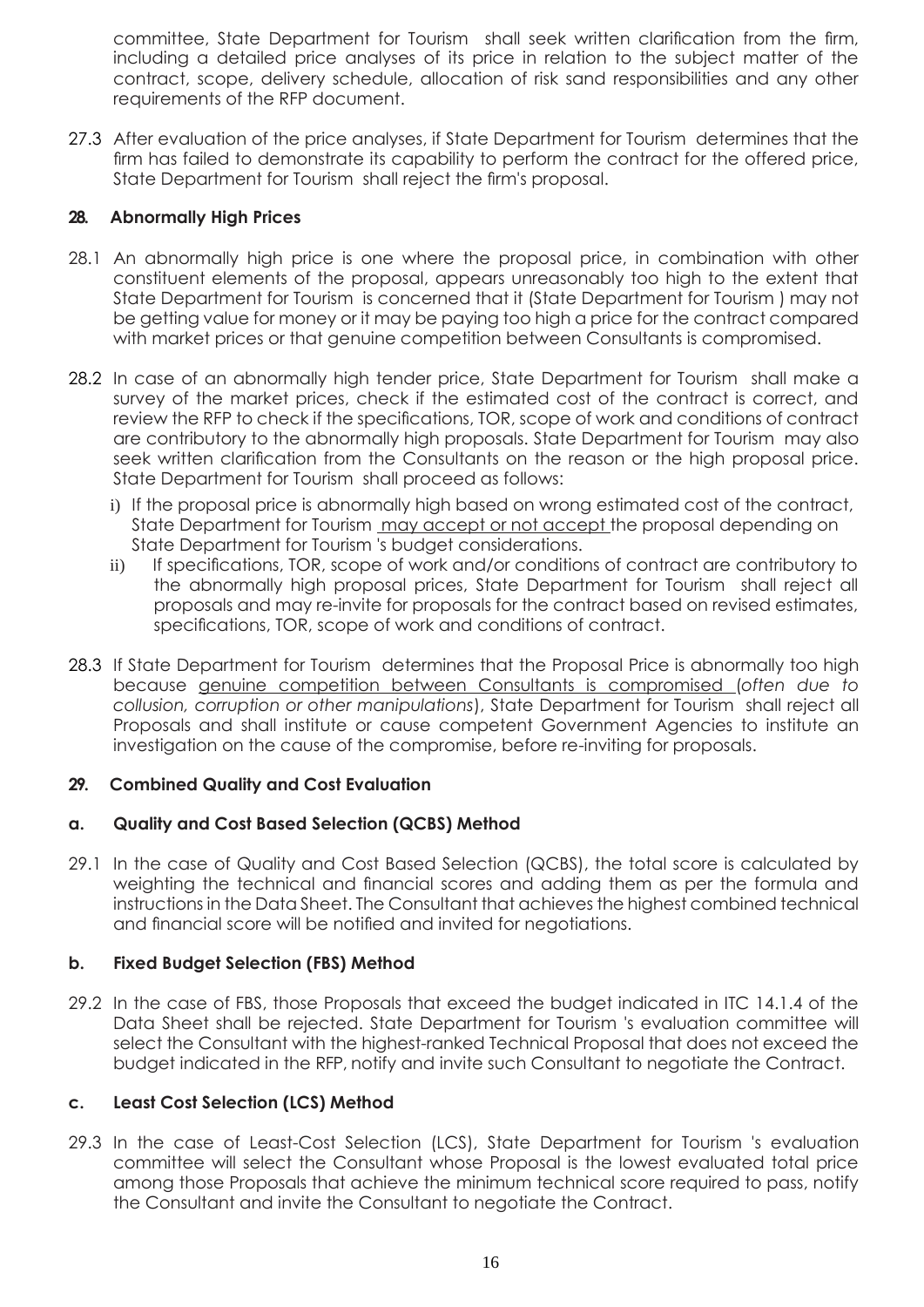#### **d. Combined Technical and Evaluation Report**

29.4 The evaluation committee shall prepare a combined technical and financial evaluation report, with specific recommendations for award or otherwise and subject to the required approvals within State Department for Tourism prior to notifications and invitation of Consultant for negotiations.

#### **30. Notification of Intention to enter into a Contract/Notification of Award**

- 30.1 State Department for Tourism shall send to each Consultant (that has not already been notified that it has been unsuccessful) the Notification of Intention to Award the Contract to the successful Consultant. The **Notification of Intention to enter into a Contract / Notification of Award** shall contain, at a minimum, the following information:
	- i) The name and address of the Consultant with whom State Department for Tourism successfully negotiated a contract;
	- ii) the contract price of the successful Proposal;
	- iii) a statement of the reasons why the recipient's Proposal was unsuccessful
	- iv) the expiry date of the Standstill Period, and
	- v) instructions on how to request a debriefing and/or submit a complaint during the standstill period;

#### **31. Standstill Period**

31.1 The Standstill Period shall be the number of days stated in the Data Sheet. The Standstill Period commences the day after the date State Department for Tourism has transmitted to each Consultant (that has not already been notified that it has been unsuccessful) the Notification of Intention to Award the Contract. The Contract shall not be signed earlier than the expiry of the Standstill Period. This period shall be allowed for aggrieved Consultants to lodge an appeal. The procedure for appeal and the authority to determine the appeal or complaint is as indicated in the Data Sheet.

#### **D. NEGOTIATIONS AND AWARD**

#### **32. Negotiations**

- 32.1 The negotiations will be held at the date and address indicated in the Data Sheet with the Consultant's representative(s) who must have written power of attorney to negotiate and sign a Contract on behalf of the Consultant.
- 32.2 The evaluation committee shall prepare minutes of negotiations that are signed by the Accounting Officer and the Consultant's authorized representative.

#### **32.3 Availability of Key Experts**

The invited Consultant shall confirm theavailabilityofallKeyExpertsincludedintheProposalasapre-requisite to the negotiations, or, if applicable, a replacement in accordance with ITC 12. Failure to confirm the Key Experts' availability may result in the rejection of the Consultant's Proposal and State Department for Tourism proceeding to negotiate the Contract with the next-ranked Consultant.

32.4 Notwithstanding the above, the substitution Key Experts at the negotiations may be considered if due solely to circumstances outside the reasonable control of and not foreseeable by the Consultant, including but not limited to death or medical in capacity. In such case, the Consultant shall offer a substitute Key Expert within the period of time specified in the letter of invitation to negotiate the Contract, who shall have equivalent or better qualifications and experience than the original candidate.

#### **32.5 Technical negotiations**

The technical negotiations include discussions of the Terms of Reference (TORs), the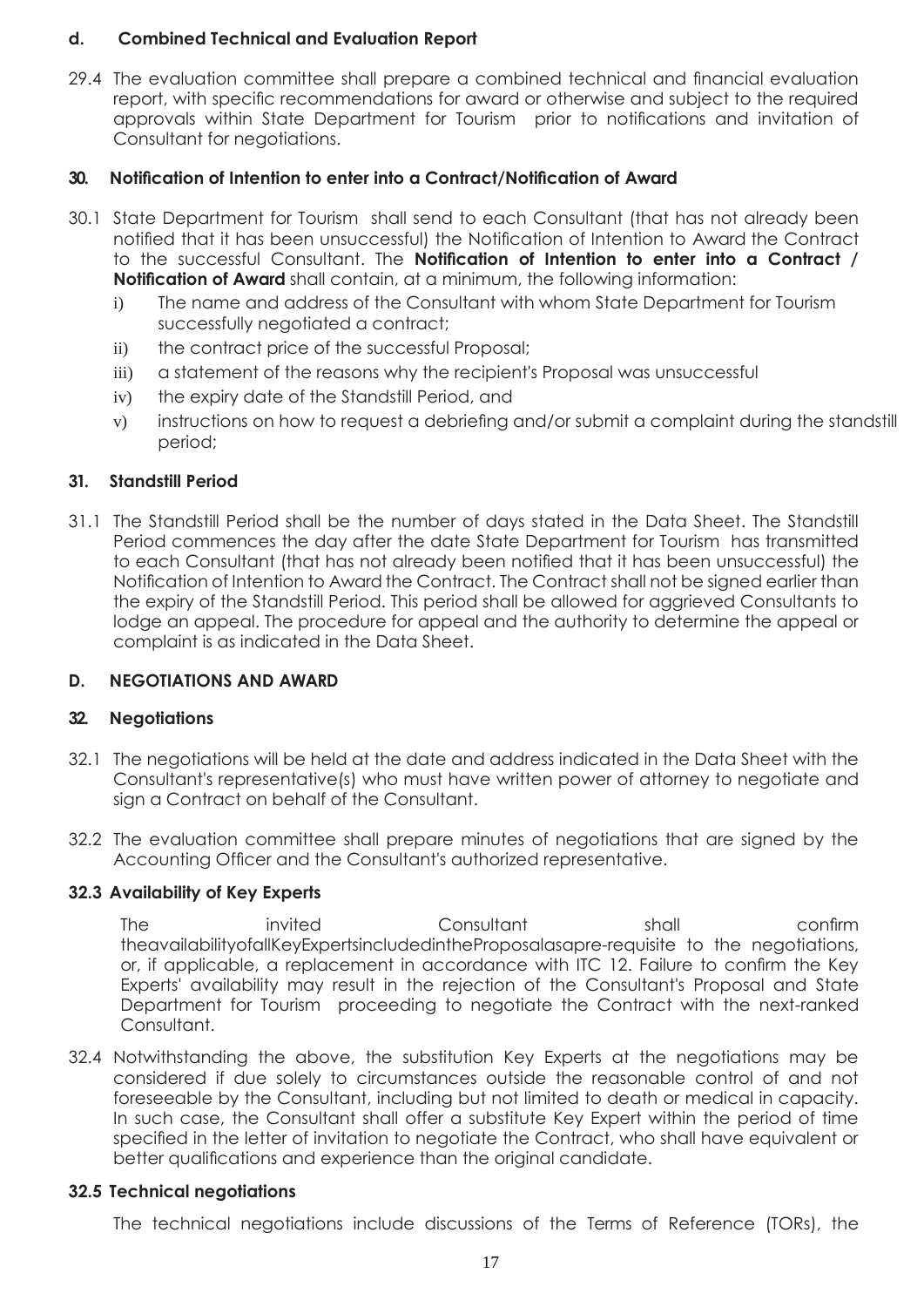proposed methodology, State Department for Tourism 's inputs, the special conditions of the Contract, and finalizing the "Description of Services" part of the Contract. These discussions shall not substantially alter the original scope of services under the TOR or the terms of the contract, lest the quality of the final product, its price, or the relevance of the initial evaluation be affected.

#### **32.6 Financial negotiations**

The financial negotiations include the clarification of the Consultant's tax liability in Kenya and how it should be reflected in the Contract. All applicable taxes shall be itemized separately and included in the contract price.

- 32.7 If the selection method included cost as a factor in the evaluation (that is QCBS, FBS, LCS), the unit rates and the total price stated in the Financial Proposal for a Lump-Sum contract shall not be negotiated.
- 32.8 Where QBS or CQS methods was used for a *Lump-sum Contract* as indicated in the RFP, the unit rates negotiations shall not take place, except when the offered Key Experts and Non-Key **Experts'** Experts' remuneration rates aremuchhigherthanthetypicallychargedratesbyconsultantsinsimilarcontractsortheprofessi onalpractice. In such case, State Department for Tourism may ask for clarifications and, if the fees are very high, ask to change the rates. The format for (i) providing information on remuneration rates in the case of QB Sand CQS; and (ii) clarifying remuneration rates' structure under this Clause, is provided in Appendix A to the Financial Form FIN-3: Financial Negotiations – Breakdown of Remuneration Rates. If after the clarifications, the price is still considered too high, State Department for Tourism may terminate the negotiation and invite the next ranked Consultant to open its financial proposal and negotiate the contract.
- 32.9 In the case of a *Time- Based contract*, negotiation of unit rates shall not take place, except when the offered Key Experts and Non-Key Experts' remuneration rates are much higher than the typically charged rates by consultants in similar contracts. In such case, State Department for Tourism may ask for clarifications and, if the fees are very high, ask to change the rates. The format for (i) providing information on remuneration rates in the case of QBS and CQS; and (ii) clarifying remuneration rates 'structure under this Clause, is provided in Appendix A to the Financial Form FIN-3: Financial Negotiations-Breakdown of Remuneration Rates. If after the clarifications, the price is still considered too high, State Department for Tourism may terminate the negotiation and invite the next ranked Consultant for negotiations.
- 32.10Where SSS method was used as indicated in the RFP, both the unit rates and total price shall be negotiated. If the negotiations fail, State Department for Tourism shall terminate the Consultant selection process. In that event, State Department for Tourism shall review the consultancy requirements and market conditions prior to deciding to use an appropriate selection method to again procure the consulting services.

#### **33. Conclusion of Negotiations**

- 33.1 The negotiations are concluded with a review of the finalized draft Contract, which then shall be initialed by the Accounting Officer and the Consultant's authorized representative and minutes prepared to record the outcome of the negotiations.
- 33.2 If the negotiations fail, State Department for Tourism shall inform the Consultant in writing of all pending issues and disagreements and provide a final opportunity to the Consultant to respond. If disagreement persists, State Department for Tourism shall terminate the negotiations informing the Consultant of the reasons for doing so. State Department for Tourism will invite the next-ranked Consultant to negotiate a Contract. Once State Department for Tourism commences negotiations with the next-ranked Consultant, State Department for Tourism shall not reopen the earlier negotiations.

#### **34. Letter of Award**

34.1 Upon expiry of the Standstill Period, specified in ITC 28.1, after satisfactorily addressing any appeal that has been filed within the Standstill Period, and upon successful negotiations, State Department for Tourism shall send a Letter of Award to the successful Consultant. The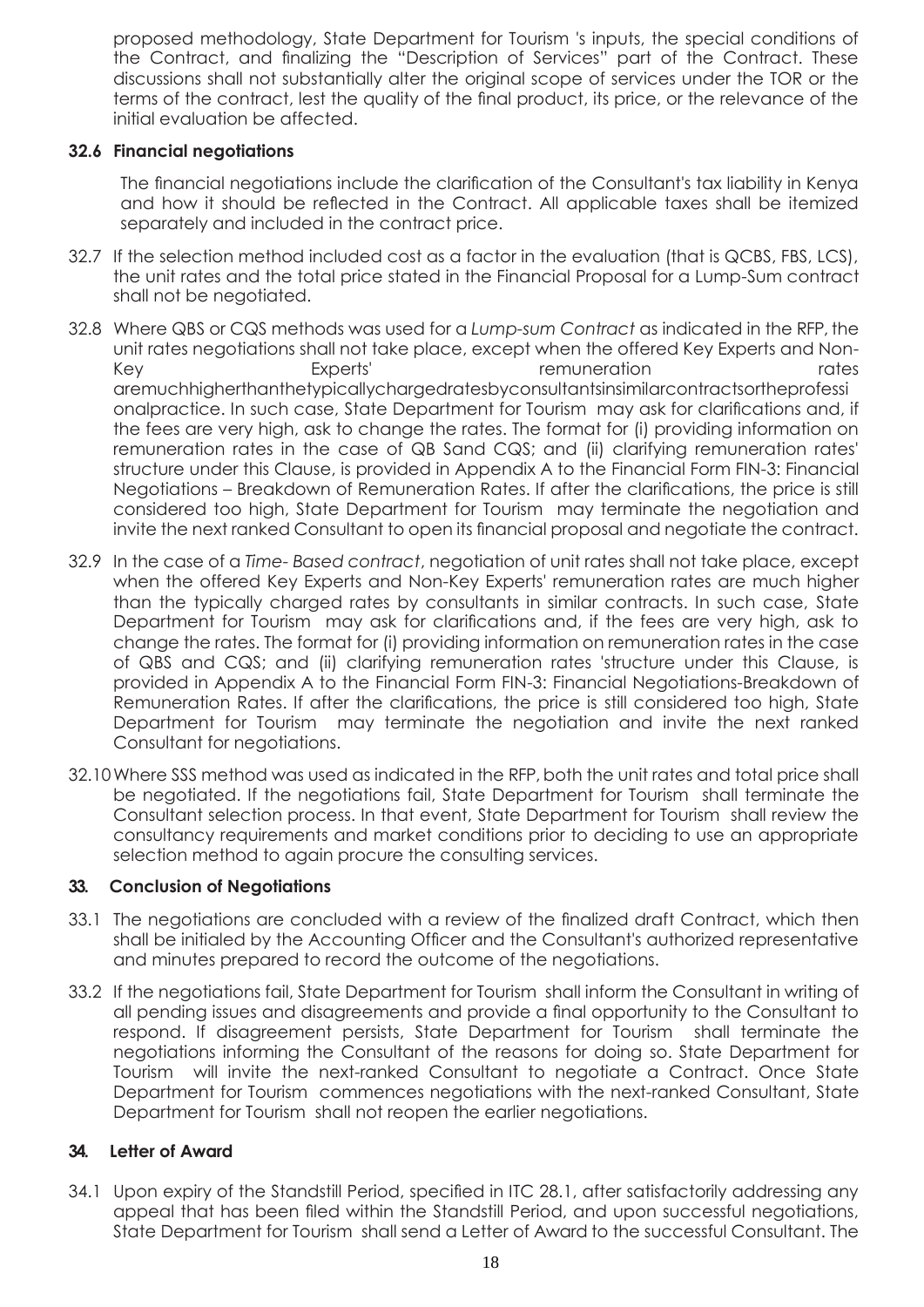letter shall confirm State Department for Tourism 's award of Contract to the successful Consultant and requesting the Consultant to sign and return the draft negotiated Contract within Twenty-One (21) Days from the date of the Letter of Award.

#### **35. Signing of Contract**

- 35.1 The Contract shall be signed prior to the expiration of the Proposal Validity Period and promptly after expiry of the Standstill Period, specified in ITC 28.1 and upon satisfactorily addressing any complaint that has been filed within the Standstill Period.
- 35.2 The Consultant is expected to commence the assignment on the date and at the location specified in the Data Sheet.

#### **36. Publication of Procurement Contract**

- 36.1 Within the period specified in the Data Sheet, State Department for Tourism shall publish the awarded Contract which shall contain, at a minimum, the following information: (a) name and address of State Department for Tourism ; (b) name and reference number of the contract being awarded, (c) the selection method used; (d) names of the consultants that submitted proposals; (e) names of all Consultants whose Proposals were rejected or were not evaluated; (f) the name of the successful consultant, the final total contract price, the contract duration and a summary of its scope.
- 36.2 Consider carefully the information on Consultants to be published, particularly evaluation by State Department for Tourism , to avoid disclosing information which can facilitate bidrigging formation going forward. Suggest amendment as follows:
- 36.3 The awarded Contract shall be published on State Department for Tourism 's website with free access if available and in the official procurement tender portal.

#### **37. Procurement Related Complaint and Administrative Review**

- 37.1 The procedures for making Procurement-related Complaints shall be specified in the **TDS.**
- 37.2 A request for administrative review shall be made in the form provided under contract forms.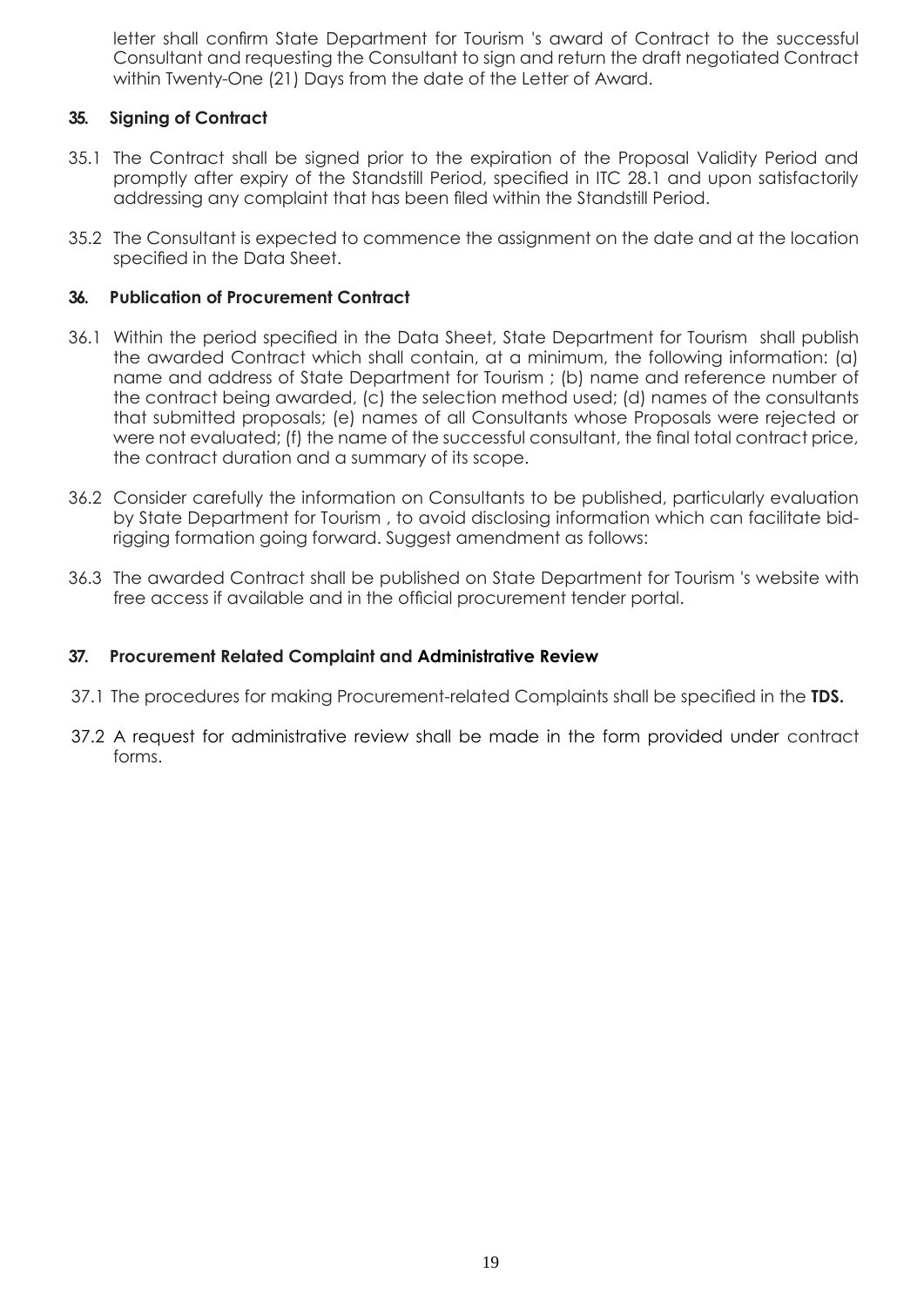# <span id="page-19-0"></span>**SECTION 2 (B). DATA SHEET**

| <b>ITC Clause</b>                  | Reference to PARTICULARS OF APPENDIX TO INSTRUCTIONS TO TENDERS                                                                                                                                                                                                                                                                                                                                                    |  |
|------------------------------------|--------------------------------------------------------------------------------------------------------------------------------------------------------------------------------------------------------------------------------------------------------------------------------------------------------------------------------------------------------------------------------------------------------------------|--|
|                                    | <b>A. General Provisions</b>                                                                                                                                                                                                                                                                                                                                                                                       |  |
| 1(j)                               | Electronic procurement system shall not be used:                                                                                                                                                                                                                                                                                                                                                                   |  |
| 2.1                                | Name of State Department for Tourism: <b>State Department for Tourism</b>                                                                                                                                                                                                                                                                                                                                          |  |
|                                    | The consultant selection method is:                                                                                                                                                                                                                                                                                                                                                                                |  |
|                                    | Quality and Cost Based Selection Method (QCBS)<br>$\left[\begin{array}{c} \mathbf{x} \end{array}\right]$<br>Quality Based Selection Method (QBS)<br>$\begin{bmatrix} 1 & 1 \\ 1 & 1 \end{bmatrix}$<br>Least Cost Selection Method (LCS)<br>Consultant Qualification Selection Method (CQS)<br>$\begin{bmatrix} 1 & 1 \end{bmatrix}$<br>Fixed Budget Selection Method (FBS)<br>Single Source Selection Method (SSS) |  |
| 2.2                                | Financial Proposal to be submitted together with Technical Proposal in separate<br>envelopes: Yes _x _ No ___                                                                                                                                                                                                                                                                                                      |  |
|                                    | The name of the assignment is: Global Public Relations Agency                                                                                                                                                                                                                                                                                                                                                      |  |
| 2.3                                | A pre-proposal conference will be held: Yes __ or No _x_<br>[If "Yes", fill in the following:]<br>Address: ____N/A<br>Telephone: _N/A<br>E-mail: N/A                                                                                                                                                                                                                                                               |  |
| 2.4                                | State Department for Tourism will provide the following inputs, project data,<br>reports, etc. to facilitate the preparation of the Proposals                                                                                                                                                                                                                                                                      |  |
| $3.3$ (iv)                         | [Insert any other conflicting relationships] ____________N/A_                                                                                                                                                                                                                                                                                                                                                      |  |
| 4.1                                | [If "Unfair Competitive Advantage" applies to the selection, explain how it is<br>mitigated, including listing the reports, information, documents, etc. and indicating<br>the sources where these can be downloaded or obtained by the Consultants]                                                                                                                                                               |  |
| 6.2                                | Maximum number of members in the Joint Venture (JV) shall be:                                                                                                                                                                                                                                                                                                                                                      |  |
| $6.6$ (a)                          | The list of debarred firms and individuals is available at the PPRA's website<br>www.ppra.go.ke or email complaints@ppra.go.ke                                                                                                                                                                                                                                                                                     |  |
| 6.7                                | The business will be registered with                                                                                                                                                                                                                                                                                                                                                                               |  |
| <b>B. Preparation of Proposals</b> |                                                                                                                                                                                                                                                                                                                                                                                                                    |  |
| 10.1                               | The Proposal shall comprise the following:<br>1st Inner Envelope with the Technical Proposal:                                                                                                                                                                                                                                                                                                                      |  |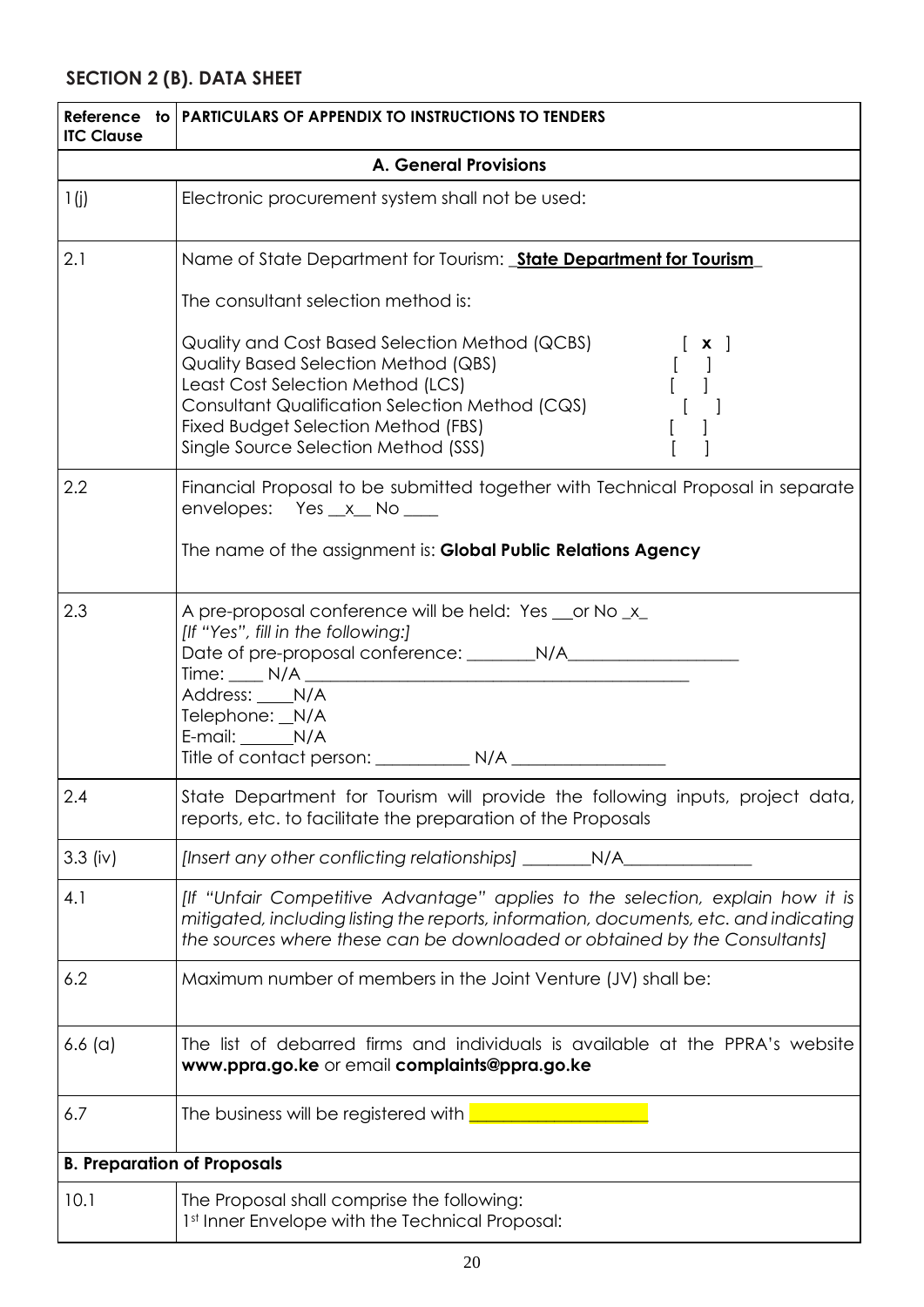| Reference to<br><b>ITC Clause</b> | <b>PARTICULARS OF APPENDIX TO INSTRUCTIONS TO TENDERS</b>                                                                                                                                                                                                                                                                                                                                                                                                                                                                                                                 |  |
|-----------------------------------|---------------------------------------------------------------------------------------------------------------------------------------------------------------------------------------------------------------------------------------------------------------------------------------------------------------------------------------------------------------------------------------------------------------------------------------------------------------------------------------------------------------------------------------------------------------------------|--|
|                                   | Power of Attorney to sign the Proposal<br>TECH-1: Technical Proposal Submission Form<br>TECH-2: Consultant's Organization and Experience<br>TECH-3: Comments and Suggestions<br>TECH-4: Description of Approach, Methodology and Work plan<br>TECH-5: Work Schedule and Planning for Deliverables<br>TECH-6: Team Composition, Assignment, and Key Experts' Input<br>TECH-7: Mandatory Documentary Evidence                                                                                                                                                               |  |
|                                   | <b>AND</b>                                                                                                                                                                                                                                                                                                                                                                                                                                                                                                                                                                |  |
|                                   | 2 <sup>nd</sup> Inner Envelope with the Financial Proposal:<br>FIN-1: Financial Proposal Submission Form<br>(1)<br>FIN-2: Summary of Costs<br>(2)<br>FIN-3: Breakdown of Remuneration<br>(3)<br>FIN-4: Breakdown of Reimbursable Expenses<br>(4)                                                                                                                                                                                                                                                                                                                          |  |
| 11.1                              | Participation of Sub-consultants, and Key Experts in more than one Proposal is<br>permissible: NO                                                                                                                                                                                                                                                                                                                                                                                                                                                                         |  |
| 12.1                              | Proposals must remain valid for 120 days after the proposal submission deadline.                                                                                                                                                                                                                                                                                                                                                                                                                                                                                          |  |
| 13.1                              | Clarifications may be requested no later than 7 days prior to the submission<br>deadline.<br>The contact information for requesting clarifications is: Principal Secretary, State<br>Department for Tourism<br>E-mail: <b>pstourism2018@gmail.com</b>                                                                                                                                                                                                                                                                                                                     |  |
| $14$ (d)                          | Key Expert shall not appear in more than one proposal: YES                                                                                                                                                                                                                                                                                                                                                                                                                                                                                                                |  |
| 16.1(b)                           | [A sample list or reimbursable expenses is provided below for guidance. Items that<br>are not applicable should be deleted, others may be added. If State Department<br>for Tourism wants to set up maximum ceilings for unit rates of certain type of<br>expenses, such ceilings should be indicated in the FIN forms]. The Financial<br>Proposal will include (but not limited to) the following reimbursable expenses:<br>a per diem allowance, including hotel, for experts for every day of absence<br>(1)<br>from the home office for the purposes of the Services; |  |
|                                   | cost of travel by the most appropriate means of transport and the most<br>(2)<br>direct practicable route;                                                                                                                                                                                                                                                                                                                                                                                                                                                                |  |
|                                   | cost of office accommodation, including overheads and back-stop support;<br>(3)                                                                                                                                                                                                                                                                                                                                                                                                                                                                                           |  |
|                                   | communications costs;<br>(4)                                                                                                                                                                                                                                                                                                                                                                                                                                                                                                                                              |  |
|                                   | cost of purchase or rent or freight of any equipment required to be provided<br>(5)<br>by the Consultants;                                                                                                                                                                                                                                                                                                                                                                                                                                                                |  |
|                                   | cost of reports production (including printing) and delivering to State<br>(6)<br>Department for Tourism;                                                                                                                                                                                                                                                                                                                                                                                                                                                                 |  |
|                                   | other allowances where applicable and provisional or fixed sums (if any)]<br>(7)                                                                                                                                                                                                                                                                                                                                                                                                                                                                                          |  |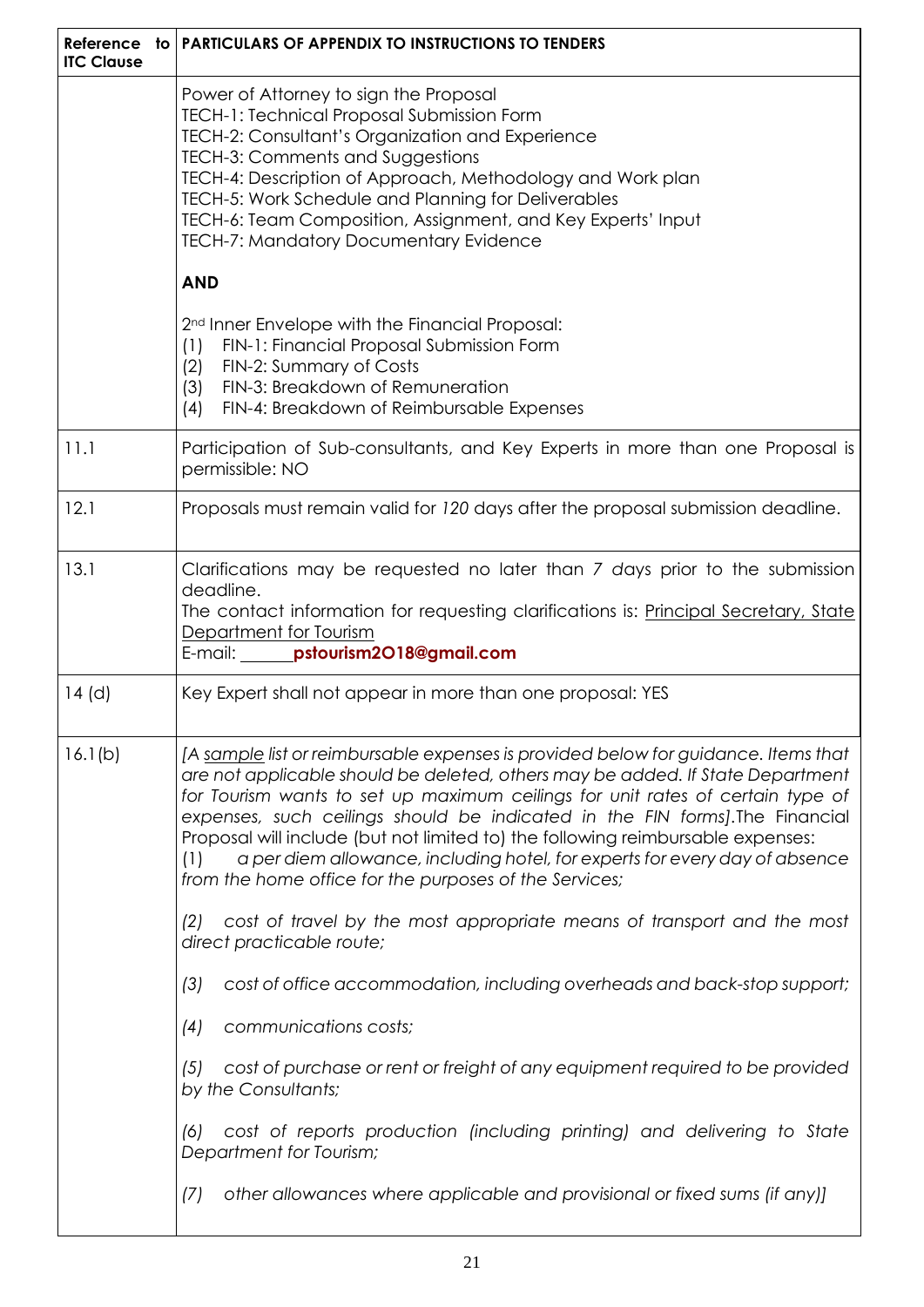| <b>ITC Clause</b> | Reference to   PARTICULARS OF APPENDIX TO INSTRUCTIONS TO TENDERS                                                                                                                                                                                                                                                                                                                      |  |  |
|-------------------|----------------------------------------------------------------------------------------------------------------------------------------------------------------------------------------------------------------------------------------------------------------------------------------------------------------------------------------------------------------------------------------|--|--|
|                   |                                                                                                                                                                                                                                                                                                                                                                                        |  |  |
| 16.2              | A price adjustment provision applies to remuneration rates:<br>Yes ________ or No ___<br>[The price adjustment applies to Time-Based contracts with a duration exceeding<br>18 months. In exceptional circumstances, price adjustment can also apply to<br>Lump-Sum contracts assignments longer than 18 months in duration with prior<br>agreement with State Department for Tourism] |  |  |
| 16.3              | "Information on the Consultant's tax obligations in State Department for Tourism<br>'s country can be found on the Kenya Revenue Authority website: www.kra.go.ke                                                                                                                                                                                                                      |  |  |
| 16.4              | The Financial Proposal should state local costs in Kenya Shillings: Yes___                                                                                                                                                                                                                                                                                                             |  |  |
| C.                | <b>Submission, Opening and Evaluation</b>                                                                                                                                                                                                                                                                                                                                              |  |  |
| 17.1              | The Consultants [insert ""shall not] have the option of submitting their Proposals<br>electronically.                                                                                                                                                                                                                                                                                  |  |  |
| 17.5              | The Consultant must submit:<br>(a) Technical Proposal: one (1) original copy<br>(b) Financial Proposal: one (1) original copy                                                                                                                                                                                                                                                          |  |  |
| 18.5              | The Proposals must be submitted not later than:<br>Date: 7th June, 2022<br>Time: 11:00hr<br>The Proposal submission address is: The Head of Supply Chain Management, Utalii<br>House, 6th Floor Room 632 Utalii Lane                                                                                                                                                                   |  |  |
| 20.1              | An online option of the opening of the Technical Proposals is offered:<br>$Yes$ _____or $No$ ___ $x$ _______<br>Street Address: Utalii Lane<br>Floor Number 7 <sup>th</sup> Floor Boardroom<br>Room number 7 <sup>th</sup> Floor Boardroom<br>City: NAIROBI<br>County: NAIROBI<br>Country: KENYA<br>Date: 7 <sup>th</sup> June 2022<br>Time: 11:00hr                                   |  |  |
| 20.2              | In addition, the following information will be read aloud at the opening of the<br>Technical Proposals Bid bond amount, and amount.                                                                                                                                                                                                                                                    |  |  |
| 22.1              | Other eligibility and mandatory criteria shall be:<br>N/A<br><u> 1980 - Jan Barbara, manazarta da kasas da kasas da kasas da kasas da kasas da kasas da kasas da kasas da kasa</u>                                                                                                                                                                                                     |  |  |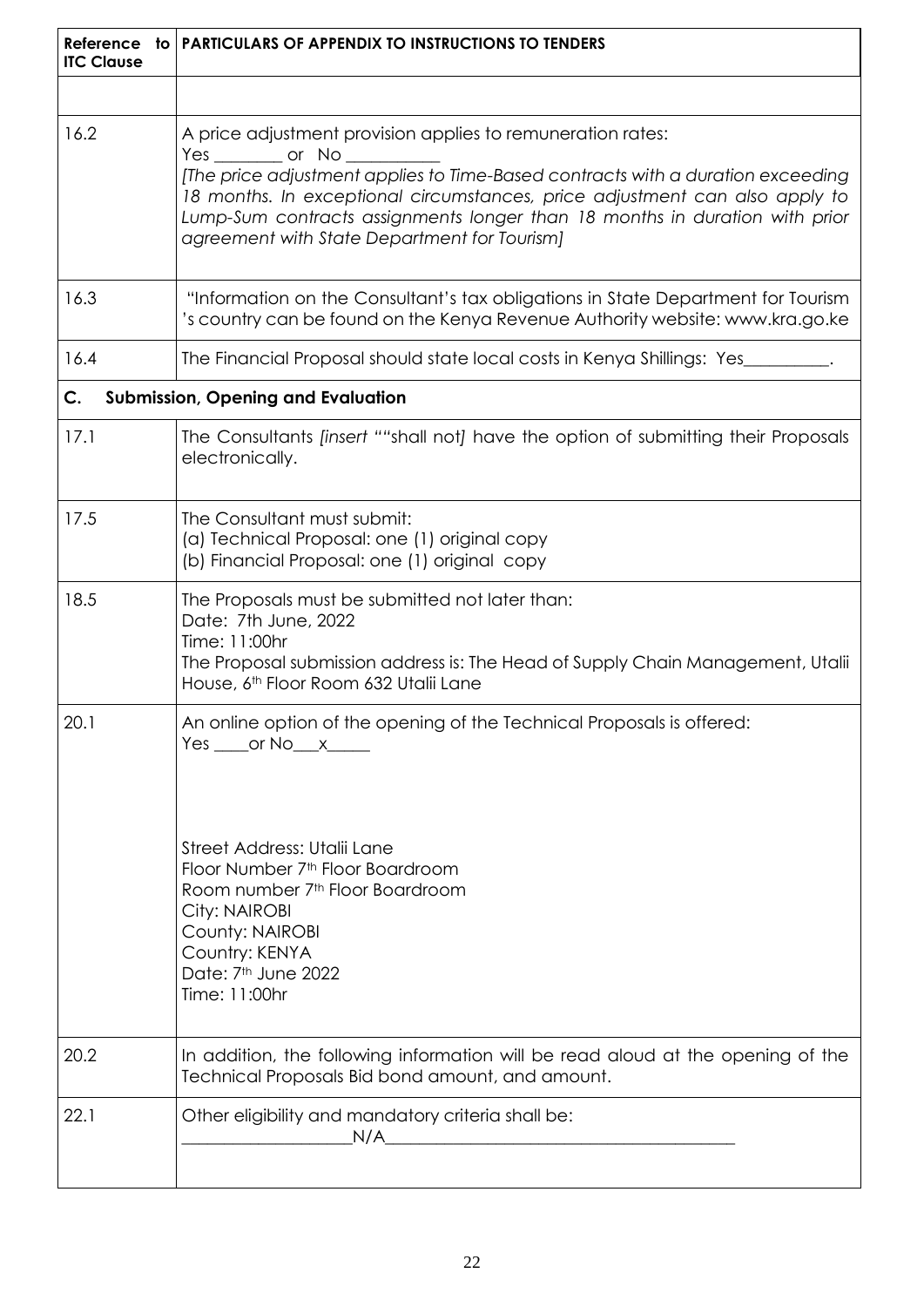| <b>ITC Clause</b>                                                                                                                                                                                                                                                                                                                                                                              | Reference to   PARTICULARS OF APPENDIX TO INSTRUCTIONS TO TENDERS                                                                                                                                                                                                                                       |  |
|------------------------------------------------------------------------------------------------------------------------------------------------------------------------------------------------------------------------------------------------------------------------------------------------------------------------------------------------------------------------------------------------|---------------------------------------------------------------------------------------------------------------------------------------------------------------------------------------------------------------------------------------------------------------------------------------------------------|--|
| 22.2                                                                                                                                                                                                                                                                                                                                                                                           | The Criteria, sub-criteria, and point system for the evaluation of the Technical<br>Proposals: [Note to State Department for Tourism: Allocation of points shall be<br>within the range provided for each criteria and sub-criteria]<br>Points                                                          |  |
|                                                                                                                                                                                                                                                                                                                                                                                                | Specific experience of the Consultant, as a firm, relevant to the Assignment:<br>(1)<br>[10 points]]                                                                                                                                                                                                    |  |
|                                                                                                                                                                                                                                                                                                                                                                                                | Adequacy and quality of the proposed methodology, and work plan in<br>(ii)<br>responding to the Terms of Reference (TORs):                                                                                                                                                                              |  |
|                                                                                                                                                                                                                                                                                                                                                                                                | Technical approach and methodology<br>(a)<br><u>[20 points]</u><br>[15 points]<br>Work plan<br>(b)<br>Organization and staffing<br>[15 points]<br>(C)<br>Total points for criterion (ii):<br>[60 points]                                                                                                |  |
|                                                                                                                                                                                                                                                                                                                                                                                                | [Notes to Consultant: State Department for Tourism will assess whether the<br>proposed methodology is clear, responds to the TORs, work plan is realistic and<br>implementable; overall team composition is balanced and has an appropriate<br>skill mix; and the work plan has right input of Experts] |  |
|                                                                                                                                                                                                                                                                                                                                                                                                | Key Experts' qualifications and competence for the Assignment:<br>(iii)<br>{Notes to Consultant: each position number corresponds to the same for<br>the<br>Key Experts in Form TECH-6 to be prepared by the Consultant}                                                                                |  |
|                                                                                                                                                                                                                                                                                                                                                                                                | Position K-1: [Team Leader]<br>(a)<br>[5 points]<br>Position K-2: [Insert position title]<br>[5 points]<br>(b)<br>Position K-3: [Insert position title]<br>[5 points]<br>(C)<br>ETC.                                                                                                                    |  |
|                                                                                                                                                                                                                                                                                                                                                                                                | Total points for criterion (iii):<br>[15 points]                                                                                                                                                                                                                                                        |  |
|                                                                                                                                                                                                                                                                                                                                                                                                | The number of points to be assigned to each of the above Key Experts positions<br>shall be determined considering the following three sub-criteria and relevant<br>percentage weights:                                                                                                                  |  |
|                                                                                                                                                                                                                                                                                                                                                                                                | (1) General qualifications (general education, training, and experience): <i>[insert</i> ]<br>weight between 10 and 30 %]                                                                                                                                                                               |  |
| (2) Adequacy for the Assignment (relevant education, training, experience in the<br>sector or similar assignments): [insert weight between 60 and 70%]<br>(3) Relevant experience in the Kenya (working level fluency in local<br>language(s)/knowledge of local culture or administrative system, government<br>organization, etc.): [insert weight between 0 and 10 %]<br>Total weight: 100% |                                                                                                                                                                                                                                                                                                         |  |
|                                                                                                                                                                                                                                                                                                                                                                                                |                                                                                                                                                                                                                                                                                                         |  |
|                                                                                                                                                                                                                                                                                                                                                                                                | When transfer of knowledge is a particularly important component of the<br>assignment, more than 10 points may be allocated; the following sub-criteria may<br>be provided]                                                                                                                             |  |
|                                                                                                                                                                                                                                                                                                                                                                                                | (a) Relevance of training program<br>[5 points]<br>(b) Training approach and methodology<br>[5 points]                                                                                                                                                                                                  |  |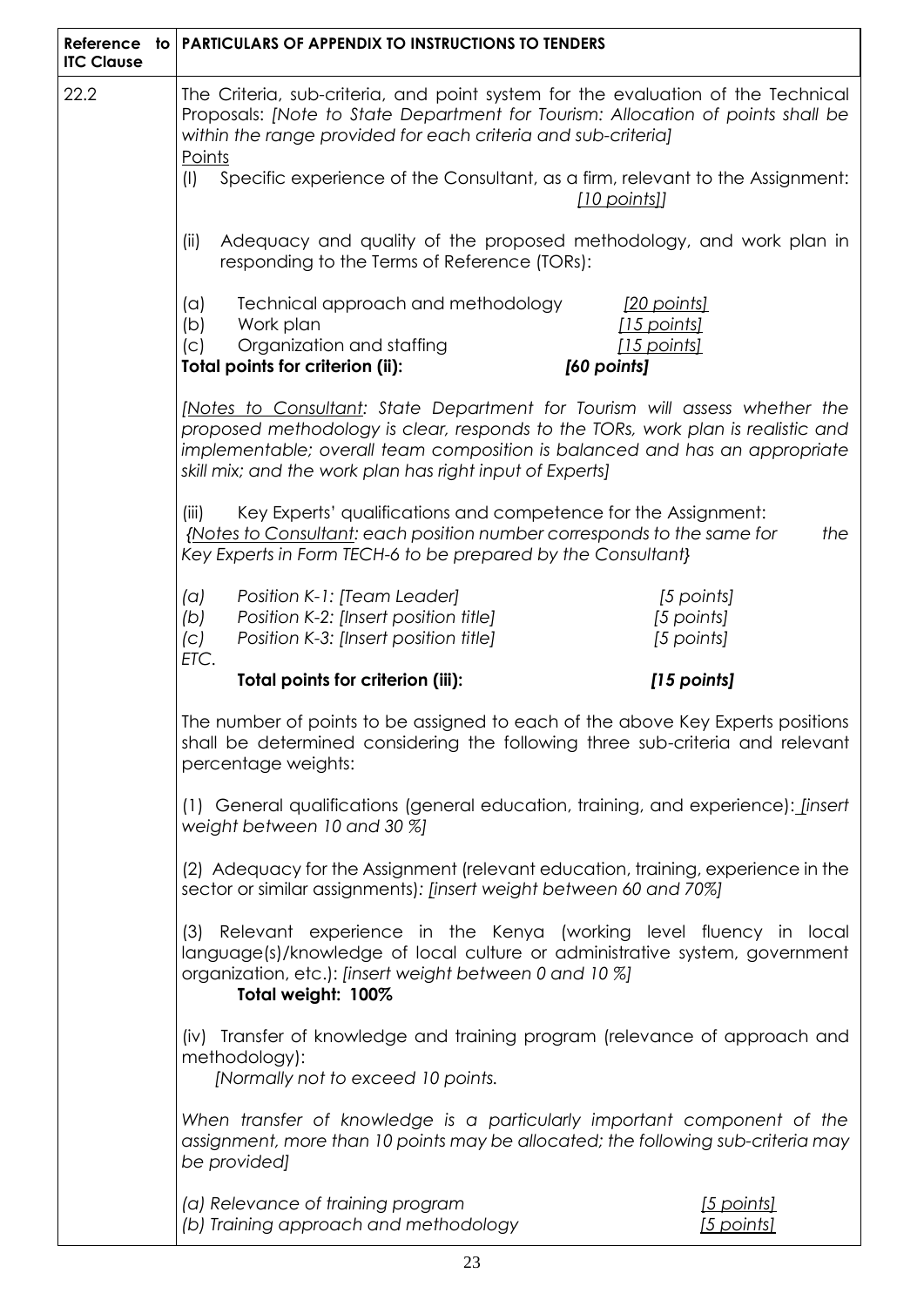| Reference to<br><b>ITC Clause</b> | <b>PARTICULARS OF APPENDIX TO INSTRUCTIONS TO TENDERS</b>                                                                                                                                                                                                                                                                                                                                                                                                                         |                                                                                                                                          |  |  |
|-----------------------------------|-----------------------------------------------------------------------------------------------------------------------------------------------------------------------------------------------------------------------------------------------------------------------------------------------------------------------------------------------------------------------------------------------------------------------------------------------------------------------------------|------------------------------------------------------------------------------------------------------------------------------------------|--|--|
|                                   | (c)Qualifications of experts and trainers<br>[5 points]                                                                                                                                                                                                                                                                                                                                                                                                                           |                                                                                                                                          |  |  |
|                                   | Total points for criterion (iv):                                                                                                                                                                                                                                                                                                                                                                                                                                                  | [15 points]                                                                                                                              |  |  |
|                                   | (v) Participation by Kenya citizens among proposed Key Experts                                                                                                                                                                                                                                                                                                                                                                                                                    | [10 points]                                                                                                                              |  |  |
|                                   | [not to exceed 10 points] [Sub-criteria shall not be provided. Calculated as a ratio<br>of the Kenyan Key Experts' time-input (in person-months) to the total number of<br>Key Experts' time-input (in person-months) in the Consultant's Technical Proposal]                                                                                                                                                                                                                     |                                                                                                                                          |  |  |
|                                   | 100 points<br>Total points for the five criteria:                                                                                                                                                                                                                                                                                                                                                                                                                                 |                                                                                                                                          |  |  |
|                                   | technical score required to pass is 75                                                                                                                                                                                                                                                                                                                                                                                                                                            | The minimum technical score (St) required to pass is: 15<br>[Notes to State Department for Tourism: the indicative range for the minimum |  |  |
| 23.4                              | An online option of the opening of the Financial Proposals is offered: No_                                                                                                                                                                                                                                                                                                                                                                                                        |                                                                                                                                          |  |  |
| 25.2                              | For the evaluation, State Department for Tourism will include separate items of:<br>(a) all local identifiable indirect taxes such as sales tax, excise tax, VAT, or similar<br>taxes levied on the contract's invoices; and (b) all additional local indirect tax on<br>the remuneration of services rendered by experts.                                                                                                                                                        |                                                                                                                                          |  |  |
|                                   | If a Contract is awarded, at Contract negotiations, all such taxes will be discussed,<br>finalized using the itemized list and included in the Contract amount as a separate<br>line, also indicating which taxes shall be paid by the Consultant and which taxes<br>are withheld and paid by State Department for Tourism on behalf of the<br>Consultant.                                                                                                                        |                                                                                                                                          |  |  |
| 26.1                              | The single currency for the conversion of all prices expressed in various currencies<br>The official source of the selling exchange rate is:                                                                                                                                                                                                                                                                                                                                      |                                                                                                                                          |  |  |
|                                   | The date of the exchange rate is: $7H$ June , 2022<br>[The date may be the same as the that for deadline for submission of proposals,                                                                                                                                                                                                                                                                                                                                             |                                                                                                                                          |  |  |
| 29.1<br>(QCBS only)               | The lowest evaluated Financial Proposal (Fm) is given the maximum financial<br>score (Sf) of 100.<br>The formula for determining the financial scores (Sf) of all other Proposals is<br>calculated as following:<br>Sf = 100 x Fm/ F, in which "Sf" is the financial score, "Fm" is the lowest price, and<br>"F" the price of the proposal under consideration.                                                                                                                   |                                                                                                                                          |  |  |
|                                   | The weights given to the Technical (T) and Financial (P) Proposals are:<br>$T =$ [Insert weight between 0.70 and 0.85], and<br>$P =$ _________ [lnsert weight between 0.15 and 0.30]<br>Proposals are ranked according to their combined technical (St) and financial (Sf)<br>scores using the weights ( $T =$ the weight given to the Technical Proposal; $P =$ the<br>weight given to the Financial Proposal; $T + P = 1$ ) as following: $S = St \times T\% + Sf \times P\%$ . |                                                                                                                                          |  |  |
| 31                                | The Standstill Period shall be: 14 days                                                                                                                                                                                                                                                                                                                                                                                                                                           | The procedures for making a procurement related complaint are detailed in the                                                            |  |  |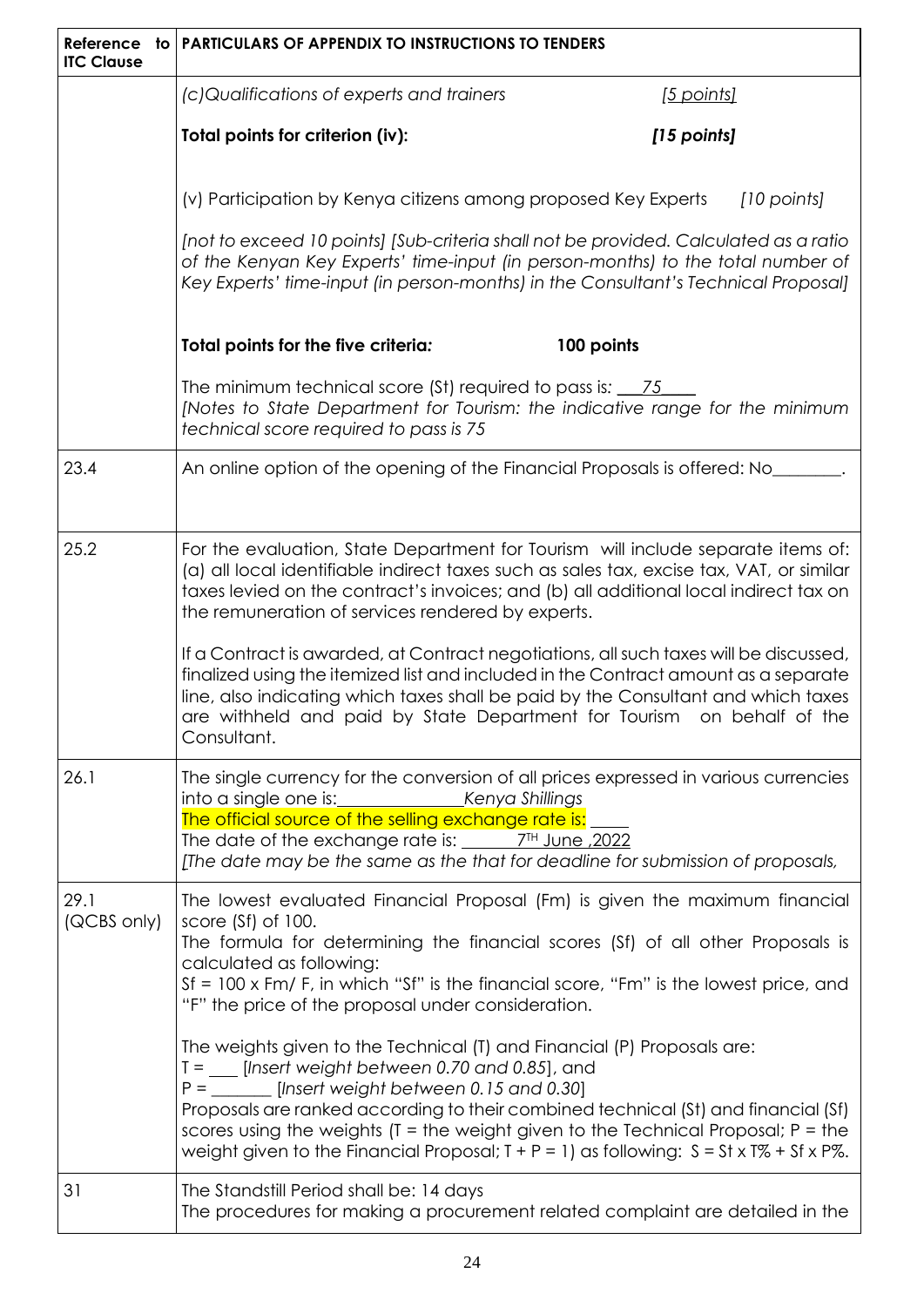| <b>ITC Clause</b> | Reference to PARTICULARS OF APPENDIX TO INSTRUCTIONS TO TENDERS                                                                                                                                                                                                                                                                                                                                                         |  |  |
|-------------------|-------------------------------------------------------------------------------------------------------------------------------------------------------------------------------------------------------------------------------------------------------------------------------------------------------------------------------------------------------------------------------------------------------------------------|--|--|
|                   | Public Procurement and Asset Disposal Act and Regulations. If a Consultant wishes<br>to make a procurement related complaint or appeal, the Consultant shall submit<br>its complaint to the Public Procurement Administrative Review Board.                                                                                                                                                                             |  |  |
|                   | <b>D. Negotiations and Award</b>                                                                                                                                                                                                                                                                                                                                                                                        |  |  |
| 32.1              | Expected date and address for contract negotiations:<br>Date: _After Evaluation exercise_                                                                                                                                                                                                                                                                                                                               |  |  |
| 35.2              | Expected date for the commencement of the Services:<br>Date: After contract signing.                                                                                                                                                                                                                                                                                                                                    |  |  |
| 36.1              | The publication of the contract award information following the completion of the<br>contract negotiations and contract signing will be done as following:<br>The publication will be done within _14_ days after the contract signing                                                                                                                                                                                  |  |  |
| 37.1              | The procedures for making a Procurement-related Complaints are detailed in<br>the "Regulations" available from the PPRA Website www.ppra.go.ke or email<br>complaints@ppra.go.ke. If a Tenderer wishes to make a Procurement-related<br>Complaint, the Tenderer should submit its complaint following these procedures,<br>in writing (by the quickest means available, that is either by hand delivery or<br>email to: |  |  |
|                   | For the attention:                                                                                                                                                                                                                                                                                                                                                                                                      |  |  |
|                   | Title/position: [insert title/position]                                                                                                                                                                                                                                                                                                                                                                                 |  |  |
|                   | State Department for Tourism: [State Department for Tourism]                                                                                                                                                                                                                                                                                                                                                            |  |  |
|                   | Email address: [insert email address]                                                                                                                                                                                                                                                                                                                                                                                   |  |  |
|                   | In summary, a Procurement-related Complaint may challenge any of the<br>following:                                                                                                                                                                                                                                                                                                                                      |  |  |
|                   | (i) the terms of the Tender Documents; and                                                                                                                                                                                                                                                                                                                                                                              |  |  |
|                   | (ii) State Department for Tourism 's decision to award the contract.                                                                                                                                                                                                                                                                                                                                                    |  |  |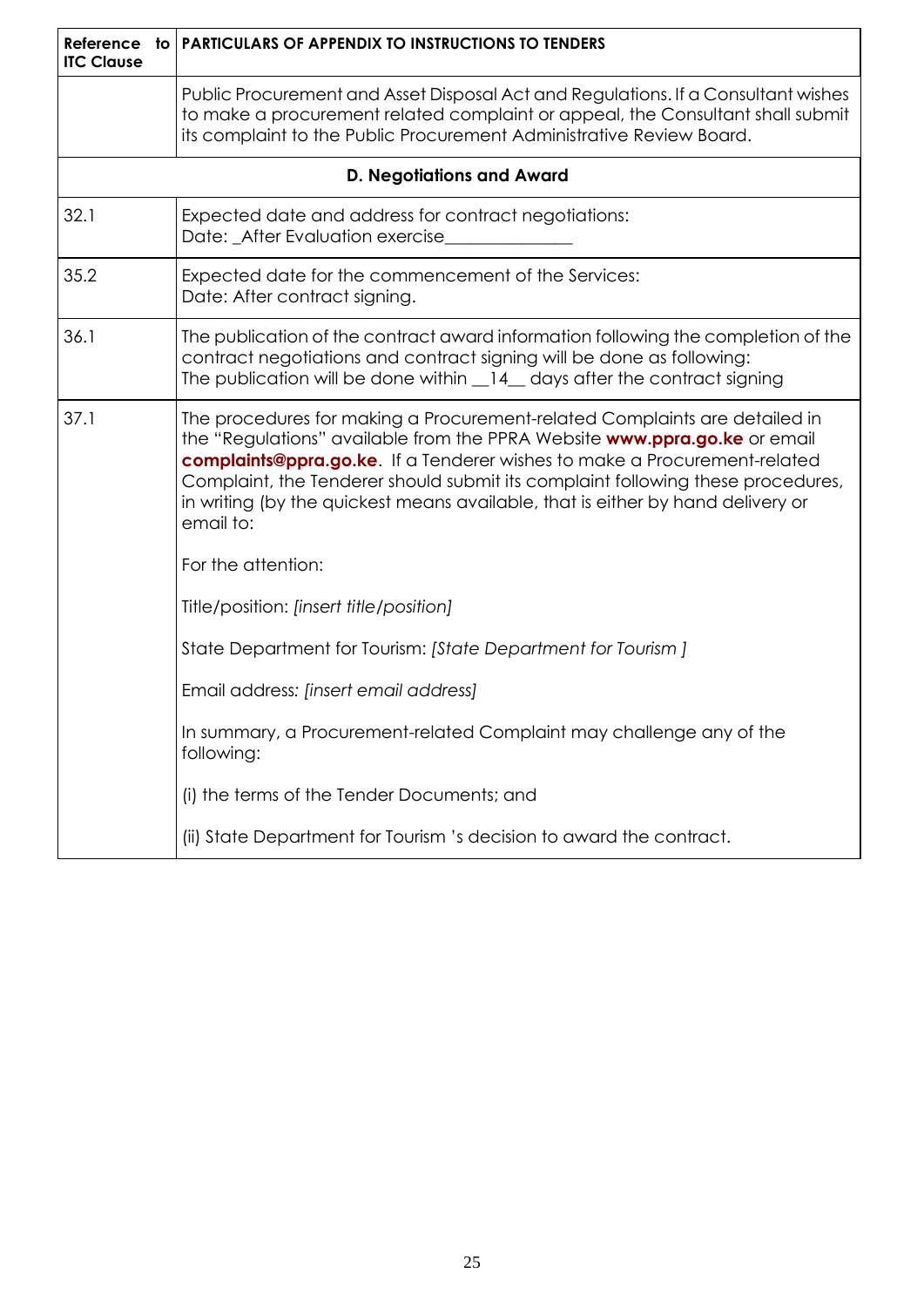### <span id="page-25-0"></span>**SECTION 3. TECHNICAL PROPOSAL**

The appointment of a strategic communications partner to support the Kenya tourism sector's recovery process will create a unique platform to profile the sector internationally and enhance Kenya's global competitiveness. This will enable Kenya's tourism sector to re-enter the global market after the supply chain interruption occasioned by COVID19. The closure of borders globally to contain the corona Virus pandemic reduced tourists' arrivals to nil, thus the need to interest the world to consider Kenya again for travel and business.

Kenya will hold its general elections on 9<sup>th</sup> August 2022. This period before, during and after the elections is usually full of tension as politicians seek votes through heightened political activities. This has the potential of dividing the country into tribal factions raising the spectre of tribal clashes as witnessed during the 2007 General elections.

With a Global PR Agency in place, it can go a long way in assuring our source markets of security and peace prevailing in the country even during this period of heightened political activity.

Kenya is going through the COVID19 crisis and looking into pre-recovery and later, stability of its economy. As a key sector in the economy, the tourism and travel industry require a presence in the source markets to reassure them of the Kenya's preparedness to win the confidence of tourists and investors.

## **1.1 ABOUT THE MINISTRY OF TOURISM AND WILDLIFE**

#### **Vision**

A vibrant and innovative tourism industry supported by sustainable wildlife resources.

#### **Mission**

To facilitate good governance for sustainable development, management and marketing of tourism and wildlife.

#### **Core Values**

Values are an integral part of an organization's culture, and they create a sense of identity, belonging and purpose. The Ministry shall be guided by the following core values:

Innovativeness: To be open and proactive in seeking better and more efficient methods of service delivery.

Team work: To encourage team spirit, collaboration and consultation as a way of maximizing the synergy of working together. This includes fostering collaboration with Focal Points, Stakeholders and Partners in order to effectively play a central role of coordinating Kenya's Tourism.

Integrity: to be accountable and devoid of corrupt practices in service delivery.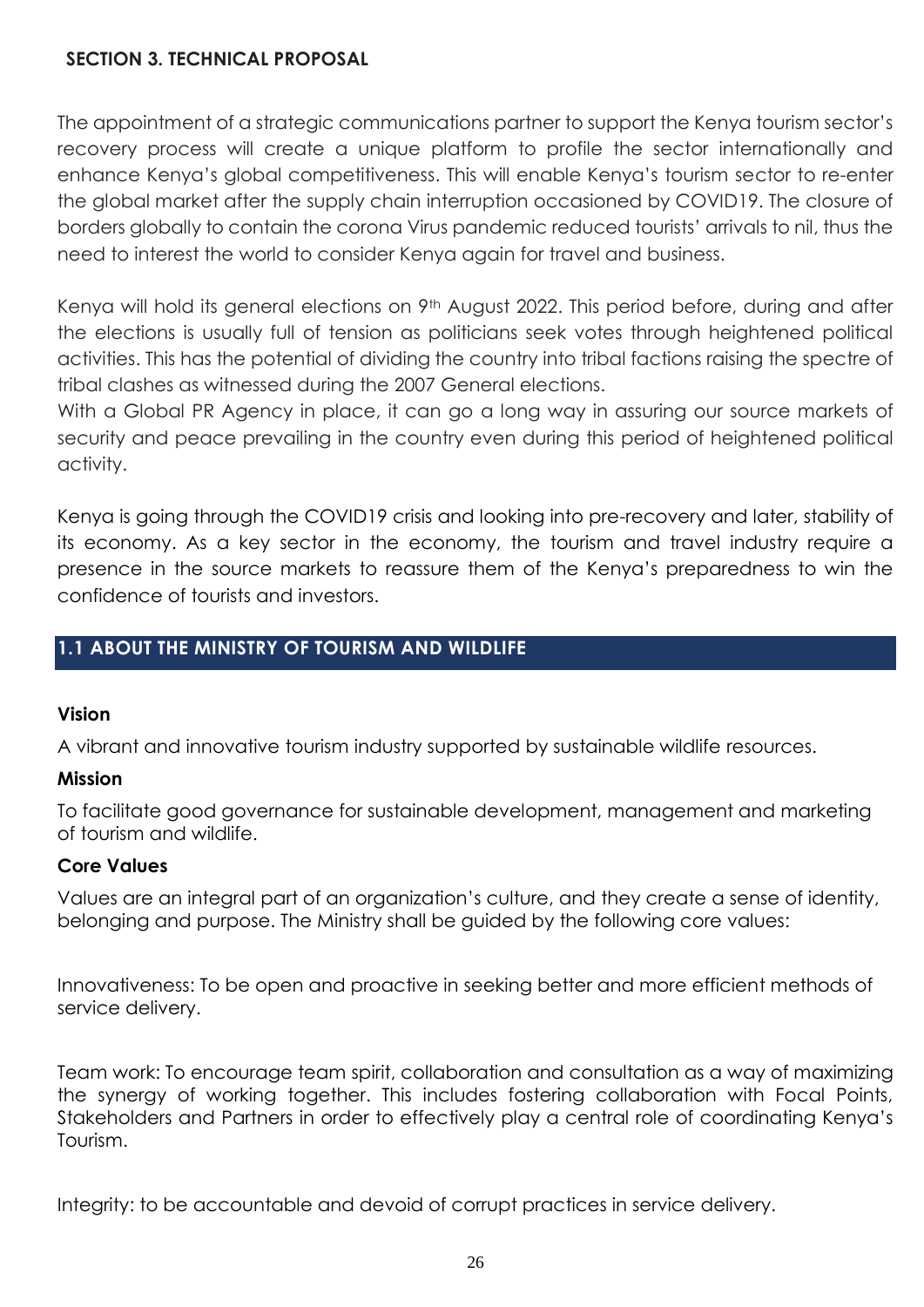Professionalism: To maintain high professionalism through continuous skills

development, training and accountability to enhance customer satisfaction.

Equity: To mainstream gender, youth and special groups' issues in the Ministry's programmers.

### **2.0 TERMS OF REFERENCE**

The engagement of a PR agency will seek to address concerns that will anchor the Ministry of Tourism and Wildlife (MO TW) in addressing the issues below:

- i. Managing positive communication during elections
- ii. Project the readiness of the country to receive visitors after the Corona Virus Pandemic
- iii. Regain trust of travelers' as part of getting the country's economy back on track
- iv. Managing information with potential to damage destination profile.
- v. Market tourism with the aim of positioning the industry back on the global scene for uptake
- vi. Project the varied tourism products that Kenya has to offer beyond wildlife and the beaches. Anchor the general position that relies on cultural tourism, sports, business travelers and other tourism related activities which are very similar to other destinations.
- vii. Position Kenya to potential development partners and well-wishers for support to conservation for sustainable tourism.
- viii. Brand content to suit, inspire and drive preference to consumption of Kenya's tourism products.

# **3.0 SCOPE OF WORK**

✓

Agencies are invited to submit proposals for the provision of global public and media relations services for the Ministry of Tourism and Wildlife. These services will be provided on-site in the following priority markets; UK, USA & Canada, India, China, Italy, Germany& Switzerland, Gulf Cooperation Council (GCC).

The agency will also be required to propose and implement select PR activities in other markets that may include France, Netherlands, Belgium and Australia. The Ministry is looking for a proactive partner to develop an inspiring and feasible global PR strategy that facilitates media relations with key international and local journalists and a variety of media. The partner will also be required to secure placement of positive stories across digital, print media and broadcast channels to market Kenya´s tourism sector in the local and international market and entice travellers into the country.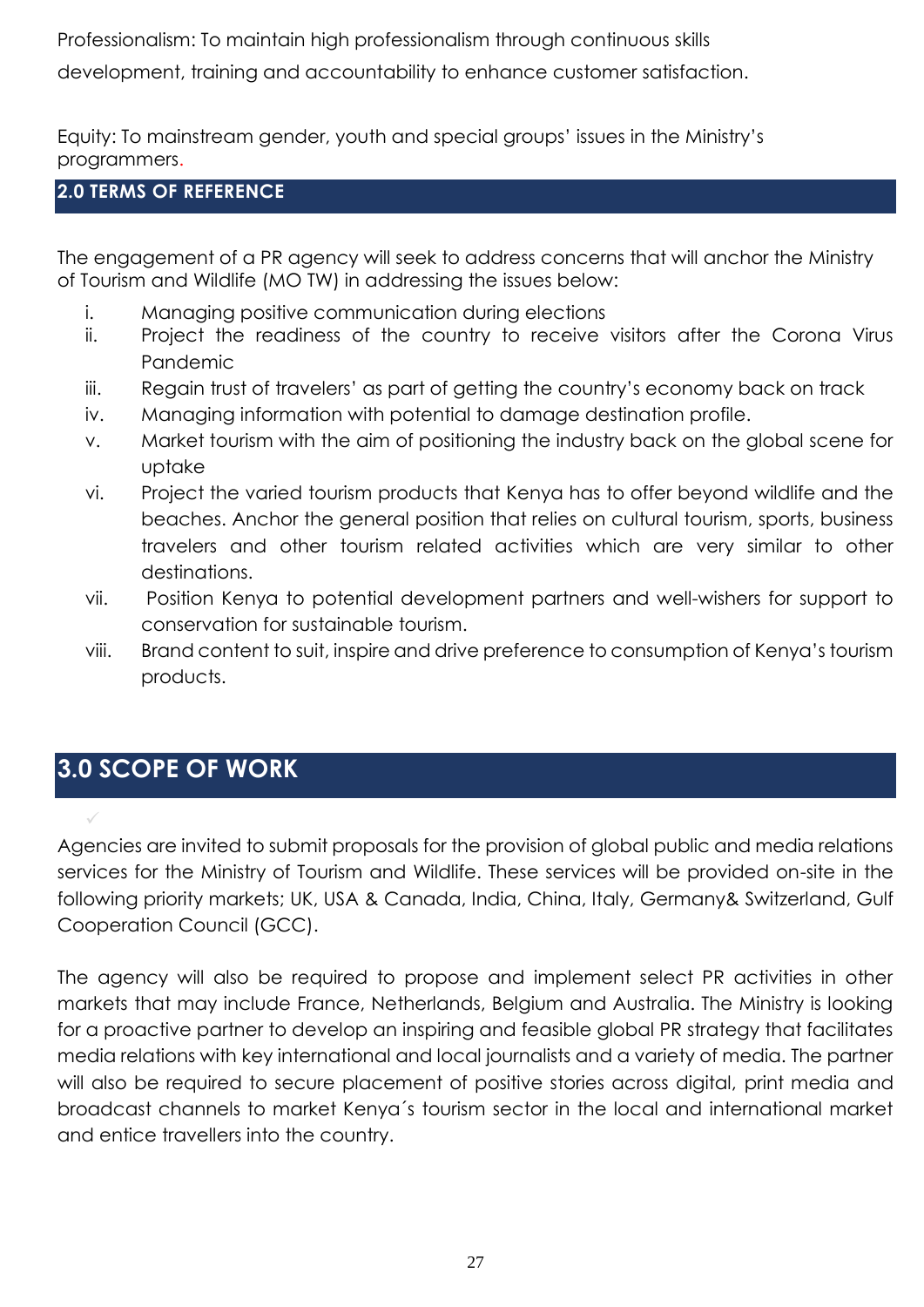## 3.1 Annual Global Public Relations plan

Considering the MOTW New Tourism Vision 2021-2025 strategy and other key strategic reports provided by the Ministry, the selected Respondent will create an integrated and global PR plan. This will be both online and offline in order to position the brand Magical Kenya consistently, with positive messaging globally. It will showcase the best way to allocate communication resources in the priority markets. This Plan will be discussed and approved by the MoTW before implementation.

The selected respondent must demonstrate the ability to strategically plan,

Integrate, manage and execute an assortment of PR projects within each market as well as demonstrate the projects undertaken in these or similar markets.

The PR strategy will cover an initial period of one year that includes diverse areas that project the country's unique selling points. This should take into account the current situation, the challenges and the opportunities.

The plan will include:

Strategic objectives, Key Performance Indicators / targets,

Suggested activities to be implemented to reach the target within the set timelines using the attached matrix- (see annex 1).

This Plan will be discussed and approved by the Ministry of Tourism and Wildlife.

### 3.2 Strategic counsel and crisis management

a. The successful PR Agency will serve as an overall trusted advisor to Kenya's tourism sector for public and media relations, as required by the Ministry.

b. Integrate the Ministry's Communications Strategy into the global PR communication plan.

c. Develop a Crisis Communications Strategy periodically review it in response to possible changing scenarios.

d. The PR Agency will manage factors affecting the tourism sector and overall country brand image.

## 3.3 Public and Media Relations and management

- a. Leverage on the various in market media landscapes.
- b. Identify suitable media platforms for destination messaging (beyond the traditional media).
- c. Execute media plans that effectively communicate Kenya's tourism sector.
- d. Proactively pitch relevant stories about Kenya to travel and trade, consumer and general news media to encourage visitors to consider Kenya as a preferred destination.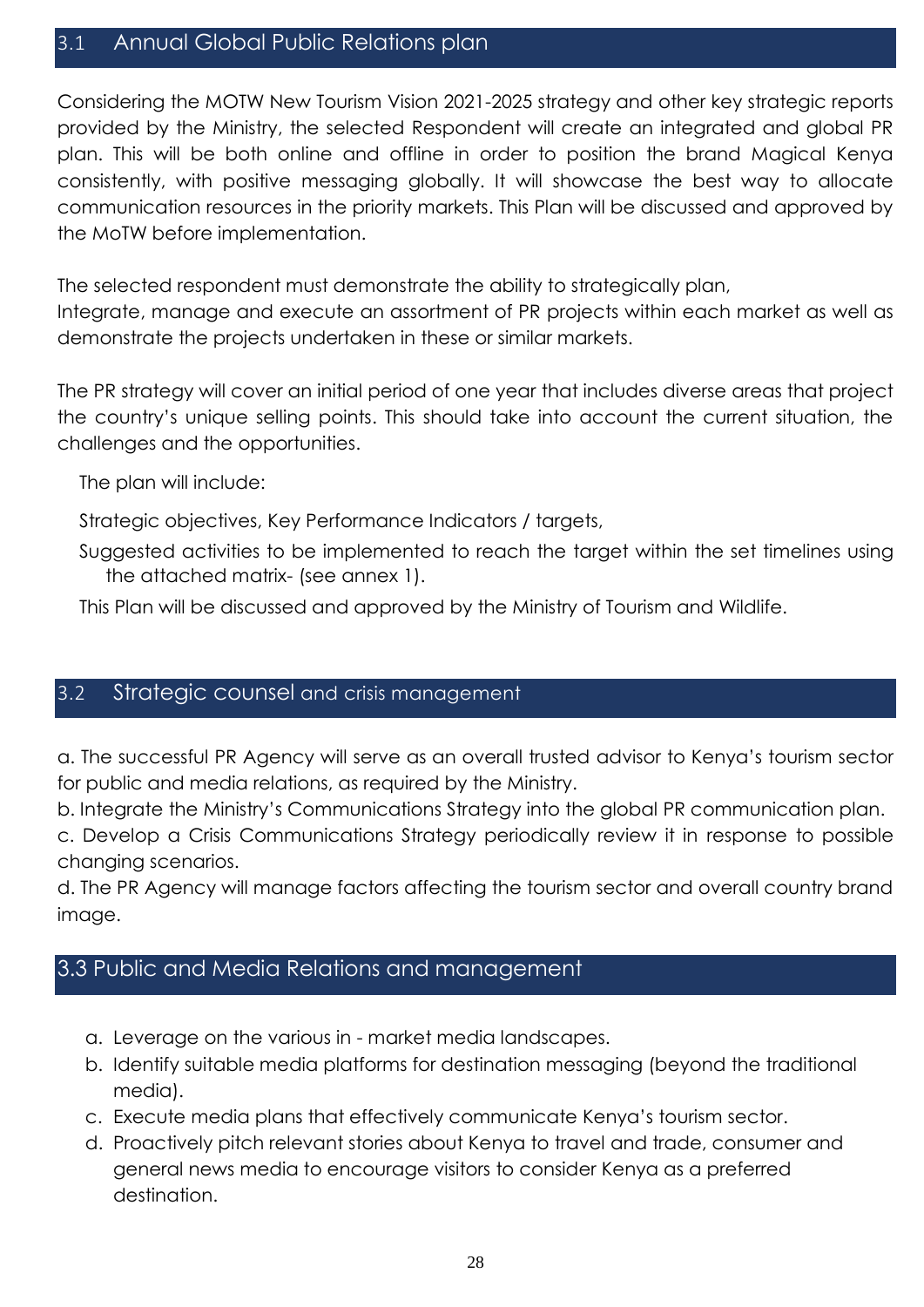- e. Draft and edit media materials targeting trade and consumers including news releases, fact sheets, backgrounders, etc.
- f. Maintain and engage an active mainstream and digital media database in each market and avail the same to the Ministry.

### 3.4 Digital Communication Support

- a. Content development and creation.
- b. Monitor and report on online traffic content and social media activity.
- c. Develop creative social media campaigns to support the overall PR activities and ensure consistent engagement of the offline efforts.

## 3.5 Management and review of website content

- a. Content development and creation.
- b. Update the dynamic sections of the Ministry's website.
- c. Monitor and report engagements, e.g. online traffic, number of shares.
- d. Make recommendations to enhance interaction.

## 3.6 Global PR campaign planning and support

- a. Develop, recommend, plan and execute a PR and media relations campaign taking into account the current challenges.
- b. Liaise with the Ministry agencies to execute the campaign.

## 3.7 Media management

- $\checkmark$  Build solid relationships with in- market media to benefit the country's image and Ministry's deliverables.
- ✓ Identify and leverage on opportunities for media partnerships.

## 3.8 In-market Event management

- a. Create and manage reassurance events aimed at regaining traveller trust back to Kenya.
- b. Coordinate and deliver on government-to-government trade and travel events for Kenya in liaison with Kenya's embassies abroad.
- c. Media activation including creative events to be organized periodically such as Media networking sessions, round tables, exhibitions, road shows coordination and management of Press trips in liaison with MoTW.
- d. Plan and coordinate media events around all destination events as per the AWP.

3.9 In-market strategic alliances and partnerships

The agency will identify opportunities for the Ministry to leverage on key partnerships. Additionally, they will network and nurture these alliances with partners and collaborators by providing them with up-to-date information and content on Kenya and facilitate any meetings that require representation. The agency will involve the Kenya embassies abroad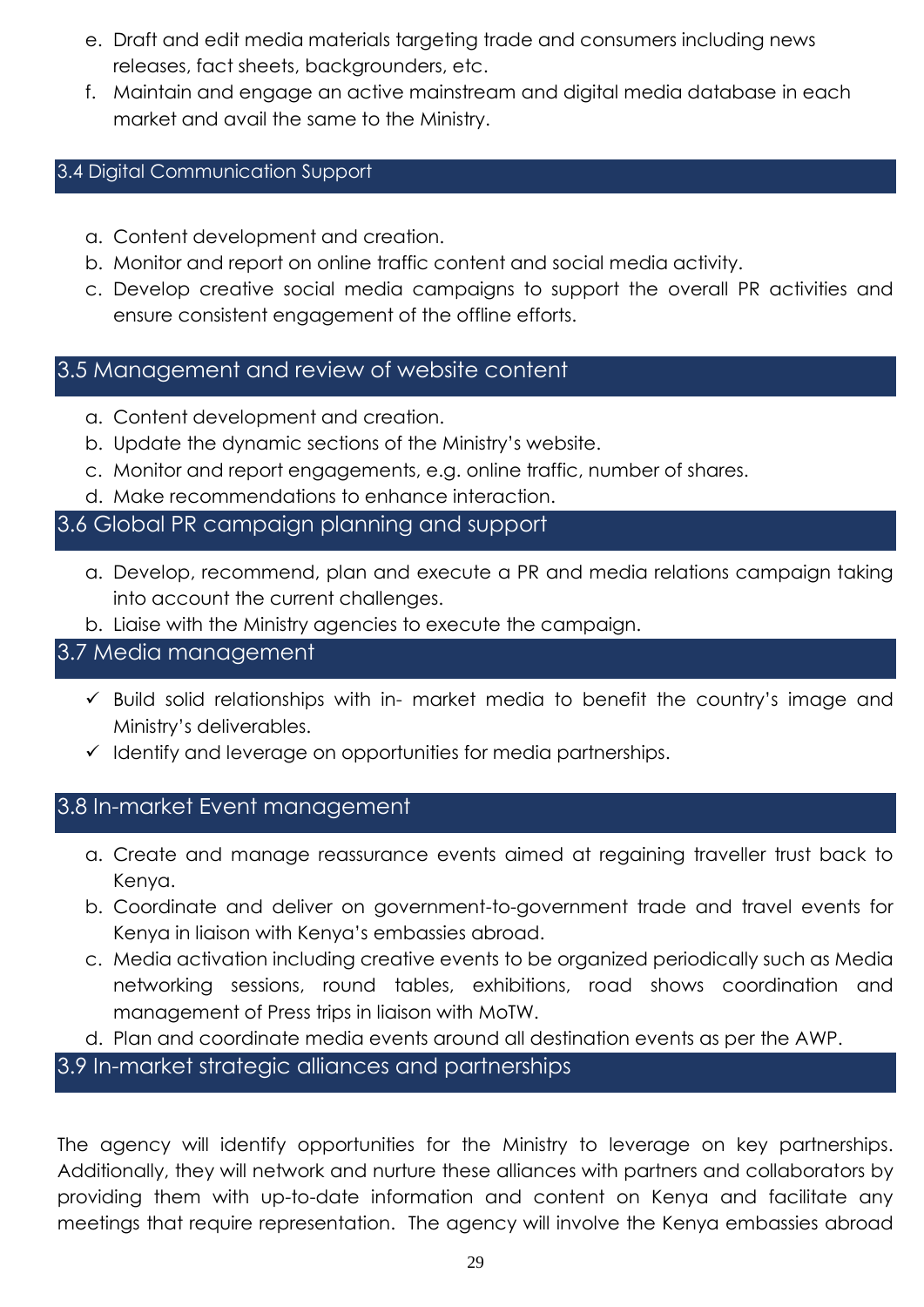where there is need for country's specific voice in liaison with MoTW. These partnerships will include opportunities for fundraising for conservation and tourism training among others, that promote the overall Ministry's strategy.

# **3.10 Coordination with MoTW and other key stakeholder management**

- a. Recommend a coordination mechanism with MoTW Head Office to deliver the ToRs, follow-up and feedback as per the Service-level Agreement.
- b. Organize and communicate and execute events /activities hosted by Kenya's missions and embassies abroad that support tourism and trade in liaison with MoTW.
- c. Leverage on Embassy/Mission presence (proactively) in their role as Kenya's foreign policy custodians to generate enhanced positive image.

# **3.11 Reporting**

- a. Provide monthly reports on all aspects as per detailed deliverables.
- b. Provide monthly billing updates as required by MoTW. Manage invoicing, tracking deliverables as well as additional fees for other projects (beyond the retainer).

# **4.0 CONTRACT TERM**

An agreement awarded in response to this ToR will be for a one-year period. Annual renewals will depend upon the best interests of the Ministry of Tourism and Wildlife, funding and the respondent's performance. All renewals shall be in writing and signed by the Principal Secretary or their designee.

## **5.0 AGENCY PROFILE AND REFERENCES**

The following are the minimum requirements that the Respondent must comply with:

i. Provide proof that you are a registered and active PR and Media Relations Agency in your country of origin for the last 5 years.

ii. Minimum one fully-staffed office in each Territory for the last five years.

iii. Provide proof that you are specialized in travel and tourism brands and destinations.

iv. Submit a current detailed and active client list that includes the number of years of engagement, description of activities and budgets.

v. Five case studies per market for the last 3 years related to the tasks detailed in the Scope of Work.

vi. Client relationships that could potentially be a conflict of interest must be listed with a discussion of how the respondent will resolve the potential conflict of interest.

Vii. Provide five references with the following information: reference name, title, organization, telephone, email and nature of relationship for five current or former clients from the last 3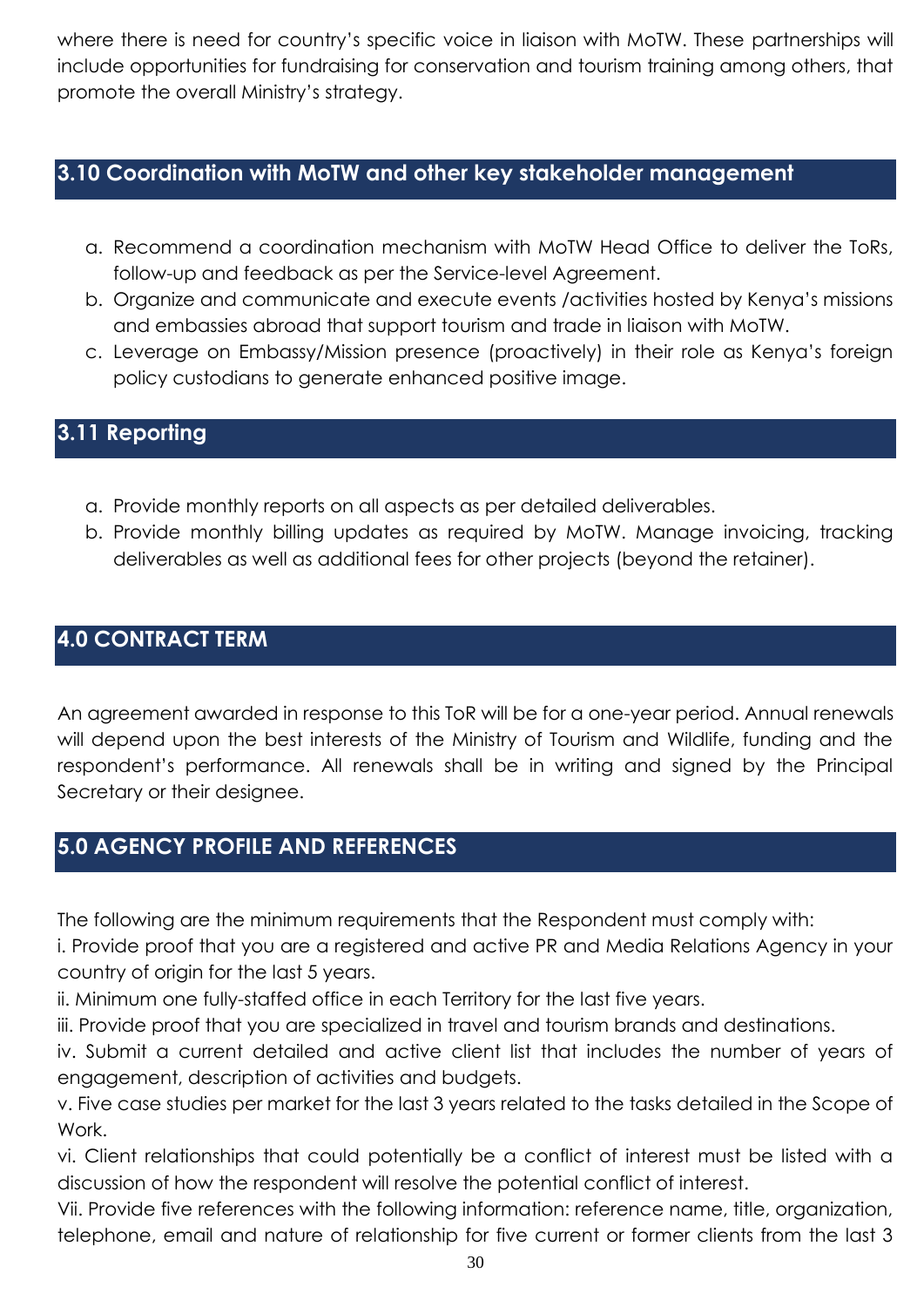years with whom you have worked encompassing at least five of the tasks detailed in the Scope of Services.

Viii. The bidder must provide a proposal including a detailed implementation plan of one calendar year divided into four quarters.

# **6.0 STAFF ASSIGNMENTS /ACCOUNT STRUCTURE**

The Ministry of Tourism and Wildlife anticipates that an optimal account structure for priority markets includes, at a minimum:

1. One Project Manager as the strategic lead and responsible for the overall performance of the global PR services across the markets.

2. One PR Executive per market who will be responsible for a smooth implementation of the PR plan and will report to the Project Manager monthly.

3. One PR Senior Account per market to deal with the day-to-day workflow and accounts for PR activities that will lead to sustainable tourism.

4. The Respondent may also suggest specialists such as copywriters, digital, writers and content developers, events experts etc. based on how best your firm would meet the ministry's strategic and account needs.

It is also expected that the selected Respondent will offer a list identifying:

- $\checkmark$  Team members that are full-time, part-time or contractors. The minimum number of staff who would work on the account and PR/media service each team member would provide, and
- ✓ Provide a description of the team workload, staff availability and accessibility including the capacity of the agency to support as needed services
- $\checkmark$  Provide a description of the relevant experience and qualifications of the team assigned

## **7.0 CONTENT PROPOSAL**

The Respondent's proposal shall include the following items:

Executive Summary

Agency profile, relevant experience and references

Current client list

Case studies

Staff assignments/account structure

Technical proposal, including the eight sections described in the Scope of Work

Financial proposal

Agency's current insurance certificate (to be confirmed with the MoTW)

Agency's registration certificate from country of origin.

Agency's financial statements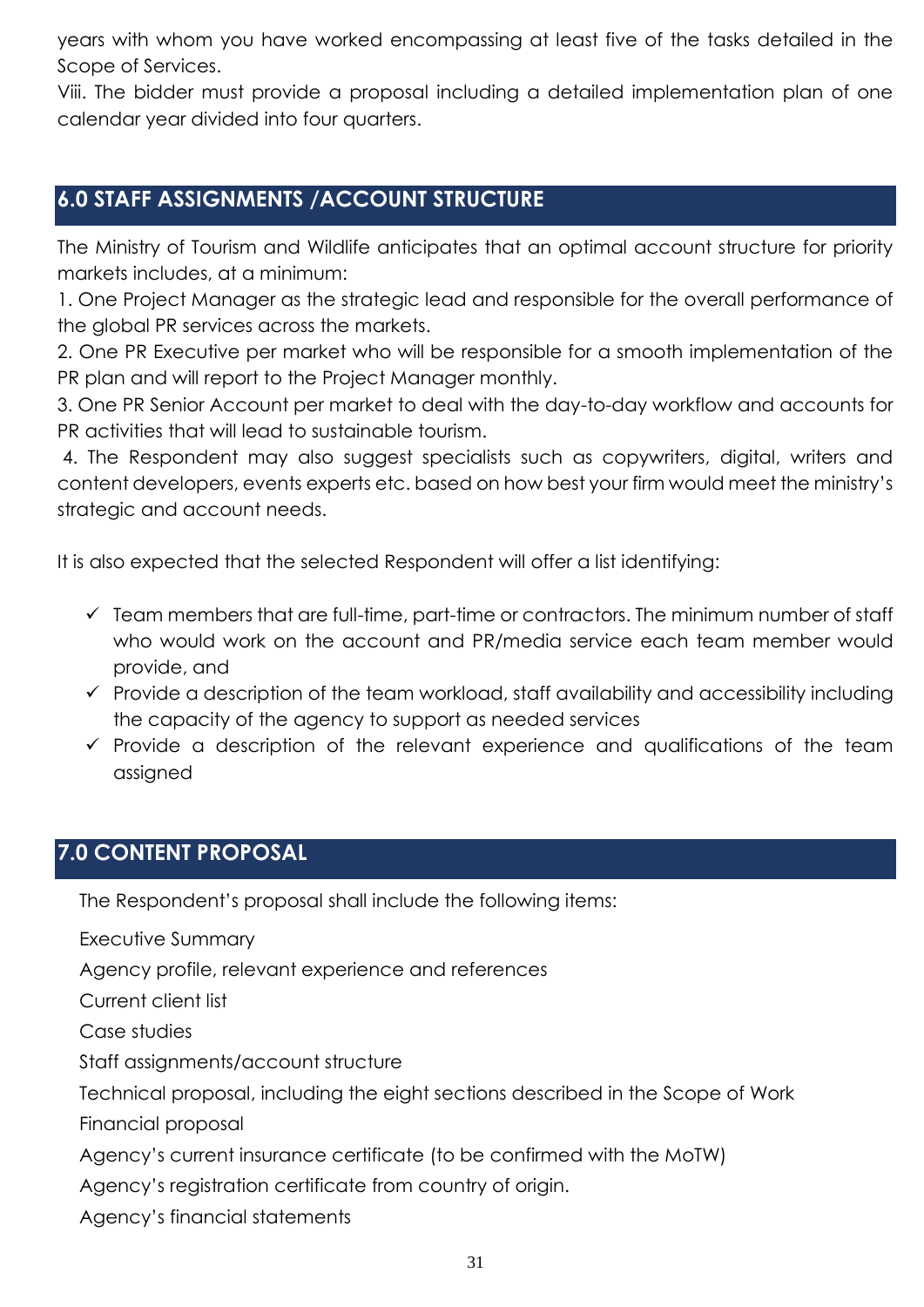Any other document that the Ministry's procurement department will require. Provide proof of Agency's affiliation to global professional bodies. Proposals *may be rejected* if minimum requirements are not met

## **8.0 BUDGET**

The budget for fees will be based on representation of the following markets; UK, USA & Canada, India, China, Italy, Germany& Switzerland, Gulf Cooperation Council (GCC).

In the financial proposal, the Respondent must specify its monthly agency fee. The final areas of representation will be determined by the MoTW but the agency can propose additional or omission of the areas and accompany the same with a rationale to justify the same.

## **9.0 EVALUATION CRITERIA**

MO TW will be looking into the "best value" decision during this process. Although cost is a critical part, the proposals will also be evaluated based on the completeness, suitability, quality of service and level of trade relations and sustainability of scope of service will be extremely important in awarding the contract.

### **9.1 Background & Relevant Experience**

Overall experience of the Respondent:

- Number of years in business and turnover of the firm.
- Current active client list including the number of years of engagement, description of activities and budget.
- Provide five relevant references with the following information: reference name, title, organization, telephone, email and nature of relationship for five current or former clients for the last 3 years with whom you have worked encompassing at least five of the tasks detailed in the Scope of Services.
- Client relationships that could potentially be a conflict of interest must be listed with a discussion of how the Respondent will resolve the potential conflict of interest.

Qualifications of the managerial and assigned staff: Academic background and professional experience of each member of the team, indicating the years of experience, accounts handled, duration and responsibilities.

- Relationship and involvement with relevant tourism industry partners like airlines, tourism educational institutions, tour operators, cruise lines, charters etc.
- Experience with similar destinations to Kenya during the last 5 years: Name of the client, contact, telephone, scope of work, objectives and achievements, duration of the contact, budget managed. It will be valued if they have handled destinations suffering from security issues.
- Knowledge of Kenya as a destination: References of the team and/or the firm with Kenya (tourism and non-tourism) in the last 5 years.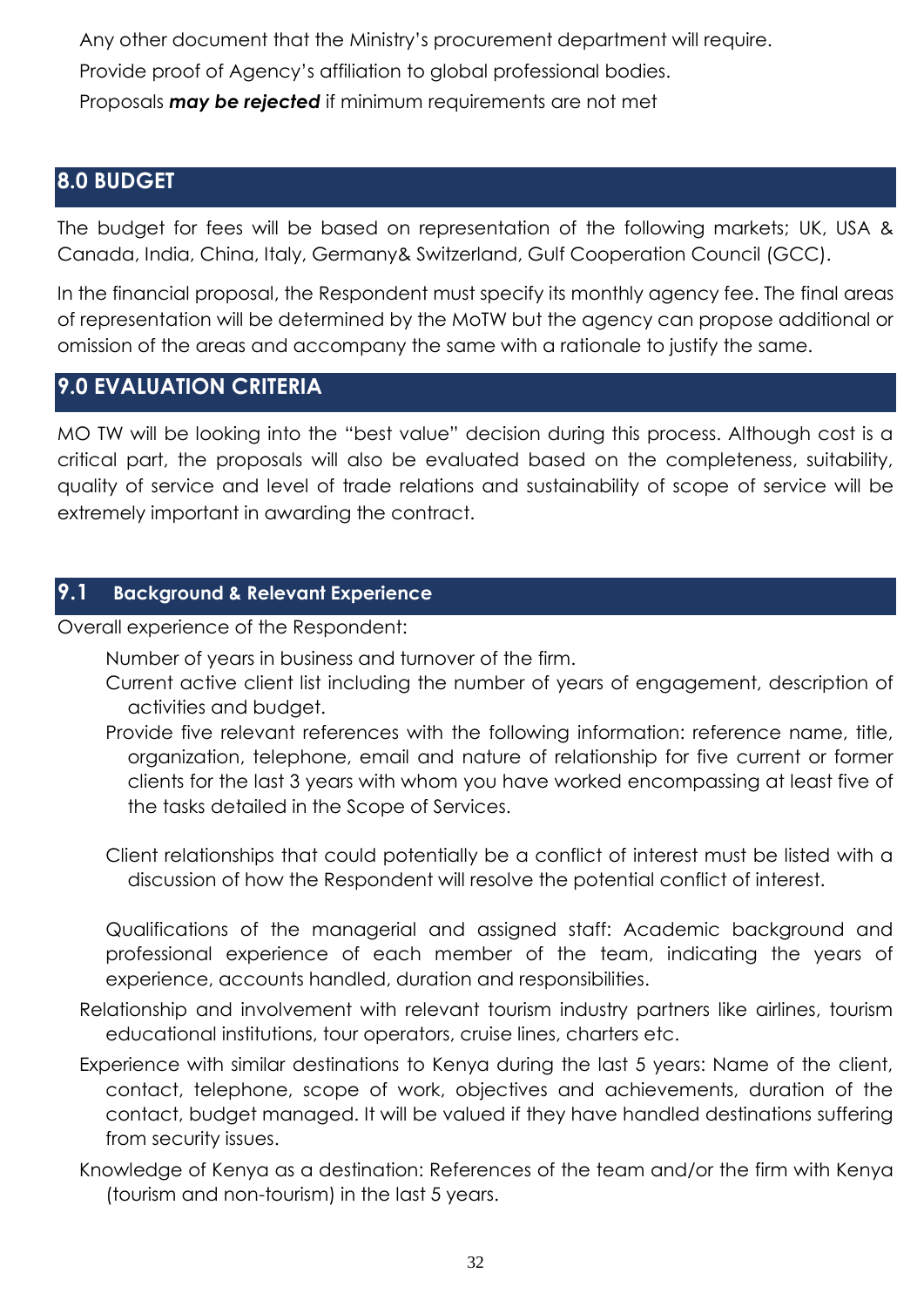Case studies related to the Scope of Work: Three case studies for the last 3 years related to the tasks detailed in the Scope of Work. It will be especially valued if these case studies are for similar destinations to Kenya.

## **9.2 Scope of Work**

Destination management capabilities - evidence of previous related work.

- Research capabilities: Provide proof of existing databases, market information, staff with experience in research and any other capabilities.
- Project management capabilities: Provide proof of management of large and complex accounts. Especially valued if it is for similar destinations to Kenya.
- Planning, execution and reporting processes: Clarity of the processes proposed by the firm in the technical proposal.
- Strategic trade and media relations management: Description of your engagement and collaboration with the travel trade / media on the recommended activities and how your firm will help MoTW strengthen existing and create new alliances with key industry players.
- Driven by market research: ability to provide in-market research to identify market-relevant insights and how your firm will lead Kenya in building market research-based strategies.
- Proven ability to deliver sales results: Provide 5 examples of how your services have resulted in increased sales for your clients in the tourism sector.
- Ability to be innovative: Provide top three out of the box ideas, innovative campaigns/actions /activities and how they had a positive impact in the results for your clients.

## **9.3 Preliminary/ Mandatory Evaluation Requirements**

The mandatory Preliminary requirements will be on a yes/no basis and if a bidder fails in any of them, he/she will not proceed to technical evaluation.

| $S/N$ o | <b>Requirement</b>                                                   | Complied       | Yes/No. |
|---------|----------------------------------------------------------------------|----------------|---------|
| 1.      | Copy of <b>Valid</b> certificate of                                  | Must           |         |
|         | Registration/Incorporation or its equivalent                         | Comply         |         |
| 2.      | Copy of <b>Valid</b> Tax Compliance certificate or its<br>equivalent | Must<br>Comply |         |
| 3.      | Copies of Certified Audited Accounts for the last Must               |                |         |
|         | <b>3 (three) consecutive years</b>                                   | Comply         |         |
|         | 2018/2019/2020                                                       |                |         |
| 4.      | Bidders MUST Fill, Sign and Stamp their Form of                      | Must           |         |
|         | Tender Technical Submission                                          | Comply         |         |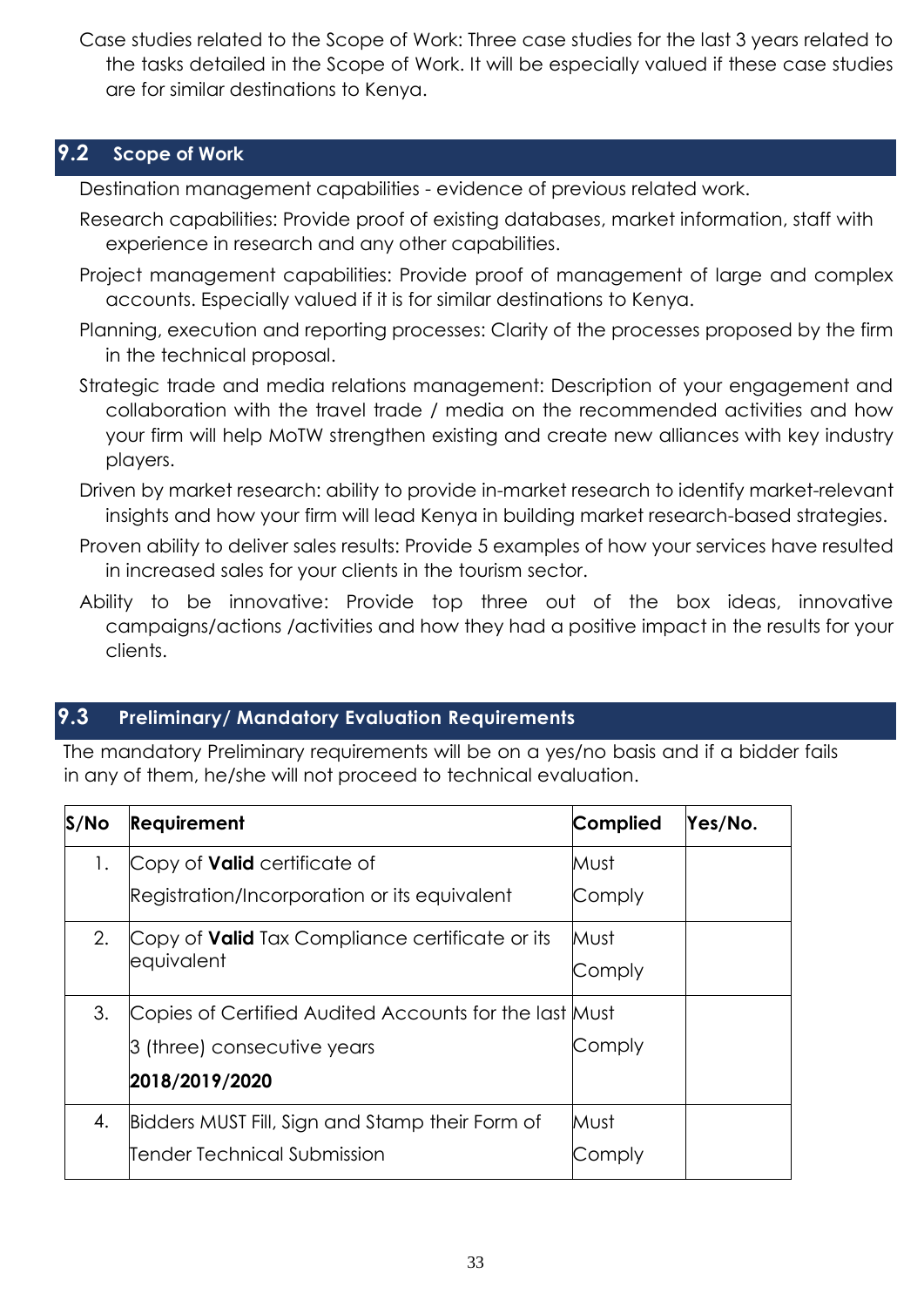| 5. | Copy of Certified CR 12 clearly indicating the                                                   | Must    |
|----|--------------------------------------------------------------------------------------------------|---------|
|    | <b>List of Directors</b>                                                                         | Comply  |
| 6. | Must provide a Contact address: Physical,                                                        | Must    |
|    | postal, telephone and Email address of the firm<br>(Confidential Business Questionnaire) Clearly | Comply  |
|    | indicating the list of Directors or Partners as                                                  |         |
|    | applicable.                                                                                      |         |
|    |                                                                                                  |         |
| 7. | Provide evidence of availability of key project                                                  | Must    |
|    | team members and commitment of their                                                             | Comply  |
|    | availability throughout the project lifecycle-                                                   |         |
|    | Provide a written statement on availability of                                                   |         |
|    | <b>Key staff listed</b>                                                                          |         |
| 8. | Provide Tender Security (2% of the tender value)                                                 | Must    |
|    |                                                                                                  | Comply  |
| 9. | Litigation History filled, signed and stamped in                                                 | Must    |
|    | Litigation History form in the tender Document.                                                  | Declare |
|    | 10. Bidder MUST fill, sign and stamp the integrity                                               | Must    |
|    | Declaration Forms provided in the Tender                                                         | Comply  |
|    | Document.                                                                                        |         |
|    | 11. Bidders should have their documents paginated                                                | Must    |
|    | (serialized) to ensure compliance with section<br>74 (1) (i) of the Public Procurement and Asset | Comply  |
|    | Disposal Act, 2015. (In format 1,2,3,4 last                                                      |         |
|    | page) Indicate pages submitted on the bid<br>Document cover page.                                |         |
|    |                                                                                                  |         |
|    |                                                                                                  |         |
|    |                                                                                                  |         |

**Pursuant to Section 80 of Public Procurement and Assets Disposal Act, 2015 any tender not meeting the mandatory and other eligibility criteria will not proceed to Technical Evaluation Stage.** 

<span id="page-33-0"></span>Failure to submit any item under this section shall lead to automatic disqualification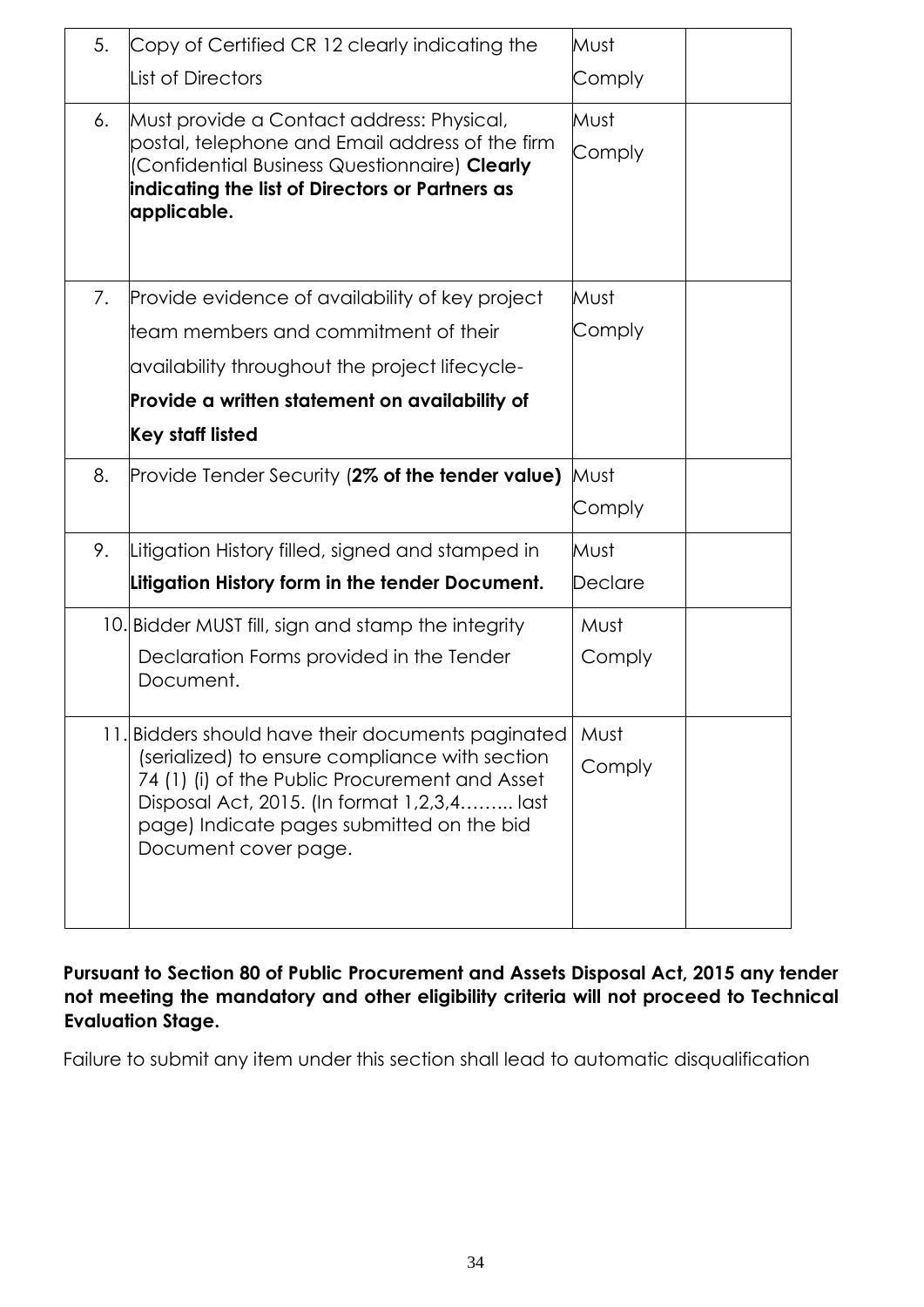To: State Department for Tourism

P.O BOX 30027-00100

NAIROBI

Dear Sirs:

We, the undersigned, offer to provide the consulting services for Global Public Relations Agency in accordance with your RFP dated 10th My, 2022 and our Proposal. We are hereby submitting our Proposal, which includes this Technical Proposal and a Financial Proposal sealed in a separate envelope.

{If the Consultant is a joint venture, insert the following: We are submitting our Proposal in association/as a consortium/as a joint venture with: {Insert a list with full name and the legal address of each member, and indicate the lead member}. We have attached a copy {insert: "of our letter of intent to form a joint venture" or, if a JV is already formed, "of the JV agreement"} signed by every participating member, which details the likely legal structure of and the confirmation of joint and severable liability of the members of the said joint venture.

## OR

{If the Consultant's Proposal includes Sub-consultants, insert the following :} We are submitting our Proposal with the following firms as Sub-consultants: {insert a list with full name and address of each Sub-consultant.}

We hereby declare that:

All the information and statements made in this Proposal are true and we accept that any misinterpretation or misrepresentation contained in this Proposal may lead to our disqualification by State Department for Tourism or maybe sanctioned by the PPRA.

Our Proposal shall be valid and remain binding upon us for the period of time specified in the Data Sheet, Clause 12.1.

We have no conflict of interest in accordance with ITC3.

We meet the eligibility requirements as stated in ITC6, and we confirm our understanding of our obligation to abide by the Government's policy in regard to corrupt, fraudulent and prohibited practices as per ITC5.

In competing for (and, if the award is made to us, in executing) the Contract, we undertake to observe the laws against fraud and corruption, including bribery, as well as laws against anti-competitive practices, including bid rigging in force in Kenya; we hereby certify that we have taken steps to ensure that no person acting for us or on our behalf engages in any type of Fraud and Corruption or anti-competitive practices.

We confirm that we are not insolvent, in receivership, bankrupt or on the process of being of being wound up.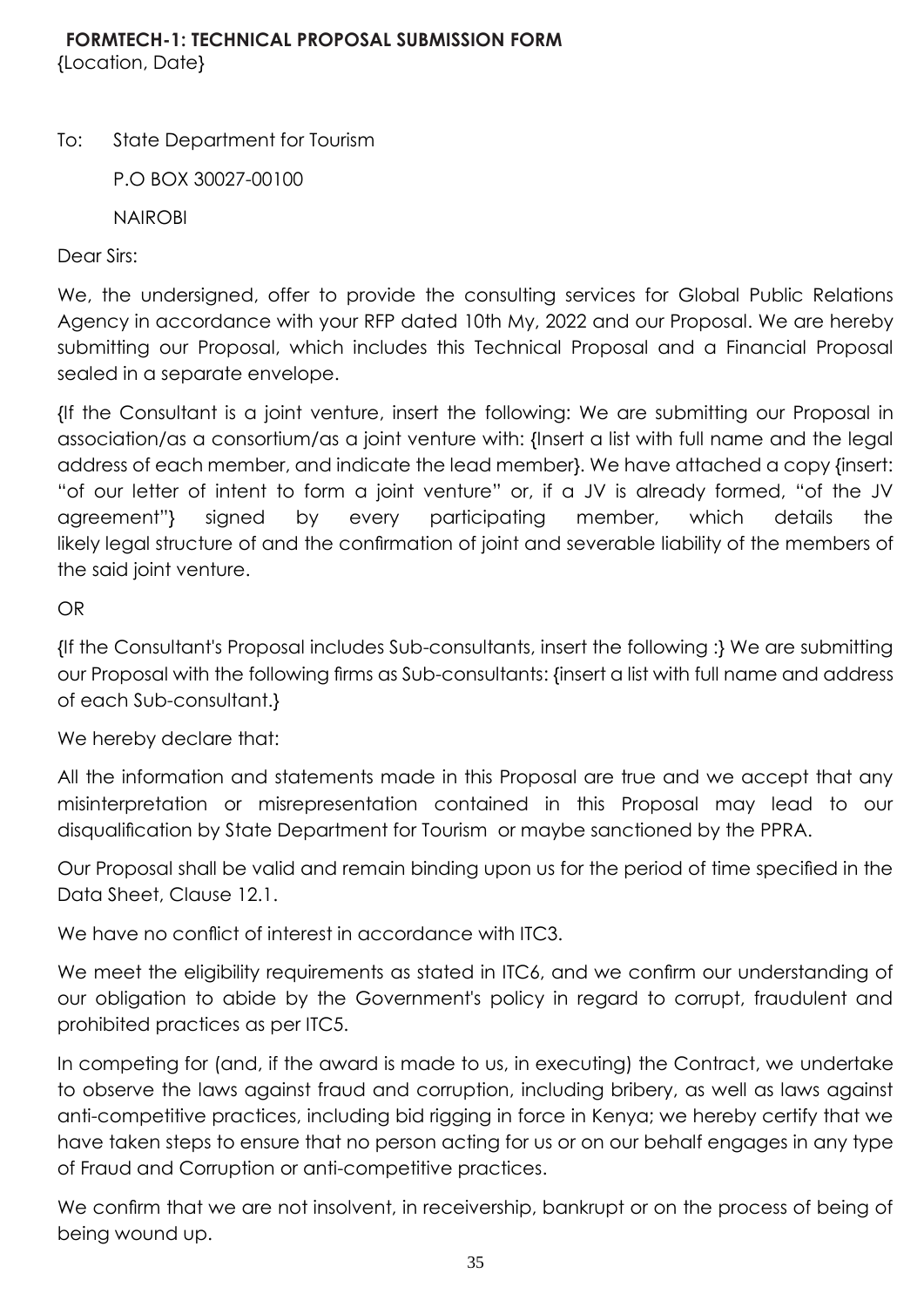The Consultant shall declare in the Technical Proposal Submission Form, that in competing for and executing a contract, it shall undertake to observe the laws of Kenya against fraud and corruption including bribery, as well as against anti-competitive practices including bidrigging.

We are not guilty of any serious violation of fair employment laws and practices. We undertake to observe the laws of Kenya against fraud and corruption including bribery, as well as against collusive and anti-competitive practices, including bid rigging. To this effect we have signed the "Certificate of Independent Proposal Determination" attached below. We also undertake to adhere by the Code of Ethics for persons participating in Public Procurement and Asset Disposal Activities in Kenya, copy available from (specify website) during the procurement process and the execution of any resulting contract.

We, along with any of our sub-consultants are not subject to, and not controlled by any entity or individual that is subject to, a temporary suspension or a debarment imposed by the PPRA.

(e) Except as stated in the ITC12 and Data Sheet, we undertake to negotiate a Contract on the basis of the proposed Key Experts. We accept that the substitution of Key Experts for reasons other than those stated in ITC Clause12 andITCClause29.3 and 29.4 may lead to the termination of Contract negotiations.

Our Proposal is binding upon us and subject to any modifications resulting from the Contract negotiations.

We understand that State Department for Tourism is not bound to accept any Proposal that it receives.

We undertake, if our Proposal is accepted and the Contract is signed, to initiate the Services related to the assignment not later than the date indicated in Clause 32.2 of the Data Sheet.

We remain, Yours sincerely,

Authorized Signature {In full and initials}: Name and Title of Signatory:

Name of Consultant (company's name or JV's name):

Contact information (phone and e-mail):

{For a joint venture, either all members shall sign or only the lead member, in which case the power of attorney to sign on behalf of all members shall be attached}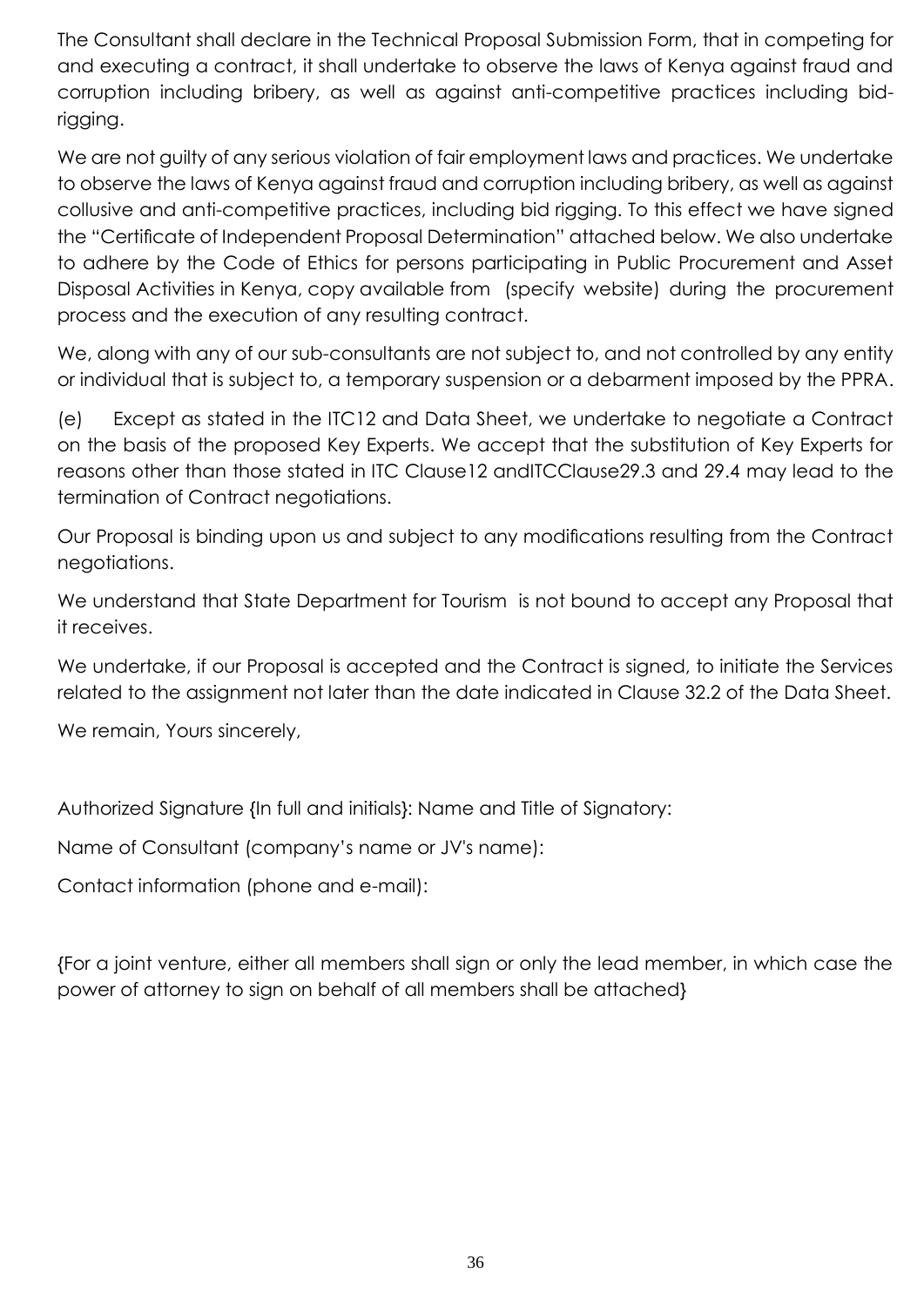# **1. CERTIFICATE OF INDEPENDENT PROPOSAL DETERMINATION**

I, the undersigned, in submitting the accompanying TECHNICAL PROPOSAL SUBMISSION FORM to the\_\_\_\_\_\_\_

[Name of State Department for Tourism]

for: [Name and number of tender] in response to the request for tenders made by: [Name of Tenderer] do hereby make the followingstatementsthatIcertifytobetrueandcompleteineveryrespect:

I certify, on behalf of [Name of Tenderer] that:

I have read and I understand the contents of this Certificate;

2. I understand that the Tender will be disqualified if this Certificate is found not to be true and complete in every respect;

I am the authorized representative of the Tenderer with authority to sign this Certificate, and to submit the Tender on behalf of the Tenderer;

For the purposes of this Certificate and the Tender, I understand that the word "competitor" shall include any individual or organization, other than the Tenderer, whether or not affiliated with the Tenderer, who:

Has been requested to submit a Tender in response to this request for tenders;

could potentially submit a tender in response to this request for tenders, based on their qualifications, abilities or experience;

The Tenderer discloses that [check one of the following, as applicable]:

The Tenderer has arrived at the Tender independently from, and without consultation, communication, agreement or arrangement with, any competitor;

The Tenderer has entered into consultations, communications, agreements or arrangements with one or more competitors regarding this request for tenders, and the Tenderer discloses, in the attached document(s), complete details thereof, including the names of the competitors and the nature of, and reasons for, such consultations, communications, agreements or arrangements;

In particular, without limiting the generality of paragraphs(5)(a) or (5) (b)above, there has been no consultation, communication, agreement or arrangement with any competitor regarding:

prices;

methods, factors or formulas used to calculate prices;

the intention or decision to submit, or not to submit, a proposal; or

the submission of a proposal which does not meet the specifications of the request for proposals; except as specifically disclosed pursuant to paragraph(5)(b) above;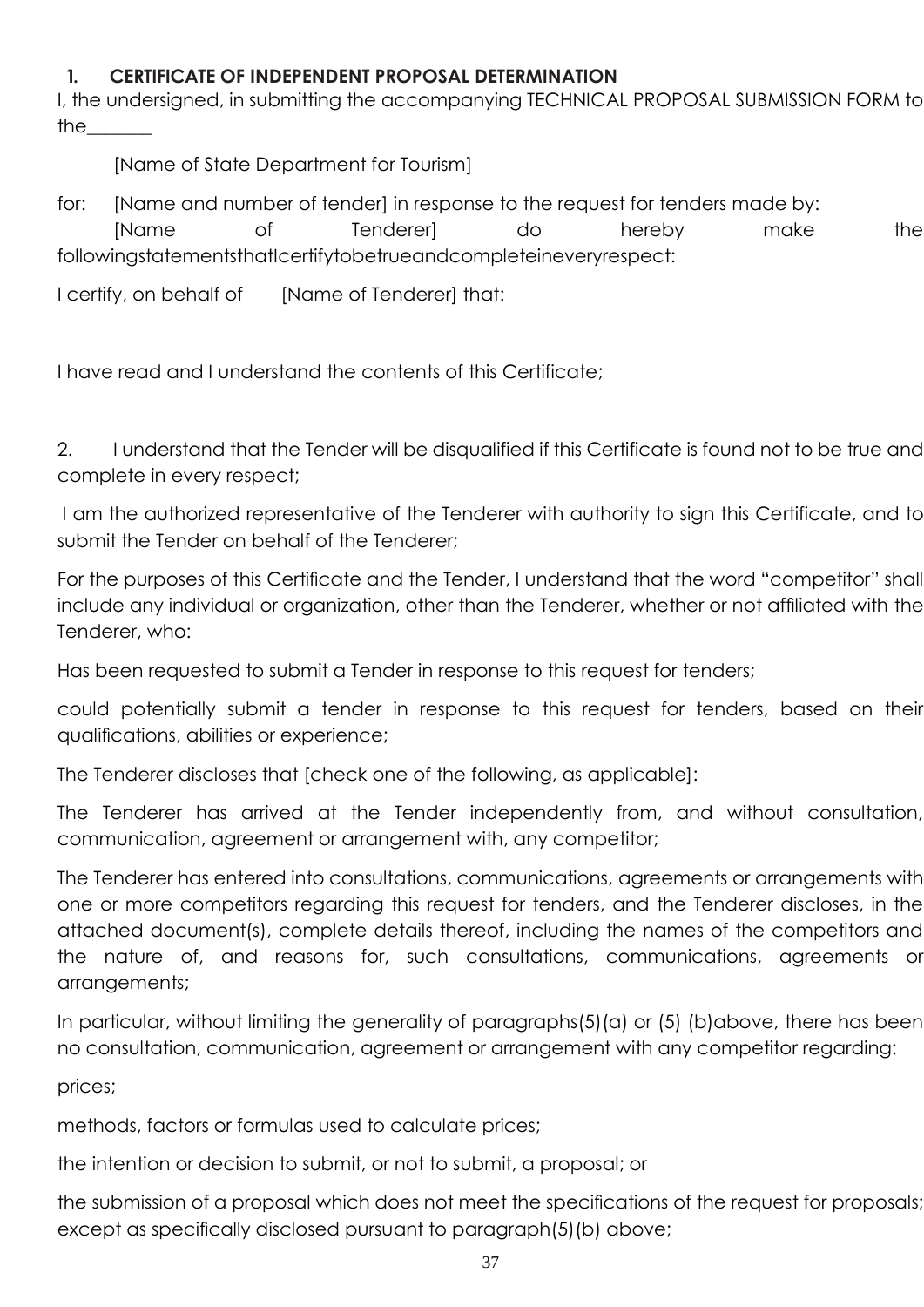In addition, there has been no consultation, communication, agreement or arrangement with any competitor regarding the quality, quantity, specifications or delivery particulars of the works or services to which this RFP relates, except as specifically authorized by the procuring authority or as specifically disclosed pursuant to paragraph(5)(b) above;

The terms of the RFP have not been, and will not be, knowingly disclosed by the Consultant, directly or indirectly, to any competitor, prior to the date and time of the official proposed opening, or of the awarding of the Contract, which ever comes first, unless otherwise required by law or as specifically disclosed pursuant to paragraph(5)(b) above.

Name Title Date

[Name, title and signature of authorized agent of Consultant and Date]

# **3. APPENDIX TO FORM OF PROPOSAL ON FRAUD AND CORRUPTION CLAUSE (for information)**

(Appendix shall not be modified)

# Purpose

the government of Kenya's Anti-Corruption and Economic Crime laws and their sanction's policies and procedures, Public Procurement and Asset Disposal Act (no. 33 of 2015) and its Regulation, and any other Kenya's Acts or Regulations related to Fraud and Corruption, and similar offences, shall apply with respect to Public Procurement Processes and Contracts that are governed by the laws of Kenya.

# **Requirements**

The Government of Kenya requires that all parties including Procuring Entities, Tenderers, (applicants/proposers), Consultants, Contractors and Suppliers; any Sub-contractors, Subconsultants, Service providers or Suppliers; any Agents (whether declared or not); and any of their Personnel, involved and engaged in procurement under Kenya's Laws and Regulation, observe the highest standard of ethics during the procurement process, selection and contract execution of all contracts, and refrain from Fraud and Corruption and fully comply with Kenya's laws and Regulations as per paragraphs 1.1 above.

Kenya's public procurement and asset disposal act (no.33 of 2015) under Section 66 describes rules to be followed and actions to be taken in dealing with Corrupt, Coercive, Obstructive, Collusive or Fraudulent practices, and Conflicts of Interest in procurement including consequences for offences committed. A few of the provisions noted below highlight Kenya's policy of no tolerance for such practices and behavior:

a person to whom this Act applies shall not be involved in any corrupt, coercive, obstructive, collusive or fraudulent practice; or conflicts of interest in any procurement or asset disposal proceeding;

A person referred to under sub section (1) who contravenes the provisions of that sub-section commits an offence;

Without limiting the generality of the subsection (1) and (2), the person shall be: -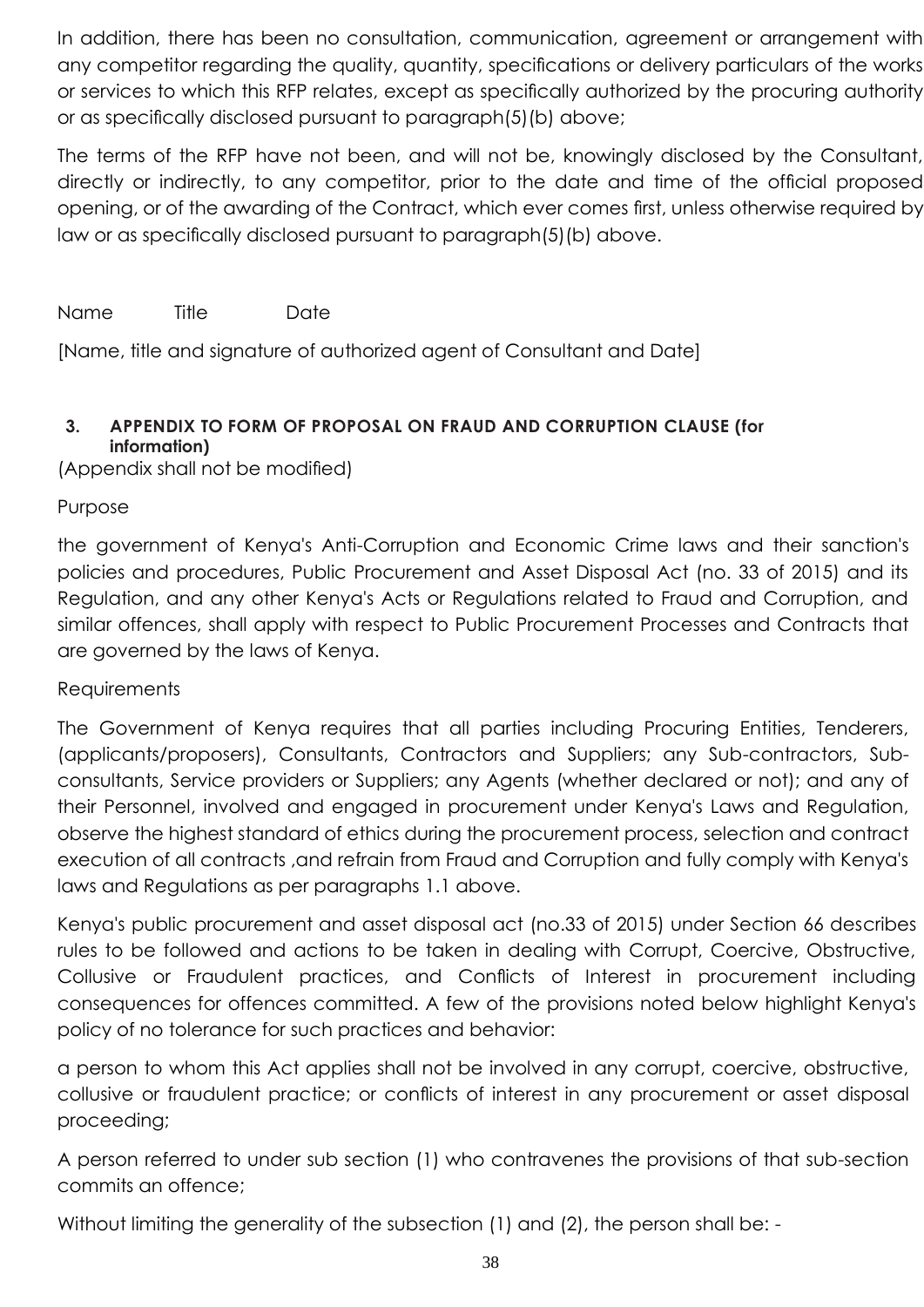disqualified from entering into a contract for a procurement or asset disposal proceeding; or

if a contract has already been entered into with the person, the contract shall be avoidable;

The voiding of a contract by State Department for Tourism under subsection (7) does not limit any legal remedy State Department for Tourism may have;

An employee or agent of State Department for Tourism or a member of the Board or committee of State Department for Tourism who has a conflict of interest with respect to a procurement—

Shall not take part in the procurement proceedings;

shall not, after a procurement contract has been entered into, take part in any decision relating to the procurement or contract; and

Shall not be a sub-contractor for the tender to whom was awarded contract, or a member of the group of tenderers to whom the contract was awarded, but the sub-contractor appointed shall meet all the requirements of this Act.

An employee, agent or member described in subsection (1) who refrains from doing anything prohibited under that subsection, but for that subsection, would have been within his or her duties shall disclose the conflict of interest to State Department for Tourism ;

If a person contravenes sub section (1) with respect to a conflict of interest described in subsection (5)(a) and the contract is awarded to the person or his relative or to another person in whom one of them had a direct or indirect pecuniary interest, the contract shall be terminated and all costs incurred by the public entity shall be made good by the awarding officer.

Incompliance with Kenya's laws, regulations and policies mentioned above, State Department for Tourism :

Defines broadly, for the purposes of the above provisions, the terms set forth below as follows:

"corrupt practice" is the offering, giving, receiving, or soliciting, directly or indirectly, of anything of value to influence improperly the actions of another party;

"fraudulent practice" is any act or omission, including misrepresentation, that knowingly or

recklessly misleads, or attempts to mislead, a party to obtain financial or other benefit or to avoid an obligation;

"collusive practice "is an arrangement between two or more parties designed to achieve an improper purpose, including to influence improperly the actions of another party;

"coercive practice" is impairing or harming, or threatening to impair or harm, directly or indirectly, any party or the property of the party to influence improperly the actions of a party;

"obstructive practice" is:

deliberately destroying, falsifying, altering, or concealing of evidence material to the investigation or making false statements to investigators in order to materially impede investigation by Public Procurement Regulatory Authority (PPRA) or any other appropriate authority appointed by Government of Kenya into allegations of a corrupt, fraudulent, coercive, or collusive practice; and/or threatening, harassing, or intimidating any party to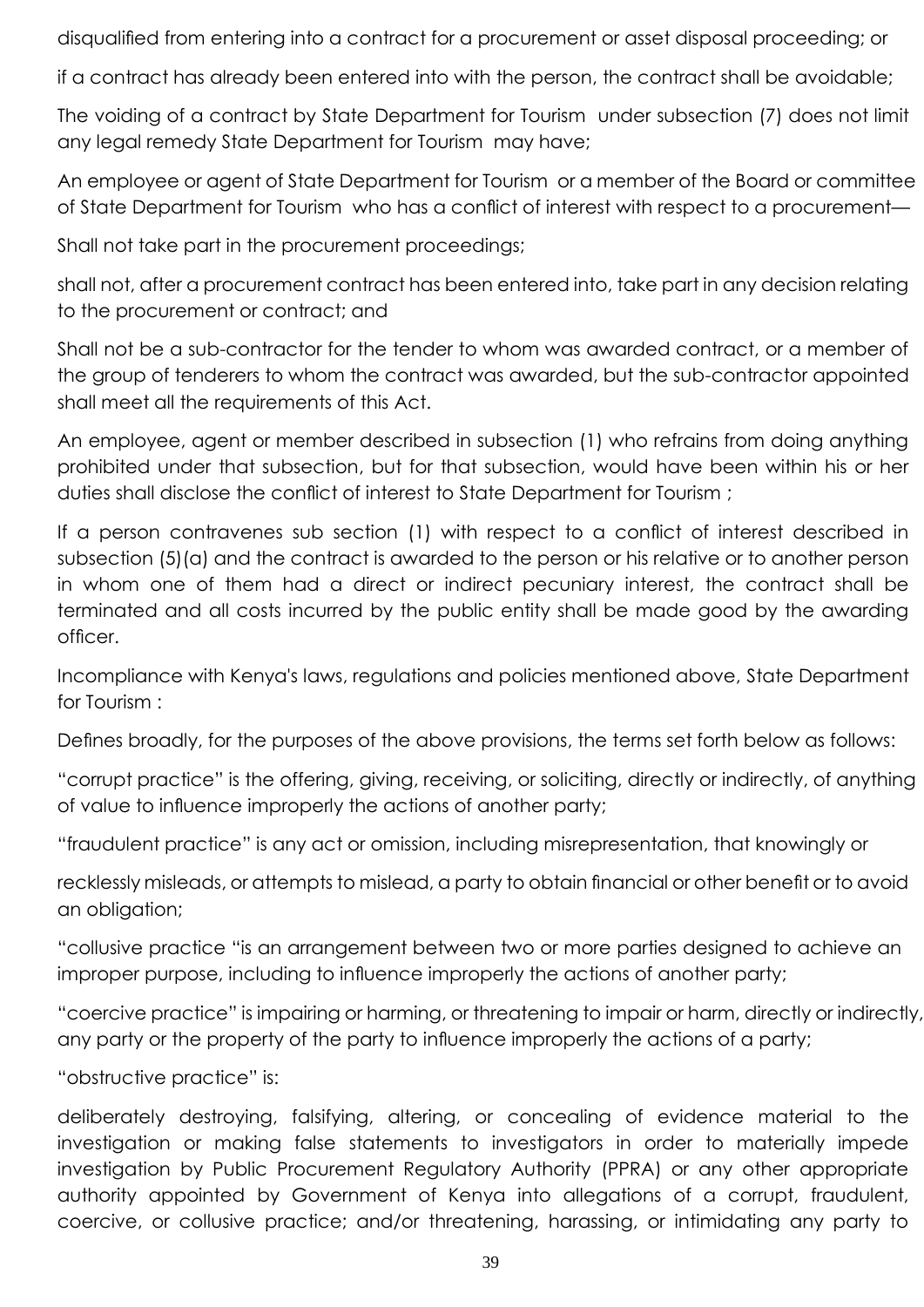prevent it from disclosing its knowledge of matters relevant to the investigation or from pursuing the investigation; or

Acts intended to materially impede the exercise of the PPRA's or the appointed authority's inspection and audit rights provided for under paragraph 2.3e. below.

Defines more specifically, in accordance with the above procurement Act provisions set forth for fraudulent and collusive practices as follows:

"fraudulent practice" includes a misrepresentation of fact in order to influence a procurement or disposal disposal disposal disposal disposal disposal disposal disposal disposal disposal disposal disposal

processortheexerciseofacontracttothedetrimentoftheprocuringentityorthetendererorthecontr actor,

andincludescollusivepracticesamongsttendererspriortooraftertendersubmissiondesignedtoesta blish tender prices at artificial non-competitive levels and to deprive State Department for Tourism of the benefits of free and open competition.

Rejects a proposal or award1of a contract if PPRA determines that the firm or individual recommended for award, any of its personnel, or its agents, or its sub-consultants, subcontractors, service providers, suppliers and/ or their employees, has, directly or indirectly, engaged in corrupt, fraudulent, collusive, coercive, or obstructive practices in competing for the contract in question;

Pursuant to the Kenya's above stated Acts and Regulations, may sanction or debar or recommend to appropriate authority (ies) for sanctioning and debarment of a firm or individual, as applicable under the Acts and Regulations;

Requires that a clause be included in Tender documents and Request for Proposal documents requiring (i) Tenderers (applicants/proposers),Consultants, Contractors, and Suppliers and their Sub-contractors, Sub- consultants, Service providers, Suppliers, Agents personnel, permit the PPRA or any other appropriate authority appointed by Government of Kenya to inspect2all accounts, records and other documents relating to the procurement process, selection and/or contract execution, and to have them audited by auditors appointed by the PPRA or any other appropriate authority appointed by Government of Kenya; and

Pursuant to Section 62 of the above Act, requires Applicants/Tenderers to submit along with their Applications/Tenders/Proposals a "Self-Declaration Form" as included in the procurement document declaring that they and all parties involved in the procurement process and contract execution have not engaged/will not engage in any corrupt or fraudulent practices.

<sup>&</sup>lt;sup>1</sup> For the avoidance of doubt, a party's ineligibility to be awarded a contract shall include, without limitation, (i) applying for *pre-qualification, expressing interest in*

*A consultancy, and tendering, either directly or as a nominated sub-contractor, nominated consultant, nominated manufacturer or supplier, or nominated service provider, in respect of such contract, and(ii) entering into an addendum or amendment introducing a material modification to any existing contract.*

*<sup>2</sup> Inspections in this context usually are investigative (i.e., forensic) in nature. They involve fact-finding activities undertaken by the Investigating Authority or persons appointed by State Department for Tourism to address specific matters related to investigations/audits, such as evaluating the veracity of an allegation of possible Fraud and Corruption, through the appropriate mechanisms. Such activity includes but is not limited to: accessing and examining*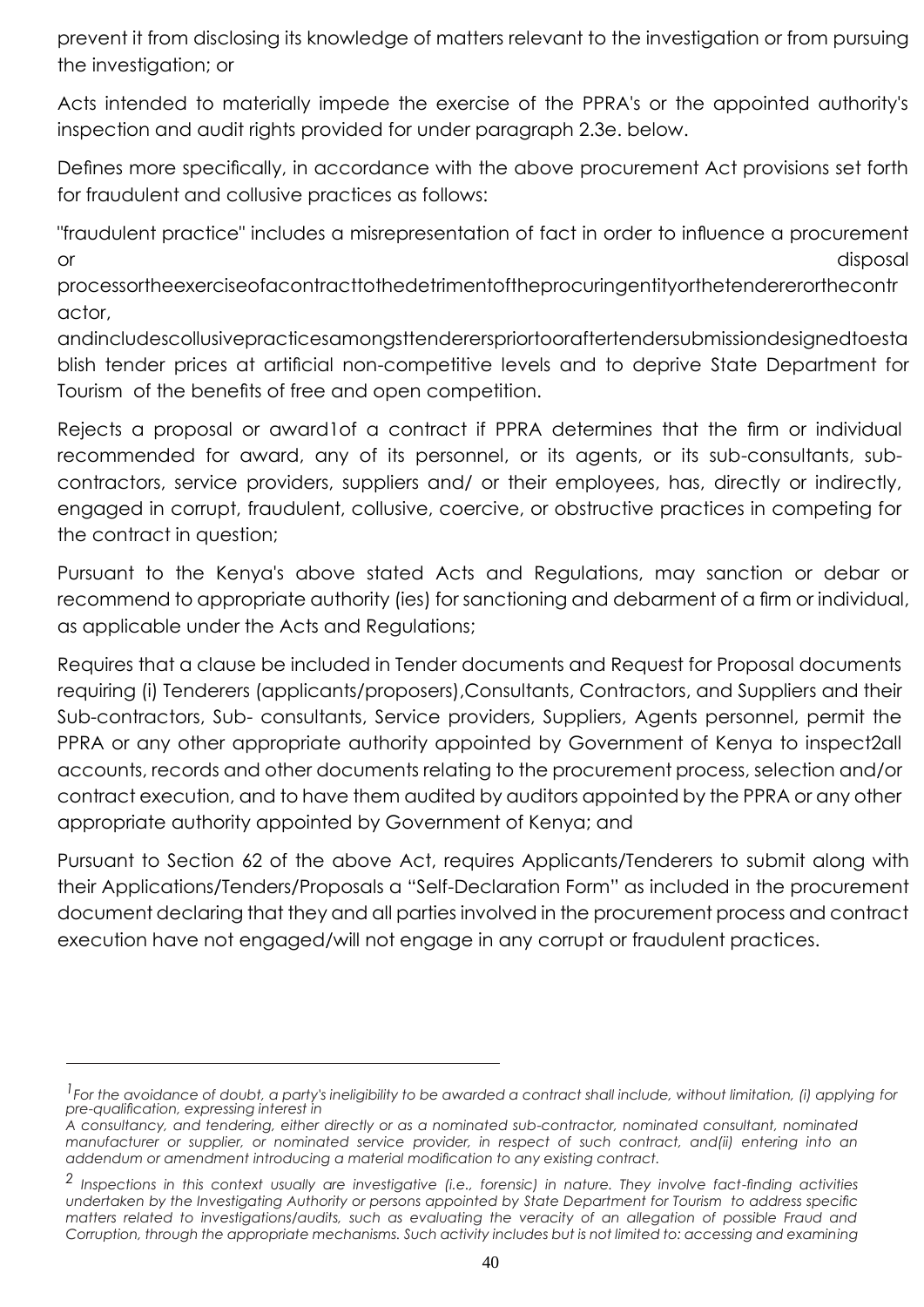*a firm's or individual's financial records and information, and making copies thereof as relevant; accessing and examining any other documents, data and information (whether in hard copy or electronic format) deemed relevant for the investigation/audit, and making copies there of as relevant; interviewing staff and other relevant individuals; performing physical inspections and site visits; and obtaining third party verification of information.*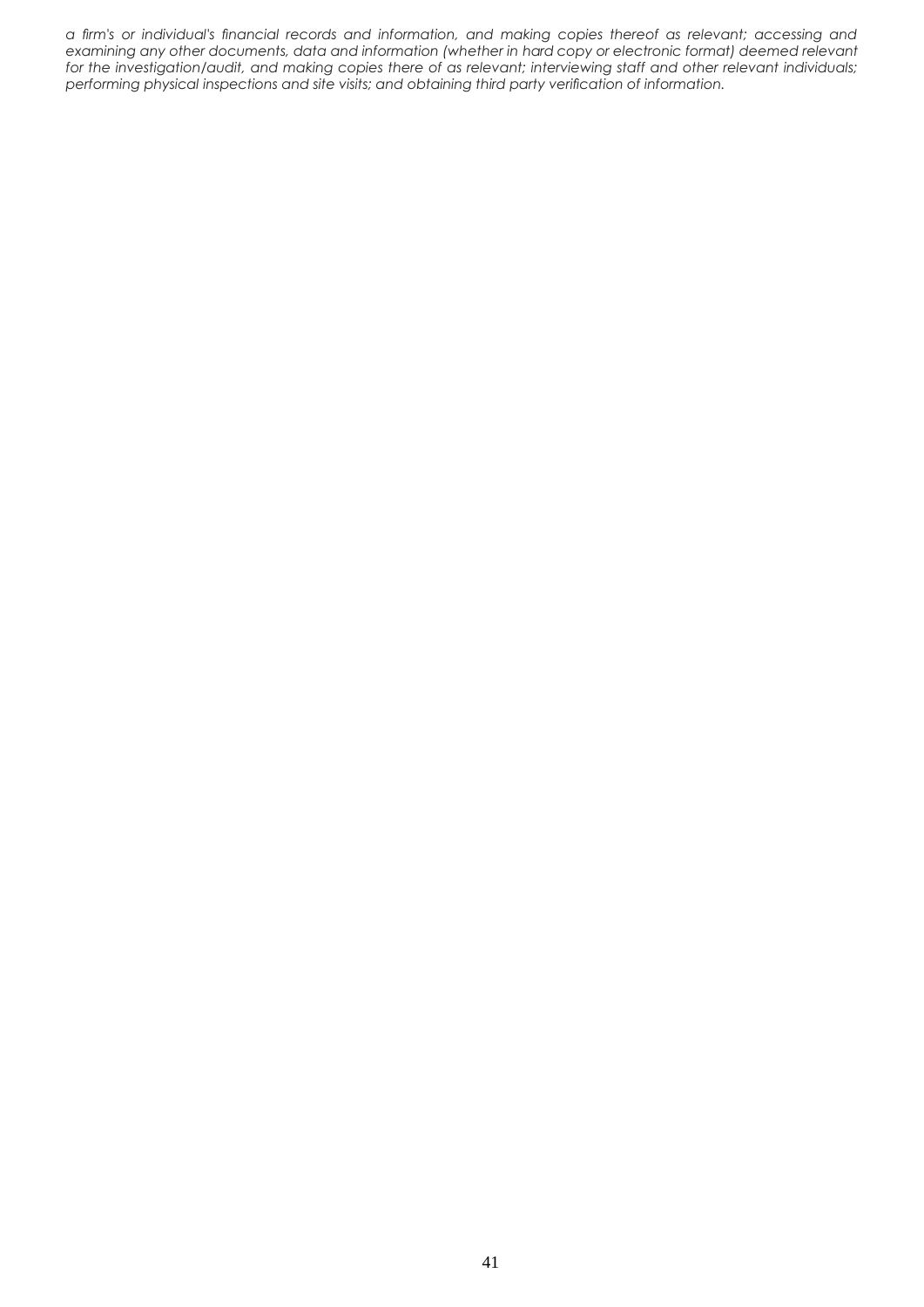# **3. FORM TECH-2: CONSULTANT'S ORGANIZATION AND EXPERIENCE**

Form TECH-2: a brief description of the Consultant's organization and an outline of the recent experience of the Consultant that is most relevant to the assignment. In the case of a joint venture, information on similar assignments shall be provided for each partner. For each assignment, the outline should indicate the names of the Consultant's Key Experts and Sub-consultants who participated, the duration of the assignment, the contract amount (total and, if it was done in a form of a joint venture or a sub-consultancy, the amount paid to the Consultant), and the Consultant's role/involvement.

# **A - Consultant's Organization**

Provide here a brief description of the background and organization of your company, and-in case of a joint venture-of each member for this assignment.

# B - Consultant's Experience

List only previous similar assignments successfully completed in the last [..................................] years.

List only those assignments for which the Consultant was legally contracted by State Department for Tourism as a company or was one of the joint venture partners. Assignments completed by the Consultant's individual experts working privately or through other consulting firms cannot be claimed as the relevant experience of the Consultant, or that of the Consultant's partners or sub-consultants, but can be claimed by the Experts themselves in their Curriculum Vitae (CV).

| <b>Assignment name:</b>                                                      | Approx. value of the contract [KES, US\$ etc.]:                                     |  |  |  |  |  |
|------------------------------------------------------------------------------|-------------------------------------------------------------------------------------|--|--|--|--|--|
| Country:                                                                     | Duration of assignment (months):                                                    |  |  |  |  |  |
| for Tourism:                                                                 | Name of State Department   Total No of staff-months of the assignment:              |  |  |  |  |  |
| <b>Contact Address:</b><br>Email:                                            | Approx. value of the services provided by your firm under the<br>contract:          |  |  |  |  |  |
| Start date (month/year):<br>Completion date:                                 | No of professional staff-months provided by associated<br>Consultants:              |  |  |  |  |  |
| Role on Assignment:<br>(E.g. Lead Member in ABC JV,<br>or Sole Consultant):  | Name of senior professional staff of your firm involved and<br>functions performed: |  |  |  |  |  |
| Narrative description of Assignment:                                         |                                                                                     |  |  |  |  |  |
| Description of actual services provided by your staff within the assignment: |                                                                                     |  |  |  |  |  |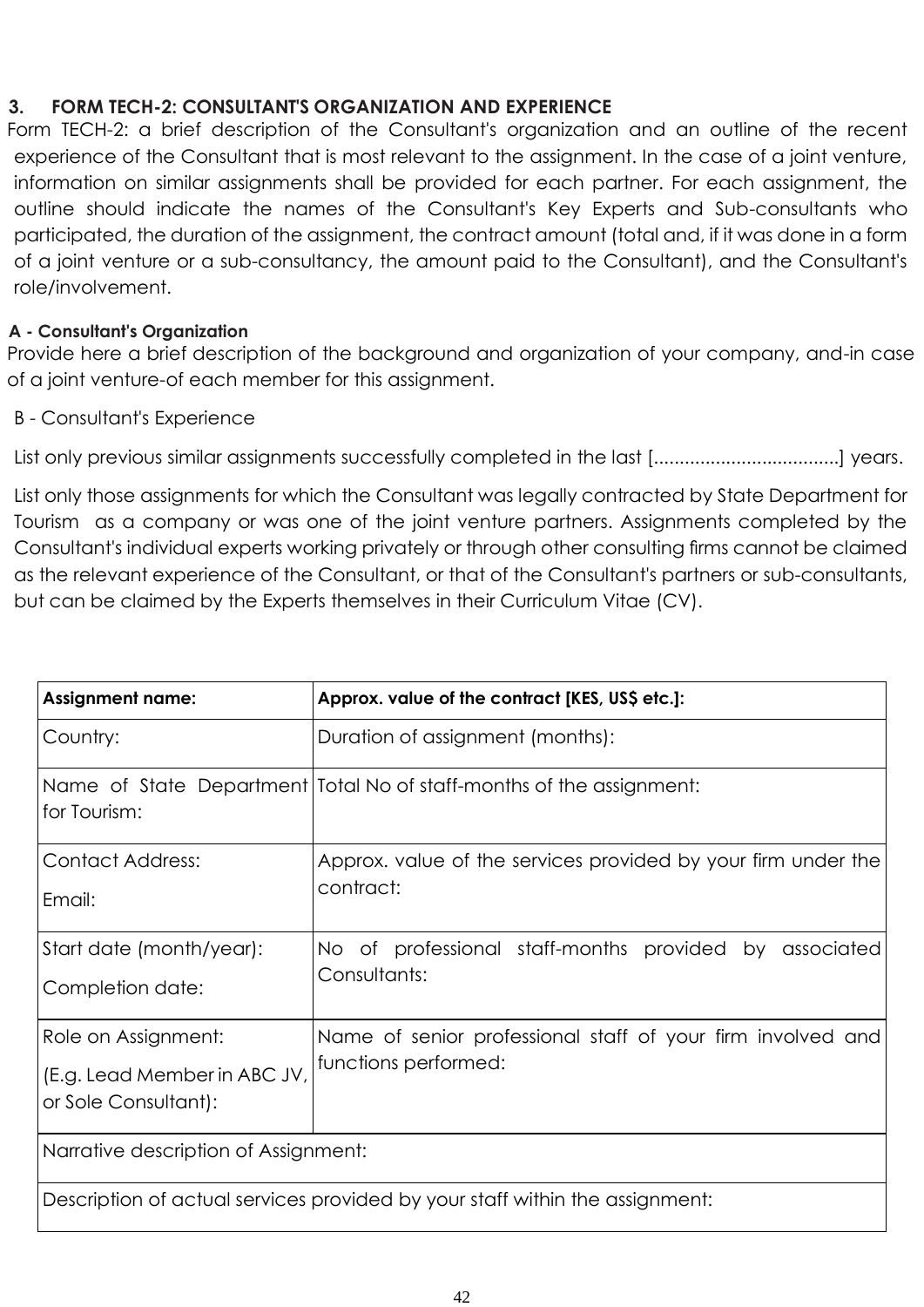The Consultant shall substantiate their claimed experience by presenting copies of relevant documents such as the form of contract (not the whole contract), purchase order, service order, performance certificate, etc.; which shall be included in the proposal as part of Form Tech 7 Mandatory Documentary Evidence.

# **3. FORMTECH-3: COMMENTS AND SUGGESTIONS**

Form TECH-3: The Consultant to provide comments and suggestions on the Terms of Reference, counterpart staff and facilities to be provided by State Department for Tourism that could improve the quality/effectiveness of the assignment; and on requirements for counterpart staff and facilities, which are provided by State Department for Tourism , including: administrative support, office space, local transportation, equipment, data, etc.

## **A - On the Terms of Reference**

*{Improvements to the Terms of Reference, if any}*

## **B - On Counterpart Staff and Facilities**

*{Include comments on counterpart staff and facilities to be provided by State Department for Tourism . For example, administrative support, office space, local transportation, equipment, data, background reports, etc., if any}*

## **4. FORMTECH-4: DESCRIPTION OF APPROACH, METHODOLOGY, AND WORK PLAN**

Form TECH-4: a description of the approach, methodology and work plan in responding to the terms of reference for performing the assignment, including a detailed description of the proposed methodology and staffing for training, if the Terms of Reference specify training as a specific component of the assignment.

{The structure of your Technical Proposal:

- a) Technical Approach and Methodology
- b) Work Plan
- c) Organization and Staffing}
	- *i) Technical Approach and Methodology. {Please explain your understanding of the objectives of the assignment as outlined in the Terms of Reference (TORs), the technical*  approach, and the methodology you would adopt for implementing the tasks to deliver the expected output(s), and the degree of detail of such output. Please do not *repeat/copy the TOR sin here.}*
	- ii) *Work Plan*. {Please outline the plan for the implementation of the main activities/tasks of the assignment, their content and duration, phasing and interrelations, milestones (including interim approvals by State Department for Tourism ), and tentative delivery dates of their ports. The proposed work plan should be consistent with the technical approach and methodology, showing your understanding of the TOR and ability to translate them into a feasible working plan. A list of the final documents (including reports) to be delivered as final output(s)should be included here. The work plan should be consistent with the Work Schedule Form.}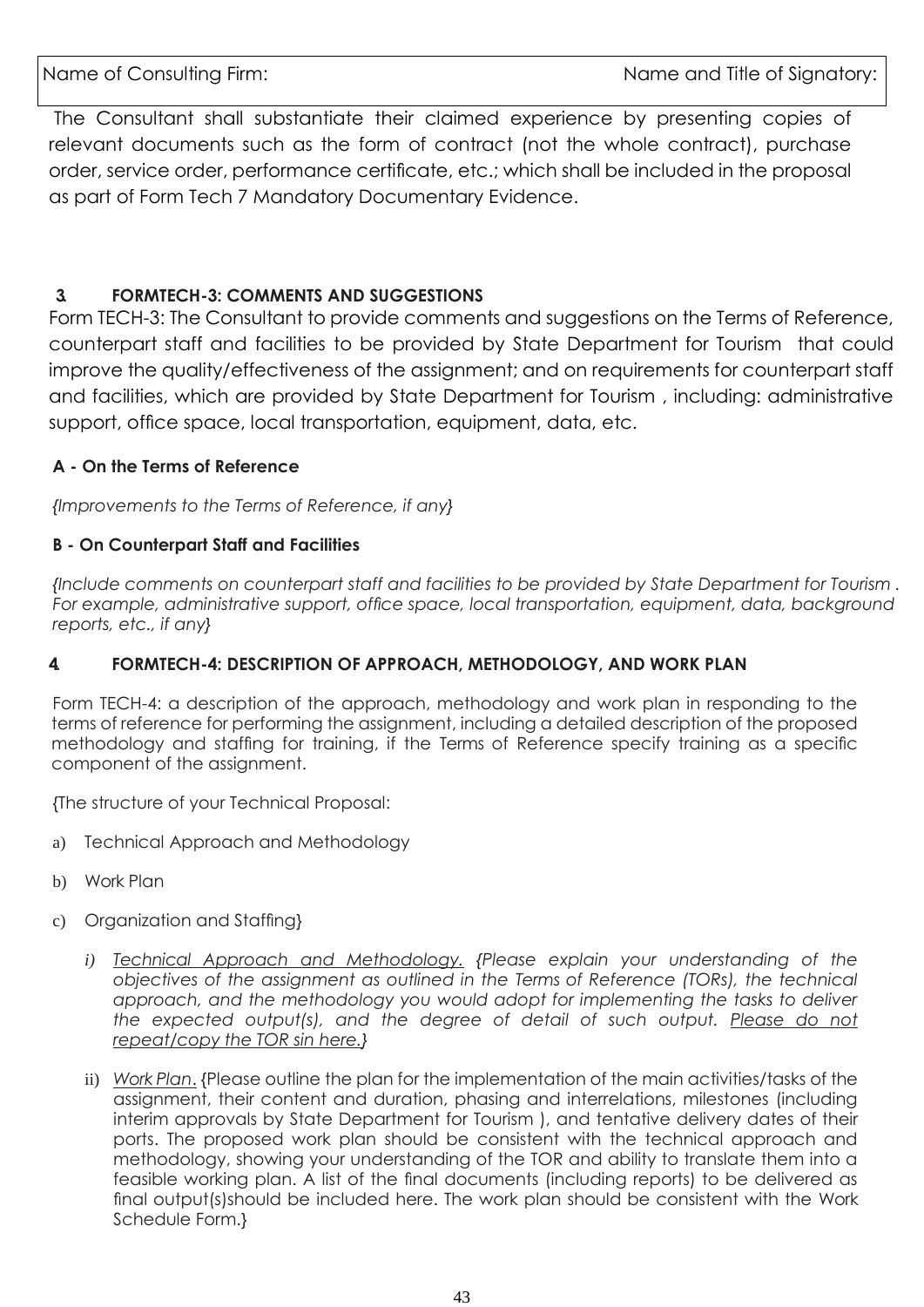*iii) Organization and Staffing. {Please describe the structure and composition of your team, including the list of the Key Experts, Non-Key Experts and relevant technical and administrative support staff.}*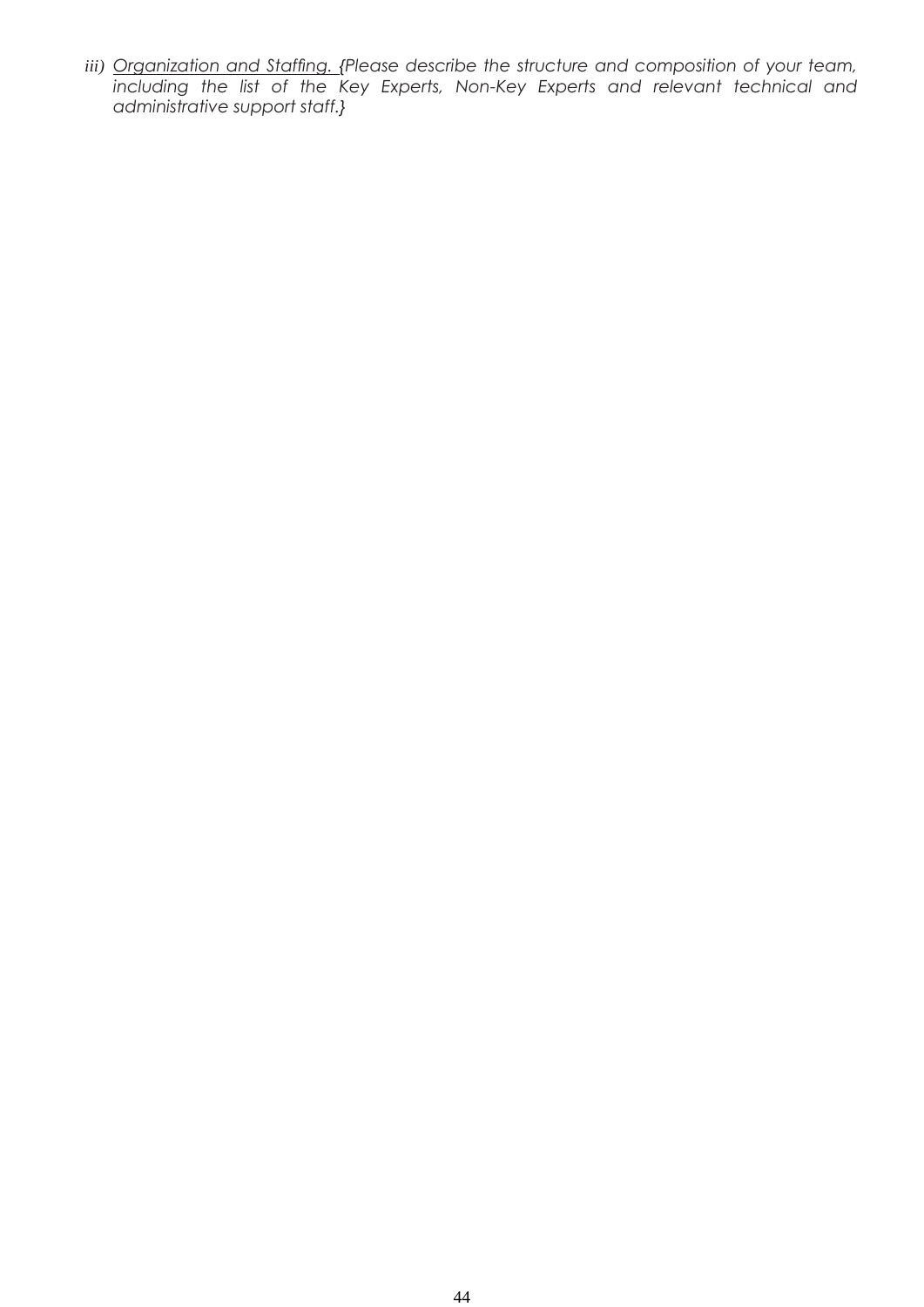## **5. FORM TECH-5: WORK SCHEDULE AND PLANNING FOR DELIVERABLES**

|             | Deliverables <sup>1</sup> (D-)                                  | Months |                |                |   |   |   |                |   |   |       |              |
|-------------|-----------------------------------------------------------------|--------|----------------|----------------|---|---|---|----------------|---|---|-------|--------------|
| $N^{\circ}$ |                                                                 |        | $\overline{2}$ | $\mathfrak{Z}$ | 4 | 5 | 6 | $\overline{7}$ | 8 | 9 | <br>n | <b>TOTAL</b> |
| $D-1$       | {e.g., Deliverable #1: Report A                                 |        |                |                |   |   |   |                |   |   |       |              |
|             | 1) data collection                                              |        |                |                |   |   |   |                |   |   |       |              |
|             | 2) drafting                                                     |        |                |                |   |   |   |                |   |   |       |              |
|             | 3) inception report                                             |        |                |                |   |   |   |                |   |   |       |              |
|             | 4) incorporating comments                                       |        |                |                |   |   |   |                |   |   |       |              |
|             | 5)                                                              |        |                |                |   |   |   |                |   |   |       |              |
|             | 6) delivery of final report to State<br>Department for Tourism} |        |                |                |   |   |   |                |   |   |       |              |
|             |                                                                 |        |                |                |   |   |   |                |   |   |       |              |
|             |                                                                 |        |                |                |   |   |   |                |   |   |       |              |
| $D-2$       | {e.g., Deliverable #2:}                                         |        |                |                |   |   |   |                |   |   |       |              |
|             |                                                                 |        |                |                |   |   |   |                |   |   |       |              |
|             |                                                                 |        |                |                |   |   |   |                |   |   |       |              |
| N           |                                                                 |        |                |                |   |   |   |                |   |   |       |              |
|             |                                                                 |        |                |                |   |   |   |                |   |   |       |              |

- 1 List the deliverables with the breakdown for activities required to produce them and other benchmarks such as State Department for Tourism 's approvals. For phased assignments, indicate the activities, delivery of reports, and benchmarks separately for each phase.
- 2 Duration of activities shall be indicated in a form of a bar chart.
- 3. Include a legend, if necessary, to help read the chart.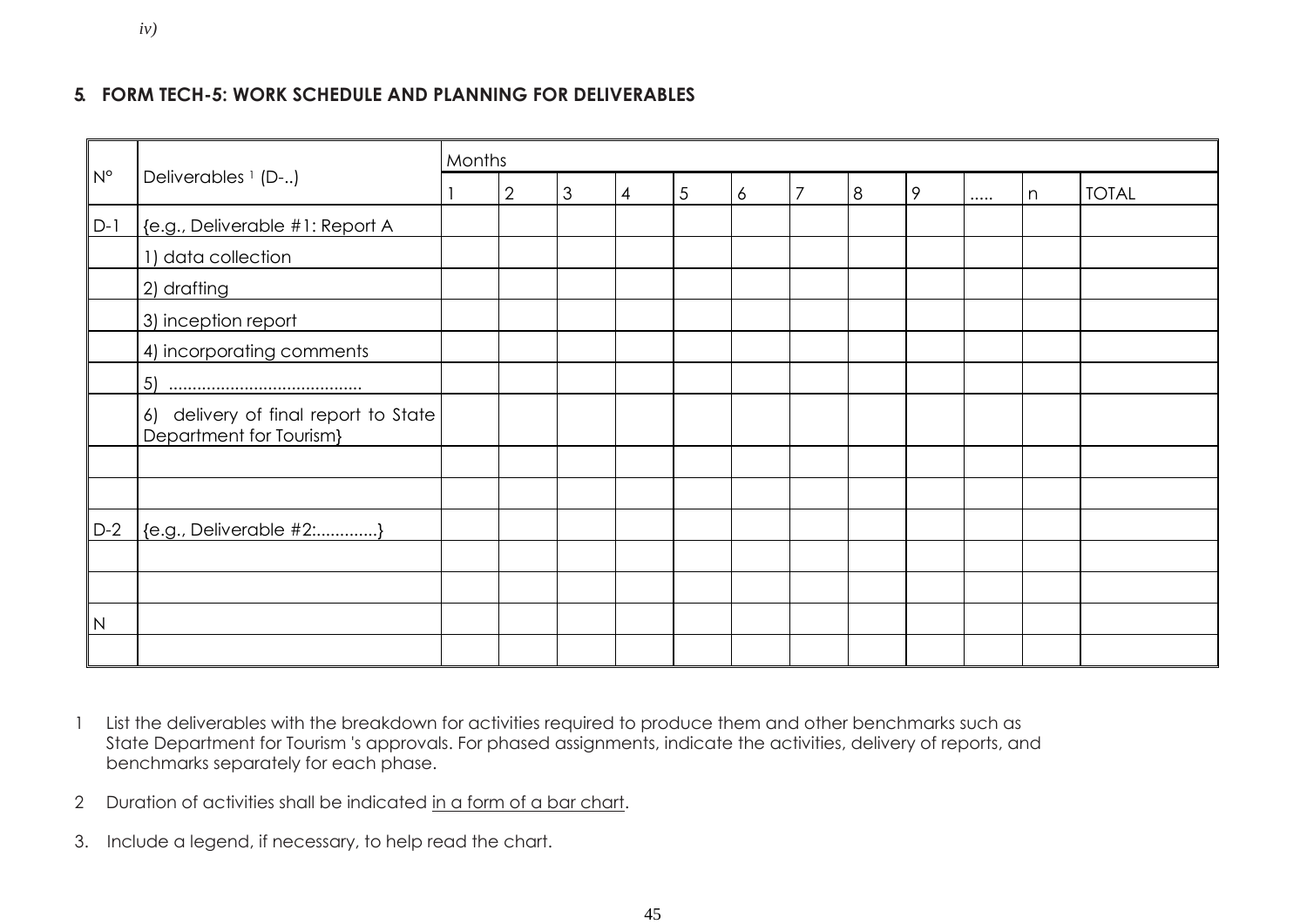# **6. FORM TECH- 6A: TEAM COMPOSITION, ASSIGNMENT, AND KEY EXPERTS' INPUTS**

| $N^{\circ}$ | Name                       | Expert's input (in person/month) per each Deliverable (listed in TECH-5) |                   |         |       |       |  |          | Total<br>Months) | time-input | (in   |       |
|-------------|----------------------------|--------------------------------------------------------------------------|-------------------|---------|-------|-------|--|----------|------------------|------------|-------|-------|
|             |                            | Position                                                                 |                   | $D-1$   | $D-2$ | $D-3$ |  | D-       |                  | Home       | Field | Total |
|             | KEY EXPERTS                |                                                                          |                   |         |       |       |  |          |                  |            |       |       |
| $K-1$       | ${e.g.,}$<br>Mr.<br>Abbbb} | [Team                                                                    | $[Home]$ $[2]$    | month]  | [1.0] | [1.0] |  |          |                  |            |       |       |
|             |                            | Leader]                                                                  | [Field]           | [0.5 m] | [2.5] | [0]   |  |          |                  |            |       |       |
| $K-2$       |                            |                                                                          |                   |         |       |       |  |          |                  |            |       |       |
| $K-3$       |                            |                                                                          |                   |         |       |       |  |          |                  |            |       |       |
|             |                            |                                                                          |                   |         |       |       |  |          |                  |            |       |       |
| N           |                            |                                                                          |                   |         |       |       |  |          |                  |            |       |       |
|             |                            |                                                                          |                   |         |       |       |  | Subtotal |                  |            |       |       |
|             | NON-KEY EXPERTS            |                                                                          |                   |         |       |       |  |          |                  |            |       |       |
| $N-1$       |                            |                                                                          | [Home]<br>[Field] |         |       |       |  |          |                  |            |       |       |
| $N-2$       |                            |                                                                          |                   |         |       |       |  |          |                  |            |       |       |
|             |                            |                                                                          |                   |         |       |       |  |          |                  |            |       |       |
| N           |                            |                                                                          |                   |         |       |       |  |          |                  |            |       |       |
|             |                            |                                                                          |                   |         |       |       |  | Subtotal |                  |            |       |       |
|             |                            |                                                                          |                   |         |       |       |  | Total    |                  |            |       |       |

1.For Key Experts, the input should be indicated individually for the same positions as required under the ITC Data Sheet 21.2

2.Months are counted from the start of the assignment/mobilization. One (1) month equals twenty-two (22) working (billable) days. One working (billable) day shall be not less than eight (8) working (billable) hours.

3"Home" means work in the office in the expert's country of residence. "Field" work means work carried out in Kenya, or outside the normal residence of the Expert in Kenya or any other country outside the expert's country of residence.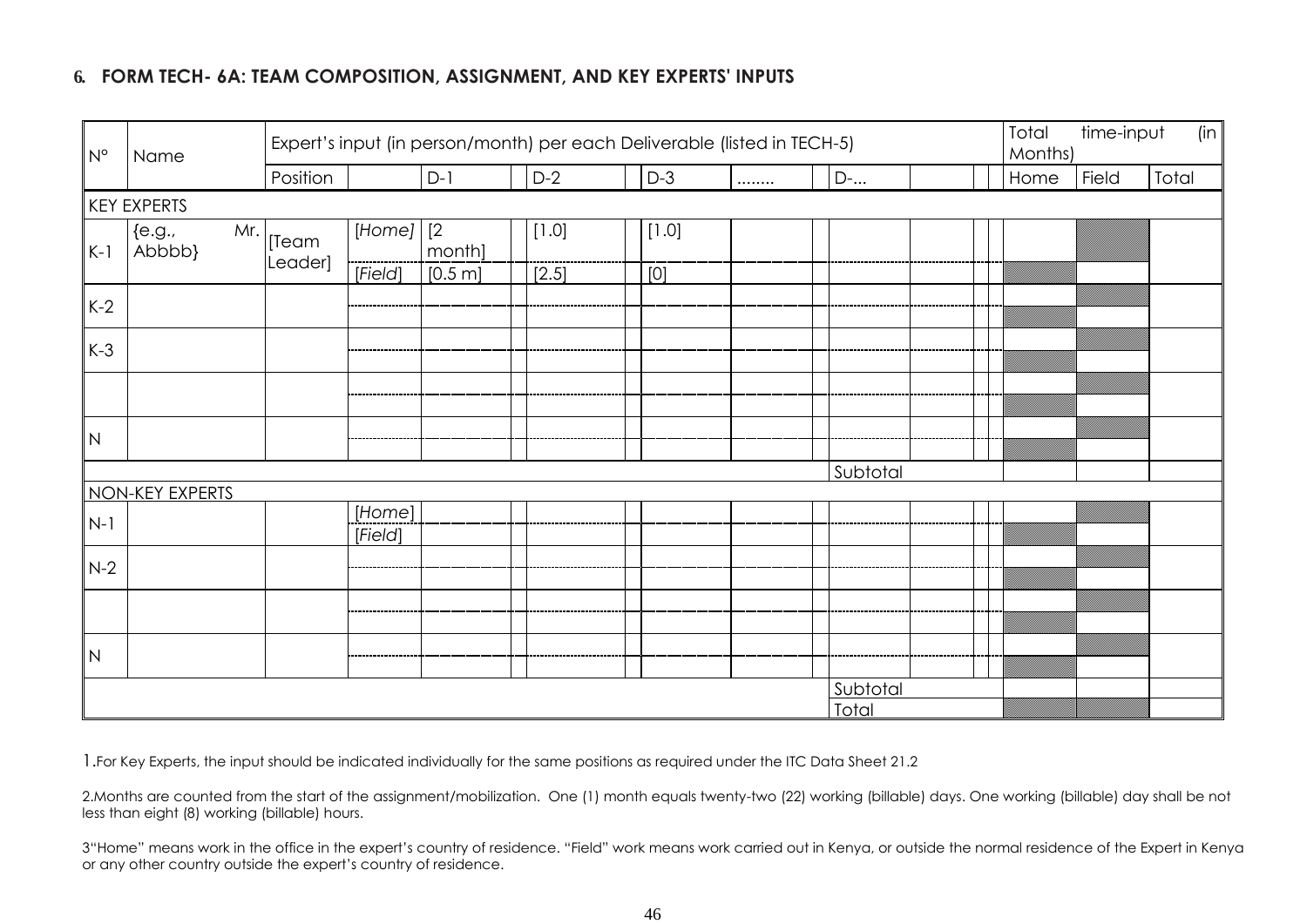

Full time input **PARA ARE ARE ARE A** Part time input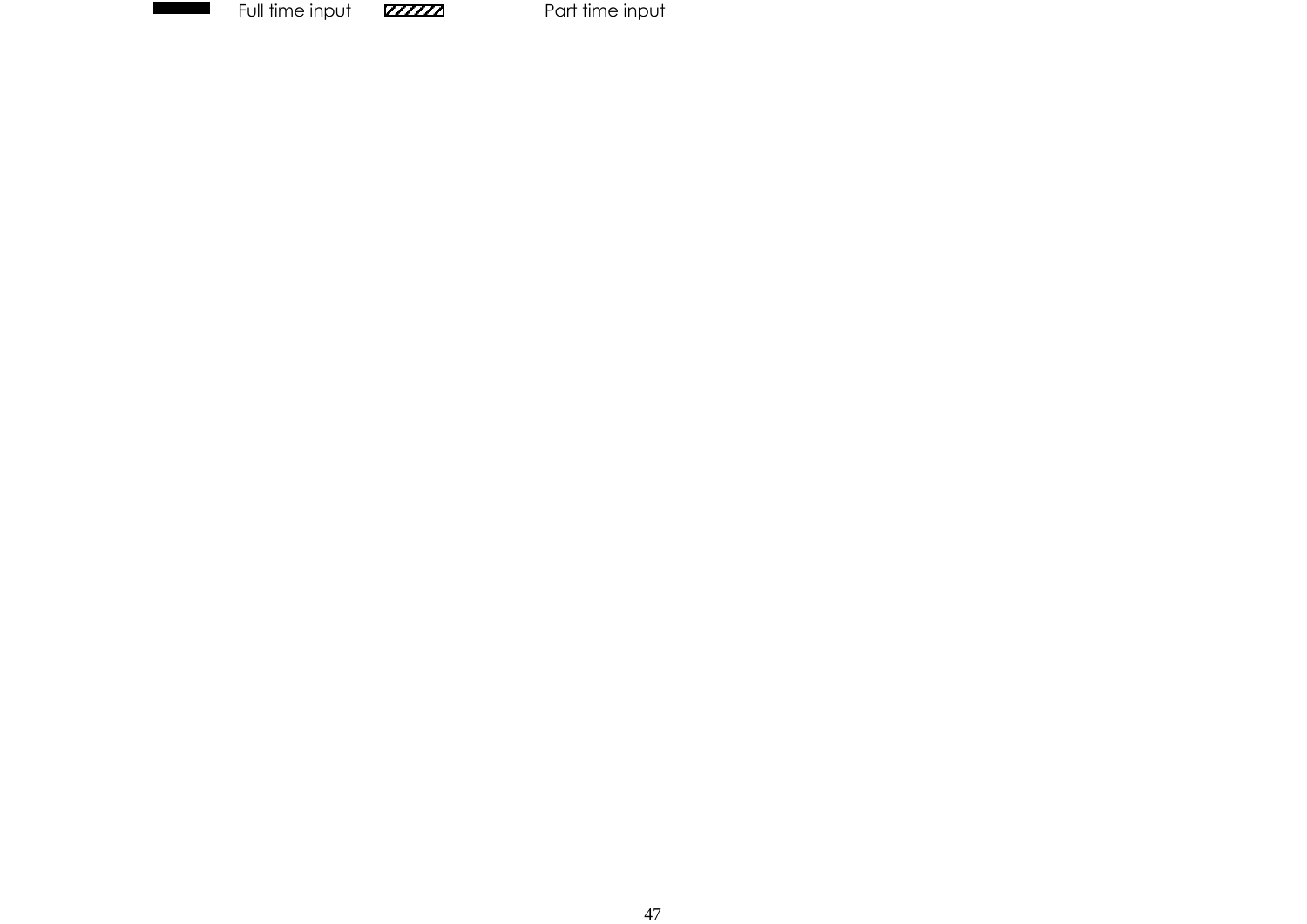# **7. FORM TECH-6B: CURRICULUM VITAE (CV)**

| Position Title and No. | {e.g., K-1, Team Leader} |
|------------------------|--------------------------|
| Name of Expert:        | {Insert full name}       |
| Date of Birth:         | {day/month/year}         |
| Country of Citizenship |                          |

*Education: {List college/university or other specialized education, giving names of educational institutions, dates attended, degree(s)/diploma(s) obtained}*

Employment record relevant to the assignment: *{Starting with present position, list in reverse order. Please provide dates, name of employing organization, titles of positions held, types of activities performed and location of the assignment, and contact information of previous State Department for Tourism's and employing organization(s) who can be contacted for references. Past employment that is not relevant to the assignment does not need to be included.}*

| Period                    | <b>Employing organization and your</b><br>title/position. Contact Infor for references | Country | <b>Summary of activities</b><br>performed relevant to the<br>Assignment |
|---------------------------|----------------------------------------------------------------------------------------|---------|-------------------------------------------------------------------------|
| [e.g.,<br>May<br>$2011 -$ | Ministry<br>of<br> e.g.,<br>. ,<br>advisor/consultant to                               |         |                                                                         |
| present]                  | For references: Tel/e-mail;<br>Mr. Bbbbbb, deputy manager]                             |         |                                                                         |
|                           |                                                                                        |         |                                                                         |
|                           |                                                                                        |         |                                                                         |

Membership in Professional Associations and Publications:

Language Skills (indicate only languages in which you can work):

Adequacy for the Assignment:

| Detailed Tasks Assigned on Consultant's Team<br>of Experts:                         | Reference to Prior Work/Assignments that Best<br><b>Illustrates Capability to Handle the Assigned Tasks</b> |
|-------------------------------------------------------------------------------------|-------------------------------------------------------------------------------------------------------------|
| {List all deliverables/tasks as in TECH- 5 in<br>which the Expert will be involved) |                                                                                                             |
|                                                                                     |                                                                                                             |
|                                                                                     |                                                                                                             |

Expert's contact information :(e-mail……………..............................…….

phone………....................................……) Certification:

I, the undersigned, certify that to the best of my knowledge and belief, this CV correctly describes myself, my qualifications, and my experience, and I am available to undertake the assignment in case of an award. I understand that any misstatement or misrepresentation described herein may lead to my disqualification or dismissal by State Department for Tourism , and/or sanctions by the PPRA.

| Name of Expert | Signature | Date               |
|----------------|-----------|--------------------|
|                |           | {day / month/year} |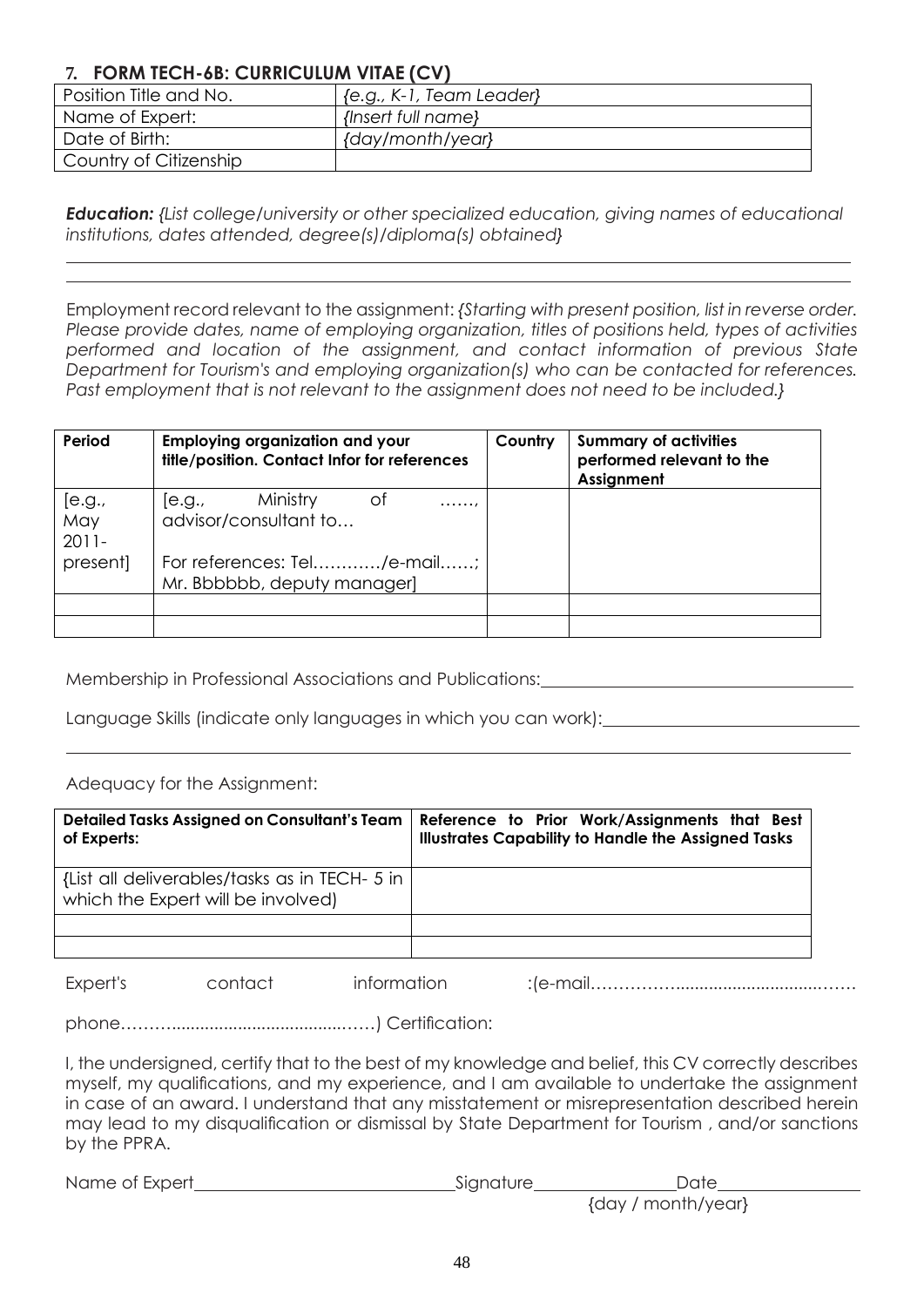Name of authorized and signature.

Representative of the

Consultant (the same who

signs the Proposal

# **8. FORMTECH-7: MANDATORY SUPPORT DOCUMENTS**

*[The Consultant shall use this form to submit all the required support documentary evidence as required in the RFP, especially the mandatory and eligibility criteria specified in the Data Sheet ITC 21.1]*

a) Certificate of Incorporation/Certificate of Registration

*{Insert here a copy of certificate of incorporation or registration}*

b) Tax Compliance Certificate

*{Consultant to insert a copy of the tax compliance certificate from Kenya Revenue Authority or similar body in the case of foreign consulting firms}*

c) Practice License or Certificate for the Firm

*{If required, Consultant to insert a copy of the firm's practice license or registration certificate issued by the professional body specified under Data Sheet ITC 21.1}*

d) Similar Consulting Assignments Experience

*{Consultant to insert here copies of the form of contract, purchase order, service order, and performance certificate or similar evidence of similar assignments carried out by the firm. The assignments shall be the same as those provided under FORM TECH 2B}*

e) Academic Certificates

*{Consultant to insert copies of the required relevant academic certificates relevant to the assignment for all the key experts}*

f) Professional Certificates

*{Consultant to insert copies of professional certificates and relevant short-term trainings to demonstrate professional qualifications for all the key experts}*

g) Professional Membership of Key Experts

*{If applicable, Consultant to insert copies of professional membership certificate for its key experts}*

h) Certificate of Independent Proposal Determination

*(The Form is available on Tech FORM TECH-1: TECHNICAL PROPOSAL SUBMISSION FORM).*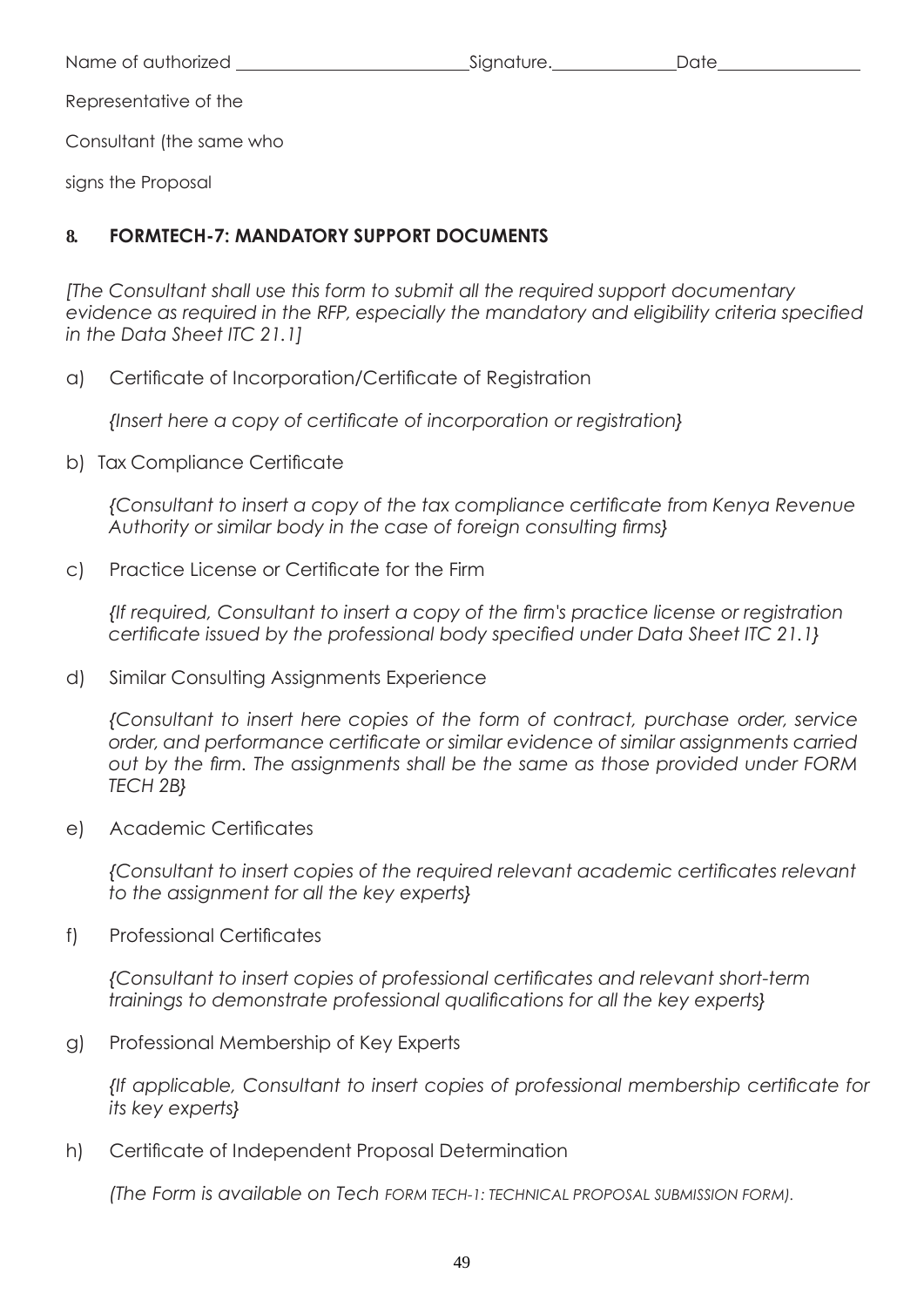# **FORM TECH - 8: SELF-DECLARATION FORMS**

## **FORM SD1**

## **SELF DECLARATION THAT THE PERSON/TENDERER IS NOT DEBARRED IN THE MATTER OF THE PUBLIC PROCUREMENT AND ASSET DISPOSAL ACT 2015.**

I, ……………………………………., of Post Office Box …….………………………. being a resident of ………………………………….. in the Republic of ……………………………. do hereby make a statement as follows: -

1. THAT I am the Company Secretary/Chief Executive/Managing Director/Principal Officer/Director of ………....……………………………….. (Insert name of the Company) who is a Bidder in respect of **Tender No.**

**………………….** for……………………. (Insert tender title/description) for……………………. *(Insert name of State Department for Tourism )* and duly authorized and competent to make this statement.

- 2. THAT the aforesaid Bidder, its Directors and subcontractors have not been debarred from participating in procurement proceeding under Part IV of the Act.
- 3. THAT what is deponed to here in above is true to the best of my knowledge, information and belief.

| (Title) | (Signature) |  |
|---------|-------------|--|

Bidder Official Stamp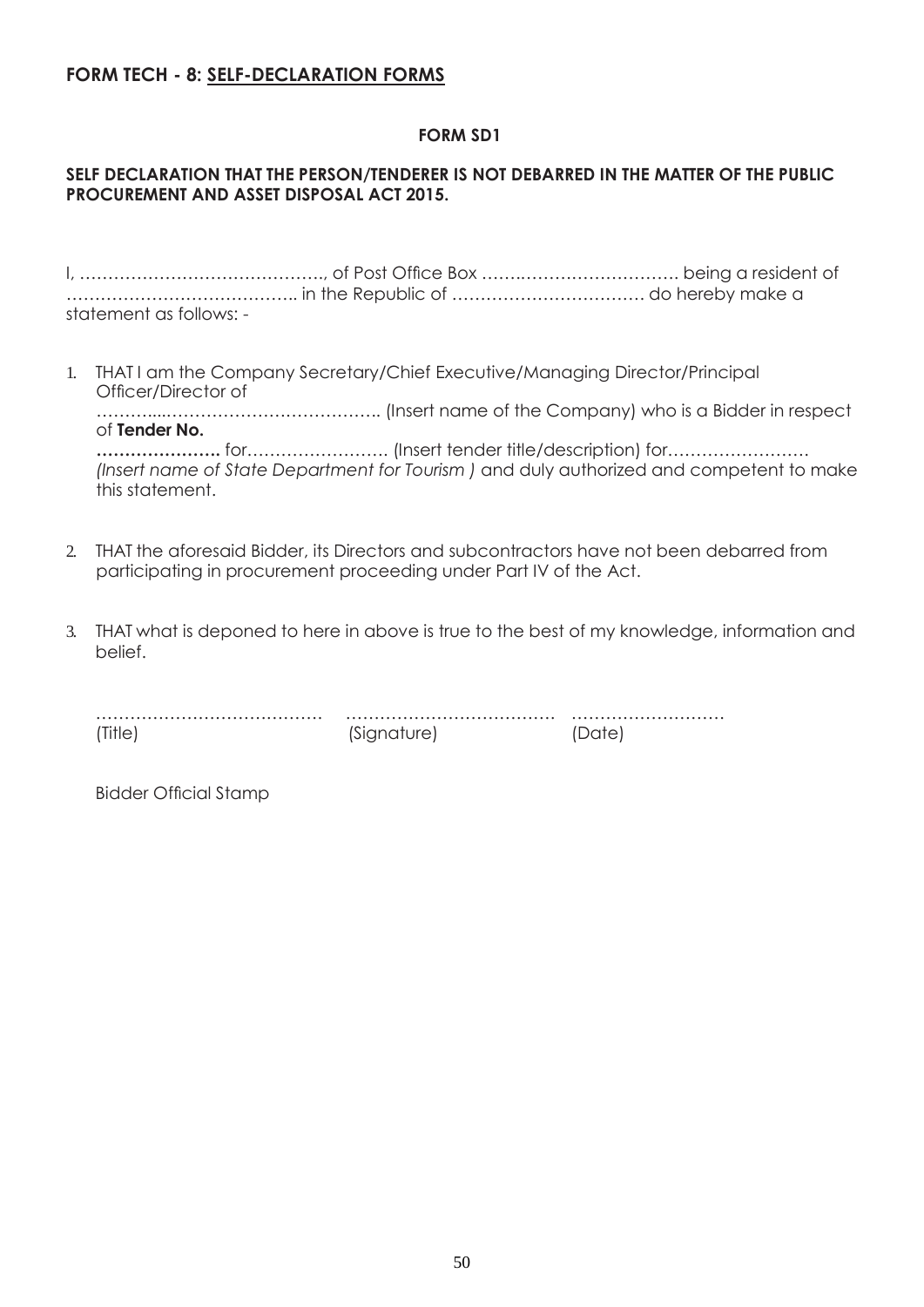## **FORM SD2**

## **SELF DECLARATION THAT THE PERSON/TENDERER WILL NOT ENGAGE IN ANY CORRUPT OR FRAUDULENT PRACTICE.**

I, .................................................................... of P. O. Box.....................................................being a resident of ………………………………….. in the Republic of ………………. do hereby make a statement as follows: -

- 1. THAT I am the Chief Executive/Managing Director/Principal Officer/Director of……….... ………………………… *(insert name of the Company)* who is a Bidder in respect of **Tender No.** ……………….......................................................….. for ……………………. *(insert tender title/description)* for ……………......................................… *(insert name of State Department for Tourism )* and duly authorized and competent to make this statement.
- 2. THAT the aforesaid Bidder, its servants and/or agents /subcontractors will not engage in any corrupt or fraudulent practice and has not been requested to pay any inducement to any member of the Board, Management, Staff and/or employees and/ or agents of……………………. *(insert name of State Department for Tourism )* which is State Department for Tourism .
- *3.* THAT the aforesaid Bidder, its servants and/or agents /subcontractors have not offered any inducement to any member of the Board, Management, Staff and/or employees and/or agents of……………………. *(name of State Department for Tourism ).*
- 4. THAT the aforesaid Bidder will not engage /has not engaged in any corrosive practice with other bidders participating in the subject tender.
- 5. THAT what is deponed to herein above is true to the best of my knowledge information and belief.

| (Title) | (Signature) |  |
|---------|-------------|--|

Bidder Official Stamp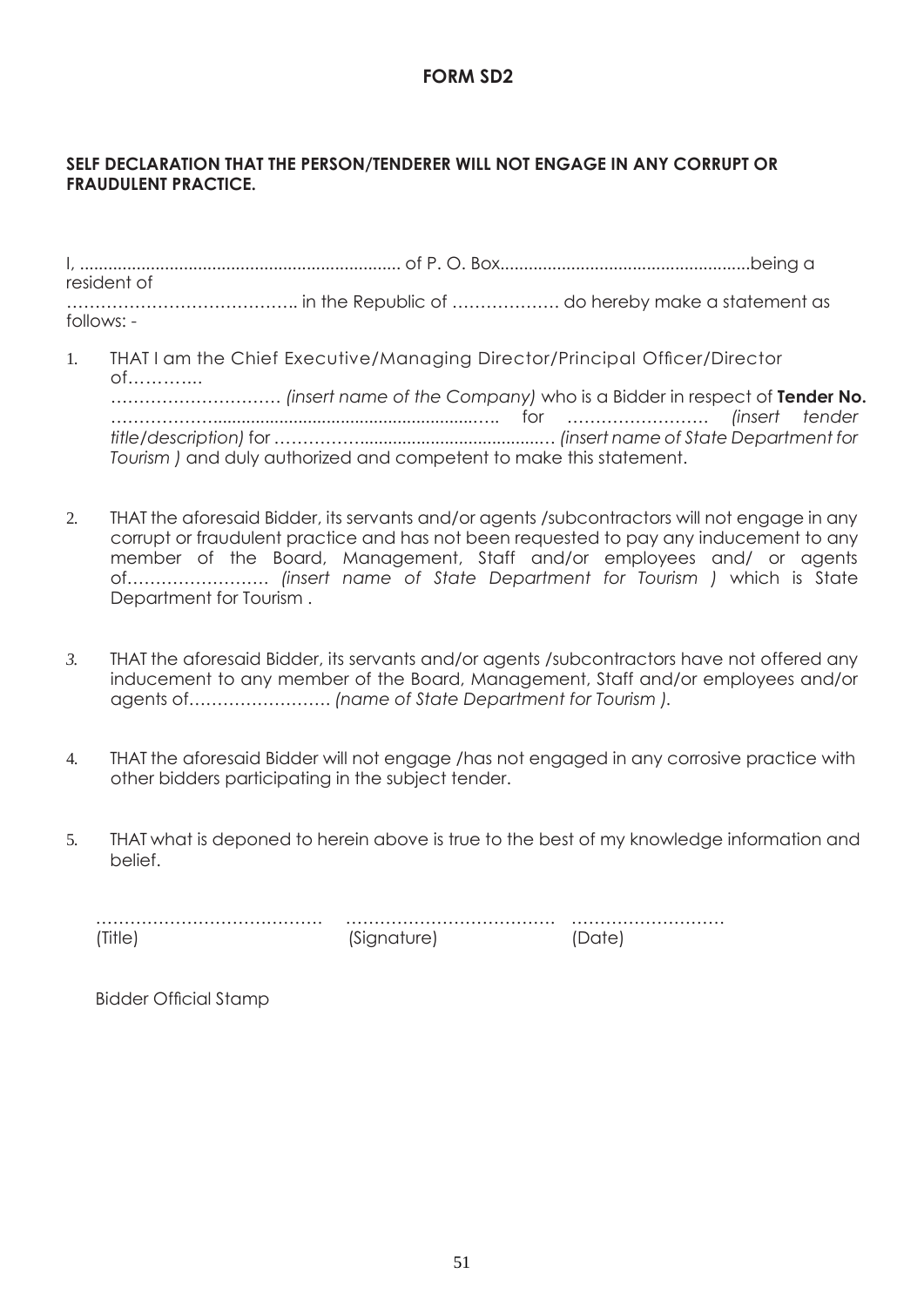# **DECLARATION AND COMMITMENT TO THE CODE OF ETHICS**

| of (Name                                                                                                                                                                                                                                                             |  |
|----------------------------------------------------------------------------------------------------------------------------------------------------------------------------------------------------------------------------------------------------------------------|--|
| read and fully understood the contents of the Public Procurement & Asset Disposal Act, 2015,<br>Regulations and the Code of Ethics for persons participating in Public Procurement and Asset<br>Disposal Activities in Kenya and my responsibilities under the Code. |  |
| I do here by commit to abide by the provisions of the Code of Ethics for persons participating in<br>Public Procurement and Asset Disposal.                                                                                                                          |  |
|                                                                                                                                                                                                                                                                      |  |
|                                                                                                                                                                                                                                                                      |  |
|                                                                                                                                                                                                                                                                      |  |
|                                                                                                                                                                                                                                                                      |  |
|                                                                                                                                                                                                                                                                      |  |
|                                                                                                                                                                                                                                                                      |  |
|                                                                                                                                                                                                                                                                      |  |
|                                                                                                                                                                                                                                                                      |  |
|                                                                                                                                                                                                                                                                      |  |
|                                                                                                                                                                                                                                                                      |  |
|                                                                                                                                                                                                                                                                      |  |

# *(Company Seal/ Rubber Stamp where applicable)*

Witness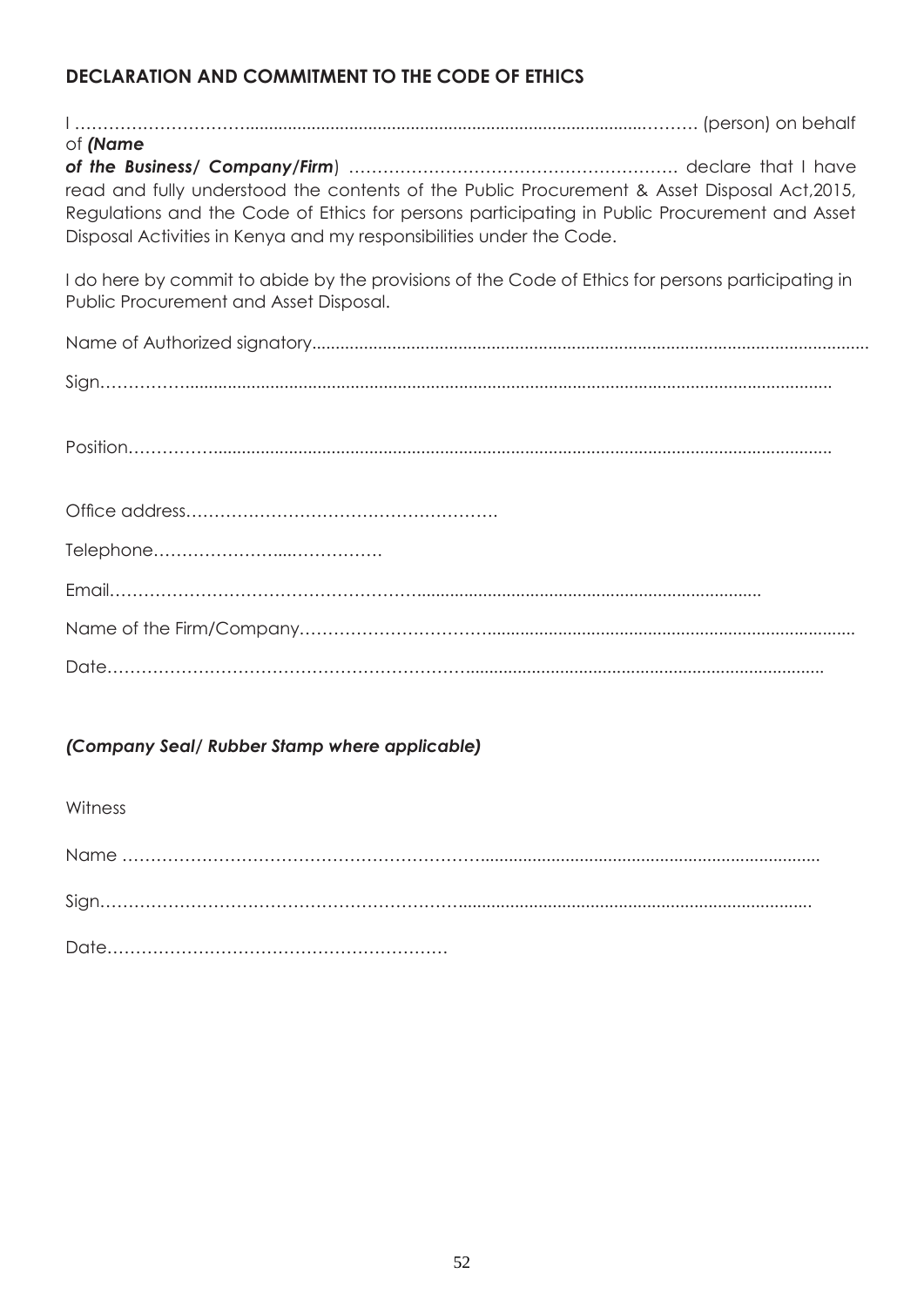Name of Firm or Partner of a joint venture

Firms, including each of the partners of a joint venture, should provide information on any history of litigation or arbitration resulting from contracts executed in the last five years or currently under execution. A separate sheet should be used for each partner of a joint venture

| Year | <b>Award FOR or</b><br><b>AGAINST Firm</b> | Name of client,<br>cause of litigation<br>and matter in<br>dispute | <b>Disputed amount</b><br>(current value,<br>Kshs.) |
|------|--------------------------------------------|--------------------------------------------------------------------|-----------------------------------------------------|
|      |                                            |                                                                    |                                                     |
|      |                                            |                                                                    |                                                     |
|      |                                            |                                                                    |                                                     |
|      |                                            |                                                                    |                                                     |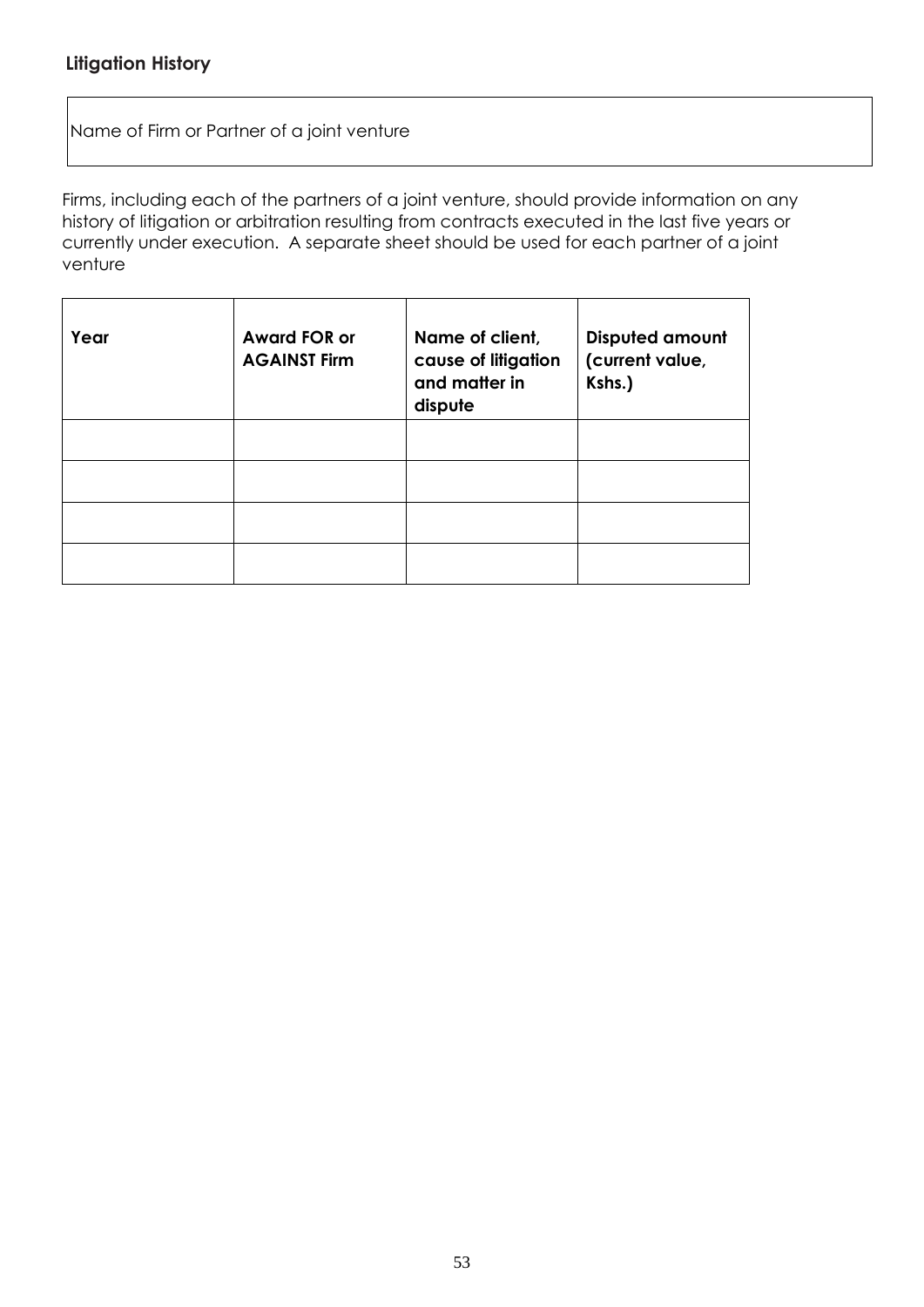# **FORM TECH - 9: TENDER-SECURING DECLARATION FORM {r 46 and 155(2)}**

[The Bidder shall complete this Form in accordance with the instructions indicated]

| Tender Submission] |  |
|--------------------|--|
|                    |  |
|                    |  |

I/We, the undersigned, declare that:

- 1. I / We understand that, according to your conditions, bids must be supported by a Tender-Securing Declaration.
- 2. I /We accept that I/we will automatically be suspended from being eligible for tendering in any contract with the Purchaser or the period of time of[insert number of months or years] starting on[insert date],if we are in breach of our obligation (s)under the bid conditions, because we–(a) have withdrawn our tender during the period of tender validity specified by us in the Tendering Data Sheet; or (b) having been notified of the acceptance of our Bid by the Purchaser during the period of bid validity,(i) fail or refuse to execute the Contract, if required, or (ii) fail or refuse to furnish the Performance Security, in accordance with the instructions to tenders.
- 3. I / We understand that this Tender Securing Declaration shall expire if we are not the successful Tenderer (s), upon the earlier of:
	- a) Our receipt of a copy of your notification of the name of the successful Tenderer; or
	- b) Thirty days after the expiration of our Tender.
- 4. I/We understand that if I am /we are/in a Joint Venture, the Tender Securing Declaration must be in the name of the Joint Venture that submits the bid, and the Joint Venture has not been legally constituted at the time of bidding, the Tender Securing Declaration shall be in the names of all future partners as named in the letter of intent.

Signed: ………………………………………………………………….……….

Capacity / title (director or partner or sole proprietor, etc.)

……….………………. Name:

………………………………………………………………………………….

Duly authorized to sign the bid for and on behalf of: ..................................*[insert complete* 

*name of Tenderer]* Dated on …………………. day of …………….……. *[Insert date of signing]*

Seal or stamp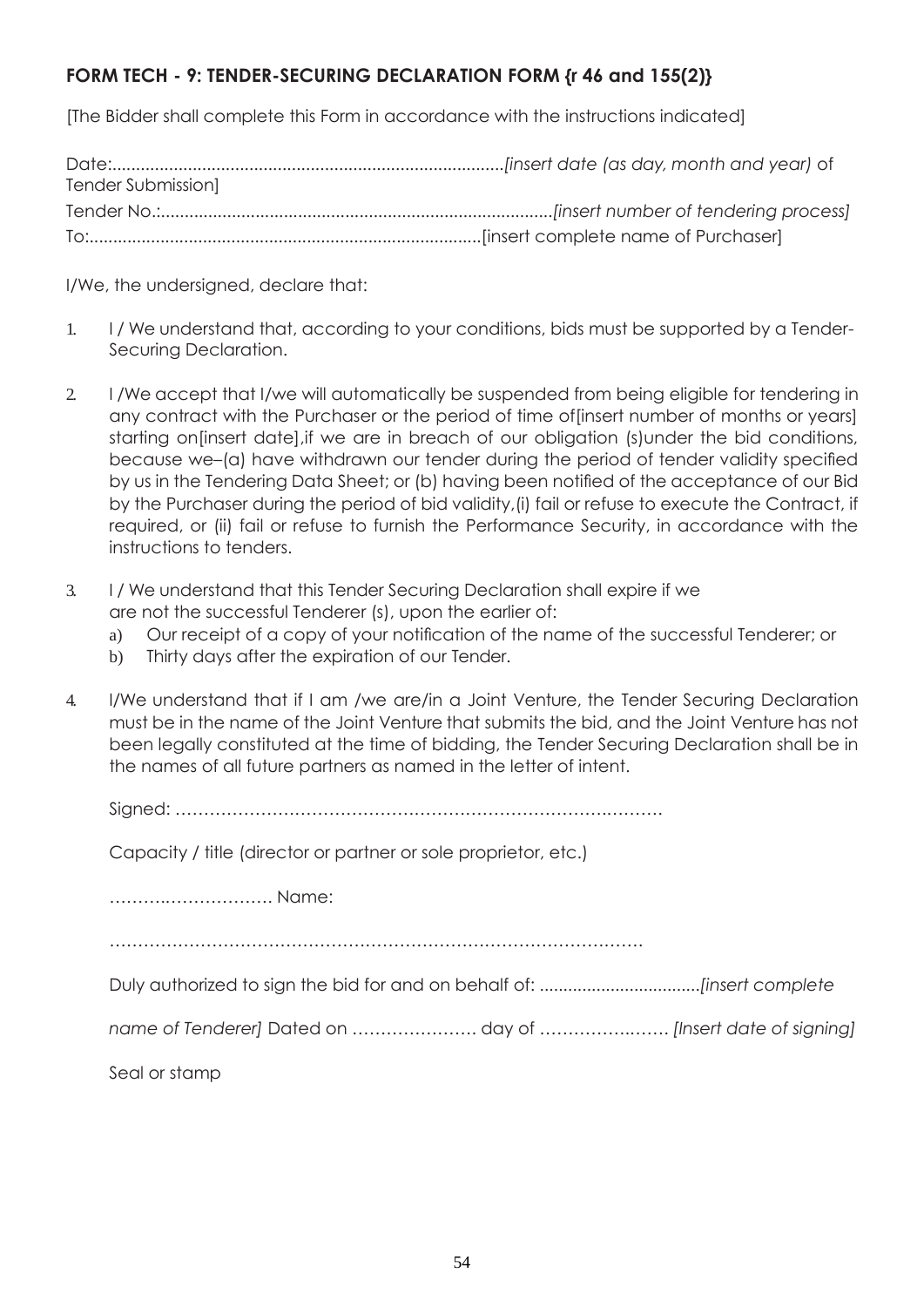# **SECTION 4. FINANCIAL PROPOSAL - STANDARD FORMS**

*{Notes to Consultant shown in brackets {....} provide guidance to the Consultant to prepare the Financial Proposals; they should not appear on the Financial Proposals to be submitted.}*

Financial Proposal Standard Forms shall be used for the preparation of the Financial Proposal according to the instructions provided in Section 2.

FIN-1 Financial Proposal Submission

Form FIN-2 Summary of Costs

FIN-3 Breakdown of

Remuneration FIN-4

Reimbursable expenses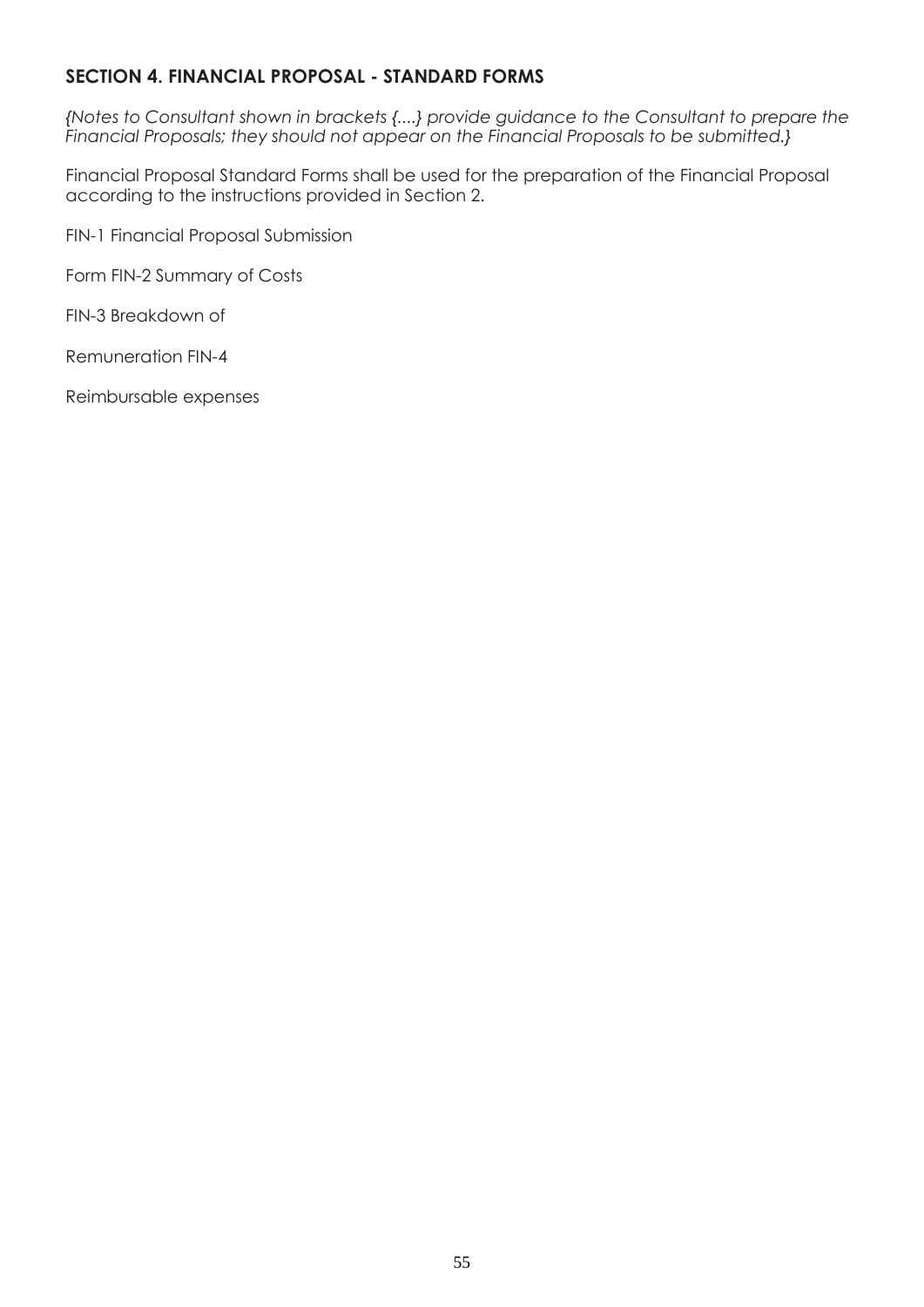## **FORM FIN-1: FINANCIAL PROPOSAL SUBMISSION FORM FORM FIN-1: FINANCIAL PROPOSAL SUBMISSION FORM (Amended and issued pursuant to PPRA CIRCULAR No. 02/2022**)

Dear Sirs:

We, the undersigned, offer to provide the consulting services for.......................................... [*Insert title of assignment*]

in accordance with your Request for Proposal dated................................ *[Insert Date]* and our Technical Proposal.

Our attached Financial Proposal is for the amount of............................................. {*Indicate the corresponding to the amount currency*} {*Insert amounts in words and figures*}, including of all taxes in accordance with ITC24.2 in the Data Sheet. The estimated amount of local taxes is.......................... {*Insert currency*} {*Insert amount in words and figures*}. {*Please note that all amounts shall be the same as in Form FIN-2}*.

Our Financial Proposal shall be valid and remain binding upon us, subject to the modifications resulting from Contract negotiations, for the period of time specified in the ITC12.1 Datasheet.

We commit to provide to State Department for Tourism the Beneficial Ownership Information in conformity with the Beneficial Ownership Disclosure Form upon receipt of notification of intention to enter into a contract in the event we are the successful tenderer in this subject procurement proceeding.

Commissions and gratuities paid or to be paid by us to an agent or any third party relating to preparation or submission of this Proposal and Contract execution, paid if we are awarded the Contract, are listed below:

Name and Address, Amount and Purpose of Commission of Agents, Currency or Gratuity

{If no payments are made or promised, add the following statement: "No commissions or gratuities have been or are to be paid by us to agents or any third party relating to this Proposal and Contract execution."}

We understand you are not bound to accept any Proposal you receive. We remain, Yours sincerely,

Signature................... *(of Consultant's authorized representative) {In full and initials}*: Full name: .................. *{insert full name of authorized representative}* Title: .................. *{insert title/ position of authorized representative}*

Name of Consultant.................. *(company's name or JV's name):* Capacity: .................. *{insert the person's capacity to sign for the Consultant}* Physical Address: .................. *{insert the authorized representative's address}*

Phone: .................. *{insert the authorized representative's phone and fax number, if applicable}* Email: .................. *{insert the authorized representative's email address}*

*{For a joint venture, either all members shall sign or only the lead member/consultant, in which case the power of attorney to sign on behalf of all members shall be attached}*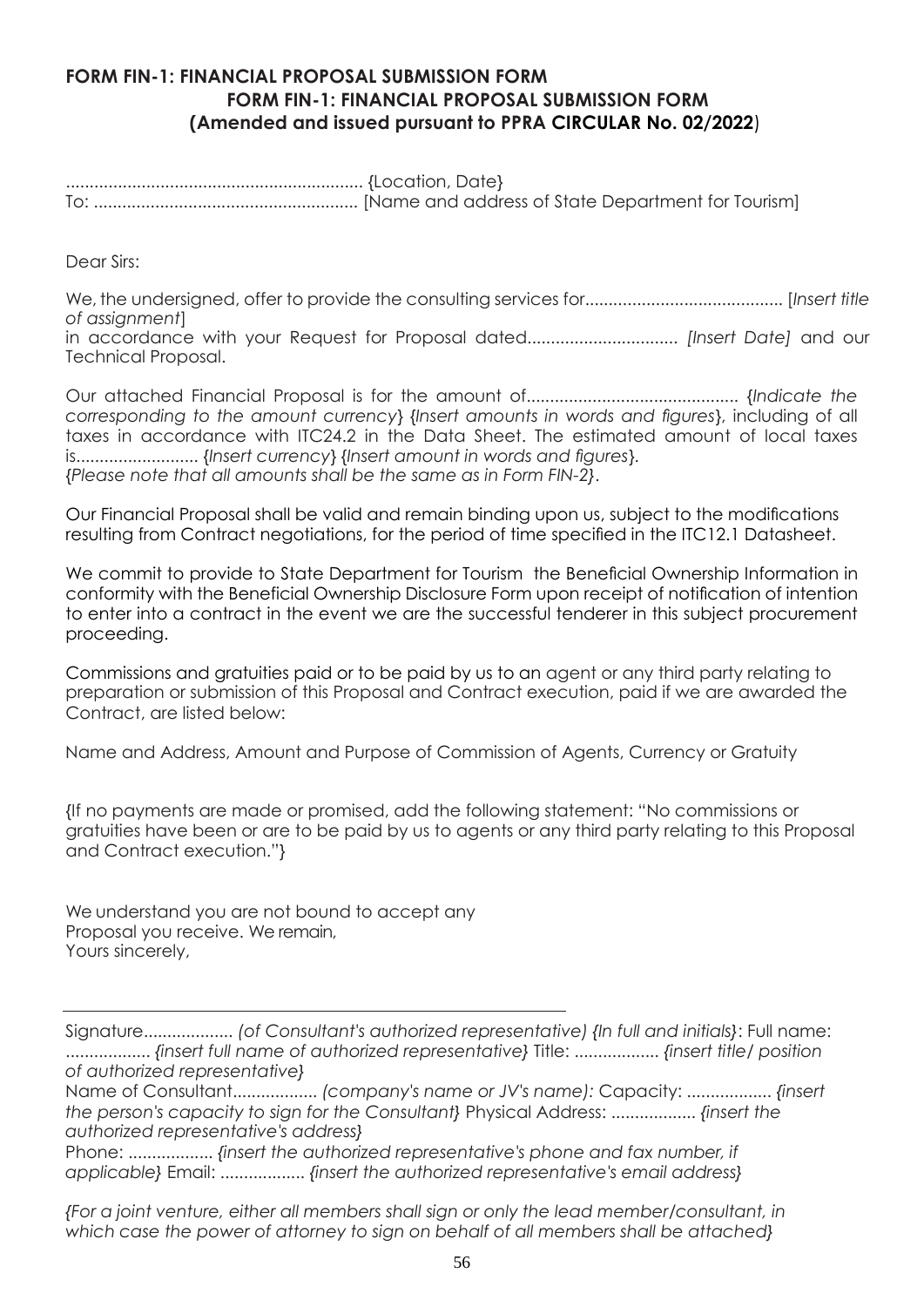# **FORM FIN-2: SUMMARY OF COSTS**

|                                                                                                    | Cost                                                                                                                     |                                                           |                                                        |                                                             |  |  |
|----------------------------------------------------------------------------------------------------|--------------------------------------------------------------------------------------------------------------------------|-----------------------------------------------------------|--------------------------------------------------------|-------------------------------------------------------------|--|--|
|                                                                                                    | {Consultant must state the proposed Costs in accordance<br>with ITC 16.4 of the Data Sheet; delete columns which are not |                                                           |                                                        |                                                             |  |  |
| Item                                                                                               | {Insert<br>Foreign<br>Currency # 1}                                                                                      | {Insert<br>Foreign<br>Currency # 2, $ $<br><u>if used</u> | {Insert<br>Foreign<br>Currency #3,<br>$if \text{weak}$ | {Insert<br>Local<br>Currency,<br>if<br>$\cos \theta$ and/or |  |  |
| Cost of the Financial Proposal                                                                     |                                                                                                                          |                                                           |                                                        |                                                             |  |  |
| Including:                                                                                         |                                                                                                                          |                                                           |                                                        |                                                             |  |  |
| (1) Remuneration                                                                                   |                                                                                                                          |                                                           |                                                        |                                                             |  |  |
| (2) Reimbursables                                                                                  |                                                                                                                          |                                                           |                                                        |                                                             |  |  |
| Subtotal<br>[Remuneration<br>$+$<br>Reimbursables]                                                 |                                                                                                                          |                                                           |                                                        |                                                             |  |  |
| Taxes:                                                                                             |                                                                                                                          |                                                           |                                                        |                                                             |  |  |
| {insert type of tax e.g., VAT or<br>sales tax}                                                     |                                                                                                                          |                                                           |                                                        |                                                             |  |  |
| {e.g., withholding tax on experts'<br>remuneration}                                                |                                                                                                                          |                                                           |                                                        |                                                             |  |  |
| {insert type of tax}                                                                               |                                                                                                                          |                                                           |                                                        |                                                             |  |  |
| <b>Total Taxes</b>                                                                                 |                                                                                                                          |                                                           |                                                        |                                                             |  |  |
| Financial<br>Total<br>Cost<br>of<br>the<br>Proposal:<br>{Should match the amount in<br>Form FIN-1} |                                                                                                                          |                                                           |                                                        |                                                             |  |  |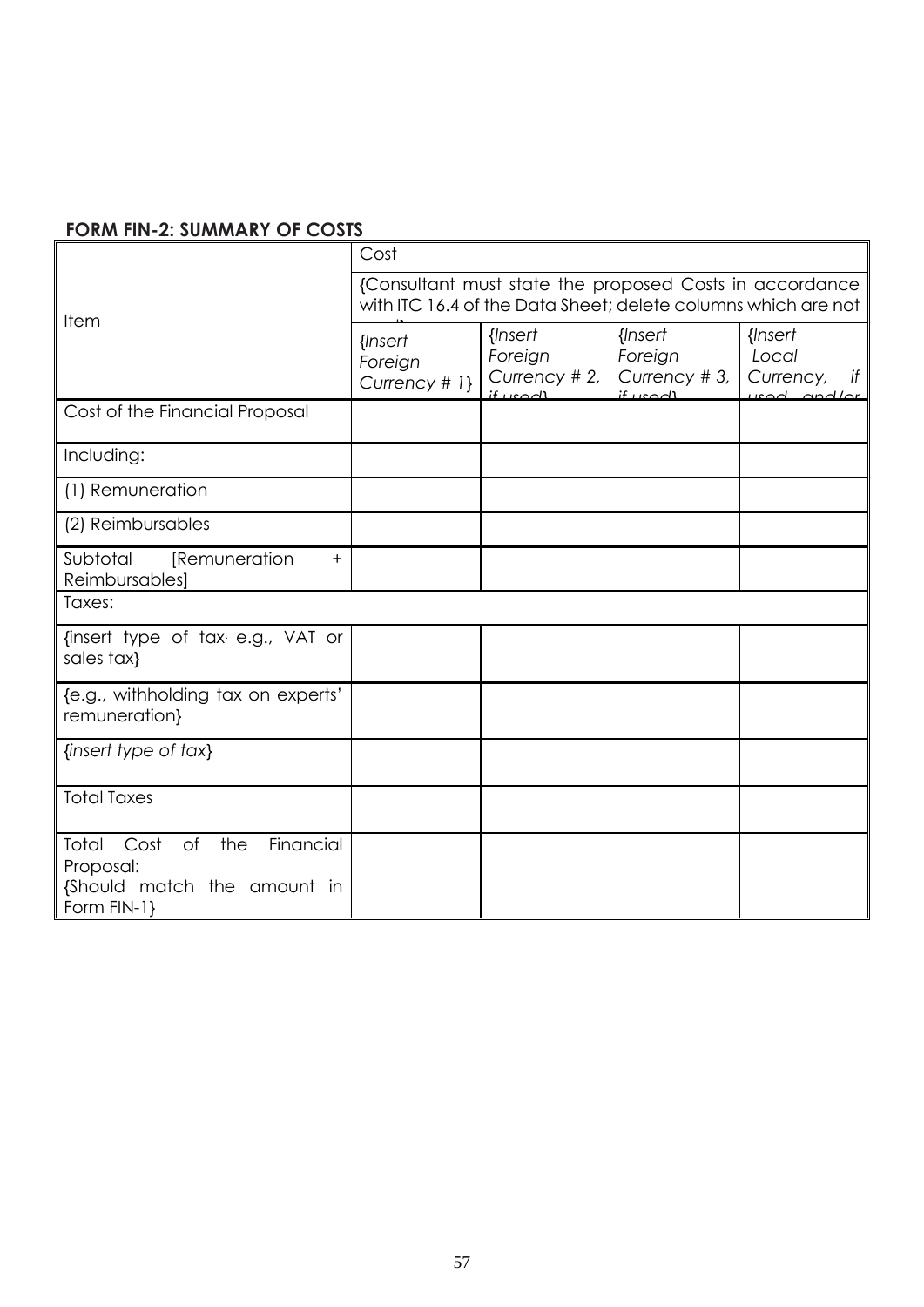# **FORM FIN-3A: BREAKDOWN OF REMUNERATION**

When used for Lump-Sum contract assignment, information to be provided in this Form shall only be used to demonstrate the basis for the calculation of the Contract's ceiling amount; to calculate applicable taxes at contract negotiations; and, if needed, to establish payments to the Consultant for possible additional services requested by State Department for Tourism . This Form shall not be used as a basis for payments under Lump-Sum contracts.

|                         | A. Remuneration __            |                                    |                                           |                                                                       |          |                                                                    |                                      |                                            |
|-------------------------|-------------------------------|------------------------------------|-------------------------------------------|-----------------------------------------------------------------------|----------|--------------------------------------------------------------------|--------------------------------------|--------------------------------------------|
| $\mathsf{N}$<br>$\circ$ | Name                          | Positio<br>n (as in<br>TECH-<br>6) | Person-<br>month<br>Remuneratio<br>n Rate | Time Input in<br>Person/Mont<br>h<br>$(from$ TECH- $(in FIN-2)$<br>6) | {Currenc | {Currenc<br>$y \# 1 - \text{as } y \# 2 - \text{as }$<br>in FIN-2} | {Currency<br># 3- as in<br>$FIN-2$ } | {Local<br>Currenc<br>y- as in<br>$FIN-2$ } |
|                         | Key<br>Expert<br>S            |                                    |                                           |                                                                       |          |                                                                    |                                      |                                            |
| $K -$<br>1              |                               |                                    | [Home]                                    |                                                                       |          |                                                                    |                                      |                                            |
|                         |                               |                                    | [Field]                                   |                                                                       |          |                                                                    |                                      |                                            |
| $K-$<br>$\mathbf{2}$    |                               |                                    |                                           |                                                                       |          |                                                                    |                                      |                                            |
|                         |                               |                                    |                                           |                                                                       |          |                                                                    |                                      |                                            |
|                         |                               |                                    |                                           |                                                                       |          |                                                                    |                                      |                                            |
|                         |                               |                                    |                                           |                                                                       |          |                                                                    |                                      |                                            |
|                         |                               |                                    |                                           |                                                                       |          |                                                                    |                                      |                                            |
|                         | Non-<br>Key<br>$E_{V}$ $\sim$ |                                    |                                           |                                                                       |          |                                                                    |                                      |                                            |
| $N-$<br>1               |                               |                                    | [Home]                                    |                                                                       |          |                                                                    |                                      |                                            |
| $N-$<br>$\overline{2}$  |                               |                                    | [Field]                                   |                                                                       |          |                                                                    |                                      |                                            |
|                         |                               |                                    |                                           |                                                                       |          |                                                                    |                                      |                                            |
|                         |                               |                                    |                                           |                                                                       |          |                                                                    |                                      |                                            |
|                         |                               |                                    |                                           |                                                                       |          |                                                                    |                                      |                                            |
|                         |                               |                                    |                                           | <b>Total Costs</b>                                                    |          |                                                                    |                                      |                                            |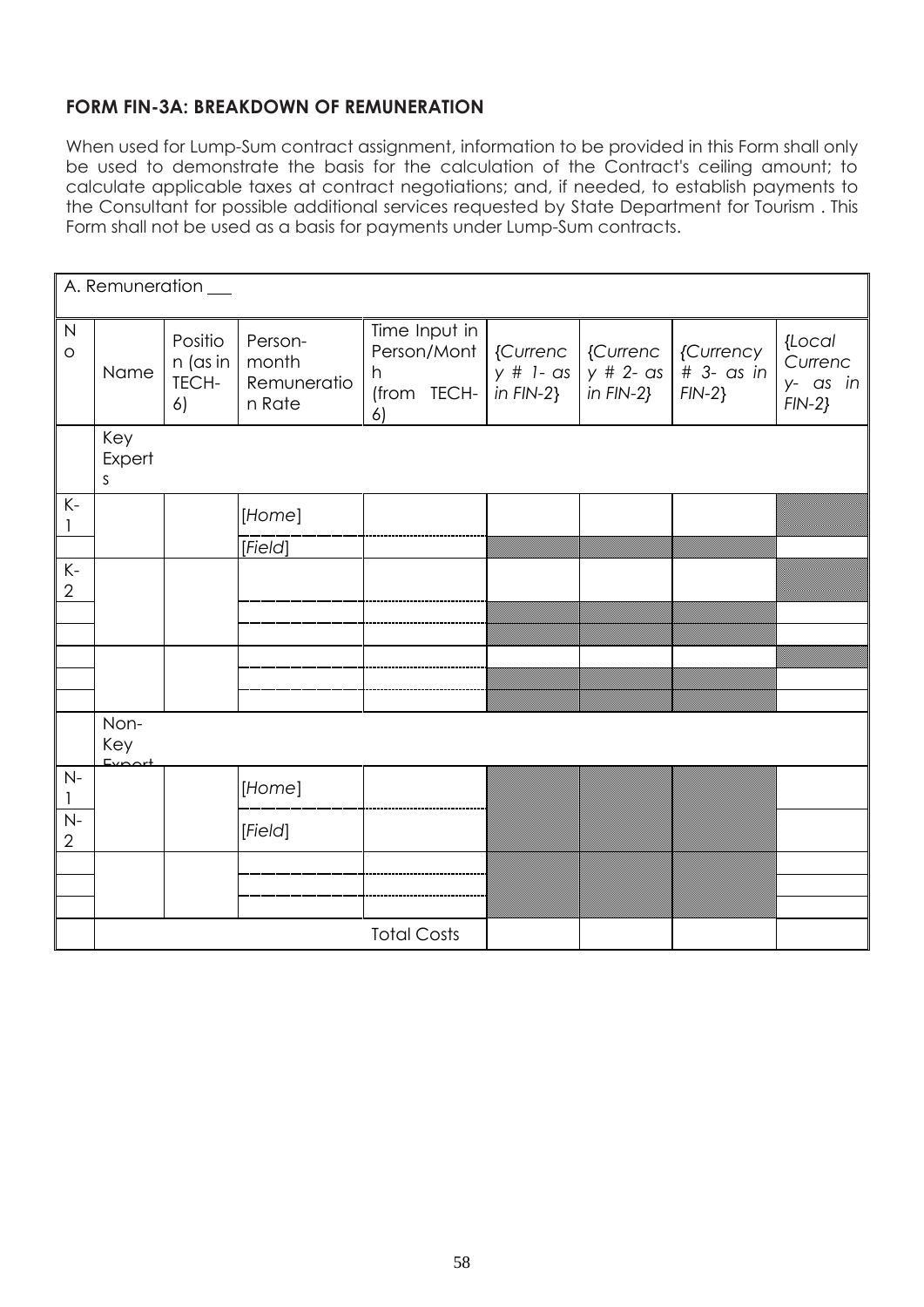## **FORM FIN 3B: CONSULTANT'S REPRESENTATIONS REGARDING COSTS AND CHARGES**

*{This Form FIN 3B shall be used for Time-Based contracts only. If Lumpsum Contract is used, State Department for Tourism shall delete the FORMFIN-3B, FORM FIN-3C and FORM FIN-3D from the RFP before issuance to Consultants}*

*Consultant:* ................................................................................*Country: Assignment:* ................................................................................*Date:*

We hereby confirm that:

- a) The basic fees indicated in the attached table are taken from the firm's pay roll records and reflect the current rates of the Experts listed which have not been raised other than within the normal annual pay increase policy as applied to all the Consultant's Experts;
- b) attached are true copies of the latest pay slips of the Experts listed;
- c) theaway-fromhomeofficeallowancesindicatedbelowarethosethattheConsultanthasagreedtopayforthis assignment to the Experts listed;
- d) the factors listed in the attached table for social charges and overhead are based on the firm's average cost experiences for the latest three years as represented by the firm's financial statements; and
- e) said factors for overhead and social charges do not include any bonuses or other means of profit-sharing.

| Consultantl |  |
|-------------|--|

Signature of Authorized Representative

Name:

.........................................................................................................................................

....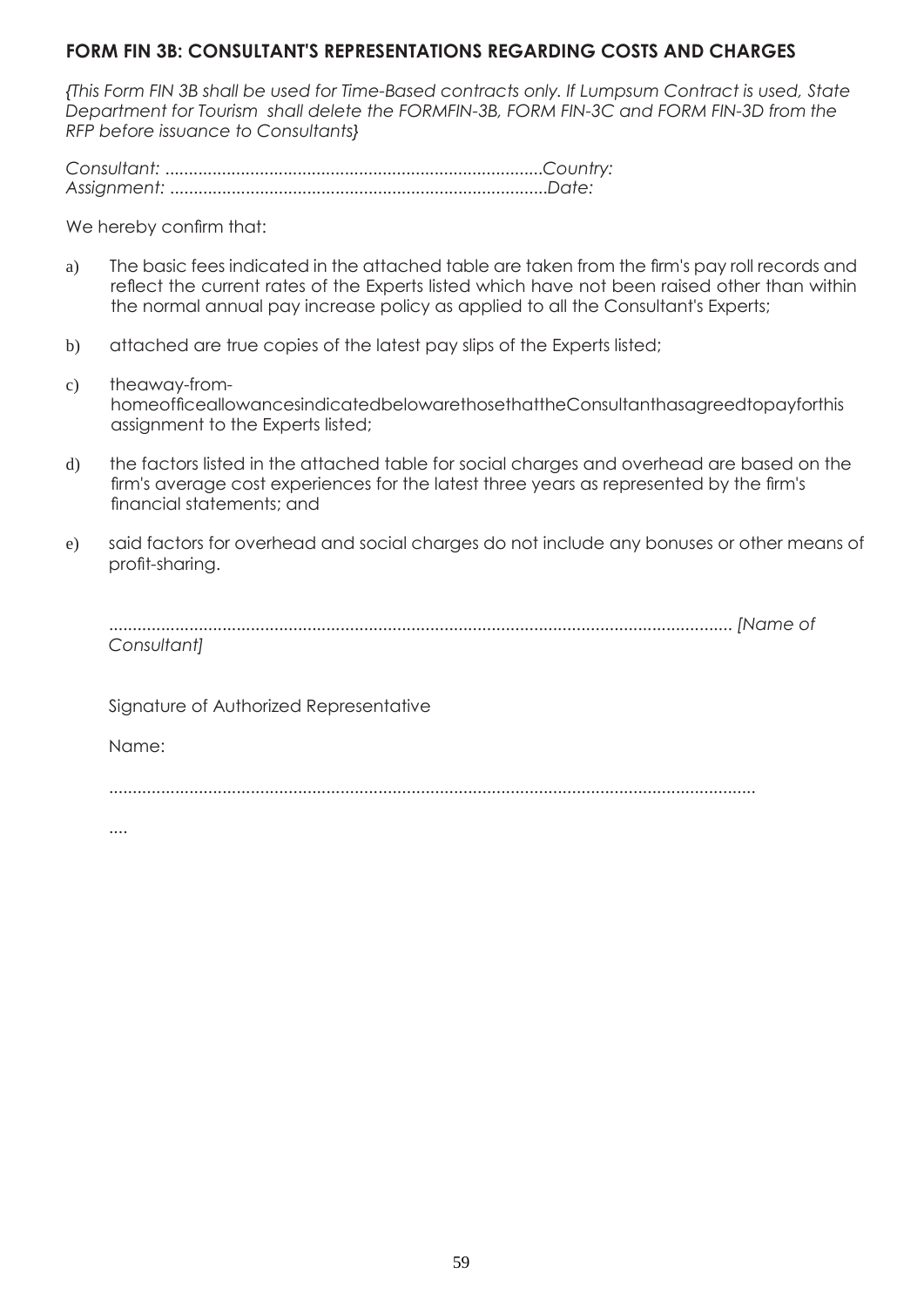## **SECTION 5: GENERAL CONDITIONS OF CONTRACT**

#### **A. General Provisions**

### **1. Definitions**

- 1.1 Unless the context otherwise requires, the following terms whenever used in this Contract have the following meanings:
	- a) "Applicable Law" means the laws and any other instruments having he force of law in Kenya.
	- b) "Consultant" means a legally-established professional consulting firm or entity selected by the State Department for Tourism to provide the Services under the signed Contract.
	- c) "Contract" means the legally binding written agreement signed between the State Department for Tourism and the Consultant and which includes all the attached documents listed in its paragraph1of the Form of Contract (the General Conditions (GCC), the Special Conditions (SCC), and the Appendices).
	- d) "State Department for Tourism" means the State Department for Tourism that signs the Contract for the Services with the selected Consultant.
	- e) "Day" means a working day unless indicated otherwise.
	- f) "Effective Date" means the date on which this Contract comes into force and effect pursuant to Clause GCC 11.
	- g) "Experts" means, collectively, Key Experts, Non-Key Experts, or any other personnel of the Consultant, Sub-consultant or JV member(s) assigned by the Consultant to perform the Services or any part thereof under the Contract.
	- h) "Foreign Currency" means any currency other than the currency of Kenya.
	- i) "GCC" mean these General Conditions of Contract.
	- j) "Government" means the government of Kenya.
	- k) "Joint Venture (JV)" means an association with or without a legal personality distinct from that of its members, of more than one entity where one member has the authority to conduct all businesses for and on behalf of any and all the members of the JV, and where the members of the JV are jointly and severally liable to the State Department for Tourism for the performance of the Contract.
	- l) "Key Expert(s)" means an individual professional whose skills, qualifications, knowledge and experience are critical to the performance of the Services under the Contract and whose Curricula Vitae (CV)was taken into account in the technical evaluation of the Consultant's proposal.
	- m) "Local Currency" means the Kenya Shillings, the currency of Kenya.
	- n) "Non-Key Expert(s)" means an individual professional provided by the Consultant or its Sub-consultant to perform the Services or any part here of under the Contract.
	- o) "Party" means the State Department for Tourism or the Consultant, as the case may be, and "Parties" means both of them.
	- p) "SCC" means the Special Conditions of Contract by which the GCC may be amended or supplemented but not over-written.
	- q) "Services" means the work to be performed by the Consultant pursuant to this Contract, as described in Appendix A hereto.
	- r) "Sub-consultants" means an entity to whom/which the Consultant subcontracts any part of the Services while remaining solely liable for the execution of the Contract.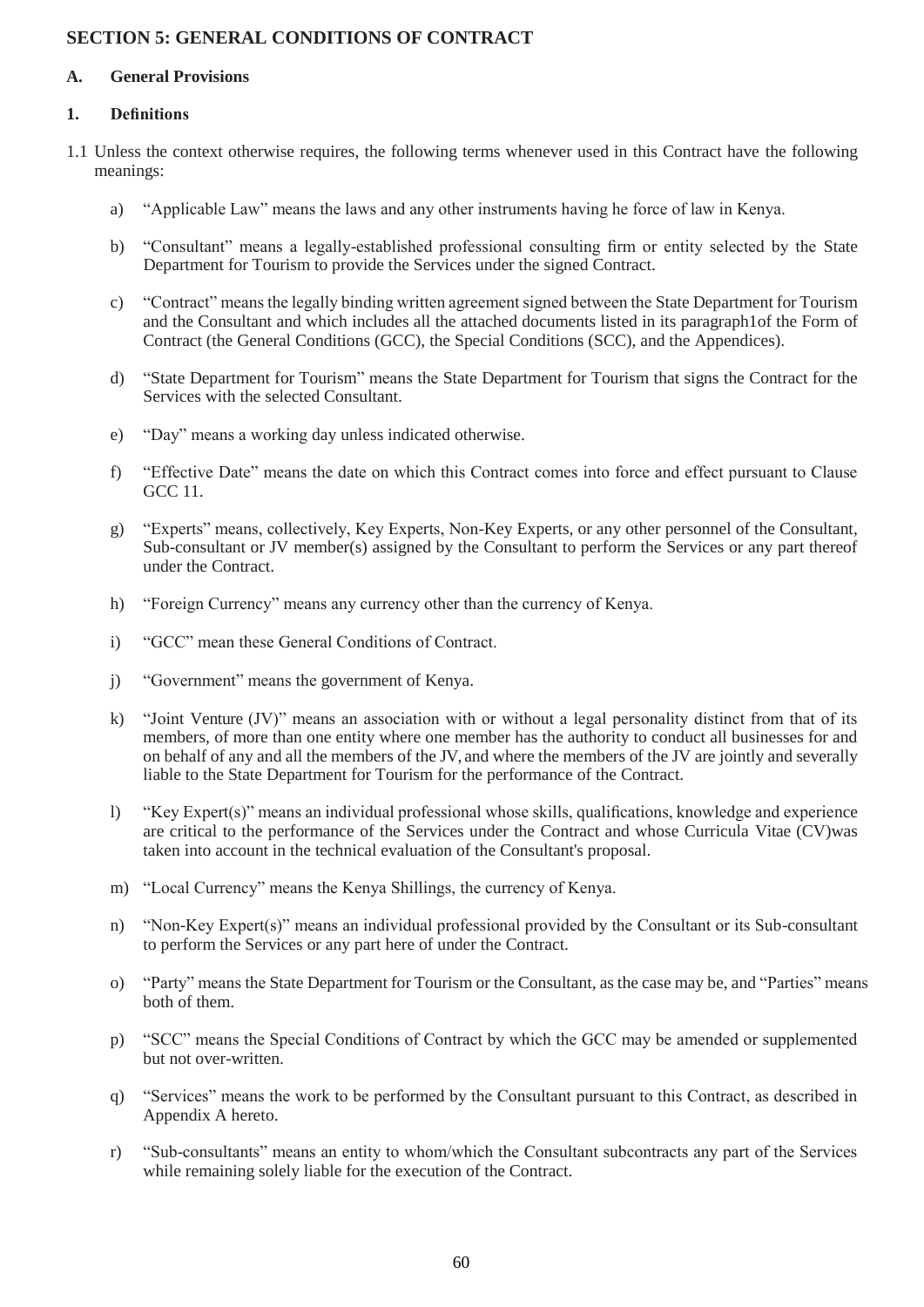(t) "Third Party "means any person or entity other than the Government, the State Department for Tourism, the Consultant or a Sub-consultant.

### **2. Relationship between the Parties**

1.1 Nothing contained herein shall be construed as establishing a relationship of master and servant or of principal and agent as between the State Department for Tourism and the Consultant. The Consultant, subject to this Contract, has complete charge of the Experts and Sub-consultants, if any, performing the Services and shall be fully responsible for the Services performed by them or on their behalf hereunder.

#### **3. Law Governing Contract**

1.2 This Contract, its meaning and interpretation, and the relation between the Parties shall be governed by the Laws of Kenya.

### **4. Language**

4.1 This Contract has been executed in the English language, which shall be the binding and controlling language for all matters relating to the meaning or interpretation of this Contract.

#### **5. Headings**

5.1 The headings shall not limit, alter or affect the meaning of this Contract.

### **6. Communications**

- 6.1 Any communication required or permitted to be given or made pursuant to this Contract shall be in writing in the English Language. Any such notice, request or consent shall be deemed to have been given or made when delivered in person to an authorized representative of the Party to whom the communication is addressed, or when sent to such Party at the address specified in the SCC.
- 6.2 A Party may change its address for notice here under by giving the other Party any communication of such change to the address specified in the SCC.

#### **7 Location**

7.1 The Services shall be performed at such locations as are specified in Appendix A hereto and, where the location of a particular task is not so specified, at such locations, whether in Kenya or elsewhere, as the State Department for Tourism may approve.

#### **8 Authority of Member in Charge**

- 8.1 In case the Consultant is a Joint Venture, the members hereby authorize them ember specified in the SCC to act on their behalf in exercising all the Consultant's rights and obligations towards the State Department for Tourism under this Contract, including without limitation the receiving of instructions and payments from the State Department for Tourism
- **9 Authorized RepresentativesAny action required or permitted to be taken, and any document required or permitted to be executed under this Contract by the State Department for Tourism or the Consultant may be taken or executed by the officials specified in the SCC.**

#### **10 Corrupt and Fraudulent Practices**

- 10.1 The government requires compliance with its policy regarding corrupt and fraudulent/prohibited practices as set forth in its laws and policies.
- **10.2 Commissions and Fees-**The State Department for Tourism requires the Consultant to disclose any commissions, gratuities or fees that may have been paid or are to be paid to a gents or any other party with respect to the selection process or execution of the Contract. The information disclosed must include at least the name and address of the agent or other party, the amount and currency, and the purpose of the commission, gratuity or fee. Failure to disclose such commissions, gratuities or fees may result in termination of the Contract by the State Department for Tourism and/or sanctions by the PPRA.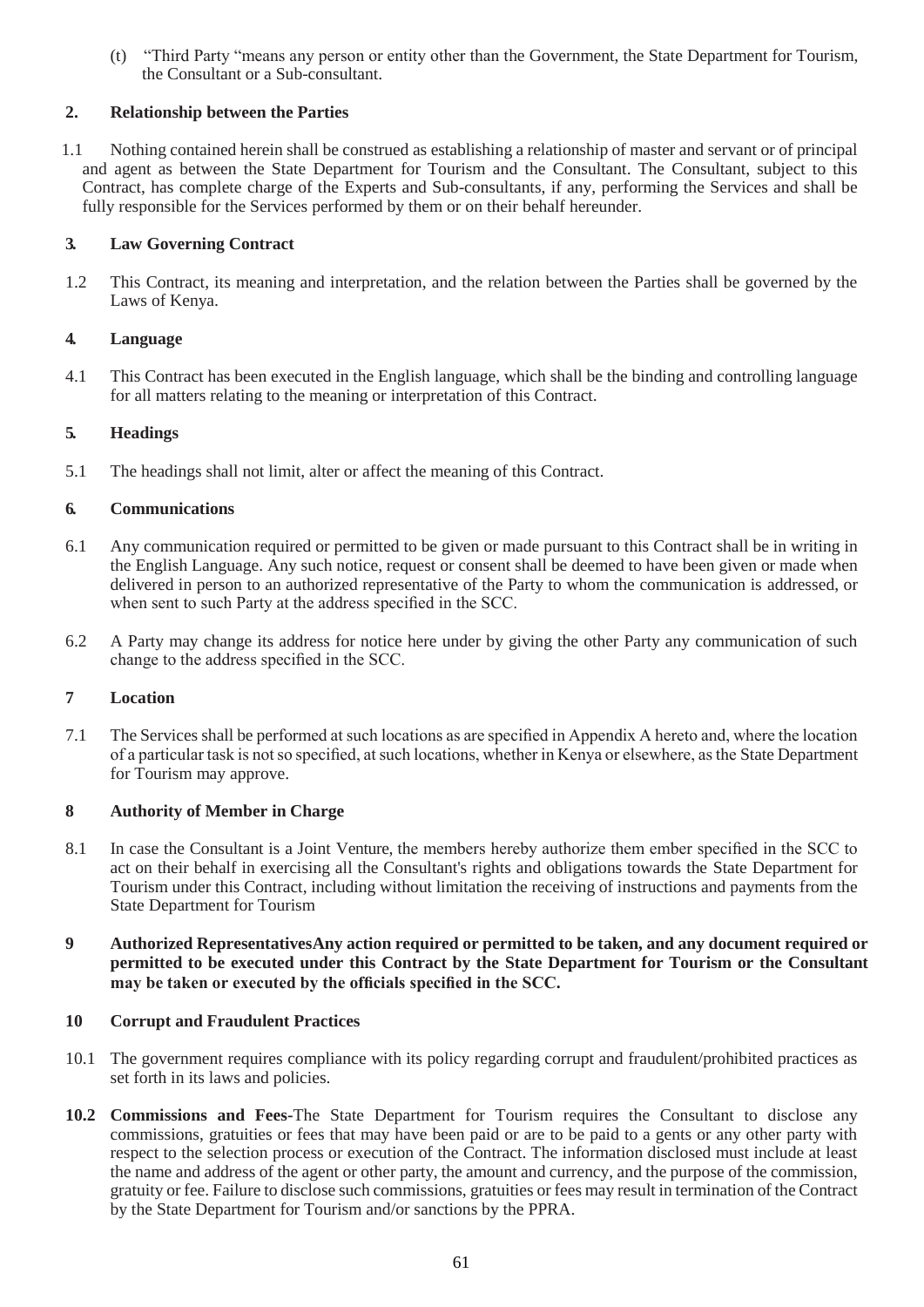### **B. Commencement, Completion, Modification and Termination of Contract**

#### **11 Effectiveness of Contract**

11.1 This Contract shall come into force and effect on the date (the "Effective Date") of the State Department for Tourism's notice to the Consultant instructing the Consultant to begin carrying out the Services. This notice shall confirm that the effectiveness conditions, if any, listed in the SCC have been met.

#### **12 Termination of Contract for Failure to Become Effective**

12.1 If this Contract has not become effective within such time period after the date of Contract signature as specified in the SCC, either Party may, by not less than twenty-two (22) days written notice to the other Party, declare this Contract to be null and void, and in the event of such a declaration by either Party, neither Party shall have any claim against the other Party with respect there to.

#### **13 Commencement of Services**

13.1 The Consultant shall confirm availability of Key Experts and begins carrying out the Services not later than the number of days after the Effective Date specified in the SCC.

#### **14 Expiration of Contract**

14.1 Unless terminated earlier pursuant to Clause GCC19hereof, this Contract shall expire at the end of such time period after the Effective Date as specified in the SCC.

#### **15 Entire Agreement**

15.1 This Contract contains all covenants, stipulations and provisions agreed by the Parties. No agent or representative of either Party has authority to make, and the Parties shall not be bound by or be liable for, any statement, representation, promise or agreement not set forth herein.

#### **16 Modifications or Variations**

16.1 Any modification or variation of the terms and conditions of this Contract, including any modification or variation of the scope of the Services, may only be made by written agreement between the Parties. However, each Party shall give due consideration to any proposals for modification or variation made by the other Party.

#### **17 Force Majeure**

#### **a.** Definition

- 17.1 For the purposes of this Contract," Force Majeure" means event which is beyond the reasonable control of a Party, is not foreseeable, is unavoidable, and makes a Party's performance of its obligations hereunder impossible or so impractical as reasonably to be considered impossible under the circumstances, and subject to those requirements, includes, but is not limited to, war, riots, civil disorder, earthquake, fire, explosion, storm, flood or other adverse weather conditions, strikes, lockouts or other industrial action confiscation or any other action by Government agencies.
- 17.2 Force Majeure shall not include (i) any event which his caused by the negligence or intentional action of a Party or such Party's Experts, Sub-consultants or agents or employees, nor (ii) any event which a diligent Party could reasonably have been expected to both take into account at the time of the conclusion of this Contract and avoid or over come in the carrying out of its obligations here under.
- 17.3 Force Majeure shall not include insufficiency of funds or failure to make any payment required here under.
- **b.** No Breach of Contract
- 17.4 The failure of a Party to fulfill any of its obligations here under shall not be considered to be a breach of, or default under, this Contract in so far as such inability arises from an event of Force Majeure, provided that the Party affected by such an event has taken all reasonable precautions, due care and reasonable alternative measures, all with the objective of carrying out the terms and conditions of this Contract.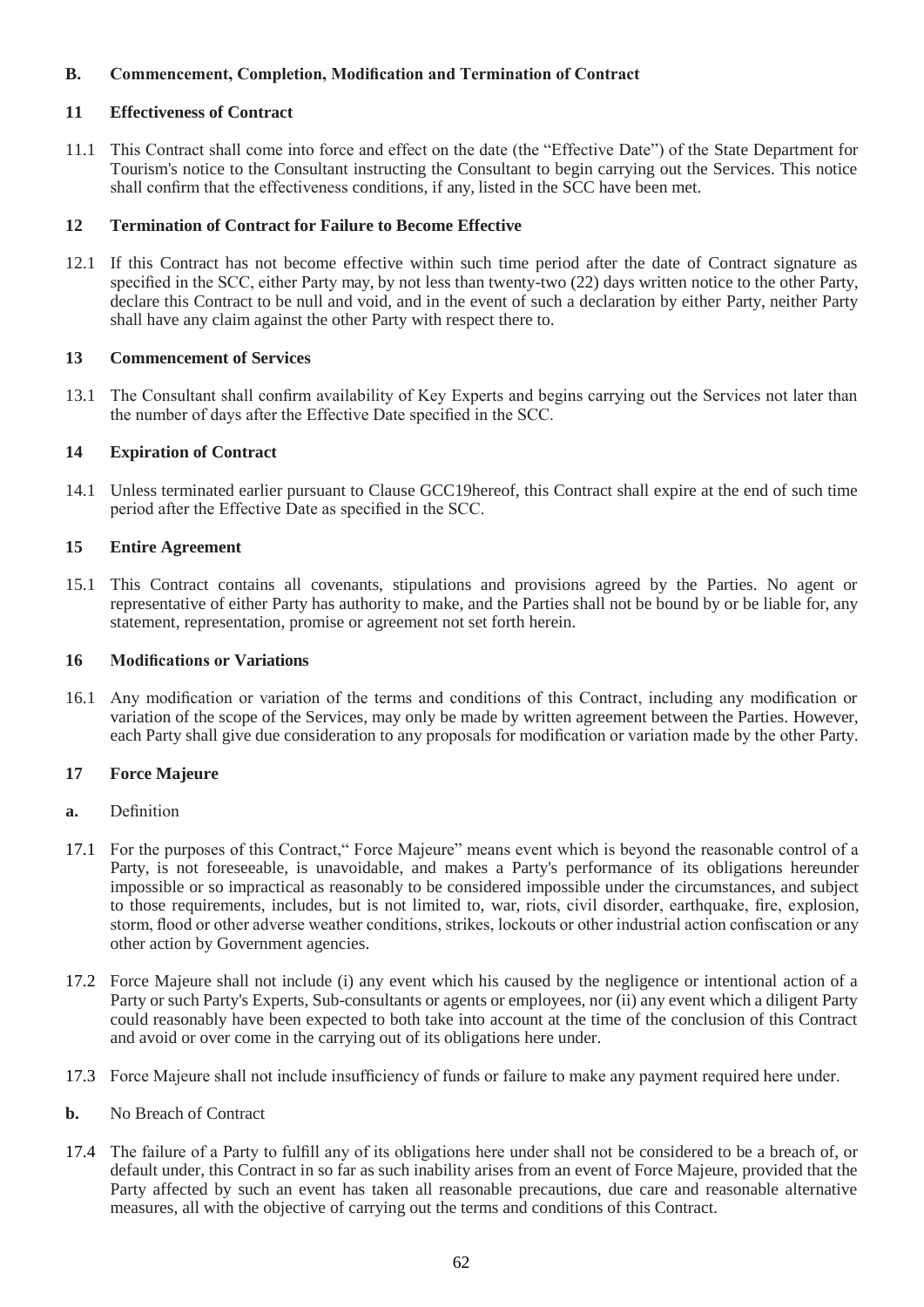- **c.** Measures to be taken
- 17.5 A party affected by an event of Force Majeure shall continue to perform its obligations under the Contract as far as is reasonably practical and shall take all reasonable measures to minimize the consequences of any event of Force Majeure.
- 17.6 A Party affected by an event of Force Majeure shall notify the other Party of such event as soon as possible, and in any case not later than fourteen (14) calendar days following the occurrence of such event, providing evidence of the nature and cause of such event, and shall similarly give written notice of the restoration of normal conditions as soon as possible.
	- a) Any period within which a Party shall, pursuant to this Contract, complete any action or task, shall be extended for a period equal to the time during which such Party was unable to perform such action as a result of Force Majeure.
	- b) During the period of their inability to perform the Services as a result of an event of Force Majeure, the Consultant, upon instructions by the State Department for Tourism, shall either:
	- c) demobilize, in which case the Consultant shall be reimbursed for additional costs they reasonably and necessarily incurred, and, if required by the State Department for Tourism, in reactivating the Services; or
	- d) Continue with the Services to the extent reasonably possible, in which case the Consultant shall continue to be paid under the terms of this Contract and be reimbursed or additional costs reasonably and necessarily incurred.
- 17.7 In the case of disagreement between the Parties as to the existence or extent of Force Majeure, the matter shall be settled according to Clauses GCC 44 & 45.

### **18 Suspension**

18.1 The State Department for Tourism may, by written notice of suspension to the Consultant, suspend all payments to the Consultant here under if the Consultant fails to perform any of its obligations under this Contract, including the carrying out of the Services, provided that such notice of suspension (i)shall specify the nature of the failure, and (ii) Shall request the Consultant to remedy such failure within a period not exceeding thirty (30) calendar days after receipt by the Consultant of such notice of suspension.

### **19 Termination**

19.1 This Contract may be terminated by either Party as per provisions set up below:

### **a. By the State Department for Tourism**

- 19.1.1The State Department for Tourism may terminate this Contract in case of the occurrence of any of the events specified in paragraphs (a) through (f) of this Clause. In such an occurrence, the State Department for Tourism shall give at least thirty (30) calendar days' written notice of termination to the Consultant in case of the events referred to in(a)through(d); at least sixty (60) calendar days' written notice in case of the event referred to in (e); and at least five (5) calendar days 'written notice in case of the event referred to in (f):
	- a If the Consultant fails to remedy a failure in the performance of its obligations here under, as specified in a notice of suspension pursuant to Clause GCC 18;
	- b If the Consultant becomes (or, if the Consultant consists of more than one entity, if any of its members becomes) insolvent or bankrupt or enter into any agreements with their creditors for relief of debt or take advantage of any law for the benefit of debtors or go in to liquidation or receivership whether compulsory or voluntary;
	- c If the Consultant fails to comply with any final decision reached as a result of arbitration proceedings pursuant to Clause GCC 45.1;
	- d If, as the result of Force Majeure, the Consultant is unable to perform a material portion of the Services for a period of not less than sixty (60) calendar days;
	- e If the State Department for Tourism, in its sole discretion and for any reason whatsoever, decides to terminate this Contract;
	- f If the Consultant fails to confirm availability of Key Experts as required in Clause GCC13.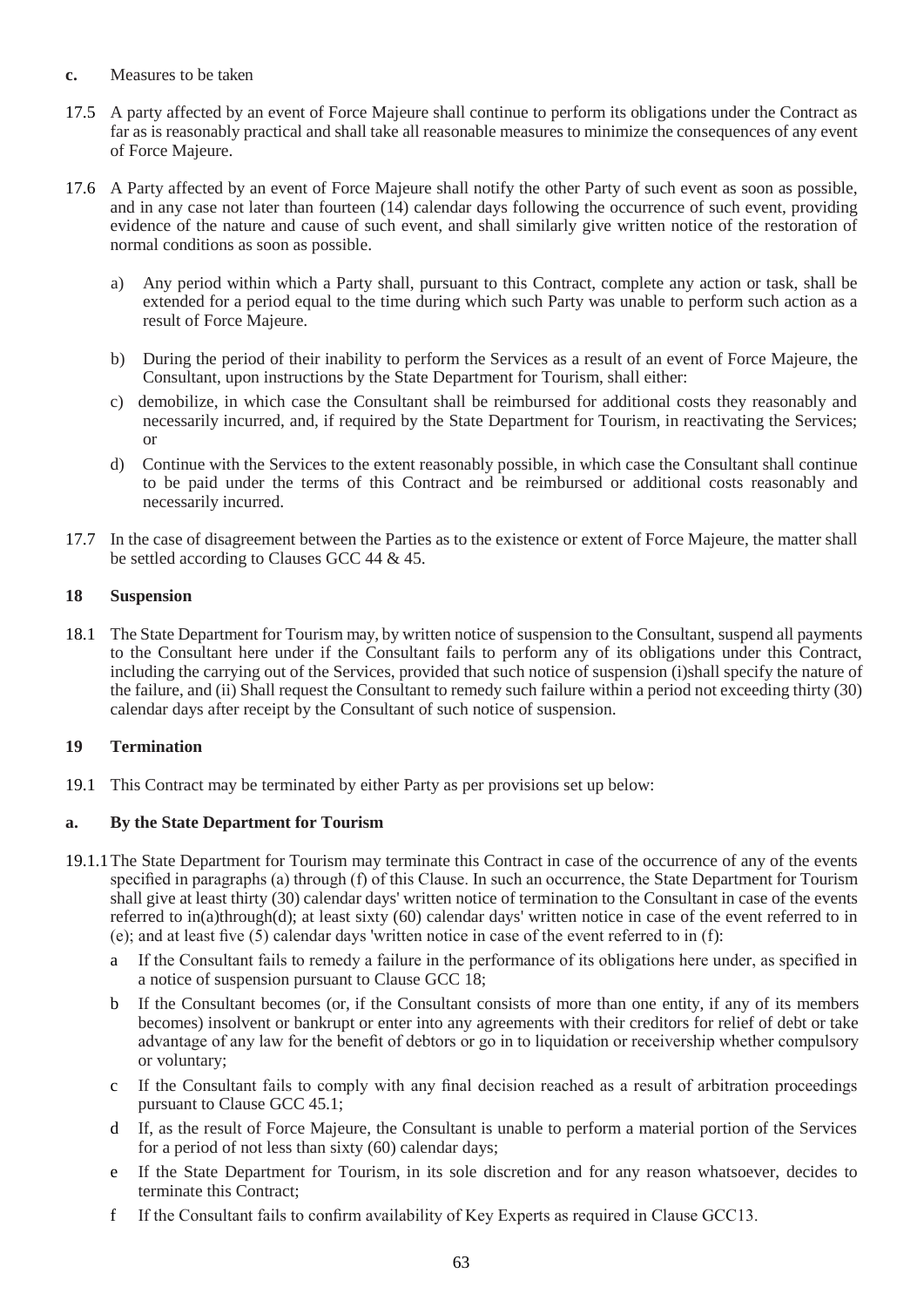19.1.2Furthermore, if the State Department for Tourism determines that the Consultant has engaged in corrupt, fraudulent, collusive, coercive [or obstructive] practices, in competing for or in executing the Contract, then the State Department for Tourism may, after giving fourteen (14) calendar days written notice to the Consultant, terminate the Consultant's employment under the Contract.

#### **b. By the Consultant**

- a) The Consultant may terminate this Contract, by not less than thirty (30) calendar days' written notice to the State Department for Tourism, in case of the occurrence of any of the events specified in paragraphs(a)through(d)of this Clause.
- b) If the State Department for Tourism fails to pay any money due to the Consultant pursuant to this Contract and not subject to dispute pursuant to Clause GCC45.1withinforty-five (45) calendar days after receiving written notice from the Consultant that such payment is overdue.
- c) If, as the result of Force Majeure, the Consultant is unable to perform a material portion of the Services for a period of not less than sixty (60) calendar days.
- d) If the State Department for Tourism fails to comply with any final decision reached as a result of arbitration pursuant to Clause GCC45.1.
- e) If the State Department for Tourism is in material breach of its obligations pursuant to this Contract and has not remedied the same within forty-five (45) days (or such longer period as the Consultant may have subsequently approved in writing) following the receipt by the State Department for Tourism of the Consultant's notice specifying such breach.

### **c. Cessation of Rights and Obligations**

19.1.4 Upon termination of this Contract pursuant to Clauses GCC 12 or GCC 19 hereof, or upon expiration of this Contract pursuant to Clause GCC14, all rights and obligations of the Parties here under shall cease, except (i) such rights and obligations as may have accrued on the date of termination or expiration, (ii) the obligation of confidentiality set forth in Clause GCC22, (iii) the Consultant's obligation to permit in section, copying and auditing of their accounts and records set forth in Clause GCC25, and (iv) any right which a Party may have under the Applicable Law.

#### **d. Cessation of Services**

19.1.5. Upon termination of this Contract by notice of either Party to the other pursuant to Clauses GCC 19a or GCC 19b, the Consultant shall immediately upon dispatch or receipt of such notice, take all necessary steps to bring the Services to a close in a prompt and orderly manner and shall make every reasonable effort to keep expenditures for this purpose to a minimum. With respect to documents prepared by the Consultant and equipment and materials furnished by the State Department for Tourism, the Consultant shall proceed as provided, respectively, by Clauses GCC27or GCC28.

#### **e. Payment up on Termination**

- 19.1.6 Up on termination of this Contract, the State Department for Tourism shall make the following payments to the Consultant:
	- a) Payment or Services satisfactorily performed prior to the effective date of termination; and
	- b) In the case of termination pursuant to paragraphs (d) and (e) of Clause GCC 19.1.1, reimbursement of any reasonable cost incidental to the prompt and orderly termination of this Contract, including the cost of the return travel of the Experts.

#### **C. Obligation s of the Consultant**

#### **16. General**

#### **a. Standard of Performance**

20.1 The Consultant shall perform the Services and carry out the Services with all due diligence, efficiency and economy, in accordance with generally accepted professional standards and practices, and shall observe sound management practices, and employ appropriate technology and safe and effective equipment, machinery, materials and methods. The Consultant shall always act, in respect of any matter relating to this Contract or to the Services, as a faithful adviser to the State Department for Tourism, and shall at all times support and safeguard the State Department for Tourism's legitimate interests in any dealings with the third parties.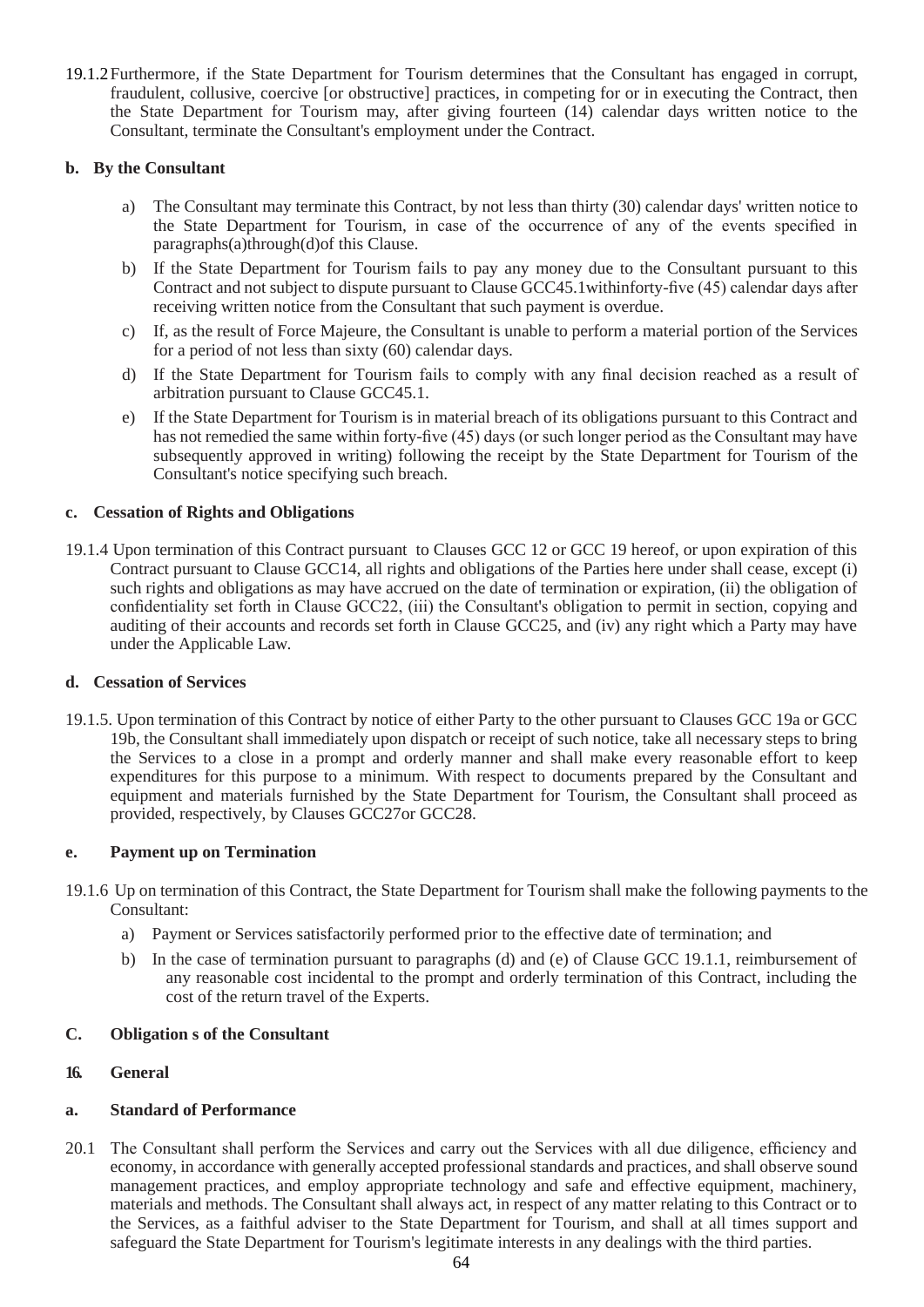- 20.2 The Consultant shall employandprovidesuchqualifiedandexperiencedExpertsandSub-consultants as are required to carry out the Services.
- 20.3 The Consultant may subcontract part of the Services to an extent and with such Key Experts and Subconsultants as may be approved in advance by the State Department for Tourism Notwithstanding such approval, the Consultant shall retain full responsibility for the Services.

### **b. Law Applicable to Services**

- 20.4. The Consultant shall perform the Services in accordance with the Contract and the Applicable Law and shall take all practicable steps to ensure that any of its Experts and Sub-consultants, comply with the Applicable Law.
- 20.5 Throughout the execution of the Contract, the Consultants hall comply with the import of goods and services prohibitions in Kenya when
	- a As a matter of law or official regulations, Kenya prohibits commercial relations with that country; or
	- b by an act of compliance with a decision of the United Nations Security Council taken under Chapter VII of the Charter of the United Nations, Kenya prohibits any import of goods from that country or any payments to any country, person, or entity in that country.
- 20.6. The State Department for Tourism shall notify the Consultant in writing of relevant local customs, and the Consultant shall, after such notification, respect such customs.

### **21 Conflict of Interests**

21.1 The Consultant shall hold the State Department for Tourism's interest paramount, without any consideration for future work, and strictly avoid conflict with other assignments or their own corporate interests.

#### **a. Consultant Not to Benefit from Commissions, Discounts, etc.**

- 21.1.1The payment of the Consultant pursuant to GCC F (Clauses GCC 38 through 42) shall constitute the Consultant's only payment in connection with this Contract and, subject to Clause GCC21.1.3,the Consultant shall not accept for its own benefit any trade commission, discount or similar payment in connection with activities pursuant to this Contract or in the discharge of its obligations here under, and the Consultant shall use its best efforts to ensure that any Sub-consultants, as well as the Experts and agents of either of them, similarly shall not receive any such additional payment.
- 21.1.2Furthermore, if the Consultant, as part of the Services, has the responsibility of advising the State Department for Tourism on the procurement of goods, works or services, the Consultant shall at all times exercise such responsibility in the best interest of the State Department for Tourism Any discounts or commissions obtained by the Consultant in the exercise of such procurement responsibility shall be for the account of the State Department for Tourism

#### **b. Consultant and Affiliates Not to Engage in Certain Activities**

21.1.3The Consultant agrees that, during the term of this Contract and after its termination, the Consultant and any entity affiliated with the Consultant, as well as any Sub-consultants and any entity affiliated with such Subconsultants, shall be disqualified from providing goods, works or non-consulting services resulting from or directly related to the Consultant's Services for the preparation or implementation of the project.

#### **c. Prohibition of Conflicting Activities**

21.1.4The Consultant shall not engage and shall cause its Experts as well as its Sub-consultants not to engage, either directly or indirectly, in any business or professional activities that would conflict with the activities assigned to them under this Contract.

## **d. Strict Duty to Disclose Conflicting Activities**

21.1.5The Consultant has an obligation and shall ensure that its Experts and Sub-consultants shall have an obligation to disclose any situation of actual or potential conflict that impacts their capacity to serve the best interest of their State Department for Tourism, or that may reasonably be perceived as having this effect. Failure to disclose said situations may lead to the disqualification of the Consultant or the termination of its Contract.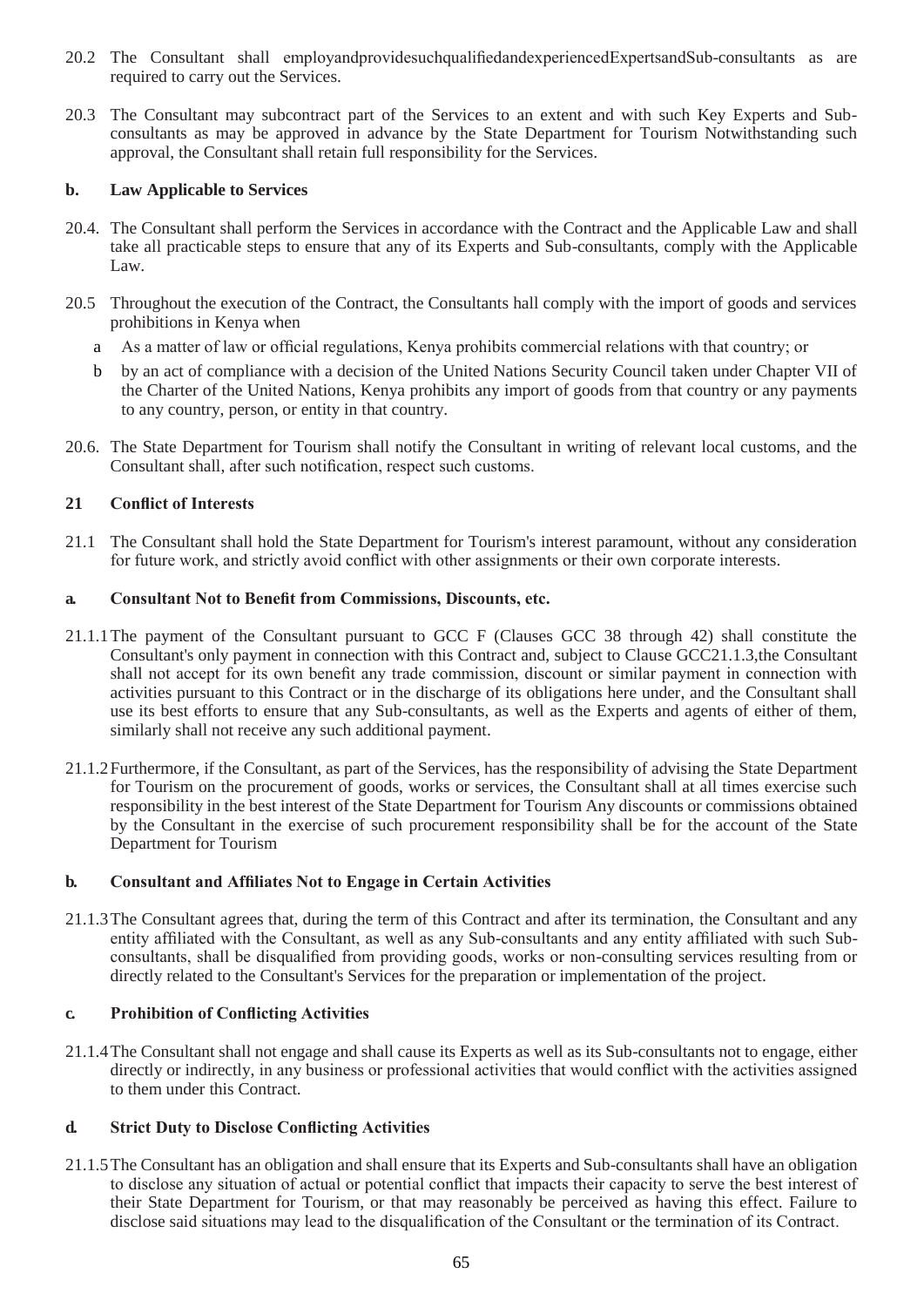### **22 Confidentiality**

22.1 Except with the prior written consent of the State Department for Tourism, the Consultant and the Experts shall not at any time communicate to any person or entity any confidential information acquired in the course of the Services, nor shall the Consultant and the Experts make public the recommendations formulated in the course of, or because of, the Services.

#### **23 Liability of the Consultant**

23.1 Subject to additional provisions, if any, set for in the SCC, the Consultant's liability under this Contract shall be as determined under the Applicable Law.

#### **24 Insurance to be taken out by the Consultant**

24.1 The Consultant (i) shall take out and maintain and shall cause any Sub-consultants to take out and maintain, at its (or the Sub-consultants', as the case may be) own cost but on terms and conditions approved by the State Department for Tourism, insurance against the risks, and for the coverage specified in the SCC, and (ii) at the State Department for Tourism's request, shall provide evidence to the State Department for Tourism showing that such insurance has been taken out and maintained and that the current premiums therefore have been paid. The Consultant shall ensure that such insurance is in place prior to commencing the Services as stated in Clause GCC13.

#### **25 Accounting, Inspection and Auditing**

- 25.1 The Consultant shall keep and shall make all reasonable efforts to cause its Sub-consultants to keep, accurate and systematic accounts and records in respect of the Services and in such form and detail as will clearly identify relevant time changes and costs.
- 25.2 The Consultant shall permit and shall cause its Sub-consultants to permit, the PPRA and/ or persons appointed by the PPRA to inspect the Site and /or all accounts and records relating to the performance of the Contract and the submission of the Proposal to provide the Services, and to have such accounts and records audited by auditors appointed by the PPRA if requested by the PPRA. The Consultant's attention is drawn to Clause GCC10 which provides, interlaid, that acts intended to materially impede the exercise of the PPRA's inspection and audit rights provided for under this ClauseGCC25.2 constitute a prohibited practice subject to contract termination (as well as to a determination of in eligibility under the PPRA's prevailing sanctions procedures.)

#### **26 Reporting Obligations**

26.1 The Consultant shall submit to the State Department for Tourism the reports and documents specified in Appendix A, in the form, in the numbers and within the time periods set forth in the said Appendix.

#### **27 Proprietary Rights of the State Department for Tourism in Reports and Records**

27.1 Unless otherwise indicated in the SCC, all reports and relevant data and information such as maps, diagrams, plans, databases, other documents and software, supporting records or material compiled or prepared by the Consultant for the State Department for Tourism in the course of the Services shall be confidential and become and remain the absolute property of the State Department for Tourism The Consultant shall, not later than upon termination or expiration of this Contract, deliver all such documents to the State Department for Tourism, together with a detailed inventory thereof. The Consultant may retain a copy of such documents, data and/or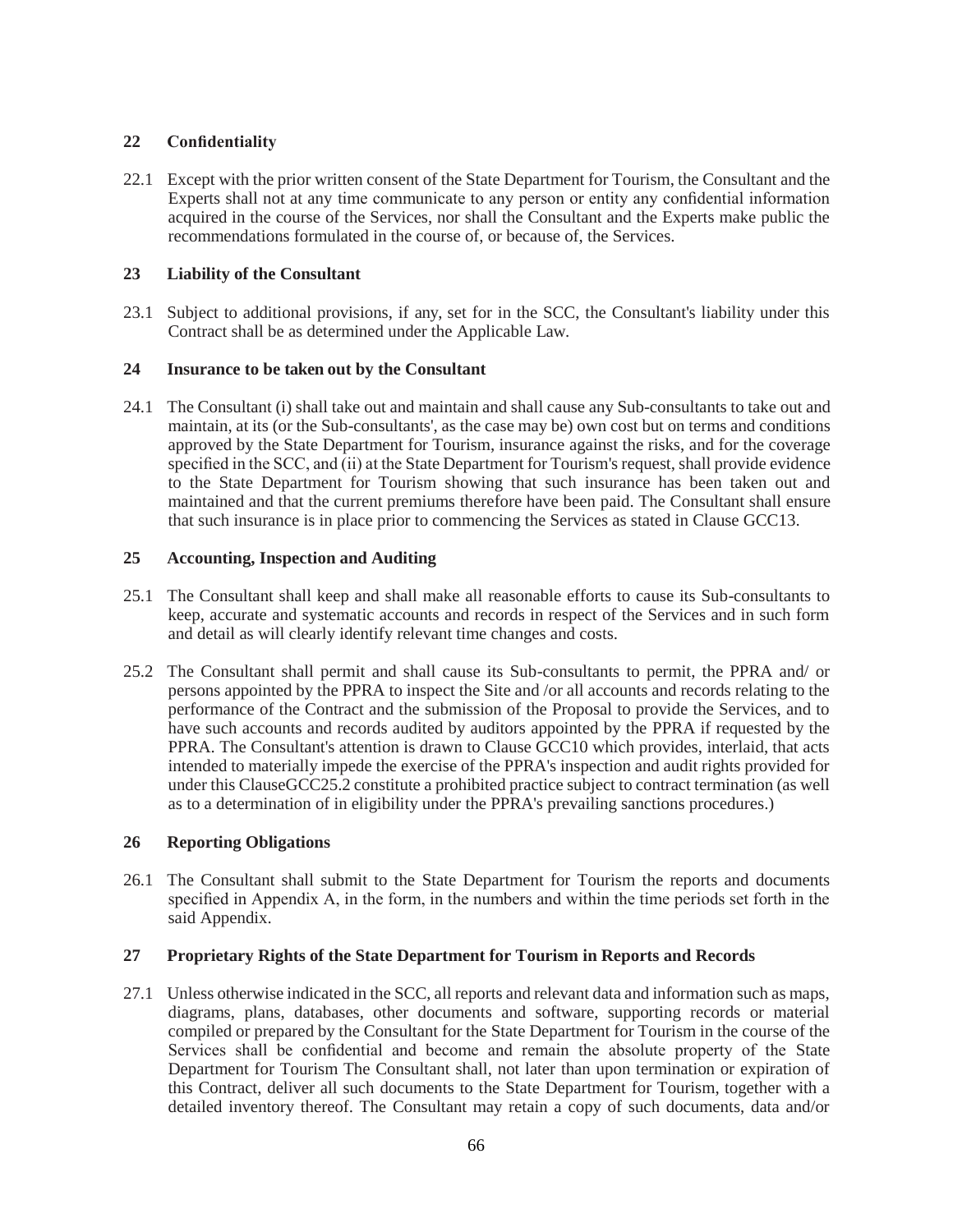software but shall not use the same for purposes unrelated to this Contract without prior written approval of the State Department for Tourism

27.2 If license agreements are necessary or appropriate between the Consultant and third parties for purposes of development of the plans, drawings, specifications, designs, databases, other documents and software, the Consultant shall obtain the State Department for Tourism's prior written approval to such agreements, and the State Department for Tourism shall be entitled at its discretion to require recovering the expenses related to the development of the program(s) concerned. Other restrictions about the future use of these documents and software, if any, shall be specified in the SCC.

#### **28 Equipment, Vehicles and Materials**

- 28.1 Equipment, vehicles and materials made available to the Consultant by the State Department for Tourism or purchased by the Consultant wholly or partly with funds provided by the State Department for Tourism, shall be the property of the State Department for Tourism and shall be marked accordingly. Upon termination or expiration of this Contract, the Consultant shall make available to the State Department for Tourism an inventory of such equipment, vehicles and materials and shall dispose of such equipment, vehicles and materials in accordance with the State Department for Tourism's instructions. While in possession of such equipment, vehicles and materials, the Consultant, unless otherwise instructed by the State Department for Tourism in writing, shall insure them at the expense of the State Department for Tourism in an amount equal to their full replacement value.
- 28.2 Any equipment or materials brought by the Consultant or its Experts into Kenya for the use either for the project or personal use shall remain the property of the Consultant or the Experts concerned, as applicable.

#### **D. Consultant's Experts and Sub-consultants**

#### **29 Description of Key Experts**

29.1 The title, agreed job description, minimum qualification and estimated period of engagement to carry out the Services of each of the Consultant's Key Experts are described in Appendix B.

#### **30 Replacement of Key Experts**

- 30.1 Except as the State Department for Tourism may otherwise agree in writing, no changes shall be made in the Key Experts.
- 30.2 Notwithstanding the above, the substitution of Key Experts during Contract execution may be considered only based on the Consultant's written request and due to circumstances outside the reasonable control of the Consultant, including but not limited to death or medical in capacity. In such case, the Consultant shall forth with provide as a replacement, a person of equivalent or better qualifications and experience, and at the same rate of remuneration.

#### **31 Removal of Experts or Sub-consultants**

31.1 If the State Department for TourismfindsthatanyoftheExpertsorSubconsultanthascommittedseriousmisconductorhas been charged with having committed a criminal action, or shall the Procuring Entity determine that Consultant's Expert of Sub consultant have engaged in corrupt, fraudulent, collusive, coercive [or obstructive] practice while performing the Services, the Consultant shall, at the State Department for Tourism's written request, provide a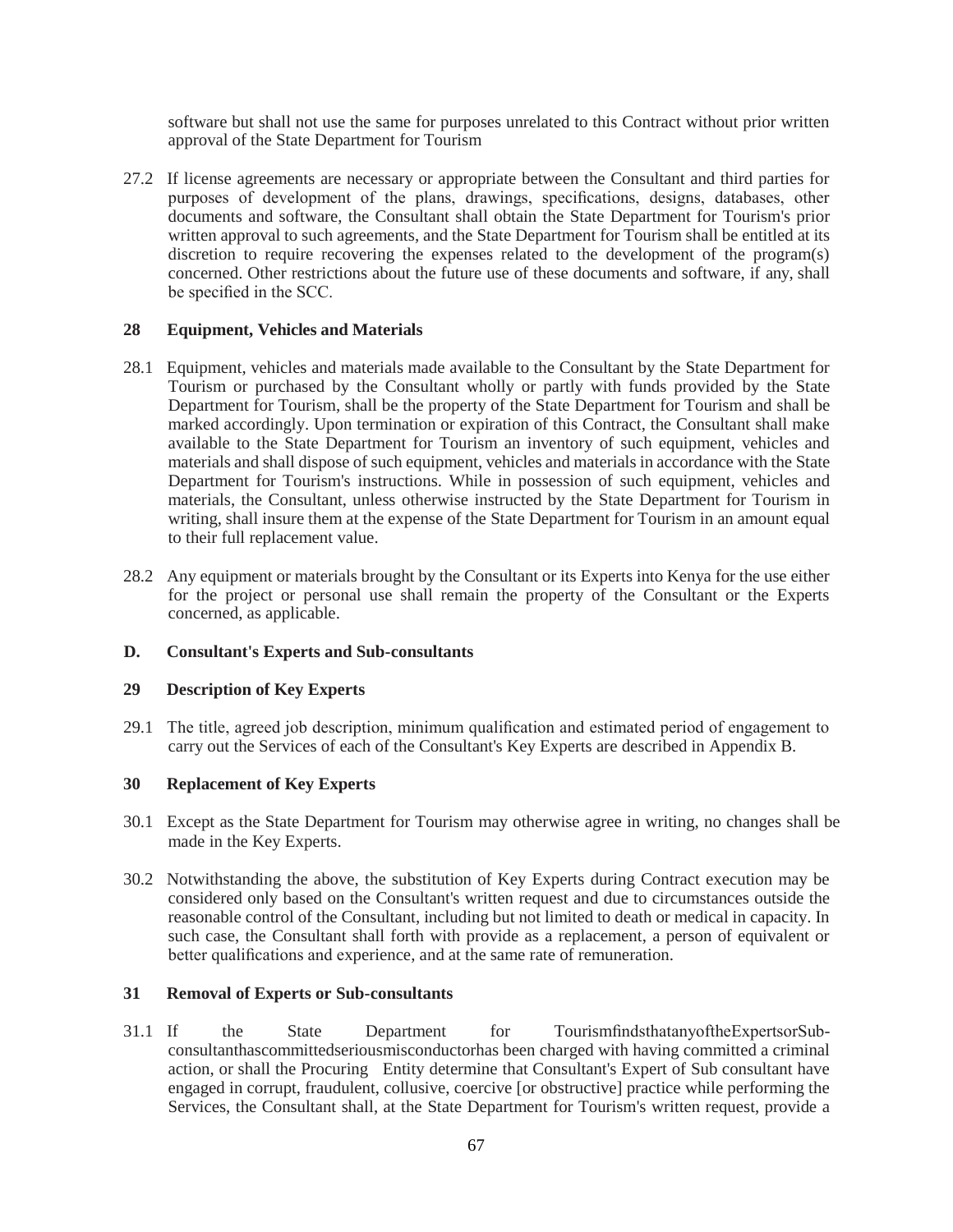replacement.

- 31.2 In the event that any of Key Experts, Non-Key Experts or Sub-consultants is found by the State Department for Tourism to be in competent or in capable in discharging assigned duties, the State Department for Tourism, specifying the grounds therefore, may request the Consultant to provide a replacement.
- 31.3 Any replacement of the removed Experts or Sub consultants shall possess better qualifications and experience and shall be acceptable to the State Department for Tourism
- 31.4 The Consultant shall bear all costs arising out of or incidental to any removal and/or replacement of such Experts.

#### **E. Obligations of the State Department for Tourism**

#### **32 Assistance and Exemptions**

- 32.1 Unless otherwise specified in the SCC, the State Department for Tourism shall use its best efforts to:
	- a Assist the Consultant with obtaining work permits and such other documents as shall be necessary to enable the Consultant to perform the Services.
	- b Assist the Consultant with promptly obtaining, for the Experts and, if appropriate, their eligible dependents, all necessary entry and exit visas, residence permits, exchange permits and any any other

documentsrequiredfortheirstayinKenyawhilecarryingouttheServicesundertheContract.

- c FacilitatepromptclearancethroughcustomsofanypropertyrequiredfortheServicesandofthepers onal effects of the Expert sand their eligible dependents.
- d Issue to officials, agents and representatives of the Government all such instructions and information as may be necessary or appropriate for the prompt and effective implementation of the Services.
- e Assist the Consultant and the Experts and any Sub-consultants employed by the Consultant for the Services with obtaining exemption from any requirement to register or obtain any permit to practice their profession or to establish themselves either individually or as a corporate entity in Kenya according to the applicable law in Kenya
- f Assist the Consultant, any Sub-consultants and the Experts of either of them with obtaining the privilege, pursuant to the applicable law in Kenya, of bringing in to Kenya reasonable amounts of foreign currency for the purposes of the Services or for the personal use of the Experts and of withdrawing any such amounts as may be earned therein by the Experts in the execution of the Services.
- g Provide to the Consultant any such other assistance as may be specified in the SCC.

#### **33 Access to Project Site**

33.1 The State Department for Tourism warrants that the Consultant shall have, free of charge, unimpeded access to the project site in respect of which access is required for the performance of the Services. The State Department for Tourism will be responsible for any damage to the project site or any property thereon resulting from such access and will indemnify the Consultant and each of the experts in respect of liability for any such damage, unless such damage is caused by the willful default or negligence of the Consultant or any Sub-consultants or the Experts of either of them.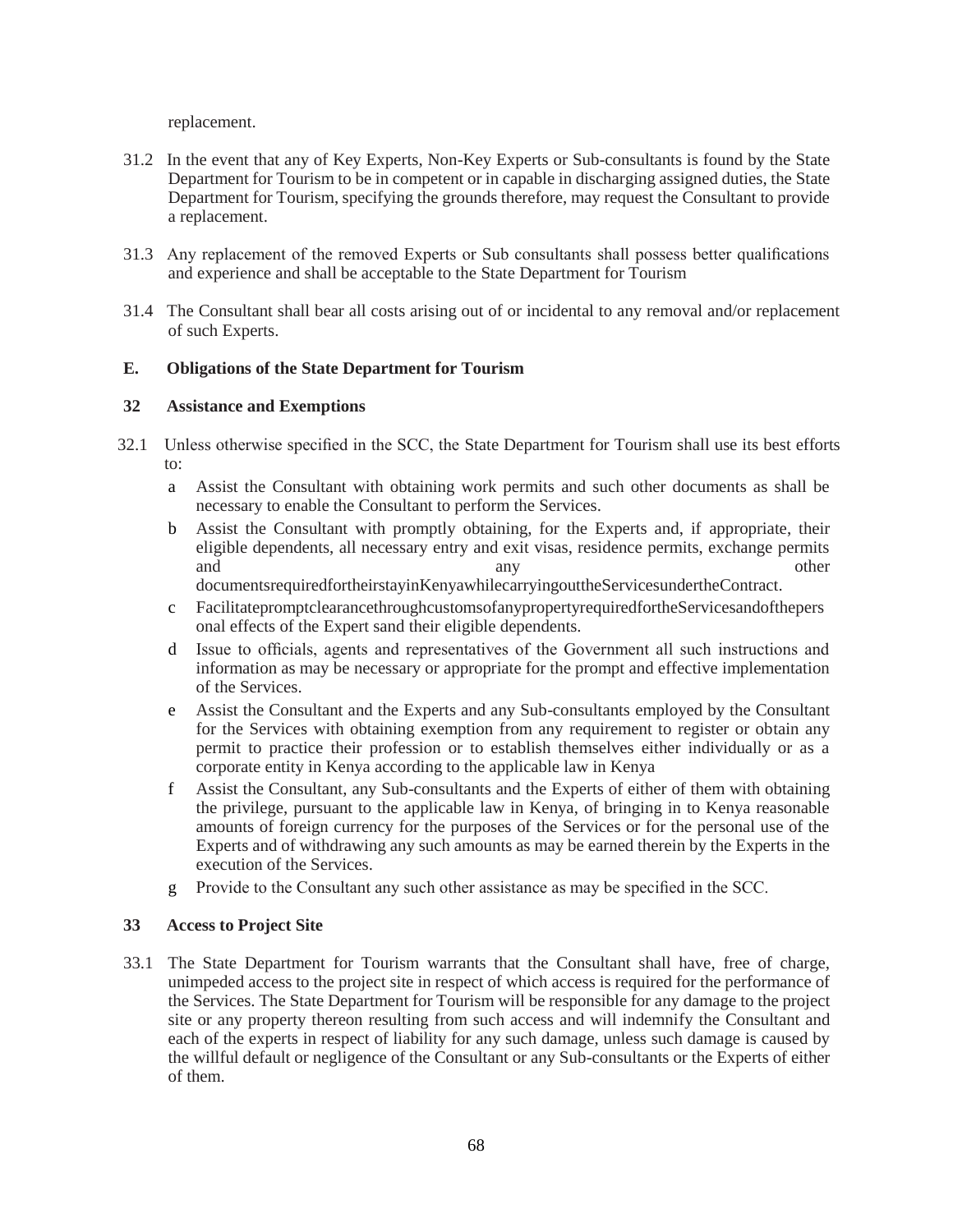#### **34 Change in the Applicable Law Related to Taxes and Duties**

34.1 If, after the date of this Contract, there is any change in the applicable law in Kenya with respect to taxes and duties which increases or decreases the cost incurred by the Consultant in performing the Services, then the remuneration and reimbursable expenses otherwise payable to the Consultant under this Contract shall be increased or decreased accordingly by agreement between the Parties hereto, and corresponding adjustments shall be made to the Contract price amount specified in Clause GCC 39.1

#### **35 Services, Facilities and Property of the State Department for Tourism**

35.1 The State Department for Tourism shall make available to the Consultant and the Experts, for the purposes of the Services and free of any charge, the services, facilities and property described in the Terms of Reference (Appendix A) at the times and in the manner specified in said Appendix A.

#### **36 Counterpart Personnel**

- 36.1 The State Department for Tourism shall make available to the Consultant free of charge such professional and support counterpart personnel, to be nominated by the State Department for Tourism with the Consultant's advice, if specified in Appendix A.
- 36.2 Professional and support counterpart personnel, excluding State Department for Tourism's liaison personnel, shall work under the exclusive direction of the Consultant. If any member of the counterpart personnel fails to perform adequately any work as signed to such member by the Consultant that is consistent with the position occupied by such member, the Consultant may request the replacement of such member, and the State Department for Tourism shall not unreasonably refuse to act upon such request.

#### **37 Payment Obligation**

37.1 In consideration of the Services performed by the Consultant under this Contract, the State Department for Tourism shall make such payments to the Consultant for the deliverables specified in Appendix A and in such manner as is provided by GCCF below.

#### **F. Payments to the Consultant**

#### **38 Contract Price**

- 38.1 The Contract price is fixed and is set forth in the SCC. The Contract price breakdown is provided in Appendix C.
- 38.2 Any change to the Contract price specified in Clause 38.1 can be made only if the Parties have agreed to the revised scope of Services pursuant to Clause GCC 16 and have amended in writing the Terms of Reference in Appendix A.

#### **39 Taxes and Duties**

- 39.1 The Consultant, Sub-consultants and Experts are responsible for meeting any and all tax liabilities arising out of the Contract unless it is stated otherwise in the SCC.Currency of Payment
- 39.2 Any payment under this Contract shall be made in the currency (ies) of the Contract.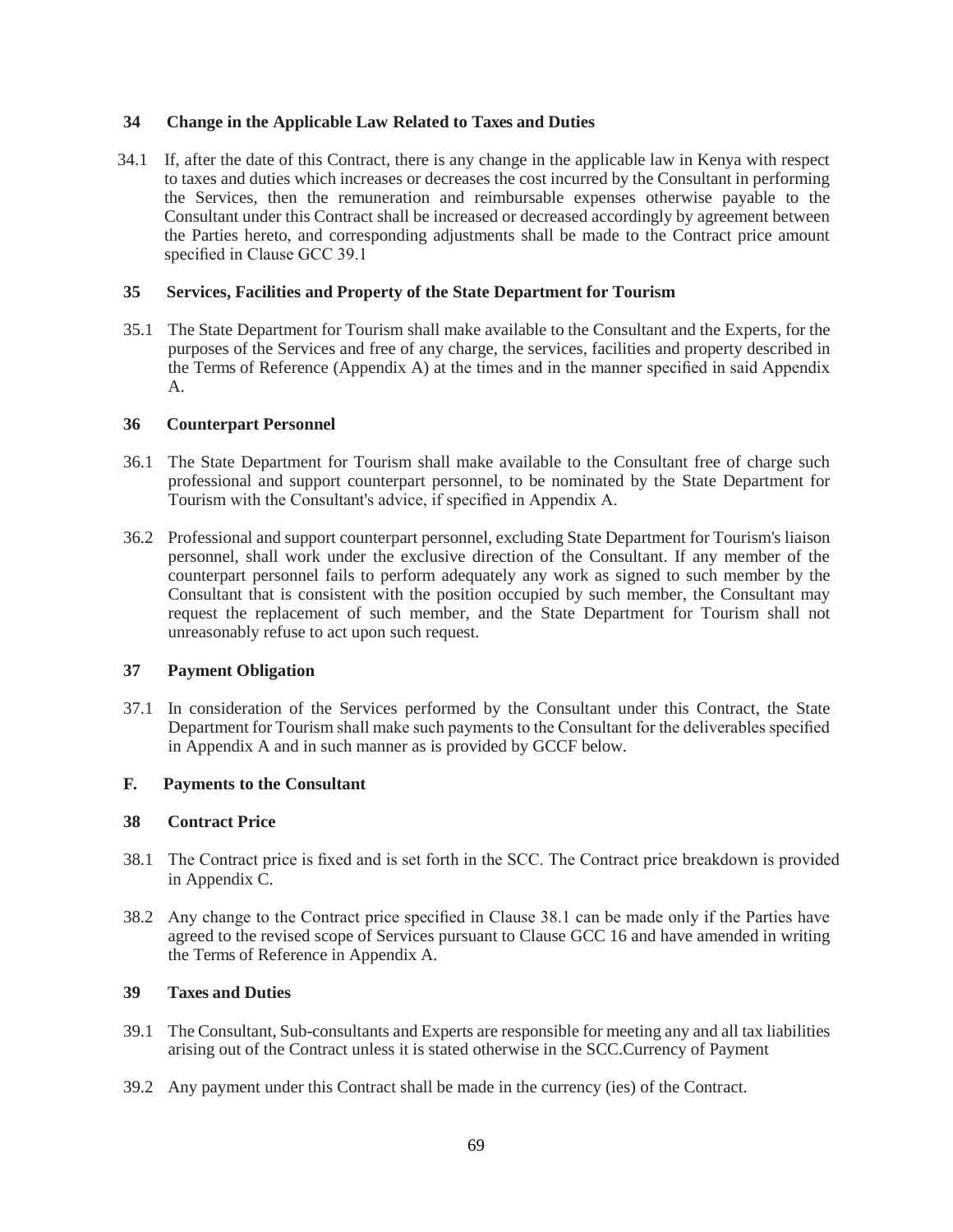#### **40 Mode of Billing and Payment**

- 40.1 The total payments under this Contract shall not exceed the Contract price set forth in Clause GCC 38.1.
- 40.2 The payments under this Contract shall be made in lump-sum installments against deliverables specified in Appendix A. The payments will be made according to the payment schedule stated in the SCC.
- 40.2.1*Advance payment:* Unless otherwise indicated in the SCC, an advance payment shall be made against an advance payment bank guarantee acceptable to the State Department for Tourism in an amount (or amounts) and in a currency (or currencies) specified in the SCC. Such guarantee (I) is to remain effective until the advance payment has been fully set off, and (ii) is to be in the form set forth in Appendix D, or in such other form as the State Department for Tourism shall have approved in writing. The advance payments will be set off by the State Department for Tourism in equal portions against the lump-sum installments specified in the SCC until said advance payments have been fully set off.
- 40.2.2*The Lump-Sum Installment Payments*. The State Department for Tourism shall pay the Consultant within sixty (60) days after the receipt by the State Department for Tourism of the deliverable(s) and the cover invoice for the related lump-sum installment payment. The payment can be withheld if the State Department for Tourism does not approve the submitted deliverable(s) as satisfactory in which case the State Department for Tourism shall provide comments to the Consultant within the same sixty (60) days period. The Consultant shall thereupon promptly make any necessary corrections, and there after the fore going process shall be repeated.
- 40.2.3*The Final Payment:* The final payment under this Clause shall be made only after the final report has been submitted by the Consultant and approved as satisfactory by the State Department for Tourism The Services shall then be deemed completed and finally accepted by the State Department for Tourism The last lump-sum installment shall be deemed approved for payment by the State Department for Tourism within ninety (90) calendar days after receipt of the final report by the State Department for Tourism unless the State Department for Tourism, within such ninety (90) calendar day period, gives written notice to the Consultant specifying in detail deficiencies in the Services, the final report. The Consultant shall thereupon promptly make any necessary corrections, and there after the fore going process shall be repeated.
- 40.2.4All payments under this Contract shall be made to the accounts of the Consultant specified in the SCC.
- 40.2.5With the exception of the final payment under 40.2.3 above, payments do not constitute acceptance of the whole Services nor relieve the Consultant of any obligations here under.

#### **41 Interest on Delayed Payments**

41.1 If the State Department for Tourism had delayed payments beyond thirty (30) days after the due date stated in Clause GCC 41.2.2, interest shall be paid to the Consultant on any amount due by, not paid on, such due date for each day of delay at the annual rate stated in the SCC.

#### **G. Fairness and Good Faith**

#### **42 Good Faith**

42.1 The Parties undertake to act in good faith with respect to each other's rights under this Contract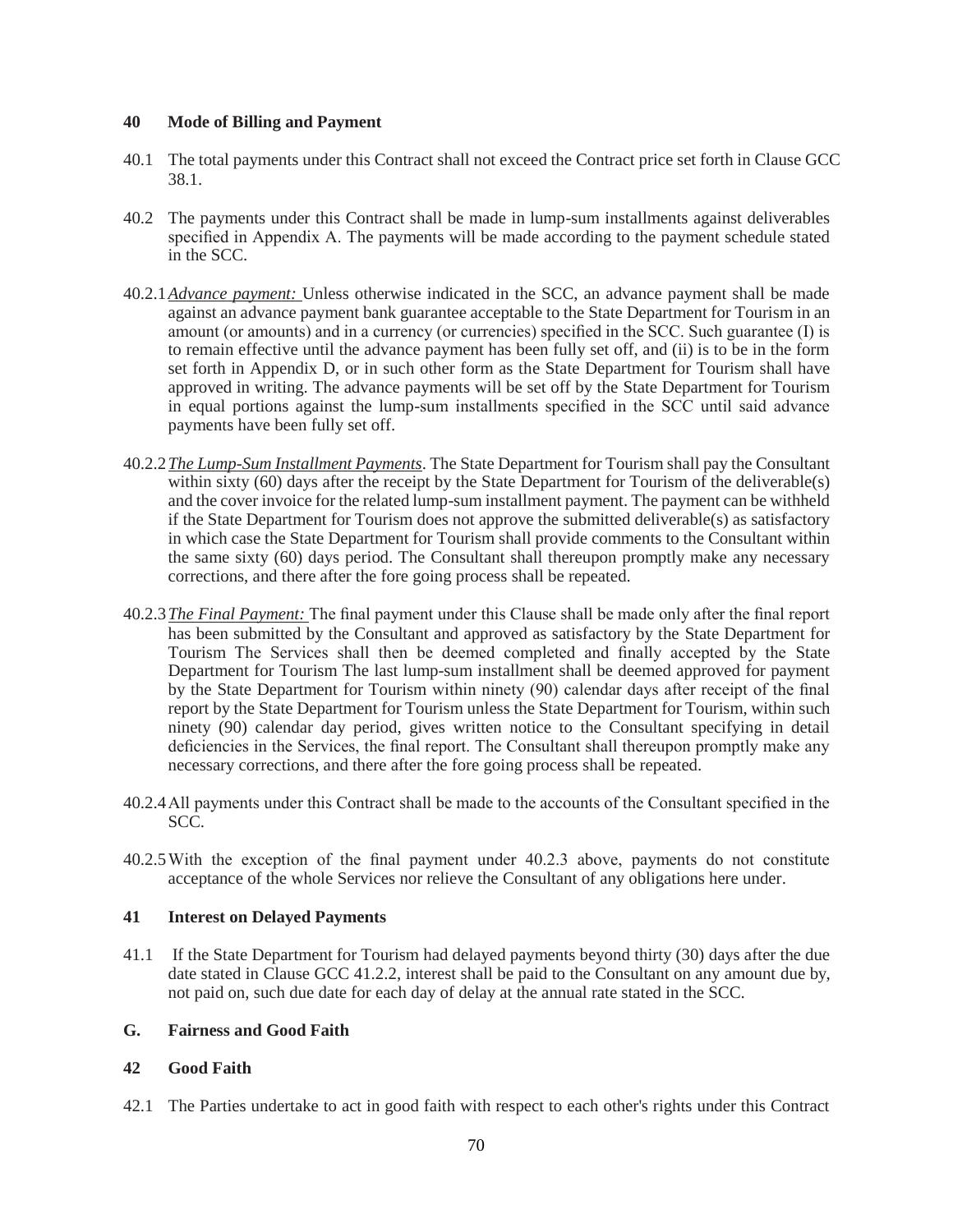and to adopt all reasonable measures to ensure the realization of the objectives of this Contract.

#### **H. Settlement of Disputes**

### **43 Amicable Settlement**

- 43.1.2The Parties shall seek to resolve any dispute amicably by mutual consultation.
- 43.1.3If either Party objects to any action or in action of the other Party, the objecting Party may file a written Notice of Dispute to the other Party providing in detail the basis of the dispute. The Party receiving the Notice of Dispute will consider it and respond in writing within fourteen (14) days after receipt. If that Party fails to respond within fourteen (14) days, or the dispute cannot be amicably settled within fourteen (14) days following the response of that Party, Clause GCC 45.1 shall apply.

### **44 Dispute Resolution**

44.1.2Any dispute between the Parties arising under or related to this Contract that cannot be settled amicably may be referred to by either Party to the adjudication/arbitration in accordance with the provisions specified in the SCC.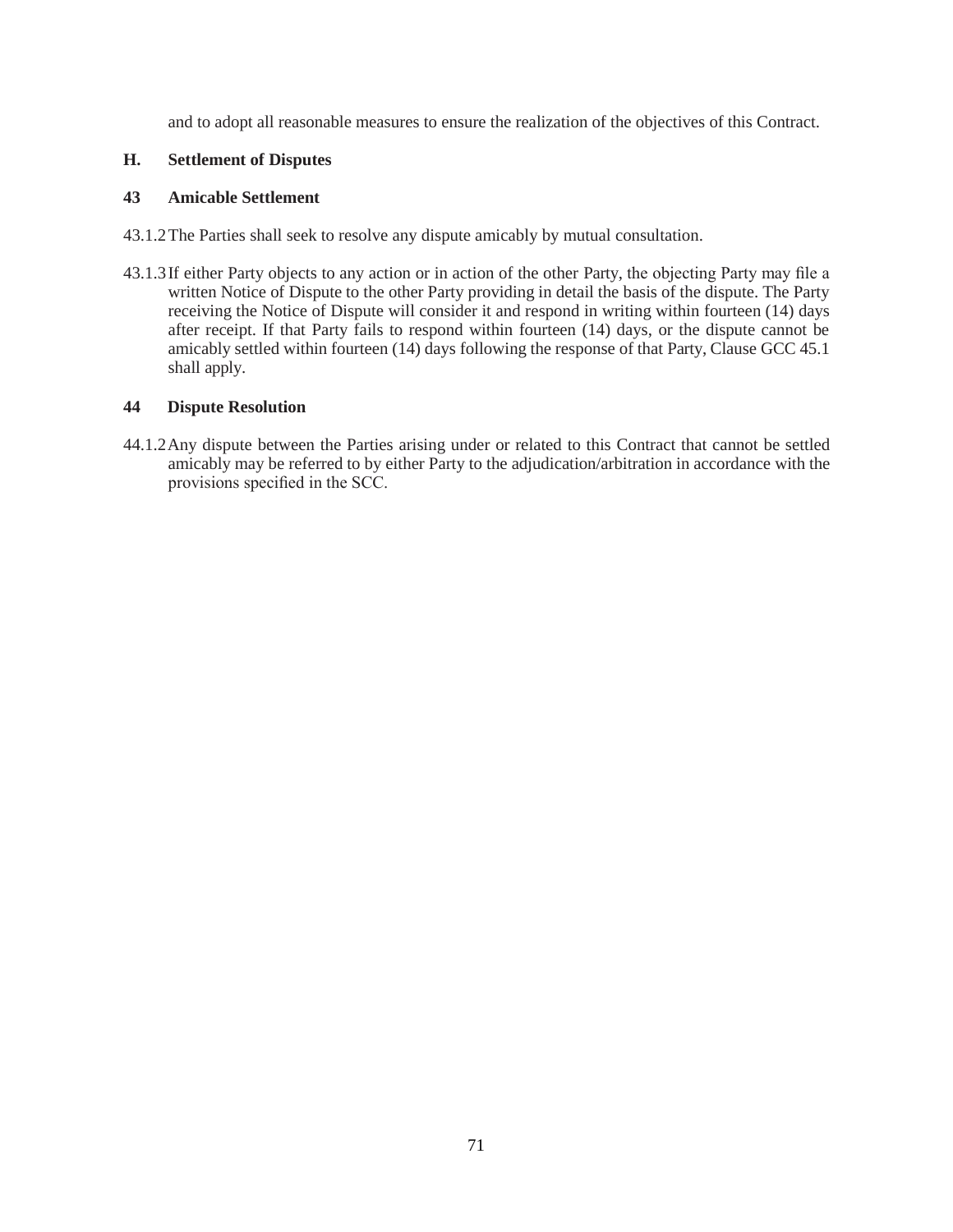# **SECTION 6: SPECIAL CONDITIONS OF CONTRACT**

*[Notes in brackets are for guidance purposes only and should be deleted in the final text of the signed contract]*

| Number of<br><b>GC</b> Clause | Amendments of, and Supplements to, Clauses in the General Conditions of Contract                                                                                                                                                                                 |
|-------------------------------|------------------------------------------------------------------------------------------------------------------------------------------------------------------------------------------------------------------------------------------------------------------|
| 1.1(a)                        | The Contract shall be construed in accordance with the law of Kenya                                                                                                                                                                                              |
| 4.1                           | The language is: English                                                                                                                                                                                                                                         |
| 8.1                           |                                                                                                                                                                                                                                                                  |
| 9.1                           | The Authorized Representatives are:                                                                                                                                                                                                                              |
|                               | For the State Department for Tourism: Principal Secretary                                                                                                                                                                                                        |
|                               | For the Consultant:                                                                                                                                                                                                                                              |
| 11.1                          | The effectiveness conditions are the following: N/A                                                                                                                                                                                                              |
| 12.1                          | Termination of Contract for Failure to Become Effective:                                                                                                                                                                                                         |
|                               | The time period shall be _22days____                                                                                                                                                                                                                             |
| 13.1                          | Commencement of Services:                                                                                                                                                                                                                                        |
|                               | The number of days shall be within 10-15 days.                                                                                                                                                                                                                   |
|                               | Confirmation of Key Experts' availability to start the Assignment shall be submitted to the State<br>Department for Tourism in writing as a written statement signed by each Key Expert.                                                                         |
| 14.1                          | Expiration of Contract: (12)Twelve months.                                                                                                                                                                                                                       |
| 21.1.3.                       | The State Department for Tourism reserves the right to determine on a case-by-case basis whether<br>the Consultant should be disqualified from providing goods, works or non-consulting services due<br>to a conflict of a nature described in Clause GCC 21.1.3 |
|                               | Yes.                                                                                                                                                                                                                                                             |
| 23.1                          | No additional provisions.                                                                                                                                                                                                                                        |
|                               | [OR]                                                                                                                                                                                                                                                             |
|                               | The following limitation of the Consultant's Liability towards the State Department for Tourism<br>can be subject to the Contract's negotiations:                                                                                                                |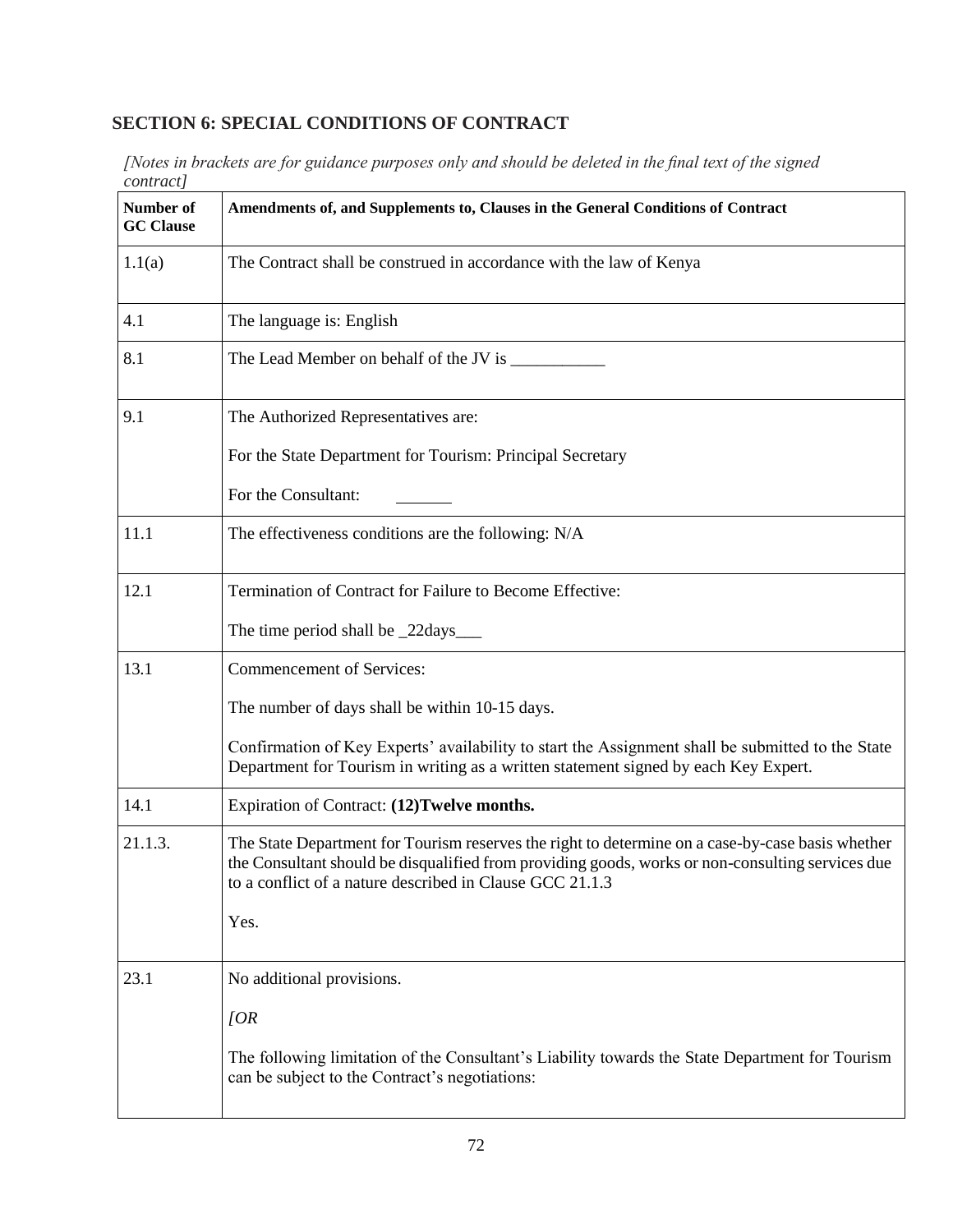| Number of<br><b>GC</b> Clause | Amendments of, and Supplements to, Clauses in the General Conditions of Contract                                                                                                                                                                                                                                                                                                                                                                                                                                                                                                                                                                                                                                                                                                                                                                                                                                                                                                                                                               |
|-------------------------------|------------------------------------------------------------------------------------------------------------------------------------------------------------------------------------------------------------------------------------------------------------------------------------------------------------------------------------------------------------------------------------------------------------------------------------------------------------------------------------------------------------------------------------------------------------------------------------------------------------------------------------------------------------------------------------------------------------------------------------------------------------------------------------------------------------------------------------------------------------------------------------------------------------------------------------------------------------------------------------------------------------------------------------------------|
|                               | "Limitation of the Consultant's Liability towards the State Department for Tourism:<br>Except in the case of gross negligence or willful misconduct on the part of the Consultant<br>(a)<br>or on the part of any person or a firm acting on behalf of the Consultant in carrying out the<br>Services, the Consultant, with respect to damage caused by the Consultant to the State Department<br>for Tourism's property, shall not be liable to the State Department for Tourism:<br>for any indirect or consequential loss or damage; and<br>(i)<br>(ii) for any direct loss or damage that exceeds two times the total value of the Contract;<br>(b) This limitation of liability shall not<br>(i) affect the Consultant's liability, if any, for damage to Third Parties caused by the Consultant<br>or any person or firm acting on behalf of the Consultant in carrying out the Services;<br>(ii) be construed as providing the Consultant with any limitation or exclusion from liability which<br>is prohibited by the Applicable Law. |
| 24.1                          | The insurance coverage against the risks shall be as follows:                                                                                                                                                                                                                                                                                                                                                                                                                                                                                                                                                                                                                                                                                                                                                                                                                                                                                                                                                                                  |
|                               | (a) Professional liability insurance, with a minimum coverage of _<br>[insert amount and currency which should be not less than the total ceiling amount of the<br>Contract];                                                                                                                                                                                                                                                                                                                                                                                                                                                                                                                                                                                                                                                                                                                                                                                                                                                                  |
|                               | Third Party motor vehicle liability insurance in respect of motor vehicles operated in the<br>(b)<br>State Department for Tourism's country by the Consultant or its Experts or Sub-consultants, with<br>a minimum coverage of <i>[insert amount and currency or state "in accordance with the applicable</i><br>law in the State Department for Tourism's country"];                                                                                                                                                                                                                                                                                                                                                                                                                                                                                                                                                                                                                                                                          |
|                               | Third Party liability insurance, with a minimum coverage of [insert amount and currency<br>(c)<br>or state "in accordance with the applicable law in Kenya"];                                                                                                                                                                                                                                                                                                                                                                                                                                                                                                                                                                                                                                                                                                                                                                                                                                                                                  |
|                               | employer's liability and workers' compensation insurance in respect of the experts and<br>(d)<br>Sub-consultants in accordance with the relevant provisions of the Applicable Law in Kenya, as<br>well as, with respect to such Experts, any such life, health, accident, travel or other insurance as<br>may be appropriate; and                                                                                                                                                                                                                                                                                                                                                                                                                                                                                                                                                                                                                                                                                                              |
|                               | insurance against loss of or damage to (i) equipment purchased in whole or in part with<br>(e)<br>funds provided under this Contract, (ii) the Consultant's property used in the performance of the<br>Services, and (iii) any documents prepared by the Consultant in the performance of the Services.                                                                                                                                                                                                                                                                                                                                                                                                                                                                                                                                                                                                                                                                                                                                        |
| 27.1                          | The additional rights to the use of the documents are:<br>[If applicable, insert any exceptions to proprietary rights provisions]                                                                                                                                                                                                                                                                                                                                                                                                                                                                                                                                                                                                                                                                                                                                                                                                                                                                                                              |
| 27.2                          | [The Consultant shall not use these <i>documents and software</i> for purposes unrelated to this<br>Contract without the prior written approval of the State department for tourism]                                                                                                                                                                                                                                                                                                                                                                                                                                                                                                                                                                                                                                                                                                                                                                                                                                                           |
|                               | [OR]                                                                                                                                                                                                                                                                                                                                                                                                                                                                                                                                                                                                                                                                                                                                                                                                                                                                                                                                                                                                                                           |
|                               | [The State Department for Tourism shall not use these <i>documents and software</i> for purposes                                                                                                                                                                                                                                                                                                                                                                                                                                                                                                                                                                                                                                                                                                                                                                                                                                                                                                                                               |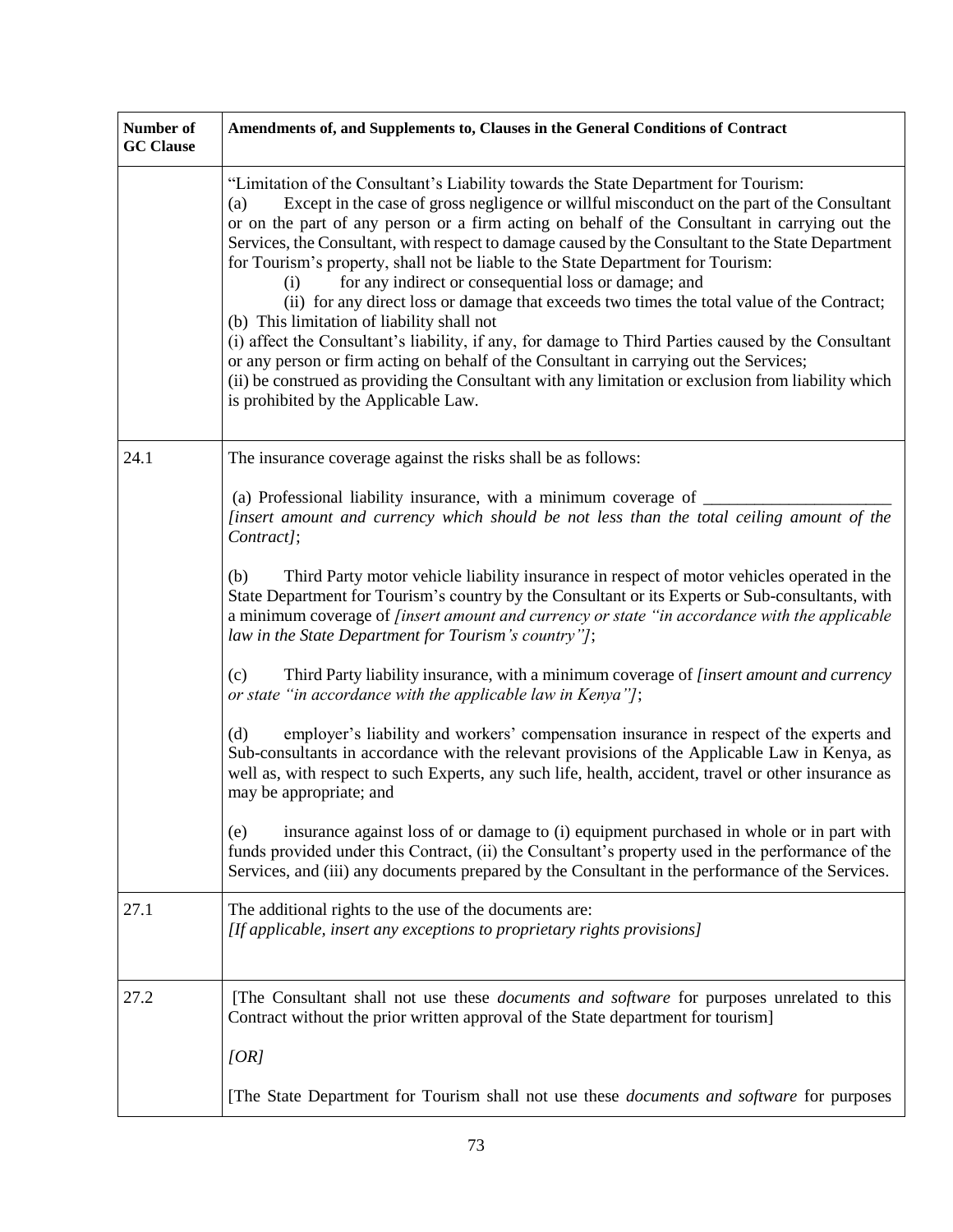| Number of<br><b>GC</b> Clause | Amendments of, and Supplements to, Clauses in the General Conditions of Contract                                                                                                                                                                                                                                                                                                                                                                                                                                                                                                                                                                                                                                                                                                                                                                                                                                                                                                                                                                                                                           |
|-------------------------------|------------------------------------------------------------------------------------------------------------------------------------------------------------------------------------------------------------------------------------------------------------------------------------------------------------------------------------------------------------------------------------------------------------------------------------------------------------------------------------------------------------------------------------------------------------------------------------------------------------------------------------------------------------------------------------------------------------------------------------------------------------------------------------------------------------------------------------------------------------------------------------------------------------------------------------------------------------------------------------------------------------------------------------------------------------------------------------------------------------|
|                               | unrelated to this Contract without the prior written approval of the Consultant.]<br>[OR]                                                                                                                                                                                                                                                                                                                                                                                                                                                                                                                                                                                                                                                                                                                                                                                                                                                                                                                                                                                                                  |
|                               | [Neither Party shall use these <i>documents and software</i> for purposes unrelated to this Contract<br>without the prior written approval of the other Party.]                                                                                                                                                                                                                                                                                                                                                                                                                                                                                                                                                                                                                                                                                                                                                                                                                                                                                                                                            |
| 38.1                          | $\therefore$ : inclusive <i>or</i> exclusive of local taxes.                                                                                                                                                                                                                                                                                                                                                                                                                                                                                                                                                                                                                                                                                                                                                                                                                                                                                                                                                                                                                                               |
| 40.2                          | The payment schedule:                                                                                                                                                                                                                                                                                                                                                                                                                                                                                                                                                                                                                                                                                                                                                                                                                                                                                                                                                                                                                                                                                      |
|                               | $1st$ Payment: 20% payment, against the bank guarantee for the same amount as per GCC 41.2.1].<br>("Twenty (20) percent of the lumpsum contract price shall be paid upon submission and approval<br>of the Inception Report)                                                                                                                                                                                                                                                                                                                                                                                                                                                                                                                                                                                                                                                                                                                                                                                                                                                                               |
|                               | $2nd$ Payment: Thirty (30) percent of the lumpsum Contract Price shall be paid upon submission of<br>an acceptable Draft Report.                                                                                                                                                                                                                                                                                                                                                                                                                                                                                                                                                                                                                                                                                                                                                                                                                                                                                                                                                                           |
|                               | $3rd$ Payment: Final Payment Thirty (30) percent of the lumpsum Contract Price shall be paid upon<br>submission of the final report.                                                                                                                                                                                                                                                                                                                                                                                                                                                                                                                                                                                                                                                                                                                                                                                                                                                                                                                                                                       |
| 40.2.1                        | The following provisions shall apply to the advance payment and the advance bank payment<br>guarantee:                                                                                                                                                                                                                                                                                                                                                                                                                                                                                                                                                                                                                                                                                                                                                                                                                                                                                                                                                                                                     |
|                               | An advance payment of 20% in Kenya Shillings shall be made within (Fourteen)14 days<br>(1)<br>after the receipt of an advance bank payment guarantee by the State Department for Tourism.<br>(2) The bank guarantee will be released when the advance payment has been fully set off.                                                                                                                                                                                                                                                                                                                                                                                                                                                                                                                                                                                                                                                                                                                                                                                                                      |
| 44.1                          | Disputes shall be settled by arbitration in accordance with the following provisions:<br>Selection of Arbitrators. Each dispute submitted by a Party to arbitration shall be heard<br>by a sole arbitrator or an arbitration panel composed of three (3) arbitrators, in accordance with<br>the following provisions:                                                                                                                                                                                                                                                                                                                                                                                                                                                                                                                                                                                                                                                                                                                                                                                      |
|                               | Where the Parties agree that the dispute concerns a technical matter, they may agree to<br>(a)<br>appoint a sole arbitrator or, failing agreement on the identity of such sole arbitrator within thirty<br>(30) days after receipt by the other Party of the proposal of a name for such an appointment by<br>the Party who initiated the proceedings, either Party may apply to [name an appropriate<br>international professional body, e.g., the Federation Internationale des Ingenieurs-Conseil<br>(FIDIC) of Lausanne, Switzerland] for a list of not fewer than five (5) nominees and, on receipt<br>of such list, the Parties shall alternately strike names therefrom, and the last remaining nominee<br>on the list shall be the sole arbitrator for the matter in dispute. If the last remaining nominee has<br>not been determined in this manner within sixty (60) days of the date of the list, [insert the name<br>of the same professional body as above] shall appoint, upon the request of either Party and from<br>such list or otherwise, a sole arbitrator for the matter in dispute. |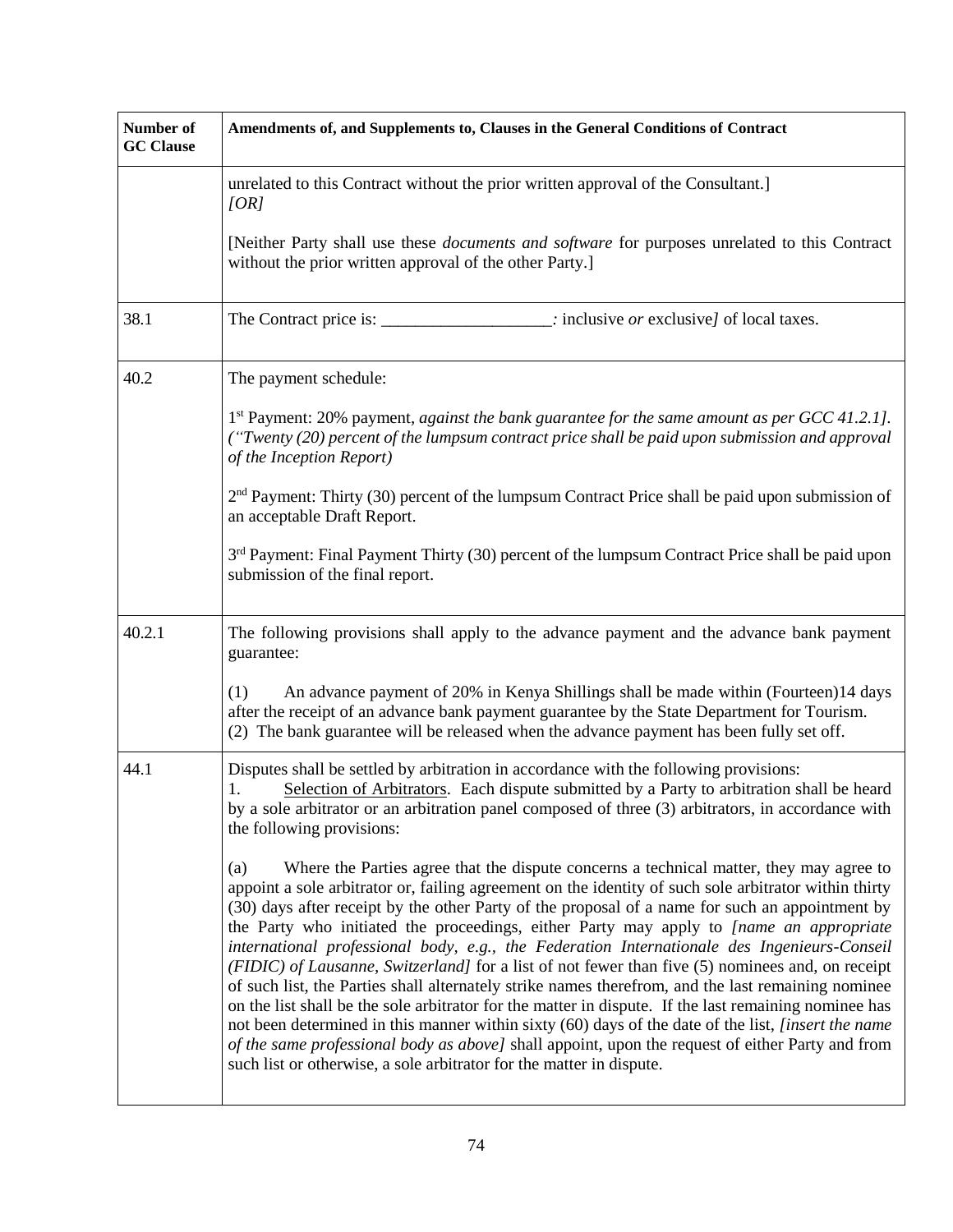| Number of<br><b>GC</b> Clause | Amendments of, and Supplements to, Clauses in the General Conditions of Contract                                                                                                                                                                                                                                                                                                                                                                                                                                                                                                                                                                                                                                                                                                                                                                                                                          |
|-------------------------------|-----------------------------------------------------------------------------------------------------------------------------------------------------------------------------------------------------------------------------------------------------------------------------------------------------------------------------------------------------------------------------------------------------------------------------------------------------------------------------------------------------------------------------------------------------------------------------------------------------------------------------------------------------------------------------------------------------------------------------------------------------------------------------------------------------------------------------------------------------------------------------------------------------------|
|                               | Where the Parties do not agree that the dispute concerns a technical matter, the State<br>(b)<br>Department for Tourism and the Consultant shall each appoint one (1) arbitrator, and these two<br>arbitrators shall jointly appoint a third arbitrator, who shall chair the arbitration panel. If the<br>arbitrators named by the Parties do not succeed in appointing a third arbitrator within thirty (30)<br>days after the latter of the two (2) arbitrators named by the Parties has been appointed, the third<br>arbitrator shall, at the request of either Party, be appointed by [name an appropriate international<br>appointing authority, e.g., the Secretary General of the Permanent Court of Arbitration, The<br>Hague; the Secretary General of the International Centre for Settlement of Investment Disputes,<br>Washington, D.C.; the International Chamber of Commerce, Paris; etc.]. |
|                               | If, in a dispute subject to paragraph (b) above, one Party fails to appoint its arbitrator<br>(c)<br>within thirty (30) days after the other Party has appointed its arbitrator, the Party which has named<br>an arbitrator may apply to the [name the same appointing authority as in said paragraph (b)] to<br>appoint a sole arbitrator for the matter in dispute, and the arbitrator appointed pursuant to such<br>application shall be the sole arbitrator for that dispute.                                                                                                                                                                                                                                                                                                                                                                                                                         |
|                               | 2.<br>Rules of Procedure. Except as otherwise stated herein, arbitration proceedings shall be<br>conducted in accordance with the rules of procedure for arbitration of the United Nations<br>Commission on International Trade Law (UNCITRAL) as in force on the date of this Contract.                                                                                                                                                                                                                                                                                                                                                                                                                                                                                                                                                                                                                  |
|                               | 3.<br>Substitute Arbitrators. If for any reason an arbitrator is unable to perform his/her function,<br>a substitute shall be appointed in the same manner as the original arbitrator.                                                                                                                                                                                                                                                                                                                                                                                                                                                                                                                                                                                                                                                                                                                    |
|                               | Nationality and Qualifications of Arbitrators. The sole arbitrator or the third arbitrator<br>4.<br>appointed pursuant to paragraphs $1(a)$ through $1(c)$ above shall be an internationally recognized<br>legal or technical expert with extensive experience in relation to the matter in dispute and shall<br>not be a national of the Consultant's home country [If the Consultant consists of more than one<br>entity, add: or of the home country of any of their members or Parties] or of the Government's<br>country. For the purposes of this Clause, "home country" means any of:                                                                                                                                                                                                                                                                                                              |
|                               | the country of incorporation of the Consultant [If the Consultant consists of more than<br>(a)<br>one entity, add: or of any of their members or Parties]; or                                                                                                                                                                                                                                                                                                                                                                                                                                                                                                                                                                                                                                                                                                                                             |
|                               | the country in which the Consultant's [or any of their members' or Parties'] principal<br>(b)<br>place of business is located; or                                                                                                                                                                                                                                                                                                                                                                                                                                                                                                                                                                                                                                                                                                                                                                         |
|                               | the country of nationality of a majority of the Consultant's [or of any members' or<br>(c)<br>Parties'] shareholders; or                                                                                                                                                                                                                                                                                                                                                                                                                                                                                                                                                                                                                                                                                                                                                                                  |
|                               | the country of nationality of the Sub-consultants concerned, where the dispute involves a<br>(d)<br>subcontract.                                                                                                                                                                                                                                                                                                                                                                                                                                                                                                                                                                                                                                                                                                                                                                                          |